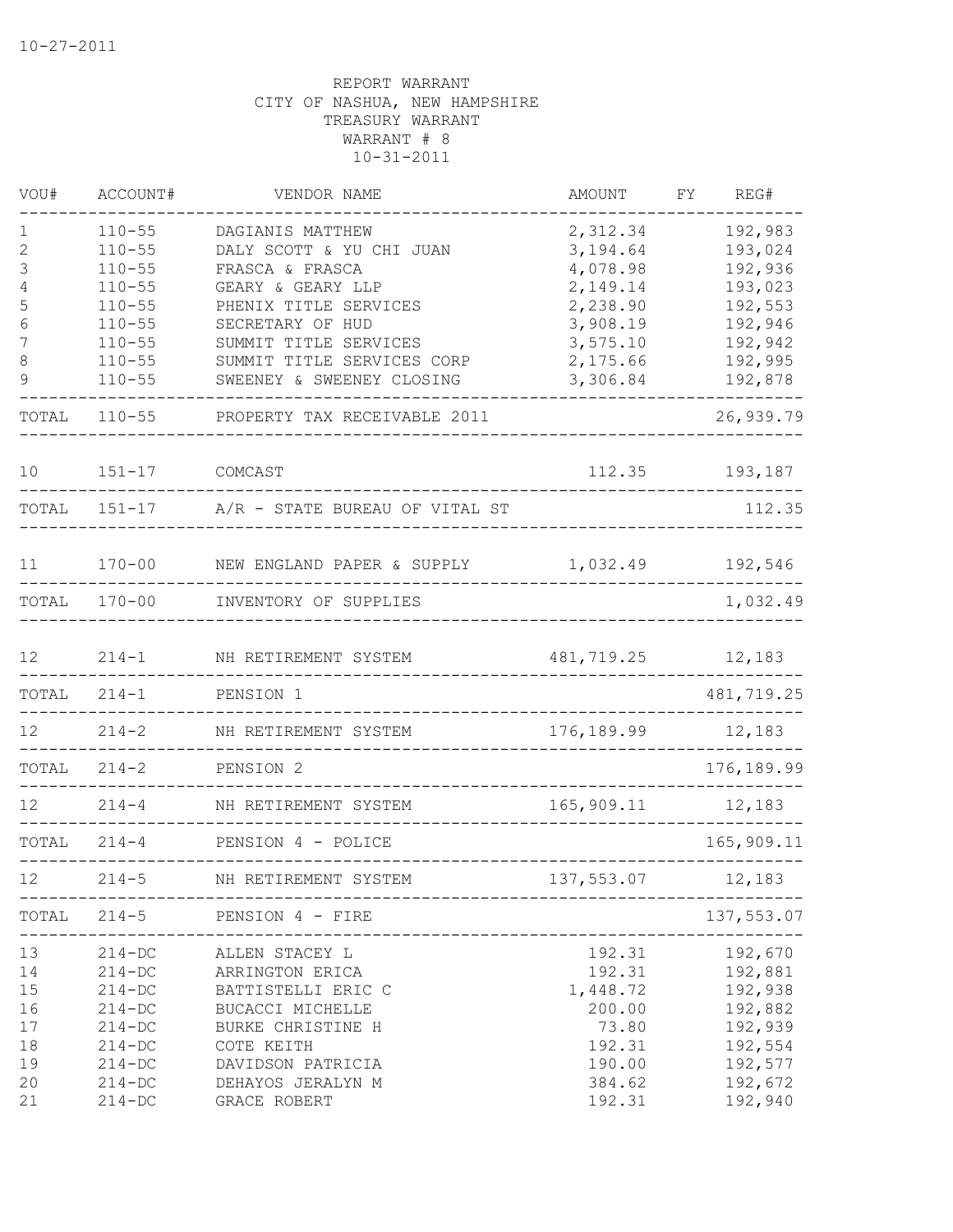| VOU#  | ACCOUNT#   | VENDOR NAME                                            | AMOUNT           | FY REG#        |
|-------|------------|--------------------------------------------------------|------------------|----------------|
| 22    | $214 - DC$ | HAMILTON DENNIS L                                      | 100.00           | 192,674        |
| 23    | $214 - DC$ | HAMILTON TINA                                          | 100.00           | 192,675        |
| 24    | $214 - DC$ | MAILLOUX SHAWN                                         | 760.00           | 193,104        |
| 25    | $214 - DC$ | MANSFIELD WILLIAM R                                    | 2,576.00         | 192,377        |
| 26    | $214 - DC$ | MCINTOSH LORI                                          | 192.31           | 192,981        |
| 27    | $214 - DC$ | MENARD PAUL                                            | 192.31           | 192,555        |
| 28    | $214 - DC$ | MOBLEY ARCHIE S III                                    | 45.00            | 192,989        |
| 29    | $214 - DC$ | STANSFIELD JILL                                        | 192.32           | 193,103        |
| 30    | $214 - DC$ | WOOD TODD                                              | 46.16            | 192,941        |
|       |            | TOTAL 214-DC DEPENDENT CARE DEDUCTION                  |                  | 7,270.48       |
|       |            | 31 214-FS BENEFIT STRATEGIES INC                       | 10,872.91 12,197 |                |
| 32    |            | 214-FS BENEFIT STRATEGIES INC                          | 7,671.30 12,212  | -------------- |
|       |            | TOTAL 214-FS FLEXIBLE SPENDING-MEDICAL                 |                  | 18,544.21      |
|       |            | 33 214-K PROTECTIVE LIFE INSURANCE COMP 63.89 12,198   |                  |                |
|       |            | TOTAL 214-K KEMPER TERM LIFE INSURANCE                 |                  | 63.89          |
|       |            | 34 214-W BOSTON MUTUAL LIFE INSURANCE 14,751.19 12,194 |                  |                |
|       |            | TOTAL 214-W WHOLE LIFE DEDUCTION                       |                  | 14,751.19      |
|       |            |                                                        |                  |                |
| 35    | $255 - 00$ | STATE OF NH-MV                                         | 11,867.57        | 12,185         |
| 36    | $255 - 00$ | STATE OF NH-MV                                         | 16,092.21        | 12,188         |
| 37    | $255 - 00$ | STATE OF NH-MV                                         | 14, 132. 19      | 12,195         |
| 38    | $255 - 00$ | STATE OF NH-MV                                         | 14,874.15        | 12,200         |
| 39    | $255 - 00$ | STATE OF NH-MV                                         | 11,881.47        | 12,201         |
| 40    | $255 - 00$ | STATE OF NH-MV                                         | 15,504.90        | 12,205         |
| 41    | $255 - 00$ | STATE OF NH-MV                                         | 13,679.15        | 12,206         |
| 42    | $255 - 00$ | STATE OF NH-MV                                         | 18,922.84        | 12,211         |
| 43    | $255 - 00$ | STATE OF NH-MV                                         | 25,650.69        | 12,214         |
| 44    | $255 - 00$ | STATE OF NH-MV                                         | 16, 195. 22      | 12,216         |
| TOTAL | $255 - 00$ | STATE MVR                                              |                  | 158,800.39     |
| 45    | $255 - 05$ | STATE OF NH                                            | 19.25            | 193,186        |
| 46    | $255 - 05$ | STATE OF NH                                            | 19.25            | 193,199        |
| TOTAL | $255 - 05$ | STATE OF NH-FBI FINGERPRNT FEE                         |                  | 38.50          |
|       |            |                                                        |                  |                |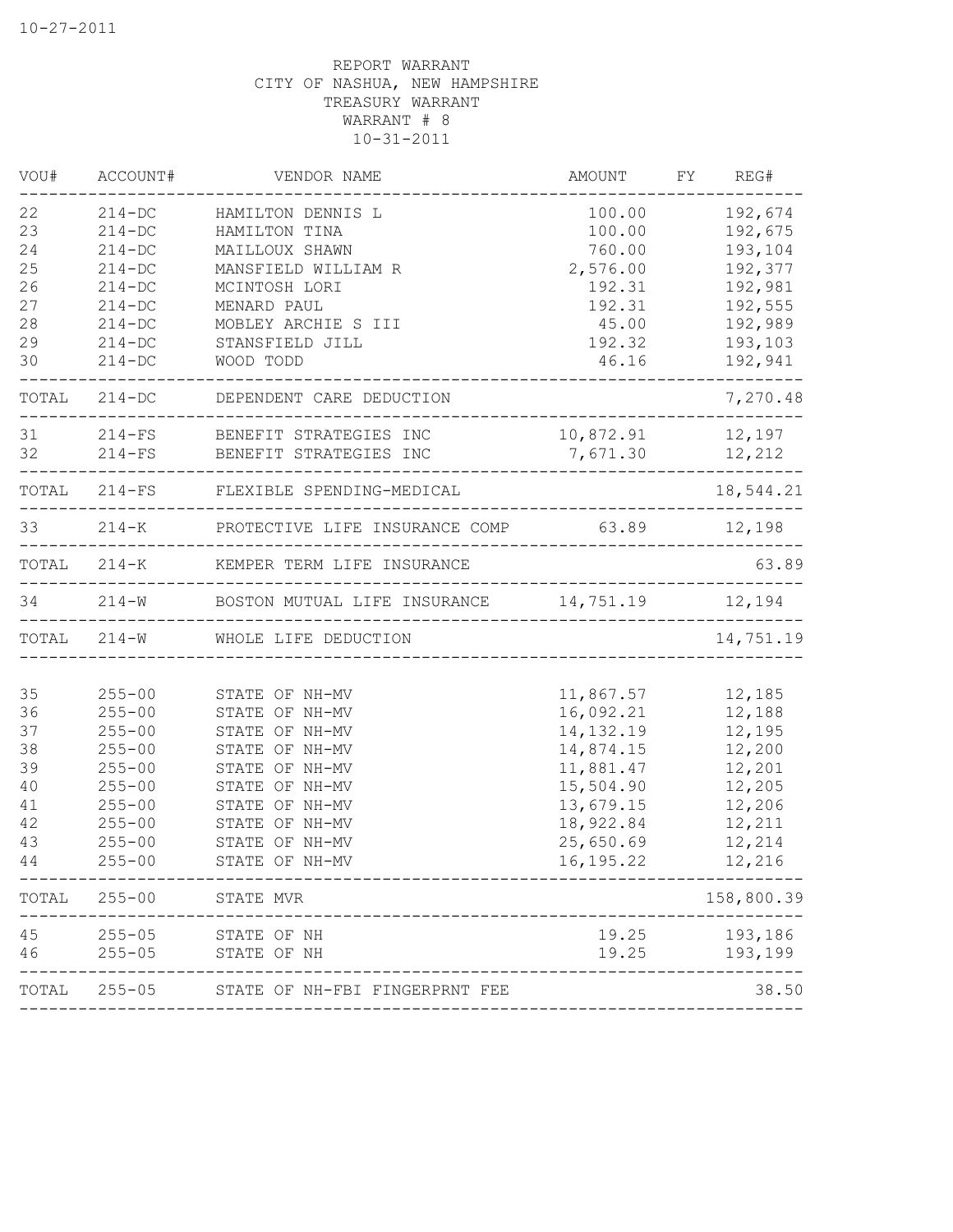| VOU#  | ACCOUNT#   | VENDOR NAME                    | AMOUNT      | FΥ | REG#     |
|-------|------------|--------------------------------|-------------|----|----------|
| 47    | 305-33005  | PENNICHUCK WATER               | 16.57       |    | 193,175  |
| 48    | 305-34015  | METROMEDIA ENERGY INC          | .44         |    | 193,198  |
| 49    | 305-59286  | COLLINS JOHN                   | 50.00       |    | 192,581  |
| 50    | 305-59286  | JEYNES MIKE                    | 212.50      |    | 192,686  |
| 51    | 305-59286  | MCLEAN JIM                     | 262.50      |    | 192,560  |
| 52    | 305-59286  | O'NEIL TIM                     | 300.00      |    | 192,561  |
| 53    | 305-59286  | WALLENT FRANK J                | 250.00      |    | 192,449  |
| 54    | 305-59286  | WELLIVER RON                   | 50.00       |    | 192,479  |
| TOTAL | 305        | SRF - CIVIC & COMM ACTIVITIES  |             |    | 1,142.01 |
|       |            |                                |             |    |          |
| 55    | $308 - 40$ | HARVARD PILGRIM HEALTH CARE    | 117,650.00  |    | 12,191   |
| 56    | 308-59400  | ANTHEM BLUE CROSS BLUE SHIELD  | 51,395.82   |    | 12,190   |
| 57    | 308-59400  | NORTHEAST DELTA                | 6,724.58    |    | 12,193   |
| 58    | 308-59402  | ANTHEM BLUE CROSS BLUE SHIELD  | 54,184.02   |    | 12,190   |
| 59    | 308-59402  | NORTHEAST DELTA                | 3,819.90    |    | 12,193   |
| 60    | 308-72010  | CONWAY OFFICE PRODUCTS LLC     | 99.00       |    | 192,486  |
| 61    | 308-83004  | VISION SERVICE PLAN-NH         | 2,885.10    |    | 193,243  |
| 62    | 308-83010  | ANTHEM BLUE CROSS BLUE SHIELD  | 44,406.88   |    | 12,190   |
| 63    | 308-83010  | ANTHEM BLUE CROSS BLUE SHIELD  | 82,541.56   |    | 12,207   |
| 63    | 308-83011  | ANTHEM BLUE CROSS BLUE SHIELD  | 742.35      |    | 12,207   |
| 64    | 308-83012  | ANTHEM BLUE CROSS BLUE SHIELD  | 200, 974.99 |    | 12,190   |
| 65    | 308-83012  | ANTHEM BLUE CROSS BLUE SHIELD  | 577,589.70  |    | 12,207   |
| 66    | 308-83012  | CHRISTY-EVERS LINDA            | 1,586.00    |    | 192,562  |
| 67    | 308-83013  | ANTHEM BLUE CROSS BLUE SHIELD  | 200,008.32  |    | 12,190   |
| 68    | 308-83013  | ANTHEM BLUE CROSS BLUE SHIELD  | 446,043.92  |    | 12,207   |
| 69    | 308-83016  | HARVARD PILGRIM HEALTH CARE    | 80,124.80   |    | 12,191   |
| 70    | 308-83016  | HARVARD PILGRIM HEALTH CARE    | 113,300.54  |    | 12,208   |
| 71    | 308-83017  | HARVARD PILGRIM HEALTH CARE    | 34,410.22   |    | 12,191   |
| 72    | 308-83017  | HARVARD PILGRIM HEALTH CARE    | 84, 292.54  |    | 12,208   |
| 73    | 308-83018  | ANTHEM BLUE CROSS BLUE SHIELD  | 38,818.68   |    | 12,190   |
| 74    | 308-83018  | ANTHEM BLUE CROSS BLUE SHIELD  | 77,646.19   |    | 12,207   |
| 75    | 308-83019  | ANTHEM BLUE CROSS BLUE SHIELD  | 36,014.33   |    | 12,190   |
| 76    | 308-83019  | ANTHEM BLUE CROSS BLUE SHIELD  | 85,796.15   |    | 12,207   |
| 77    | 308-83020  | NORTHEAST DELTA                | 12,540.71   |    | 12,193   |
| 78    | 308-83020  | NORTHEAST DELTA                | 18,570.37   |    | 12,210   |
| 79    | 308-83020  | NORTHEAST DELTA                | 10,971.58   |    | 12,215   |
| 80    | 308-83021  | NORTHEAST DELTA                | 3,935.39    |    | 12,193   |
| 81    | 308-83021  | NORTHEAST DELTA                | 12,963.49   |    | 12,210   |
| 82    | 308-83021  | NORTHEAST DELTA                | 9,734.71    |    | 12,215   |
| 83    | 308-83023  | SANOFI PASTEUR INC             | 2,921.59    |    | 192,978  |
| 84    | 308-83025  | WORKPLACE BENEFITS SOLUTIONS L | 20,204.58   |    | 192,974  |
| 85    | 308-83030  | ITT HARTFORD                   | 14,846.49   |    | 12,209   |
| 85    | 308-83031  | ITT HARTFORD                   | 17,285.67   |    | 12,209   |
| 86    | 308-83041  | CULLENCOLLIMORE PLLC           | 4,971.50    |    | 192,650  |
| 87    | 308-83051  | CURRIER JEFF                   | 4,899.14    |    | 192,352  |
| 88    | 308-83053  | AMOSKEAG ANESTHESIA PLLC       | 150.00      |    | 192,963  |
|       |            |                                |             |    |          |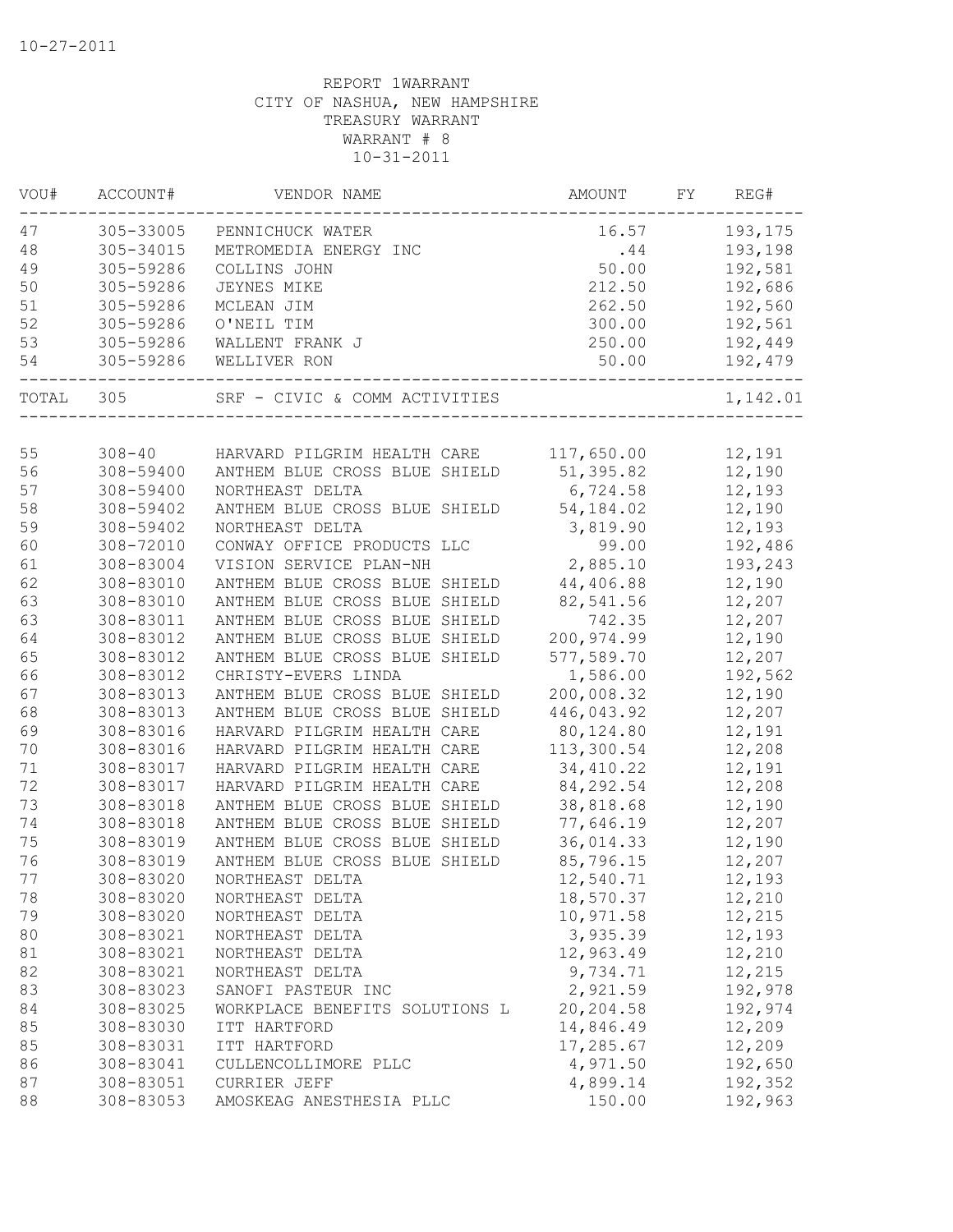| VOU#  | ACCOUNT#           | VENDOR NAME                    | <b>AMOUNT</b> | FY | REG#         |
|-------|--------------------|--------------------------------|---------------|----|--------------|
| 89    | 308-83053          | APPLE NASHUA LLC               | 1,924.00      |    | 192,432      |
| 90    | 308-83053          | ASSOCIATED RADIOLOGISTS PA     | 26.00         |    | 192,584      |
| 91    | 308-83053          | DARTMOUTH-HITCHCOCK CLINIC     | 6,454.00      |    | 192,623      |
| 92    | 308-83053          | FOUR SEASONS ORTHOPAEDIC CTR P | 978.00        |    | 192,606      |
| 93    | 308-83053          | GOFFSTOWN PHYSICAL THERAPY     | 400.00        |    | 192,587      |
| 94    | 308-83053          | GREATER NASHUA EMERGENCY PHYS  | 138.00        |    | 192,595      |
| 95    | 308-83053          | NASHUA RADIOLOGY PA            | 37.00         |    | 192,585      |
| 96    | 308-83053          | PAIN SOLUTIONS PLLC            | 300.00        |    | 192,489      |
| 97    | 308-83053          | PERFORMANCE REHAB INC          | 1,020.00      |    | 192,458      |
| 98    | 308-83053          | SO NH REGIONAL MEDICAL CENTER  | 937.41        |    | 192,586      |
| 99    | 308-83053          | ST JOSEPH BUSINESS & HEALTH    | 185.00        |    | 192,493      |
| 100   | 308-83053          | ST JOSEPH'S HOSPITAL           | 4,362.30      |    | 192,428      |
| 101   | 308-83054          | ASSOCIATED RADIOLOGISTS PA     | 26.00         |    | 192,584      |
| 102   | 308-83054          | CONCORD ORTHOPAEDICS PA        | 315.00        |    | 192,510      |
| 103   | 308-83054          | DARTMOUTH-HITCHCOCK CLINIC     | 151.00        |    | 192,623      |
| 104   | 308-83054          | ELLIOT HOSPITAL                | 2,985.96      |    | 192,588      |
| 105   | 308-83054          | FOUR SEASONS ORTHOPAEDIC CTR P | 9,407.00      |    | 192,606      |
| 106   | 308-83054          | GILLIS ANN                     | 9.90          |    | 192,993      |
| 107   | 308-83054          | GRANITE STATE ANESTHESIOLOGIST | 960.00        |    | 192,410      |
| 108   | 308-83054          | HELFMAN DAVID J OD ELLIOTT F L | 684.00        |    | 192,433      |
| 109   | 308-83054          | JARRY DONNA                    | 50.69         |    | 193,019      |
| 110   | 308-83054          | OCCUPATIONAL HEALTH CTRS SOUTH | 1,655.84      |    | 192,508      |
| 111   | 308-83054          | PERFORMANCE REHAB INC          | 545.00        |    | 192,458      |
| 112   | 308-83054          | SO NH REGIONAL MEDICAL CENTER  | 1,345.63      |    | 192,586      |
| 113   | 308-83054          | ST JOSEPH'S HOSPITAL           | 1,318.35      |    | 192,428      |
| 114   | 308-83054          | STONERIVER PHARMACY SOLUTIONS  | 677.84        |    | 192,599      |
| 115   | 308-83054          | TROMBLY DENISE L               | 33.42         |    | 193,022      |
| 116   | 308-83054          | WALGREEN CO                    | 57.40         |    | 192,590      |
| 117   | 308-83055          | CULLENCOLLIMORE PLLC           | 2,666.00      |    | 192,650      |
| 118   | 308-83055          | LITTLETON REGIONAL HOSPITAL    | 550.00        |    | 192,918      |
| 119   | 308-83055          | MANDRA RANDY                   | 175.33        |    | 193,003      |
| 120   | 308-83056          | STATE OF NH                    | 2,000.00      |    | 192,348      |
| 121   | 308-83063          | MARTURANO RECREATION COMPANY I | 4,679.26      |    | 192,990      |
| 122   | 308-83063          | MARVELL PLATE GLASS INC        | 384.32        |    | 192,603      |
| 123   | 308-83063          | PSNH                           | 1,070.29      |    | 193,226      |
| 124   | 308-83075          | JIM ALLARD CONTRACTING LLC     | 5,845.00      |    | 192,880      |
| 125   | 308-83077          | HM LIFE INSURANCE COMPANY      | 68,778.90     |    | 12,192       |
| 126   | 308-91005          | LIBERTY WENDY                  | 30.82         |    | 193,105      |
| TOTAL | 308                | SRF - INSURANCE                |               |    | 2,598,215.47 |
|       |                    |                                |               |    |              |
|       | 231,570 3092-49075 | COSTA FRUIT & PRODUCE CO INC   | 312.62        |    | 192,956      |
|       | 231,571 3092-49075 | MANSFIELD PAPER CO INC         | 390.95        |    | 192,899      |
|       | 231,572 3092-49085 | M SAUNDERS INC                 | 4,969.02      |    | 192,756      |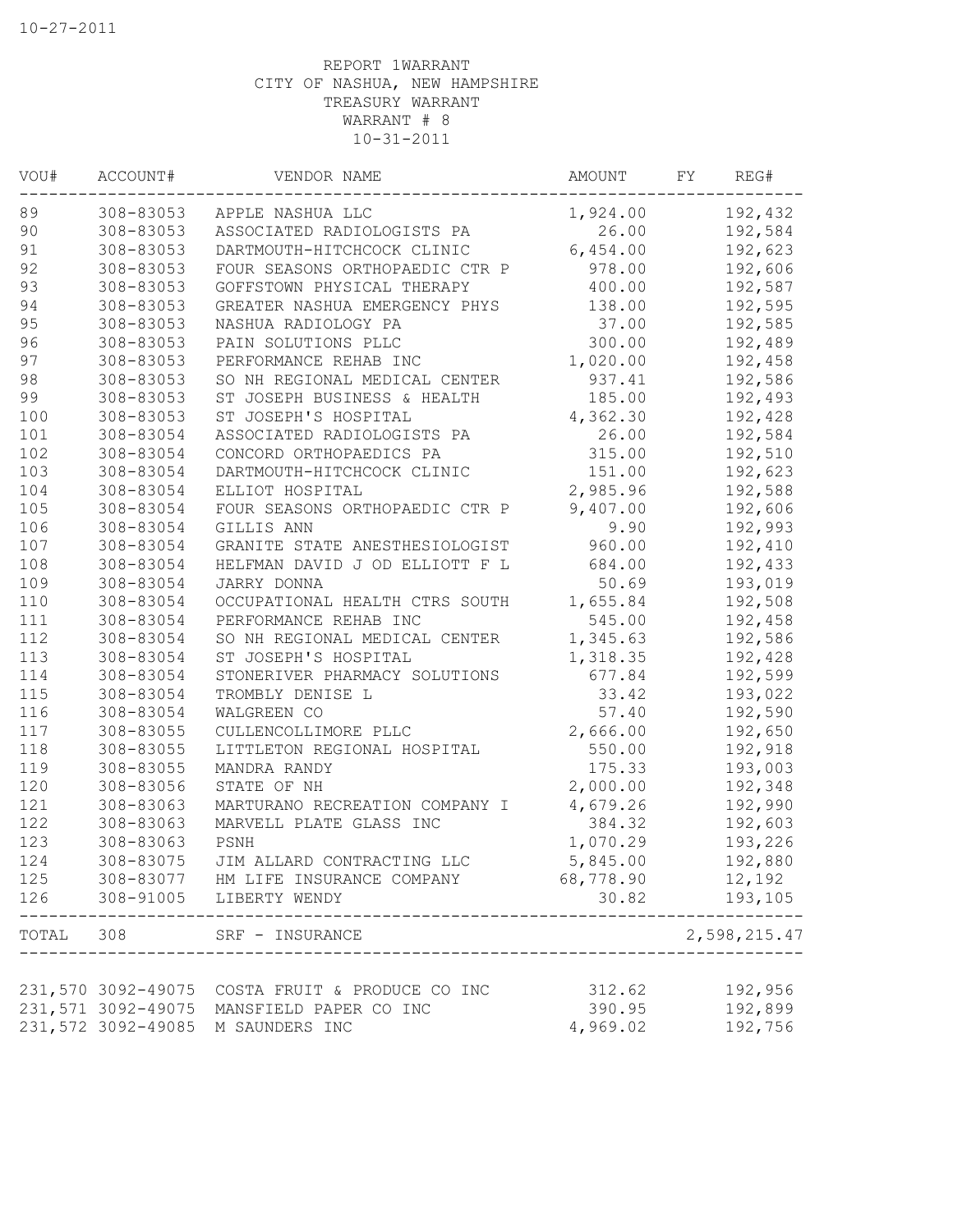| VOU#      | ACCOUNT#                                 | VENDOR NAME                                                | AMOUNT<br>____________________________ | REG#<br>FY         |
|-----------|------------------------------------------|------------------------------------------------------------|----------------------------------------|--------------------|
|           |                                          | TOTAL 309 FY12 FRESH FRUIT & VEG GRANT                     |                                        | 5,672.59           |
|           |                                          |                                                            |                                        |                    |
|           | 231,573 3097-41015                       | STAPLES BUSINESS ADVANTAGE                                 | 327.24                                 | 192,630            |
|           | 231,574 3097-49075                       | CENTRAL PAPER                                              | 1,274.62                               | 192,745            |
|           | 231,575 3097-49075                       | MANSFIELD PAPER CO INC                                     | 8,541.70                               | 192,899            |
|           | 231,576 3097-49085                       | BOSTON PIE INC                                             | 3,066.60                               | 192,916            |
|           | 231,577 3097-49085<br>231,578 3097-49085 | COCA-COLA BOTTLING COMPANY<br>COSTA FRUIT & PRODUCE CO INC | 3,189.00<br>23,862.16                  | 192,713<br>192,956 |
|           | 231,578 3097-49085                       | COSTA FRUIT & PRODUCE CO INC                               | 539.97                                 | 192,957            |
|           | 231,578 3097-49085                       | COSTA FRUIT & PRODUCE CO INC                               | 33, 418.97                             | 192,958            |
|           | 231,579 3097-49085                       | FANTINI BAKING CO., INC.                                   | 5,227.68                               | 192,788            |
|           | 231,580 3097-49085                       | GARELICK FARMS LLC                                         | 25,055.28                              | 192,575            |
|           | 231,581 3097-49085                       | GILL'S PIZZA CO.                                           | 8,919.90                               | 192,767            |
|           | 231,582 3097-49085                       | GREAT STATE BEVERAGES INC                                  | 1,633.74                               | 192,747            |
|           | 231,583 3097-49085                       | M SAUNDERS INC                                             | 2,089.52                               | 192,756            |
|           | 231,583 3097-49085                       | M SAUNDERS INC                                             | 8,907.67                               | 192,757            |
|           | 231,584 3097-49085                       | MCKEE FOODS CORP                                           | 495.36                                 | 192,513            |
|           | 231,585 3097-49085                       | NEW ENGLAND ICE CREAM CORP                                 | 529.09                                 | 192,782            |
|           | 231,586 3097-49085                       | NUTRITION PLUS VENDING                                     | 228.18                                 | 193,039            |
|           | 231,587 3097-49085                       | ORIGINAL CRISPY PIZZA CRUST CO                             | 8,385.60                               | 192,542            |
|           | 231,588 3097-49085                       | OTIS SPUNKMEYER INC                                        | 450.36                                 | 192,703            |
|           | 231,589 3097-49085                       | SURPLUS DISTRIBUTION SECTION                               | 2,620.75                               | 192,565            |
|           | 231,590 3097-64335                       | NORTHEAST FOOD SVC EQUIPMENT &                             | 953.23                                 | 192,420            |
|           | 231,591 3097-707                         | OSBORNE TAMEKA                                             | 28.60                                  | 193,101            |
|           | 231,592 3097-707                         | VINCENT SUSAN                                              | 36.00                                  | 193,102            |
|           | 231,593 3097-707                         | WOOD LISA                                                  | 5.20                                   | 193,074            |
|           | 231,594 3097-74092                       | AFFILIATED HVAC SERVICES LLC                               | 1,522.98                               | 192,732            |
|           | 231,595 3097-74092                       | BASSETT SERVICES CORPORATION                               | 155.39                                 | 192,735            |
|           | 3097-82025                               | NH RETIREMENT SYSTEM                                       | 7,239.19                               | 12,183             |
| TOTAL     | 309                                      | SRF - FOOD SERVICES                                        |                                        | 148,703.98         |
|           |                                          | 231,596 3117-78007 RAYMOND J LEVESQUE & SONS               | 80.00                                  | 192,699            |
|           |                                          |                                                            |                                        |                    |
| TOTAL 311 |                                          | DRIVER'S EDUCATION                                         | _______________________                | 80.00              |
| 128       | 312-41015                                | STAPLES ADVANTAGE                                          | 63.04                                  | 192,664            |
| 129       | 312-43005                                | PRINTGRAPHICS OF MAINE                                     | 800.00                                 | 12,189             |
| 130       | $312 - 705$                              | POWERS SUNDEE                                              | 60.00                                  | 193,030            |
| 131       | 312-74020                                | CARDINAL TRACKING INC                                      | 3,405.20                               | 192,353            |
| 132       | 312-78007                                | CARPARTS OF NASHUA                                         | 5.14                                   | 192,388            |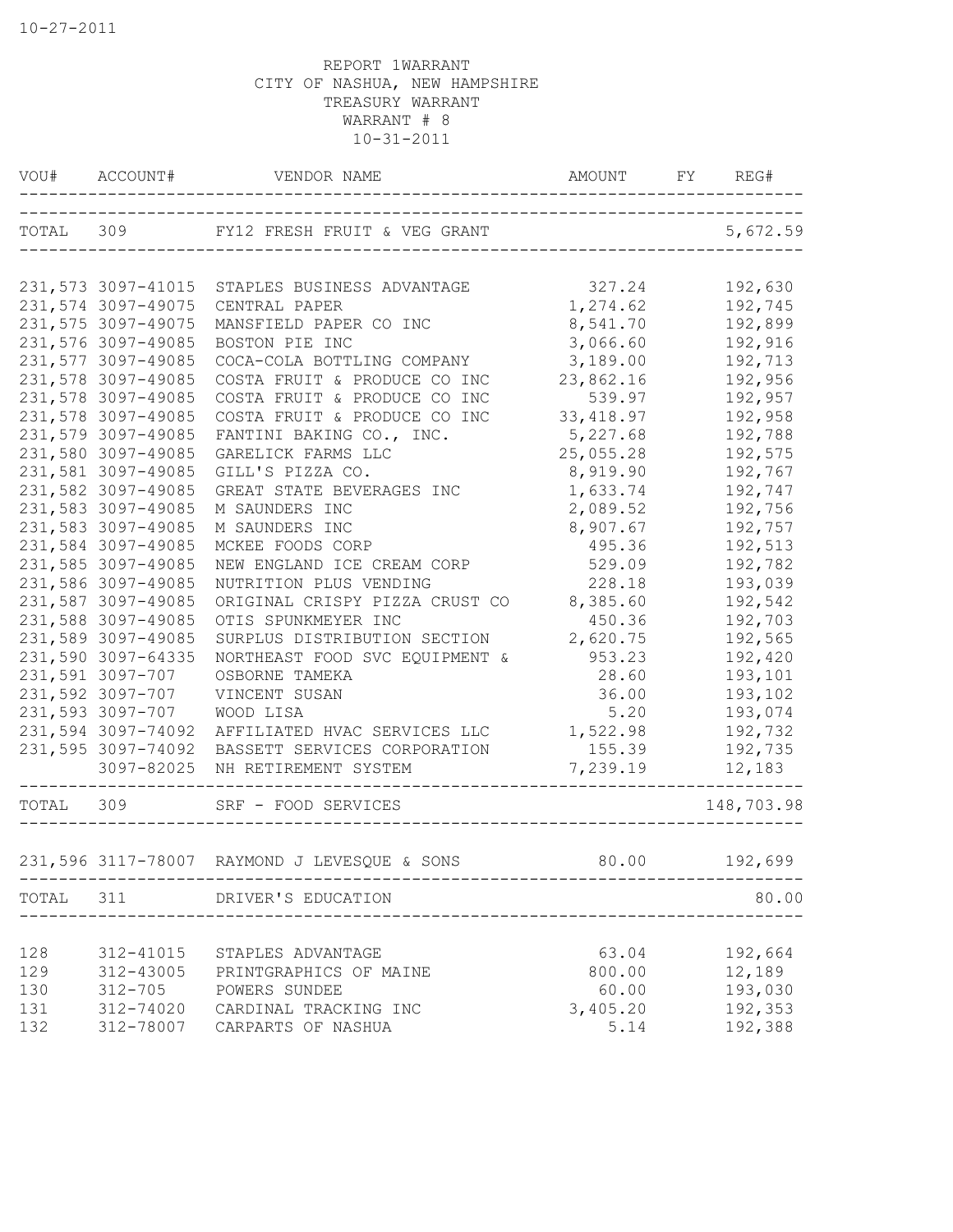| VOU#      | ACCOUNT#                      | VENDOR NAME<br>--------------------------------              | AMOUNT                         | FY REG#    |
|-----------|-------------------------------|--------------------------------------------------------------|--------------------------------|------------|
| TOTAL 312 |                               | SRF - FINANCIAL SERVICES                                     |                                | 4,333.38   |
|           | 231,597 3122-49075 GIOVANNIS  |                                                              | 22.17                          | 192,874    |
|           | 231,598 3122-49075            | WALMART COMMUNITY                                            | 340.62                         | 192,667    |
|           |                               | 231,599 3122-705 DAVIDSON MARIANNE                           | 470.00                         | 193,072    |
| TOTAL 312 |                               | ADULT ED/CONTINUING ED                                       | _____________________          | 832.79     |
|           | 231,600 3247-46040 JUNGLE INC |                                                              | 2,709.82                       | 193,068    |
|           |                               | 231,601 3247-64192 NIXON CO INC                              | 528.00                         | 192,538    |
| TOTAL 324 |                               | ATHLETICS-ENTERPRISE FUND                                    |                                | 3,237.82   |
|           |                               | 3262-82025 NH RETIREMENT SYSTEM                              | 749.68                         | 12,183     |
|           | 231,602 3262-91040 COTE MARIE |                                                              | 278.61                         | 192,737    |
| TOTAL 326 |                               | NH ALTERNATE ASSESS COACH                                    |                                | 1,028.29   |
| 134       | 331-78007                     | CARPARTS OF NASHUA                                           | 17.84                          | 192,388    |
| 135       | 331-78007                     | FISHER AUTO PARTS                                            | 90.61                          | 192,982    |
| 136       | 331-82030                     | NH RETIREMENT SYSTEM                                         | 11,160.88                      | 12,183     |
| 137       | 331-98038                     | PETTY CASH                                                   | 116.91                         | 193,106    |
| TOTAL 331 |                               | SRF - POLICE DEPARTMENT                                      |                                | 11,386.24  |
| 138       | 341-01962                     | HARBOR HOMES INC                                             | 1,665.00                       | 192,541    |
| 139       | 341-01963                     | SOUTHERN NH HIV/AIDS TASK FORC                               | 7,901.00                       | 192,567    |
| 140       | 341-01968                     | HARBOR HOMES INC                                             | 23,749.00                      | 192,541    |
| 140       | 341-01969                     | HARBOR HOMES INC                                             | 1,778.98                       | 192,541    |
| 141       | 341-01969                     | SOUTHERN NH HIV/AIDS TASK FORC                               | 553.00                         | 192,567    |
| 142       |                               | 341-91025 CROOKER PATRICIA<br>143 341-91025 DEMBKOSKI CORINN | 241.58<br>48.40    192,351     | 192,657    |
|           |                               | 144 341-94014 PETTY CASH                                     | 31.85 193,107                  |            |
|           |                               | 145 341-94016 DEMBKOSKI CORINN                               | 151.20 192,351                 |            |
|           |                               | 146 341-98076 PETTY CASH                                     | 25.00 193,107                  |            |
|           | ______________________        | TOTAL 341 SRF - COMMUNITY SERVICES                           | ______________________________ | 36, 145.01 |
|           |                               | 146 342-91025 PETTY CASH                                     | 15.55                          | 193,107    |
|           |                               |                                                              |                                |            |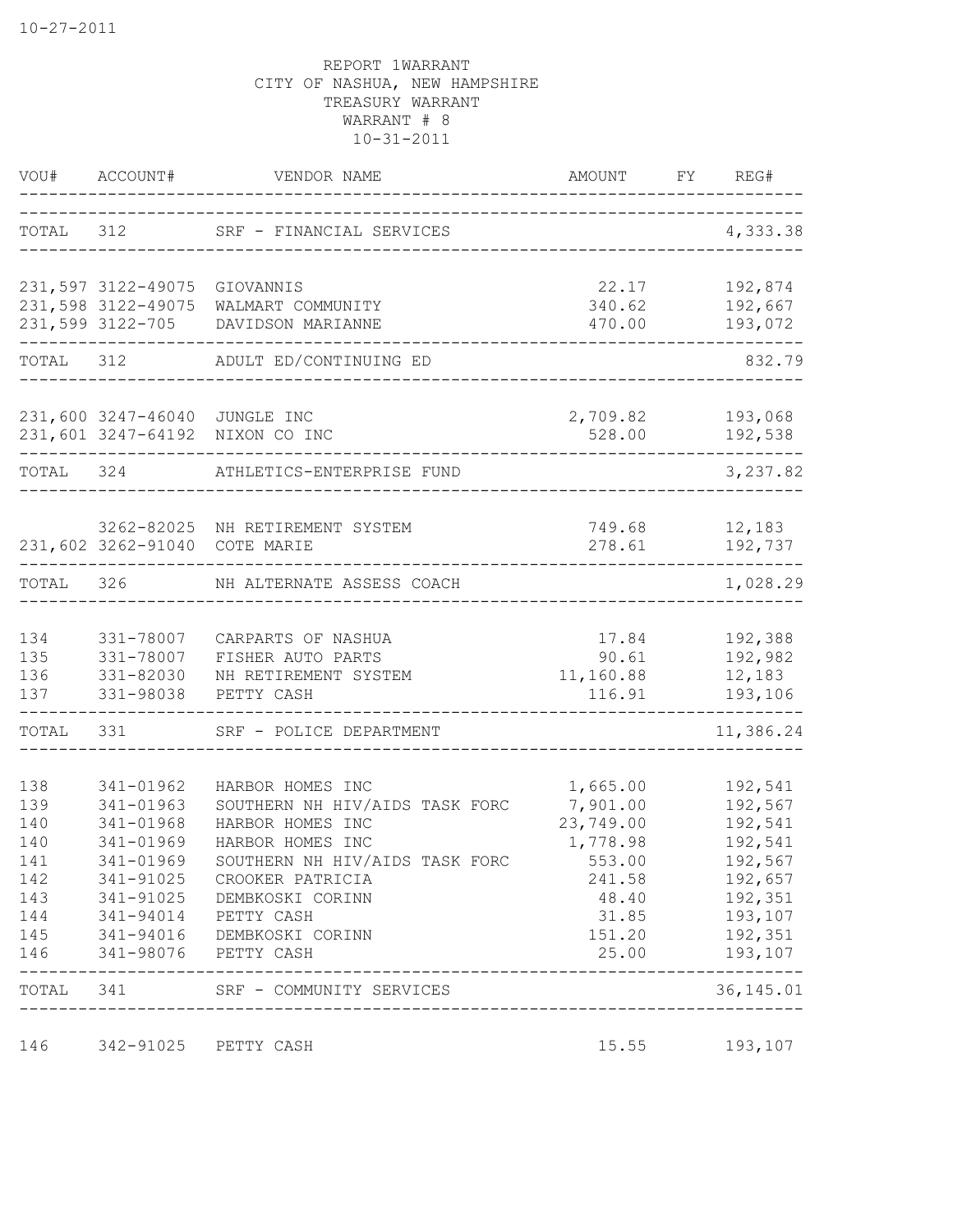|           | VOU# ACCOUNT#                            |                                                              |                                     | FY REG#                        |
|-----------|------------------------------------------|--------------------------------------------------------------|-------------------------------------|--------------------------------|
|           |                                          | TOTAL 342 SRF - COMMUNITY HEALTH                             | -----------------------------       | 15.55                          |
|           | 231,603 3440-49075                       | AC MOORE INC                                                 | 96.98                               | 192,744                        |
|           | 231,604 3440-49075                       | COGSWELL CATHERINE                                           | 104.21                              | 192,739                        |
|           | 231,605 3440-49075                       | DITOLLA-SLOZAK MARIE                                         | 105.15                              | 193,042                        |
|           | 231,606 3440-49075                       | GARELICK FARMS LLC                                           | 369.66                              | 192,575                        |
|           | 231,607 3440-49075                       | MARKET BASKET                                                | 283.87                              | 192,534                        |
|           | 231,608 3440-49075                       | NEW ENGLAND ICE CREAM CORP                                   | 515.70                              | 192,782                        |
|           | 231,609 3440-55020                       | FIRST STUDENT INC<br>231,610 3440-91040 DITOLLA-SLOZAK MARIE | 148.88                              | 192,726<br>43.41 193,042       |
|           |                                          | TOTAL 344 AFTER SCHOOL PROGRAM                               |                                     | -------------<br>1,667.86      |
|           |                                          |                                                              |                                     |                                |
|           |                                          | 3452-82025 NH RETIREMENT SYSTEM<br>-----------------         | 1,537.77 12,183                     |                                |
|           |                                          | TOTAL 345 TITLE IV 21ST CENT ELEM                            | _________________________________   | 1,537.77                       |
|           |                                          |                                                              |                                     |                                |
|           |                                          | 231,611 3462-49075 AC MOORE INC                              | 81.49                               | 192,744                        |
|           | 231,612 3462-49075                       | <b>BULLUCK SHERI</b>                                         | 22.77                               | 193,088                        |
|           | 231,613 3462-49075                       | CELATA CHRISTINE                                             | 83.67                               | 193,050                        |
|           | 231,614 3462-49075                       | GARELICK FARMS LLC                                           | 22.95                               | 192,575                        |
|           | 231,614 3462-49075                       | GARELICK FARMS LLC                                           | 127.25                              | 192,576                        |
|           | 231,615 3462-49075<br>231,616 3462-49075 | MARKET BASKET                                                | 247.41                              | 192,534                        |
|           | 231,617 3462-53103                       | NEW ENGLAND ICE CREAM CORP<br>BOYS & GIRLS CLUB OF GREATER N | 332.65<br>1,000.00                  | 192,782<br>192,422             |
|           | 231,618 3462-55020                       | FIRST STUDENT INC                                            | 603.84                              | 192,726                        |
|           | 3462-82025                               | NH RETIREMENT SYSTEM                                         | 267.80                              | 12,183                         |
| TOTAL 346 |                                          | TITLE IV 21ST CENT MIDDLE                                    | ___________________________________ | ------------------<br>2,789.83 |
|           |                                          | 3468-82025 NH RETIREMENT SYSTEM                              | 1,756.64                            | 12,183                         |
|           |                                          |                                                              |                                     |                                |
|           |                                          | TOTAL 346 SMALLER LEARNING COMMUNITY                         |                                     | 1,756.64                       |
|           |                                          | 231,619 3501-49035 BARNES & NOBLE INC                        | 281.80                              | 192,367                        |
|           |                                          | 3501-91040 CITIZENS BANK                                     | 1,922.00 12,186                     |                                |
|           |                                          | TOTAL 350 TITLE IIA QUALITY TEACHERS                         |                                     | 2,203.80                       |
|           |                                          | 3502-82025 NH RETIREMENT SYSTEM                              | 1,147.24                            | 12,183                         |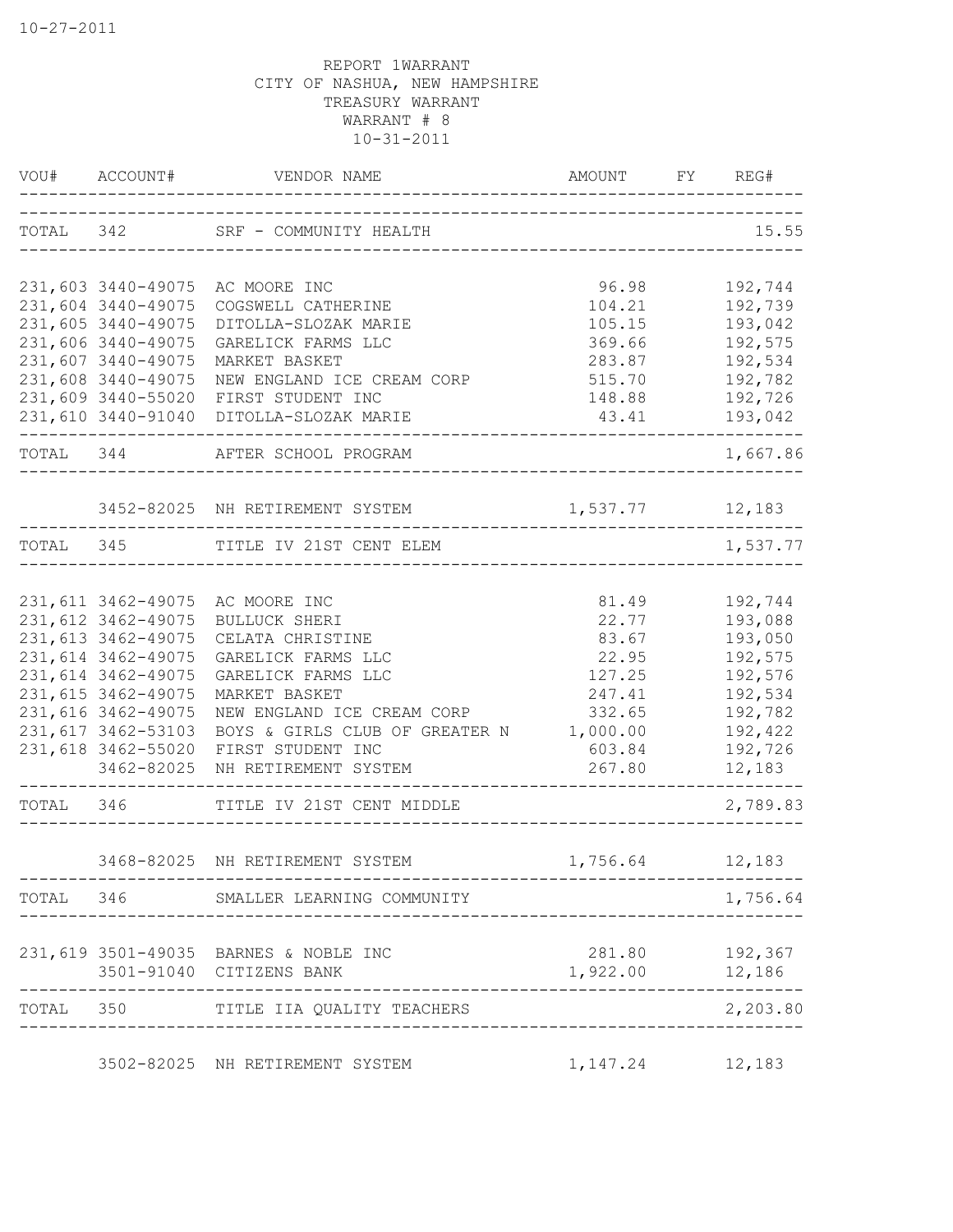|                          | VOU# ACCOUNT#                                                  | VENDOR NAME                                                                                                                                                                                                                                       | AMOUNT                                       | FY | REG#                                     |
|--------------------------|----------------------------------------------------------------|---------------------------------------------------------------------------------------------------------------------------------------------------------------------------------------------------------------------------------------------------|----------------------------------------------|----|------------------------------------------|
| TOTAL 350                |                                                                | TITLE IIA HQT<br>______________________                                                                                                                                                                                                           |                                              |    | 1,147.24                                 |
|                          |                                                                | 231,620 3511-53102 MANCHESTER SCHOOL DISTRICT<br>231,621 3511-64192 UNITED PARCEL SERVICE                                                                                                                                                         | 700.00<br>10.31                              |    | 192,825<br>192,684                       |
| TOTAL 351                |                                                                | TITLE II D TECH ED                                                                                                                                                                                                                                |                                              |    | 710.31                                   |
| 150<br>151               | 352-59100<br>352-59100                                         | FMAN MEDIA<br>HARRIS TROPHY                                                                                                                                                                                                                       | 200.00<br>97.00                              |    | 193,031<br>192,494                       |
| 152<br>153<br>154        | 352-59100<br>352-59100<br>352-59100                            | LOWE'S<br>NASHUA COLLEGIATE BASEBALL INC<br>PETTY CASH                                                                                                                                                                                            | 75.05<br>136.50<br>47.96                     |    | 193,191<br>193,005<br>193,108            |
| 155<br>156<br>157        | 352-59100<br>352-59100<br>$352 - 686$                          | RIBAUDO ANNA<br>SAM'S CLUB DIRECT<br>SULLIVAN JONALYN                                                                                                                                                                                             | 200.00<br>92.52<br>60.00                     |    | 192,972<br>193,183<br>193,025            |
| TOTAL 352                |                                                                | SRF - PARKS AND RECREATION                                                                                                                                                                                                                        |                                              |    | 909.03                                   |
|                          | 231,622 3532-49075<br>231,623 3532-49075<br>231,624 3532-64192 | MARANDOS SARAH<br>STAPLES BUSINESS ADVANTAGE<br>NEWEGG.COM                                                                                                                                                                                        | 26.99<br>56.97<br>904.98                     |    | 192,876<br>192,597<br>193,054            |
| TOTAL                    | 353                                                            | 231,625 3532-64192 PRO AV SYSTEMS INC<br>ADULT BASIC ED DIPLOMA PROGRAM                                                                                                                                                                           | 909.00                                       |    | 192,819<br>1,897.94                      |
| 158<br>159<br>160<br>161 | 371-01120<br>371-01340<br>371-53100<br>371-53100               | NASHUA REGIONAL PLANNING COMMI<br>KOHL GLENN<br>GZA GEOENVIRONMENTAL INC<br>NOBIS ENGINEERING INC                                                                                                                                                 | 3,848.30<br>1,360.00<br>395.10<br>40, 353.31 |    | 192,937<br>192,437<br>192,723<br>192,638 |
| TOTAL 371                |                                                                | SRF - COMMUNITY DEVELOPMENT                                                                                                                                                                                                                       |                                              |    | 45,956.71                                |
|                          | -------------                                                  | 162 373-53075 NASHUA REGIONAL PLANNING COMMI 560.90 192,937                                                                                                                                                                                       | ----------------------------                 |    |                                          |
|                          |                                                                | TOTAL 373 SRF - ECONOMIC DEVELOPMENT                                                                                                                                                                                                              | ____________________________                 |    | 560.90                                   |
| 165<br>166               |                                                                | 163 374-07040 COCHRAN DONALD & PM MACKAY & S 3,522.70 193,110<br>163 374-07045 COCHRAN DONALD & PM MACKAY & S 9,477.30 193,110<br>164 374-07045 LEBLANC MICHAEL & PM MACKAY AN 7,860.00 193,111<br>374-07235 HILLSBOROUGH COUNTY TREASURER 134.00 | 3,849.17                                     |    | 192,919<br>192,937                       |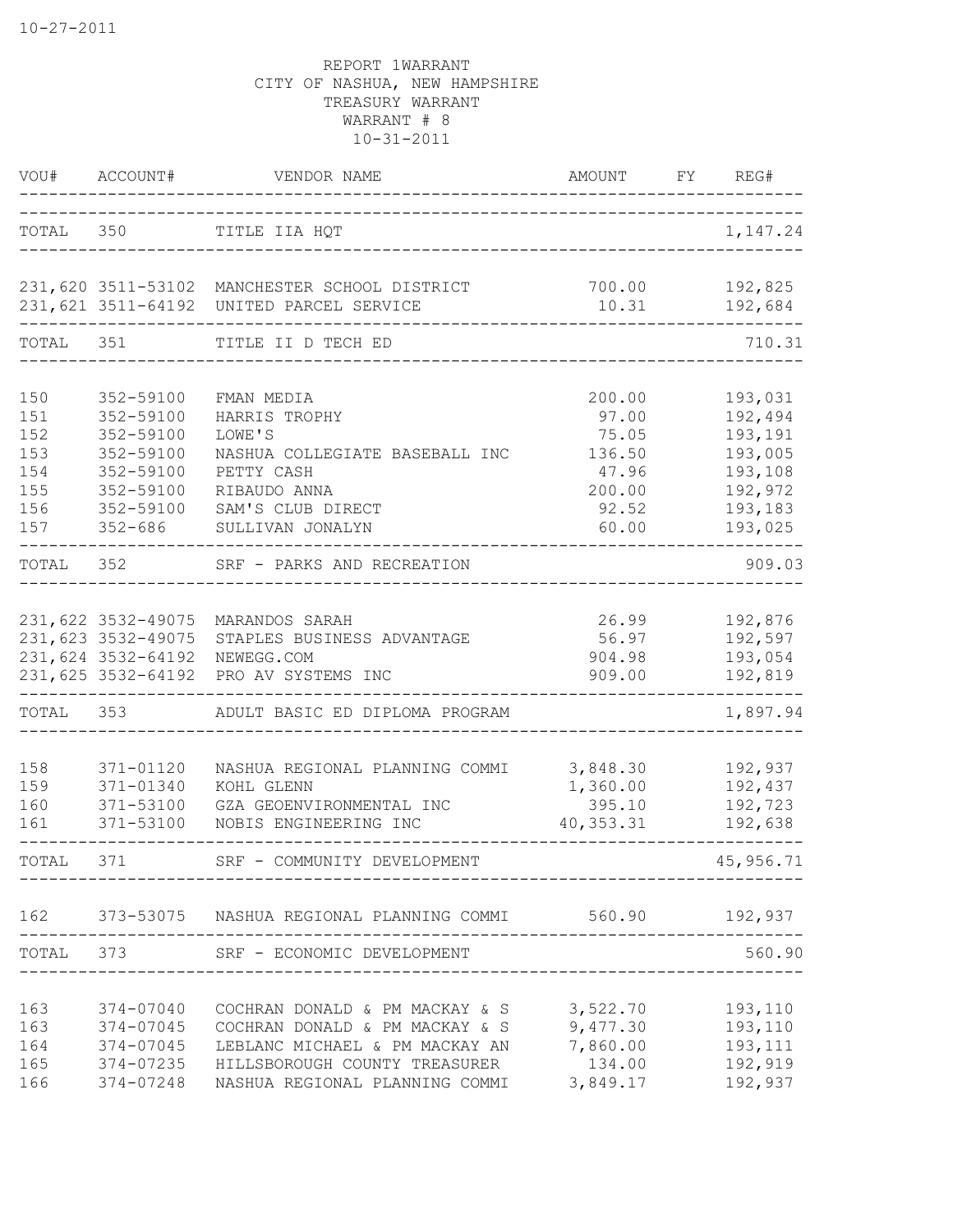| VOU#      | ACCOUNT#           | VENDOR NAME                                   | AMOUNT     | FY | REG#                     |
|-----------|--------------------|-----------------------------------------------|------------|----|--------------------------|
| 167       | 374-07340          | HILLSBOROUGH COUNTY TREASURER                 | 10.00      |    | 192,919                  |
| 168       | 374-07435          | AMERICAN SECURITY EDUCATORS IN                | 362.84     |    | 193,036                  |
| 169       | 374-07435          | NATIONAL NEIGHBORHOOD WATCH IN                | 300.00     |    | 192,591                  |
| 170       | 374-07506          | CANAL ART & FRAMING/SAMANTHA T                | 112.56     |    | 192,770                  |
| 171       | 374-08042          | ADT SECURITY SERVICES INC                     | 65, 919.15 |    | 192,620                  |
| 172       | 374-53075          | NASHUA REGIONAL PLANNING COMMI                | 528.75     |    | 192,937                  |
| 173       | 374-59212          | P & L LANDSCAPING                             | 600.00     |    | 192,652                  |
| 174       | 374-59212          | WESTON & SAMPSON CMR INC                      | 161,746.73 |    | 192,448                  |
| 175       | $374 - 703$        | STATE OF NH                                   | 15,610.72  |    | 193,109                  |
| TOTAL     | 374                | SRF - URBAN PROGRAMS                          |            |    | 270,033.92               |
| 176       | 375-45050          |                                               | 15.00      |    | 193,222                  |
| 177       | 375-45050          | COLUMBIA UNIVERSITY<br>PARK STREET FOUNDATION | 625.00     |    | 192,539                  |
| 178       | 375-75023          | NASHUA WALLPAPER & PAINT CO                   | 999.99     |    |                          |
|           |                    |                                               |            |    | 192,532<br>$- - - - - -$ |
| TOTAL     | 375                | SRF - PUBLIC LIBRARIES                        |            |    | 1,639.99                 |
|           |                    |                                               |            |    |                          |
|           | 231,626 3751-49035 | ASCD                                          | 578.34     |    | 192,843                  |
|           | 231,627 3751-49035 | BARNES & NOBLE INC                            | 7,800.31   |    | 192,367                  |
|           | 231,628 3751-49035 | HEINEMANN                                     | 22.00      |    | 192,711                  |
|           | 231,629 3751-49075 | SCHOOL SPECIALTY INC                          | 324.36     |    | 192,709                  |
| TOTAL 375 |                    | ARRA TITLE I                                  |            |    | 8,725.01                 |
|           |                    |                                               |            |    |                          |
|           |                    | 231,630 3761-49035 SCHOLASTIC INCORPORATED    | 221.97     |    | 192,928                  |
|           | 231,631 3761-49050 | LEGO EDUCATION                                | 1,116.10   |    | 192,777<br>$- - - - - -$ |
| TOTAL     | 376                | TITLE IA                                      |            |    | 1,338.07                 |
|           |                    |                                               |            |    |                          |
|           | 3762-31005         | FAIRPOINT COMMUNICATIONS                      | 152.96     |    | 193,201                  |
|           | 231,632 3762-49050 | CAMBIUM LEARNING INC                          | 361.35     |    | 192,775                  |
|           | 231,633 3762-49050 | CHANNING BETE CO INC                          | 79.60      |    | 192,707                  |
|           | 231,634 3762-49050 | CHISHOLM JUNE                                 | 172.25     |    | 192,693                  |
|           | 231,635 3762-49050 | CROWDER LUCIE                                 | 156.67     |    | 192,741                  |
|           | 231,636 3762-49050 | REALLY GOOD STUFF INC                         | 141.77     |    | 192,695                  |
|           | 231,637 3762-49075 | SCHOOL SPECIALTY INC                          | 655.35     |    | 192,709                  |
|           | 231,638 3762-49075 | STAPLES BUSINESS ADVANTAGE                    | 473.50     |    | 192,597                  |
|           | 231,639 3762-49075 | WALMART COMMUNITY                             | 179.48     |    | 192,667                  |
|           | 231,640 3762-53101 | BLUNT STEVE                                   | 400.00     |    | 192,742                  |
|           | 231,641 3762-56020 | FIRST CHURCH                                  | 3,524.00   |    | 192,464                  |
|           | 3762-82025         | NH RETIREMENT SYSTEM                          | 6,484.82   |    | 12,183                   |
|           | 231,642 3762-95010 | EDUCATION WEEK                                | 74.94      |    | 192,898                  |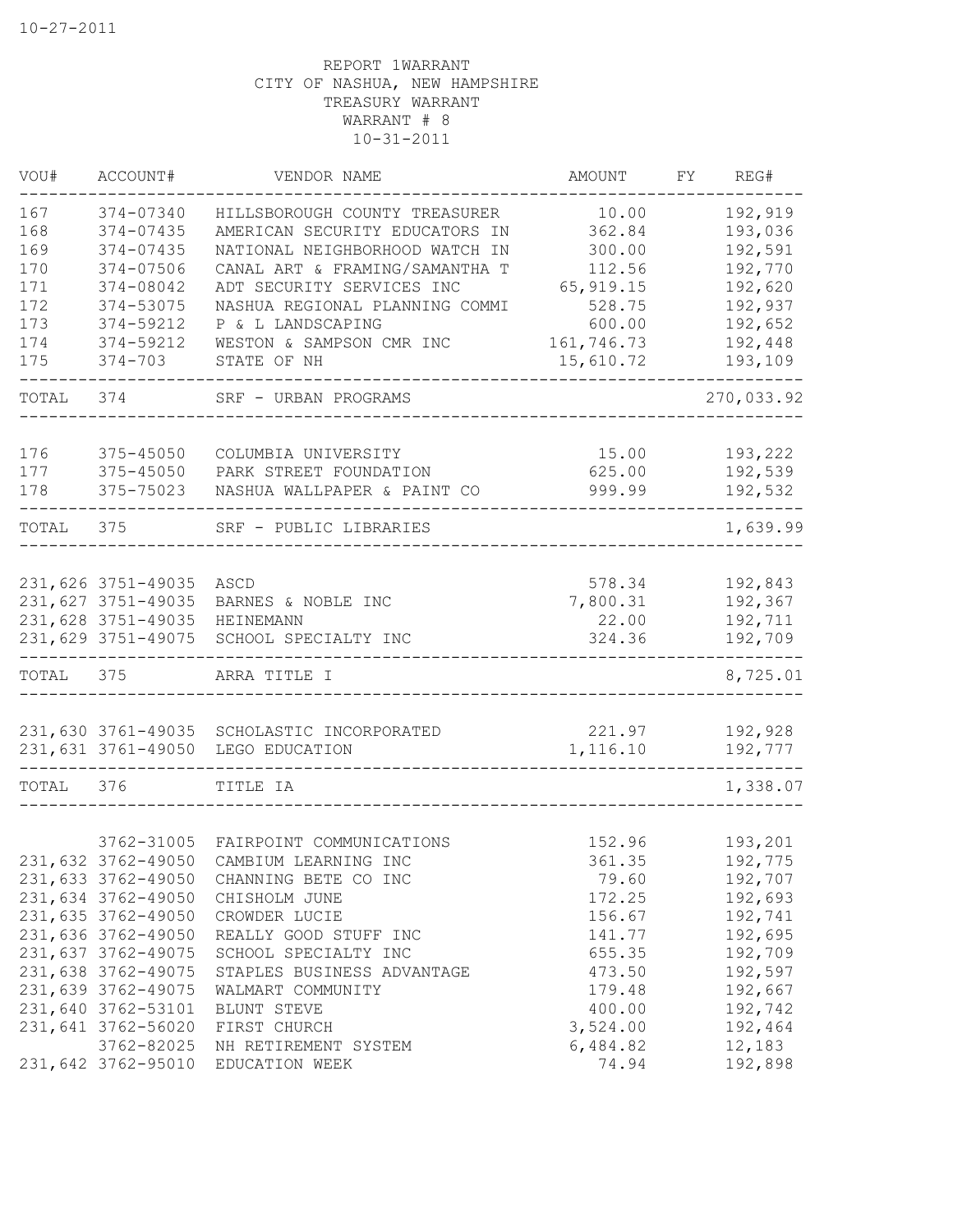|            | VOU# ACCOUNT#          |                                                    | AMOUNT FY REG#       |                     |
|------------|------------------------|----------------------------------------------------|----------------------|---------------------|
|            | TOTAL 376 TITLE IA     |                                                    |                      | 12,856.69           |
|            |                        | 3771-91040 CITIZENS BANK                           | 2,319.80 12,186      |                     |
| TOTAL 377  |                        | TITLE III ENHANCING ENG LANG                       |                      | 2,319.80            |
| 182        | 378-09031              | OCCUPATIONAL DRUG TESTING LLC                      | 210.00               | 192,578             |
| 183        | 378-09043              | CONWAY OFFICE PRODUCTS LLC                         | 109.00               | 192,486             |
| 184        | 378-09061              | CINTAS #016                                        | 129.45               | 192,988             |
| 185        | 378-09061              | MAYNARD & LESIEUR INCORPORATED                     | 180.00               | 192,913             |
| 186<br>187 | 378-09073<br>378-09081 | PETRO-CANADA AMERICA                               | 1,594.92<br>1,200.00 | 192,660<br>192,913  |
| 188        | 378-09091              | MAYNARD & LESIEUR INCORPORATED<br>FASTENAL COMPANY | 208.04               | 192,570             |
| 189        | 378-09091              | GILLIG LLC                                         | 548.85               | 192,589             |
| 190        | 378-09091              | HOME DEPOT CREDIT SERVICES                         | 420.41               | 193,171             |
| 191        | 378-09091              | MOLLY CORPORATION                                  | 204.95               | 192,964             |
| 192        | 378-09091              | NAPA AUTO PARTS                                    | 501.13               | 192,610             |
| 193        | 378-09091              | NORTHERN BUS SALES INC                             | 37.72                | 192,506             |
| 194        | 378-09091              | PETTY CASH                                         | 14.98                | 193,112             |
| 195        | 378-09091              | RYDER FLEET PRODUCTS.COM INC                       | 273.89               | 192,613             |
| 196        | 378-09091              | STAPLES ADVANTAGE                                  | 107.50               | 192,664             |
| 197        | 378-09112              | METROMEDIA ENERGY INC                              | 1.65                 | 193,198             |
| 197        | 378-09114              | METROMEDIA ENERGY INC                              | .48                  | 193,198             |
| 198        | 378-09114              | NATIONAL GRID                                      | 40.90                | 193,194             |
| 199        | 378-09115              | METROMEDIA ENERGY INC                              | 72.77                | 193,198             |
| 200        | 378-09124              | PENNICHUCK WATER                                   | 52.38                | 193,175             |
| 200        | 378-09125              | PENNICHUCK WATER                                   | 60.75                | 193,175             |
| 201        | 378-09241              | PETTY CASH                                         | 63.02                | 193,112             |
| 202        | 378-09241              | SOUSA MARK                                         | 680.09               | 192,354             |
| 203<br>204 | 378-09261<br>378-09261 | DELL MARKETING LP<br>PETTY CASH                    | 80.28<br>20.00       | 192,468<br>193, 112 |
| TOTAL 378  |                        | TRANSPORTATION                                     |                      | 6,813.16            |
|            |                        |                                                    |                      |                     |
|            | 231,643 3902-53102     | BONNETTE DANIEL                                    | 301.50               | 193,094             |
|            | 231,644 3902-53102     | CONNOLLY DONNA                                     | 225.00               | 193,052             |
|            | 231,645 3902-53102     | HASBROUCK TARA L                                   | 375.00               | 192,866             |
|            | 231,646 3902-53102     | INTERSECT INC                                      | 225.00               | 192,768             |
|            | 231,647 3902-53102     | MANHEIM ZIMMERMAN AMY B                            | 75.00                | 192,844             |
|            | 231,648 3902-53102     | NEW ENGLAND SCHOOL OF METALWOR                     | 650.00               | 193,097             |
|            | 231,649 3902-55035     | FIRST STUDENT INC                                  | 505.15               | 192,726             |
|            | 3902-82025             | NH RETIREMENT SYSTEM                               | 402.05               | 12,183              |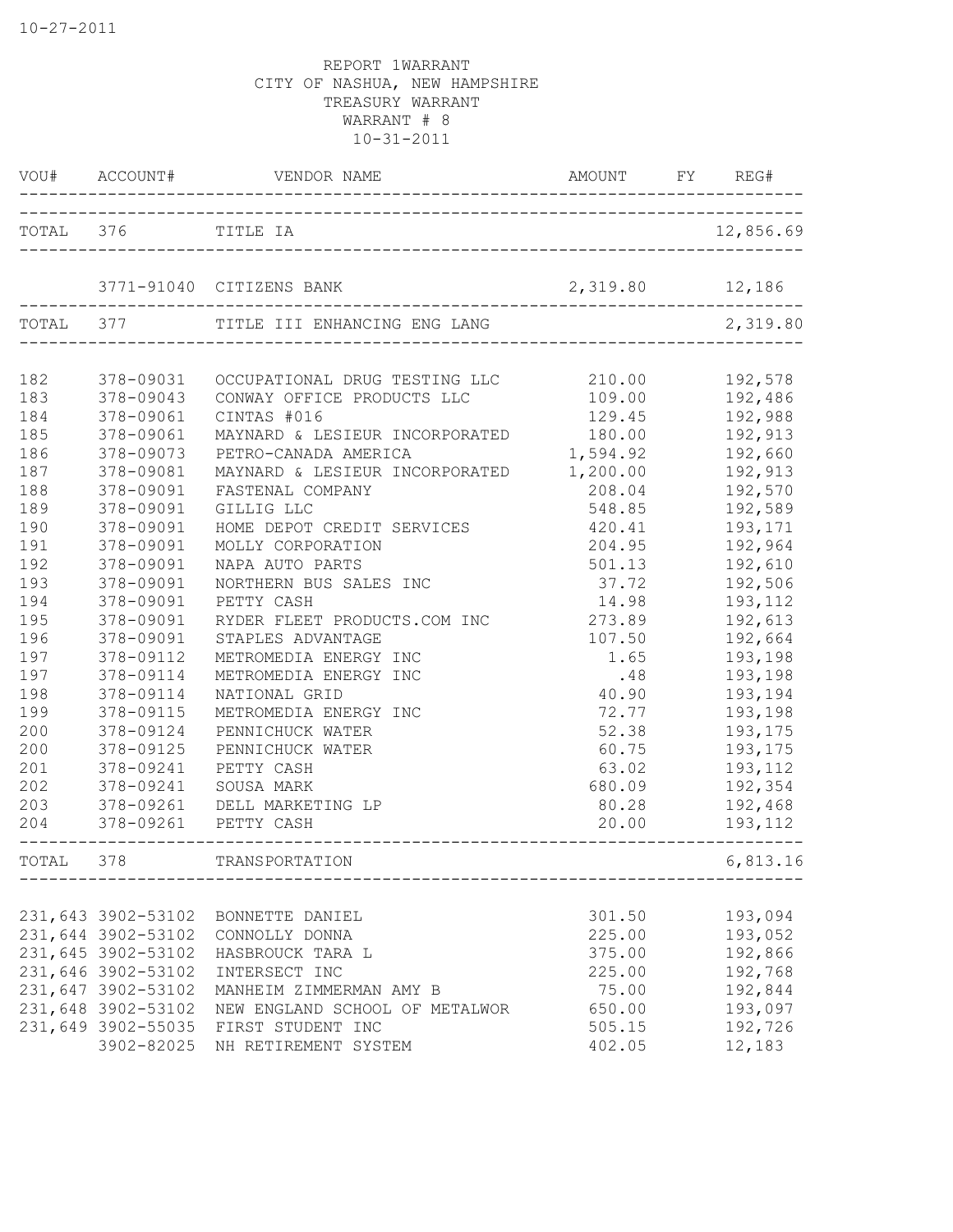| VOU#      | ACCOUNT#           | VENDOR NAME                                       |               | FY REG#   |
|-----------|--------------------|---------------------------------------------------|---------------|-----------|
|           |                    | TOTAL 390 VOC ED SECONDARY PERKINS                |               | 2,758.70  |
|           | 231,650 3927-49050 | A & E ROASTERY                                    | 384.70        | 193,051   |
|           | 231,651 3927-49050 | GENERAL LINEN SERVICE INC                         | 206.11        | 192,875   |
|           | 231,652 3927-49050 | MANSFIELD PAPER CO INC                            | 363.48        | 192,899   |
|           | 231,653 3927-49050 | NORTHCENTER FOODSERVICES LLC                      | 300.44        | 192,733   |
|           |                    | 231,654 3927-53100 D A BUCCI & SONS INC           | 27.00         | 192,414   |
| TOTAL 392 |                    | CULINARY ARTS                                     |               | 1,281.73  |
|           |                    |                                                   |               |           |
|           | 231,655 3930-49035 | CURRICULUM ASSOCIATES, INC                        | 171.60        | 192,714   |
|           | 231,656 3930-49035 | MCGRAW HILL COMPANIES                             | 2,398.75      | 192,497   |
|           | 231,657 3930-49035 | SCHOOL SPECIALTY INC                              | 124.58        | 192,709   |
|           | 231,658 3930-49035 | SUPER DUPER PUBLICATIONS                          | 221.00        | 192,408   |
|           | 231,659 3930-49075 | ABILITATIONS                                      | 49.62         | 192,688   |
|           | 231,660 3930-49075 | CONSTRUCTIVE PLAY THINGS LLC                      | 158.88        | 193,064   |
|           | 231,661 3930-49075 | LAKESHORE LEARNING MATERIALS                      | 369.19        | 192,476   |
|           | 231,662 3930-49075 | MAYER-JOHNSON LLC                                 | 517.83        | 193,058   |
|           | 231,663 3930-49075 | NASCO                                             | 113.28        | 192,923   |
|           | 231,664 3930-49075 | SCHOOL SPECIALTY INC                              | 456.26        | 192,709   |
|           | 231,665 3930-49075 | SUPER DUPER PUBLICATIONS                          | 282.79        | 192,408   |
|           | 231,666 3930-49075 | U S SLIDE FASTENER CORP                           | 452.71        | 192,636   |
|           | 231,667 3930-63085 | CHILDCRAFT                                        | 602.00        | 192,691   |
|           | 231,668 3930-63085 | LAKESHORE LEARNING MATERIALS                      | 269.75        | 192,476   |
|           | 231,669 3930-63085 | SCHOOL SPECIALTY INC                              | 822.30        | 192,709   |
|           | 231,670 3930-64040 | ACCELERATIONS EDUCATIONAL SOFT                    | 1,374.00      | 193,089   |
|           | 231,671 3930-64040 | APPLE COMPUTER INC                                | 1,100.00      | 192,736   |
|           | 231,672 3930-64040 | MAYER-JOHNSON LLC                                 | 799.00        | 193,058   |
|           | 231,673 3930-64045 | APPLE COMPUTER INC                                | 1,497.00      | 192,736   |
|           | 231,674 3930-64045 | COMPUTER HUT OF N E INC                           | 1,583.45      | 192,930   |
|           | 231,675 3930-64192 | MAYER-JOHNSON LLC                                 | 349.99        | 193,058   |
|           | 231,676 3930-64192 | SUPER DUPER PUBLICATIONS                          | 249.95        | 192,408   |
| TOTAL 393 |                    | ARRA IDEA PRESCHOOL                               |               | 13,963.93 |
|           |                    | 3937-82025 NH RETIREMENT SYSTEM                   | 225.33 12,183 |           |
|           | TOTAL 393 DAY CARE |                                                   |               | 225.33    |
|           |                    |                                                   |               |           |
|           |                    | 231,677 3940-49035 BARNES & NOBLE INC             | 977.85        | 192,367   |
|           |                    | 231,678 3940-49035 CAMBIUM LEARNING INC           | 386.98        | 192,775   |
|           |                    | 3940-49035 CITIZENS BANK                          | 3,181.54      | 12,186    |
|           |                    | 231,679 3940-49035 DIFFERENT ROADS TO LEARNING IN | 311.85        | 192,772   |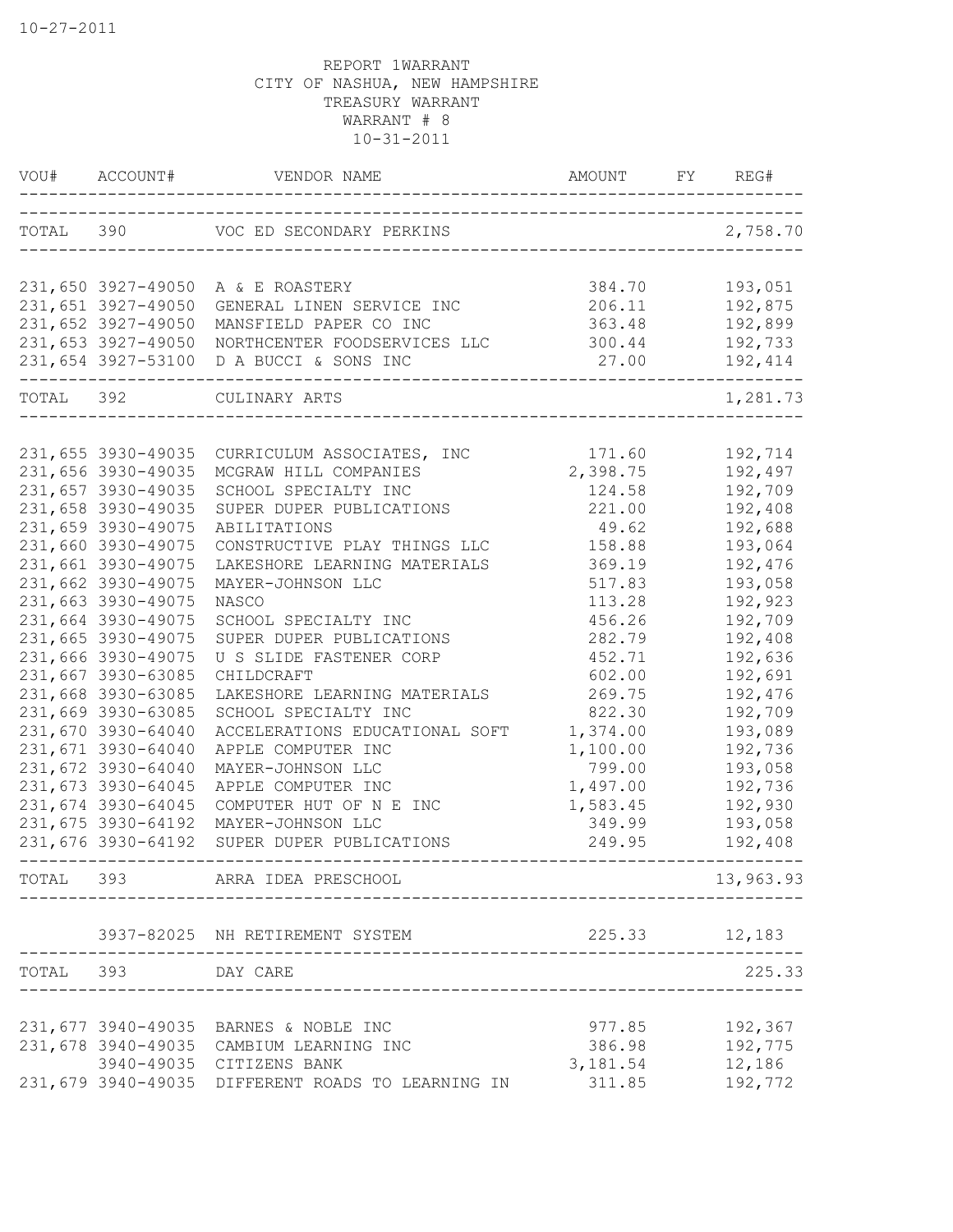| WOU# | ACCOUNT#           | VENDOR NAME                    | AMOUNT     | FY | REG#    |
|------|--------------------|--------------------------------|------------|----|---------|
|      | 231,680 3940-49035 | DON JOHNSTON                   | 304.88     |    | 192,738 |
|      | 231,681 3940-49035 | GOVCONNECTION INC              | 407.83     |    | 192,379 |
|      | 231,682 3940-49035 | JIST PUBLISHING INC            | 206.58     |    | 192,943 |
|      | 231,683 3940-49035 | KAPLAN EARLY LEARNING COMPANY  | 68.89      |    | 192,867 |
|      | 231,684 3940-49035 | LINGUISYSTEMS INC              | 69.95      |    | 192,708 |
|      | 231,685 3940-49035 | MCGRAW HILL COMPANIES          | 6,309.91   |    | 192,497 |
|      | 231,686 3940-49035 | NCS PEARSON INC                | 24, 271.20 |    | 192,731 |
|      | 231,687 3940-49035 | PCI EDUCATIONAL PUBLISHING     | 1,213.35   |    | 192,687 |
|      | 231,688 3940-49035 | PEARSON EDUCATION INC          | 3,393.82   |    | 192,762 |
|      | 231,689 3940-49035 | PRO-ED INC                     | 3,954.50   |    | 192,470 |
|      | 231,690 3940-49035 | THERAPRO INC                   | 1,032.90   |    | 192,776 |
|      | 231,691 3940-49035 | VORT CORPORATION               | 92.40      |    | 192,784 |
|      | 231,692 3940-49035 | WILSON LANGUAGE TRAINING CORP  | 863.50     |    | 192,766 |
|      | 231,693 3940-49075 | ABILITATIONS                   | 22.85      |    | 192,688 |
|      | 231,694 3940-49075 | ACHIEVEMENT PRODUCTS           | 175.84     |    | 193,056 |
|      | 231,695 3940-49075 | ALLEGREZZA LLC                 | 30.03      |    | 192,860 |
|      | 231,696 3940-49075 | DIFFERENT ROADS TO LEARNING IN | 633.30     |    | 192,772 |
|      | 231,697 3940-49075 | DISCOUNT SCHOOL SUPPLY         | 47.13      |    | 192,698 |
|      | 231,698 3940-49075 | FLAGHOUSE INC                  | 197.53     |    | 192,668 |
|      | 231,699 3940-49075 | GREAT IDEAS FOR TEACHING INC   | 179.12     |    | 192,676 |
|      | 231,700 3940-49075 | HANDWRITING WITHOUT TEARS      | 279.57     |    | 193,037 |
|      | 231,701 3940-49075 | LAKESHORE LEARNING MATERIALS   | 68.97      |    | 192,476 |
|      | 231,702 3940-49075 | MAXI AIDS INC                  | 260.50     |    | 192,895 |
|      | 231,703 3940-49075 | NEW ENGLAND ADAPTIVE EQUIPMENT | 218.50     |    | 193,073 |
|      | 231,704 3940-49075 | PATTERSON MEDICAL SUPPLY INC   | 567.07     |    | 193,082 |
|      | 231,705 3940-49075 | SCHOOL SPECIALTY INC           | 2,970.12   |    | 192,709 |
|      | 231,706 3940-49075 | SOUTHPAW ENTERPRISES INC       | 159.49     |    | 192,395 |
|      | 231,707 3940-49075 | SPEECH CORNER LLC              | 63.93      |    | 193,057 |
|      | 231,708 3940-49075 | STAPLES BUSINESS ADVANTAGE     | 167.81     |    | 192,597 |
|      | 231,709 3940-49075 | THERAPRO INC                   | 381.85     |    | 192,384 |
|      | 231,710 3940-49075 | THERAPRO INC                   | 2,821.60   |    | 192,776 |
|      | 231,711 3940-53109 | NORTH STAR EDUCATION SVCS LLC  | 325.00     |    | 193,091 |
|      | 231,712 3940-53109 | SERESC                         | 647.00     |    | 192,383 |
|      | 231,713 3940-53109 | WILLIS JOHN ED D SAIF          | 1,900.00   |    | 192,734 |
|      | 231,714 3940-63085 | SCHOOL OUTFITTERS              | 389.21     |    | 192,725 |
|      | 231,715 3940-64040 | INSPIRATION SOFTWARE INC       | 909.00     |    | 192,758 |
|      | 231,716 3940-64045 | APPLE COMPUTER INC             | 7,401.00   |    | 192,736 |
|      | 231,717 3940-64045 | COMPUTER HUT OF N E INC        | 10,011.60  |    | 192,930 |
|      | 231,718 3940-64045 | HEWLETT PACKARD COMPANY        | 1,102.00   |    | 192,471 |
|      | 231,719 3940-64045 | LET'S GO TECHNOLOGY INC        | 7,350.00   |    | 193,083 |
|      | 231,720 3940-64045 | TOBII ASSISTIVE TECH INC       | 1,135.00   |    | 193,092 |
|      | 231,721 3940-64045 | WORTHINGTON DIRECT HOLDINGS    | 656.40     |    | 192,716 |
|      | 231,722 3940-64192 | ABILITATIONS                   | 542.59     |    | 192,688 |
|      | 231,723 3940-64192 | HUMANWARE USA INC              | 2,115.00   |    | 193,084 |
|      | 231,724 3940-64192 | MAXI AIDS INC                  | 346.95     |    | 192,895 |
|      | 231,725 3940-64192 | PATTERSON MEDICAL SUPPLY INC   | 278.69     |    | 193,082 |
|      | 231,726 3940-64192 | PHONAK, INC                    | 9,998.69   |    | 192,765 |
|      | 231,727 3940-64192 | RIFTON EQUIPMENT               | 967.50     |    | 192,870 |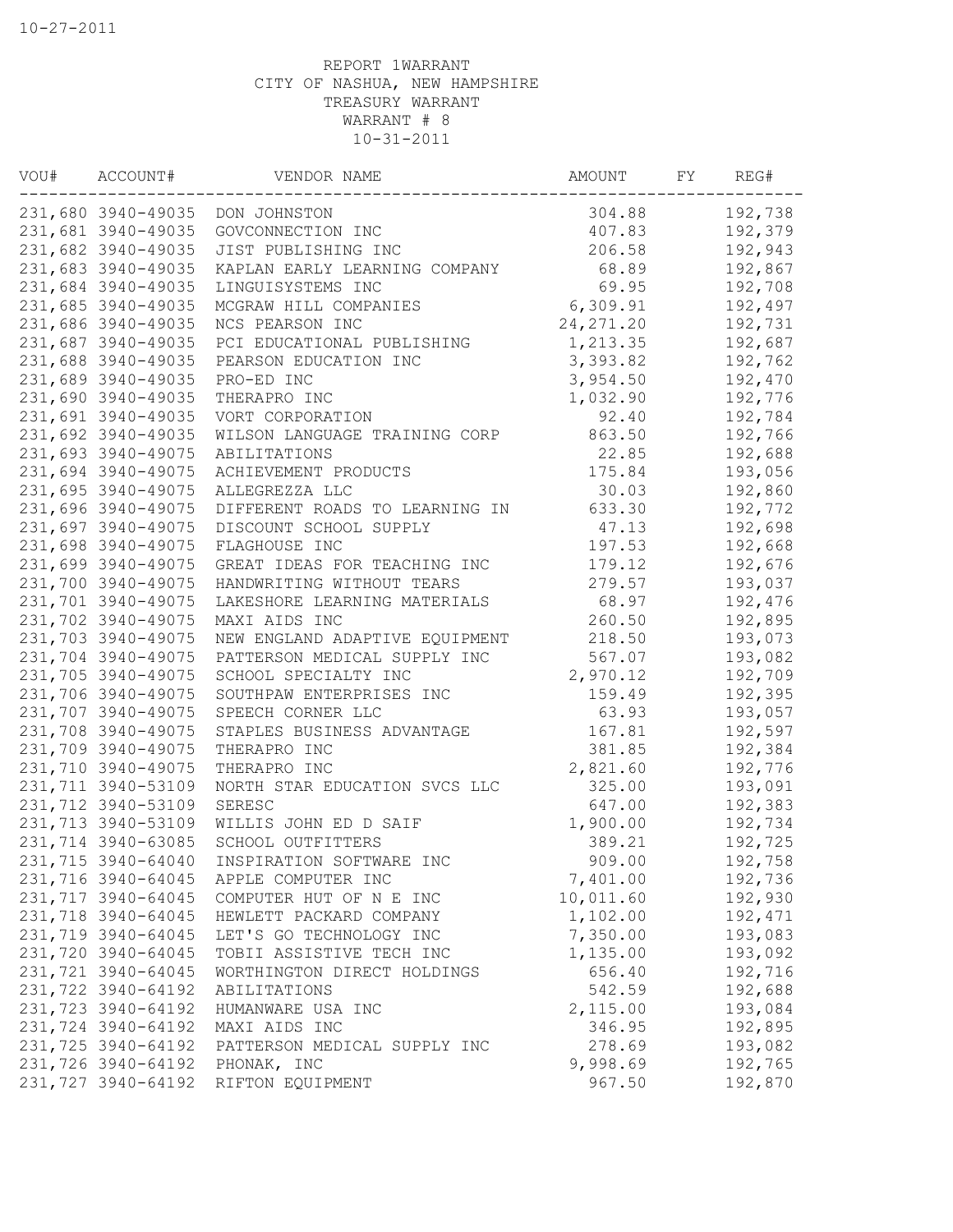|  | VOU# ACCOUNT# VENDOR NAME                                                                                                                                                                        | AMOUNT FY REG#     |                                  |
|--|--------------------------------------------------------------------------------------------------------------------------------------------------------------------------------------------------|--------------------|----------------------------------|
|  | 231,728 3940-64192 SCHOOL SPECIALTY INC<br>231,729 3940-64192 SOUTHPAW ENTERPRISES INC<br>3940-82025 NH RETIREMENT SYSTEM                                                                        | 458.67 12,183      | 360.42 192,709<br>397.86 192,395 |
|  | TOTAL 394 ARRA IDEA SPEC ED                                                                                                                                                                      |                    | 103,585.72                       |
|  | 231,730 3952-53109 CARROLL CENTER FOR THE BLIND (325.40<br>231,731 3952-53109 HAMILTON JEANNA<br>231,732 3952-53109 REGENCY NURSING CARE LLC 3,160.00 193,067<br>3952-82025 NH RETIREMENT SYSTEM | 25.00<br>22,503.48 | 192,781<br>193,098<br>12,183     |
|  | TOTAL 395 IDEA B SPECIAL EDUCATION                                                                                                                                                               |                    | 26,613.88                        |
|  | 3962-82025 NH RETIREMENT SYSTEM                                                                                                                                                                  | $577.31$ $12,183$  |                                  |
|  | TOTAL 396 IDEA PRESCHOOL                                                                                                                                                                         |                    | 577.31                           |
|  | 231,733 3977-53109 INTERIM HEALTHCARE OF THE NORT 1,092.00 192,569                                                                                                                               |                    |                                  |
|  | TOTAL 397 SPECIAL ED LOCAL                                                                                                                                                                       |                    | 1,092.00                         |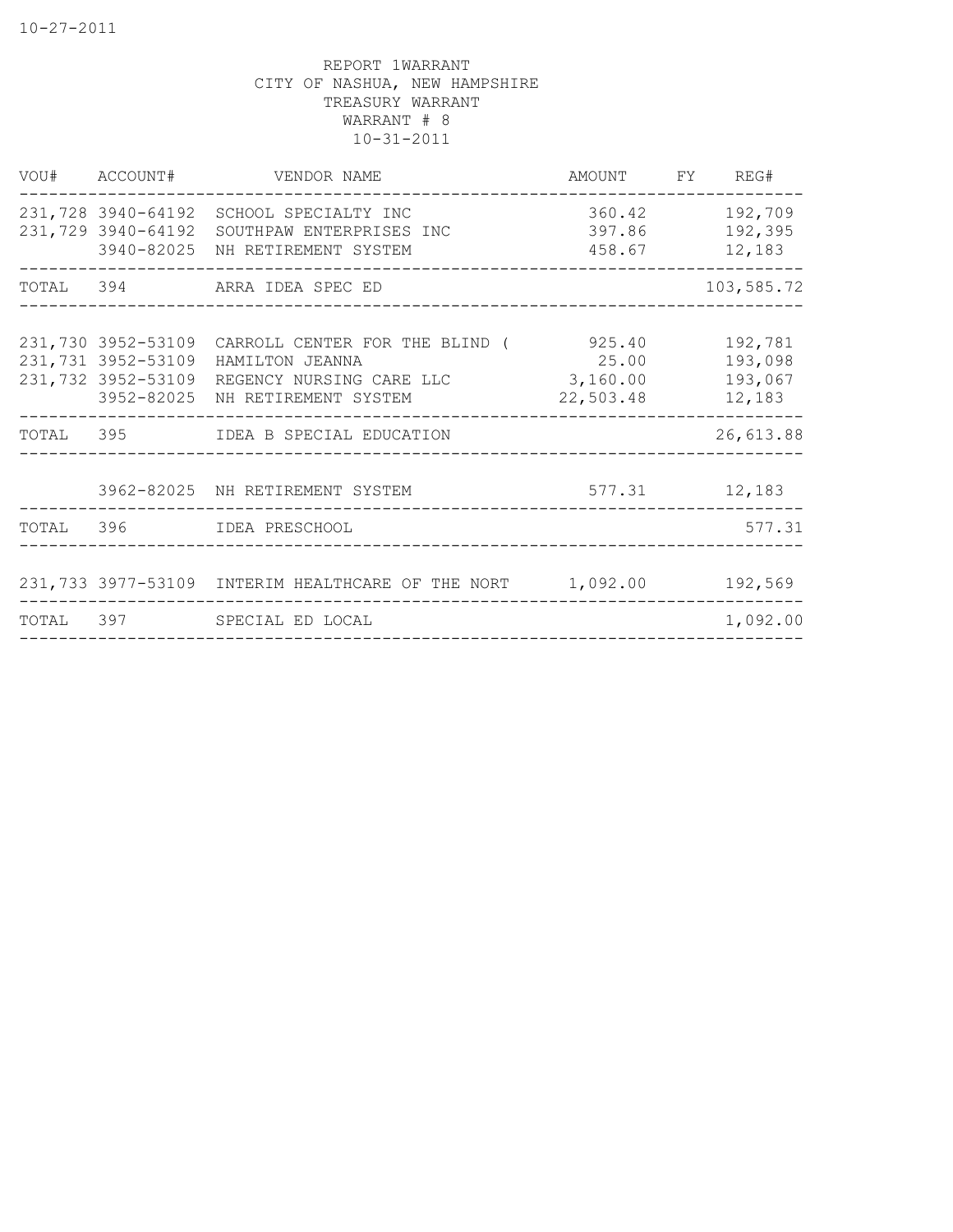| VOU#                     | ACCOUNT#                          | VENDOR NAME                                                              | AMOUNT FY REG#               |                                          |
|--------------------------|-----------------------------------|--------------------------------------------------------------------------|------------------------------|------------------------------------------|
| 208<br>209<br>210<br>211 | 452-329<br>$452 - 329$<br>452-329 | ACKERMAN TANYA<br>BARRETT LORI<br>CURTIN DONALD<br>452-329 DUNHOM PAMELA | 1.70<br>1.15<br>1.15<br>1.15 | 192,743<br>193,027<br>193,026<br>193,028 |
|                          |                                   | TOTAL 452-32 PARKS AND RECREATION<br>BASKETBALL                          |                              | 5.15                                     |
|                          |                                   | 212  452-489  CAMPO MIKE                                                 |                              | 200.00 193,029                           |
|                          |                                   | TOTAL 452-48 PARKS AND RECREATION<br>HOLMAN STADIUM FEES                 |                              | 200.00                                   |
|                          |                                   | 213 472-599 DOWD RICHARD                                                 |                              | 10.00 192,829                            |
| TOTAL                    | 472-59 PLANNING                   | MISCELLANEOUS REVENUE                                                    |                              | 10.00                                    |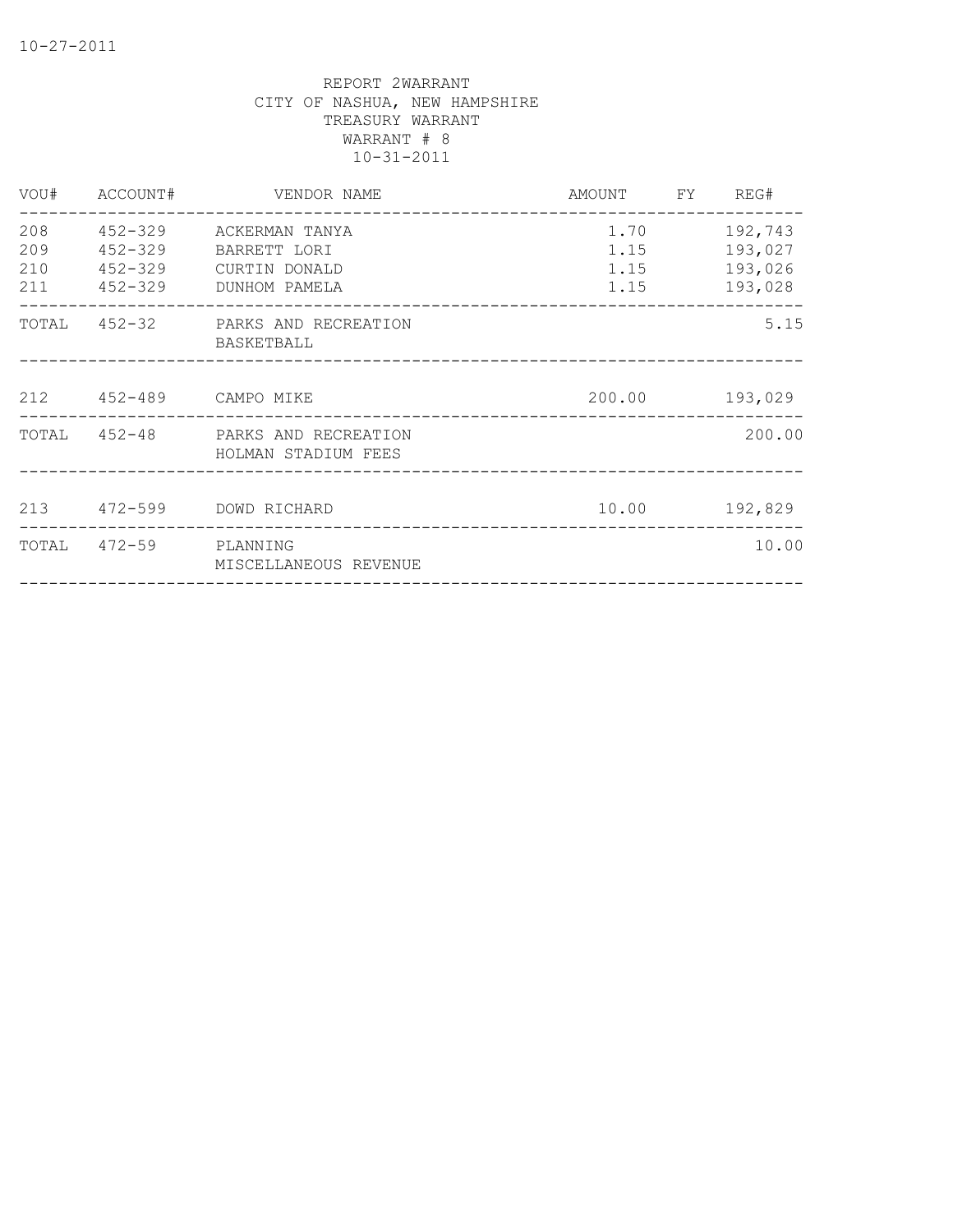| VOU#                                          | ACCOUNT#                                                                                | VENDOR NAME                                                                                                                                                                       | AMOUNT                                                                        | FY | REG#                                                                      |
|-----------------------------------------------|-----------------------------------------------------------------------------------------|-----------------------------------------------------------------------------------------------------------------------------------------------------------------------------------|-------------------------------------------------------------------------------|----|---------------------------------------------------------------------------|
| 214<br>215                                    | 501-72010<br>$501 - 24501$                                                              | CONWAY OFFICE PRODUCTS LLC<br>WOODBURY SCOTT                                                                                                                                      | 63.00<br>615.00                                                               |    | 192,486<br>192,987                                                        |
| TOTAL                                         | 501                                                                                     |                                                                                                                                                                                   |                                                                               |    | 678.00                                                                    |
| 216                                           | 502-72010                                                                               | CONWAY OFFICE PRODUCTS LLC                                                                                                                                                        | 103.00                                                                        |    | 192,486                                                                   |
| TOTAL                                         | 502                                                                                     | LEGAL DEPARTMENT                                                                                                                                                                  |                                                                               |    | 103.00                                                                    |
| 216<br>217<br>218<br>219                      | 503-72010<br>$503 - 41015$<br>$503 - 41015$<br>503-66025                                | CONWAY OFFICE PRODUCTS LLC<br>OFFICE ALTERNATIVES LLC<br>STAPLES ADVANTAGE<br>US BANCORP EQUIPMENT FINANCE I                                                                      | 140.00<br>20.00<br>195.57<br>150.40                                           |    | 192,486<br>192,991<br>192,664<br>193,215                                  |
| TOTAL                                         | 503                                                                                     | BOARD OF ALDERMEN                                                                                                                                                                 |                                                                               |    | 505.97                                                                    |
| 220<br>221<br>222<br>223<br>224<br>224<br>225 | 505-81007<br>505-81054<br>505-81134<br>505-81121<br>505-81127<br>505-81128<br>505-81014 | CLASSIC SIGNS INC<br>GREAT AMERICAN DOWNTOWN<br>ICLEI MEMBERSHIP<br>NASHUA POLICE ATHLETIC LEAGUE<br>PARENT INFORMATION CENTER<br>PARENT INFORMATION CENTER<br>THE CAREGIVERS INC | 937.50<br>5,000.00<br>1,200.00<br>14,850.00<br>625.00<br>5,038.00<br>3,562.50 |    | 192,392<br>192,463<br>193,197<br>192,653<br>192,966<br>192,966<br>192,604 |
| TOTAL                                         | 505                                                                                     | CIVIC & COMM. ACTIVITIES                                                                                                                                                          |                                                                               |    | 31,213.00                                                                 |
| 226<br>227<br>228                             | 506-31005<br>506-31005<br>506-31005                                                     | FAIRPOINT COMMUNICATIONS<br>FAIRPOINT COMMUNICATIONS<br>PAETEC COMMUNICATIONS INC                                                                                                 | 740.27<br>400.09<br>5,075.97                                                  |    | 193,201<br>193,202<br>193,165                                             |
| TOTAL                                         | 506                                                                                     | TELECOMMUNICATIONS                                                                                                                                                                |                                                                               |    | 6,216.33                                                                  |
| 229<br>229<br>229<br>229<br>229               | 507-82020<br>507-82025<br>507-82030<br>507-82035<br>507-82040                           | NH RETIREMENT SYSTEM<br>NH RETIREMENT SYSTEM<br>NH RETIREMENT SYSTEM<br>NH RETIREMENT SYSTEM<br>NH RETIREMENT SYSTEM                                                              | 266,829.51<br>112,715.30<br>275,408.81<br>744,786.50<br>96,704.04             |    | 12,183<br>12,183<br>12,183<br>12,183<br>12,183                            |
| TOTAL                                         | 507                                                                                     | PENSIONS                                                                                                                                                                          |                                                                               |    | 1,496,444.16                                                              |
| 230                                           | 511-72010                                                                               | CONWAY OFFICE PRODUCTS LLC                                                                                                                                                        | 63.00                                                                         |    | 192,486                                                                   |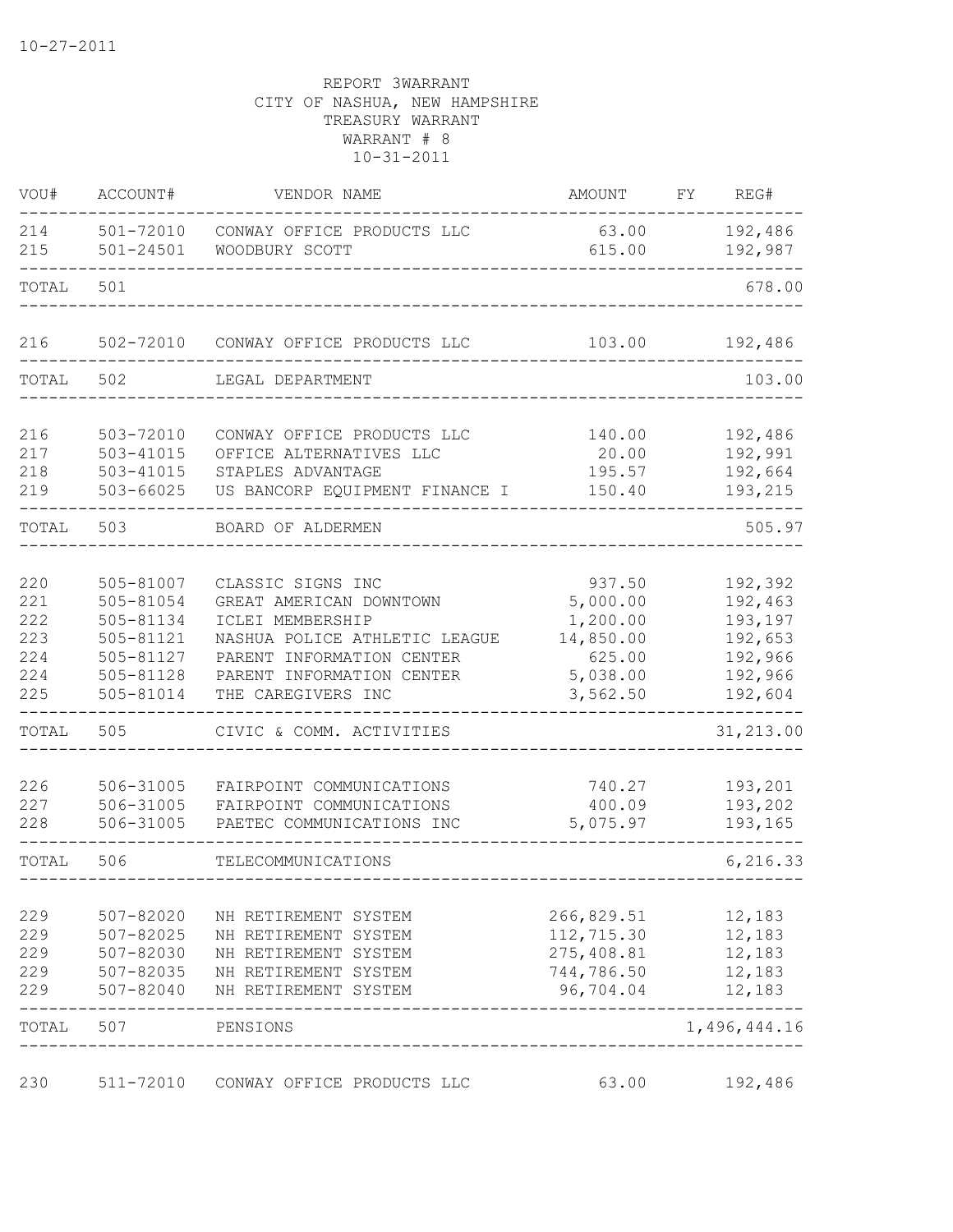| VOU#      | ACCOUNT#      | VENDOR NAME<br>_______________           | AMOUNT   | FY | REG#     |
|-----------|---------------|------------------------------------------|----------|----|----------|
| TOTAL 511 |               | CITI-STAT                                |          |    | 63.00    |
| 231       | 512-59266     | CBCINNOVIS INC                           | 12.25    |    | 193,195  |
| 232       | 512-49025     | CCH INC                                  | 262.00   |    | 193,230  |
| 233       | 512-41005     | CONWAY OFFICE PRODUCTS LLC               | 308.00   |    | 192,486  |
| 233       | 512-72010     | CONWAY OFFICE PRODUCTS LLC               | 206.00   |    | 192,486  |
| 234       | 512-59095     | DOCULYNX INC                             | 548.64   |    | 192,971  |
| 235       | 512-91015     | FREDETTE DAVID                           | 199.03   |    | 193,113  |
| 236       | 512-41010     | FREEDOM PRINTERS LLC                     | 538.62   |    | 192,845  |
| 237       | 512-43005     | POSTMASTER                               | 1,380.00 |    | 192,347  |
| 238       | 512-49025     | PRICE DIGESTS                            | 532.95   |    | 192,363  |
| 239       | 512-43005     | PRINTGRAPHICS OF MAINE                   | 800.00   |    | 12,189   |
| 240       | 512-41005     | STAPLES ADVANTAGE                        | 65.53    |    | 192,664  |
| 240       | 512-41015     | STAPLES ADVANTAGE                        | 168.32   |    | 192,664  |
| TOTAL     | 512           | FINANCIAL SERVICES                       |          |    | 5,021.34 |
|           |               |                                          |          |    |          |
| 241       | 513-91005     | BERGERON PAUL                            | 182.60   |    | 193,114  |
| 242       | 513-72010     | CONWAY OFFICE PRODUCTS LLC               | 239.00   |    | 192,486  |
| 243       | 513-43005     | J P COOKE CO                             | 13.81    |    | 192,417  |
| 243       | 513-49075     | J P COOKE CO                             | 109.00   |    | 192,417  |
| 244       | 513-59100     | OCCUPATIONAL DRUG TESTING LLC            | 65.00    |    | 192,578  |
| 245       | 513-41005     | STAPLES ADVANTAGE                        | 49.49    |    | 192,664  |
| 245       | 513-41015     | STAPLES ADVANTAGE                        | 95.67    |    | 192,664  |
| 246       | 513-49025     | WEST PAYMENT CENTER                      | 40.25    |    | 193,174  |
| TOTAL     | 513           | CITY CLERK'S OFFICE                      |          |    | 794.82   |
| 247       | 515-72010     | CONWAY OFFICE PRODUCTS LLC               | 120.00   |    | 192,486  |
| 248       | 515-59125     | OFFICETEAM                               | 3,650.00 |    | 192,849  |
| 249       | $515 - 41015$ | STAPLES ADVANTAGE                        | 81.38    |    | 192,664  |
| TOTAL     | 515           | HUMAN RESOURCES                          |          |    | 3,851.38 |
|           |               |                                          |          |    |          |
| 250       |               | 516-72010 CONWAY OFFICE PRODUCTS LLC     | 2,441.00 |    | 192,486  |
| 251       |               | 516-41015 STAPLES ADVANTAGE              | 73.70    |    | 192,664  |
| 252       |               | 516-66025 US BANCORP EQUIPMENT FINANCE I | 376.75   |    | 193,215  |
| TOTAL     | 516           | PURCHASING DEPARTMENT                    |          |    | 2,891.45 |
| 253       | 517-59135     | BAIN PEST CONTROL SERVICE INC            | 75.00    |    | 192,925  |
| 254       |               | 517-75023 HOME DEPOT CREDIT SERVICES     | 66.82    |    | 193,171  |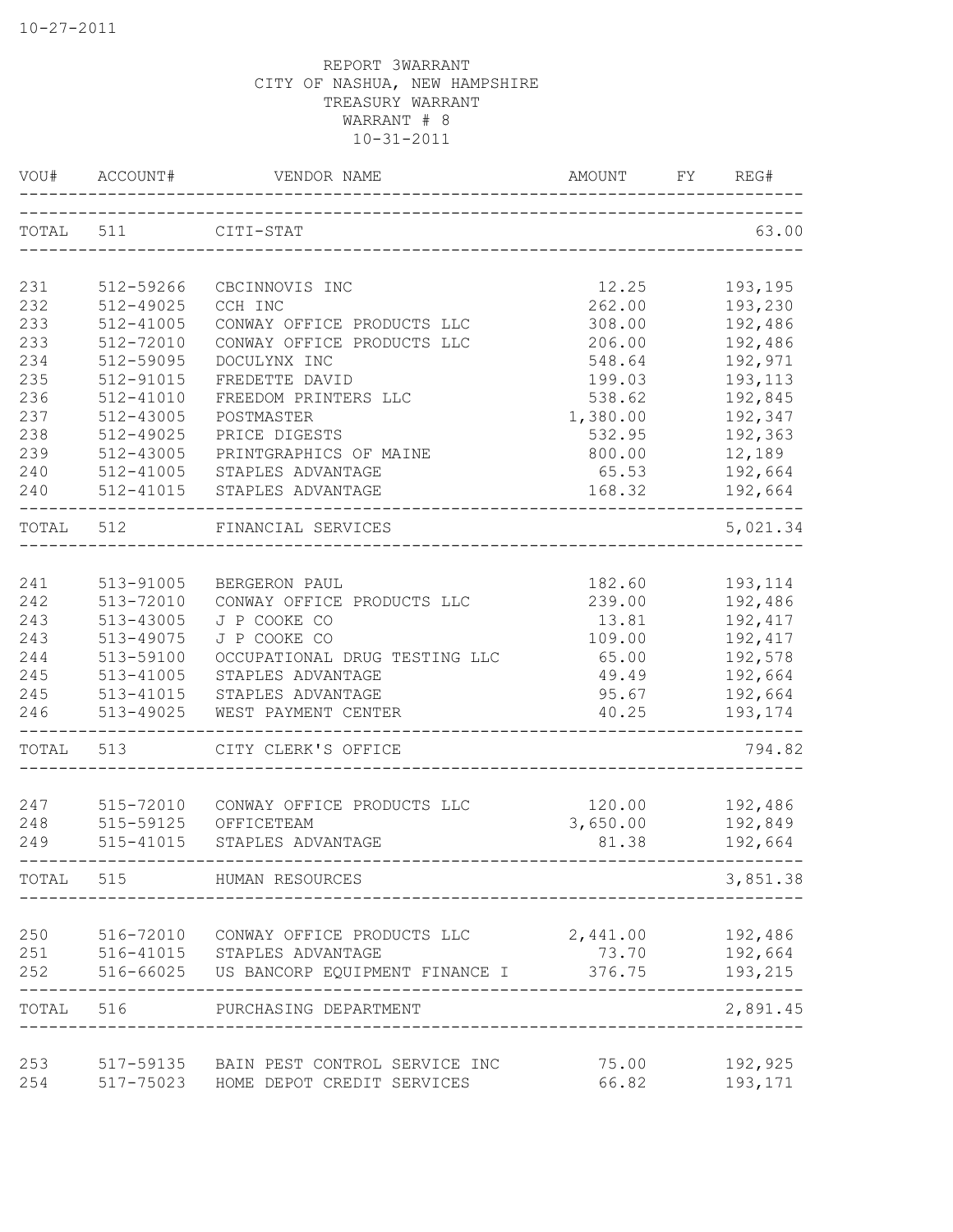| VOU#       | ACCOUNT#                   | VENDOR NAME                                                                         | AMOUNT            | FY | REG#                     |
|------------|----------------------------|-------------------------------------------------------------------------------------|-------------------|----|--------------------------|
| 255        | 517-75023                  | M & M ELECTRICAL SUPPLY CO INC                                                      | 137.20            |    | 192,887                  |
| 256        | $517 - 46045$              | M & N SPORTS LLC                                                                    | 214.50            |    | 192,524                  |
| 257        | 517-34015                  | METROMEDIA ENERGY INC                                                               | 92.95             |    | 193,198                  |
| 258        | 517-74085                  | NASHUA OUTDOOR POWER EQUIPMENT                                                      | 312.38            |    | 192,530                  |
| 259        | 517-34015                  | NATIONAL GRID                                                                       | 157.60            |    | 193,194                  |
| 260        | 517-64192                  | NEVERETTS SEW & VAC INC                                                             | 875.00            |    | 192,415                  |
| 261        | 517-75023                  | PEABODY SUPPLY COMPANY                                                              | 117.37            |    | 192,969                  |
| 262        | 517-33005                  | PENNICHUCK WATER                                                                    | 909.58            |    | 193,175                  |
| 263        | 517-32005                  | PUBLIC SERVICE OF NEW HAMPSHIR                                                      | 5,547.45          |    | 192,361                  |
| TOTAL      | 517                        | BUILDING MAINT - CITY ADMIN                                                         |                   |    | 8,505.85                 |
| 264        | 519-72010                  | CONWAY OFFICE PRODUCTS LLC                                                          | 99.00             |    | 192,486                  |
| 265        | 519-94005                  | LOCAL GOVERNMENT CENTER                                                             | 120.00            |    | 193,192                  |
| 266        | 519-94005                  | <b>NHAAO</b>                                                                        | 35.00             |    | 193,181                  |
| 267        | 519-95005                  | NNEREN                                                                              | 69.00             |    | 193,212                  |
| TOTAL      | 519                        | ASSESSORS                                                                           |                   |    | 323.00                   |
|            |                            |                                                                                     |                   |    |                          |
| 268<br>269 | 520-34015<br>$520 - 32005$ | NATIONAL GRID<br>PENNICHUCK WATER                                                   | 39.41<br>57.06    |    | 193,194<br>193,175       |
| TOTAL      | 520                        | HUNT BUILDING                                                                       |                   |    | 96.47                    |
|            |                            |                                                                                     |                   |    |                          |
| 270        | 522-74035                  | AVITAR ASSOCIATES OF NEW ENGLA                                                      | 6,000.00          |    | 193,204                  |
| 271        | $522 - 64045$              | CDW GOVERNMENT INC                                                                  | 150.75            |    | 192,705                  |
| 272        | 522-74035                  | TURBOTEK COMPUTER CORP                                                              | 4,893.00          |    | 192,466<br>$- - - - - -$ |
| TOTAL      | 522                        | INFORMATION TECHNOLOGY                                                              |                   |    | 11,043.75                |
|            |                            |                                                                                     |                   |    |                          |
| 273        | $524 - 64052$              | CDW GOVERNMENT INC                                                                  | 688.67            |    | 192,705                  |
| 274        | $524 - 64045$              | GOVCONNECTION INC                                                                   | 84.69             |    | 192,379                  |
| 275<br>276 |                            | 524-64057 LIND ELECTRONIC DESIGN CO INC<br>524-64045 OSSIPEE MOUNTAIN ELECTRONICS I | 509.90            |    | 193,016<br>192,373       |
|            |                            |                                                                                     | 89.95             |    |                          |
| TOTAL      | 524                        | COMPUTERS - CITYWIDE                                                                |                   |    | 1,373.21                 |
|            |                            |                                                                                     |                   |    |                          |
| 277<br>278 | 531-45005<br>$531 - 46040$ | ADVANCED INTERACTIVE SYSTEMS I<br>ALEC'S SHOE STORE INC                             | 140.00            |    | 192,480                  |
| 278        | 531-46045                  | ALEC'S SHOE STORE INC                                                               | 2,366.50<br>74.95 |    | 192,509<br>192,509       |
| 279        | $531 - 46040$              | ALL SPORTS HEROES UNIFORMS,                                                         | 121.65            |    | 192,475                  |
| 280        | 531-59100                  | AMERICAN SECURITY & FIRE PROTE                                                      | 216.00            |    | 192,376                  |
| 281        | $531 - 46040$              | ARCHAMBAULT DANIEL                                                                  | 170.00            |    | 193,120                  |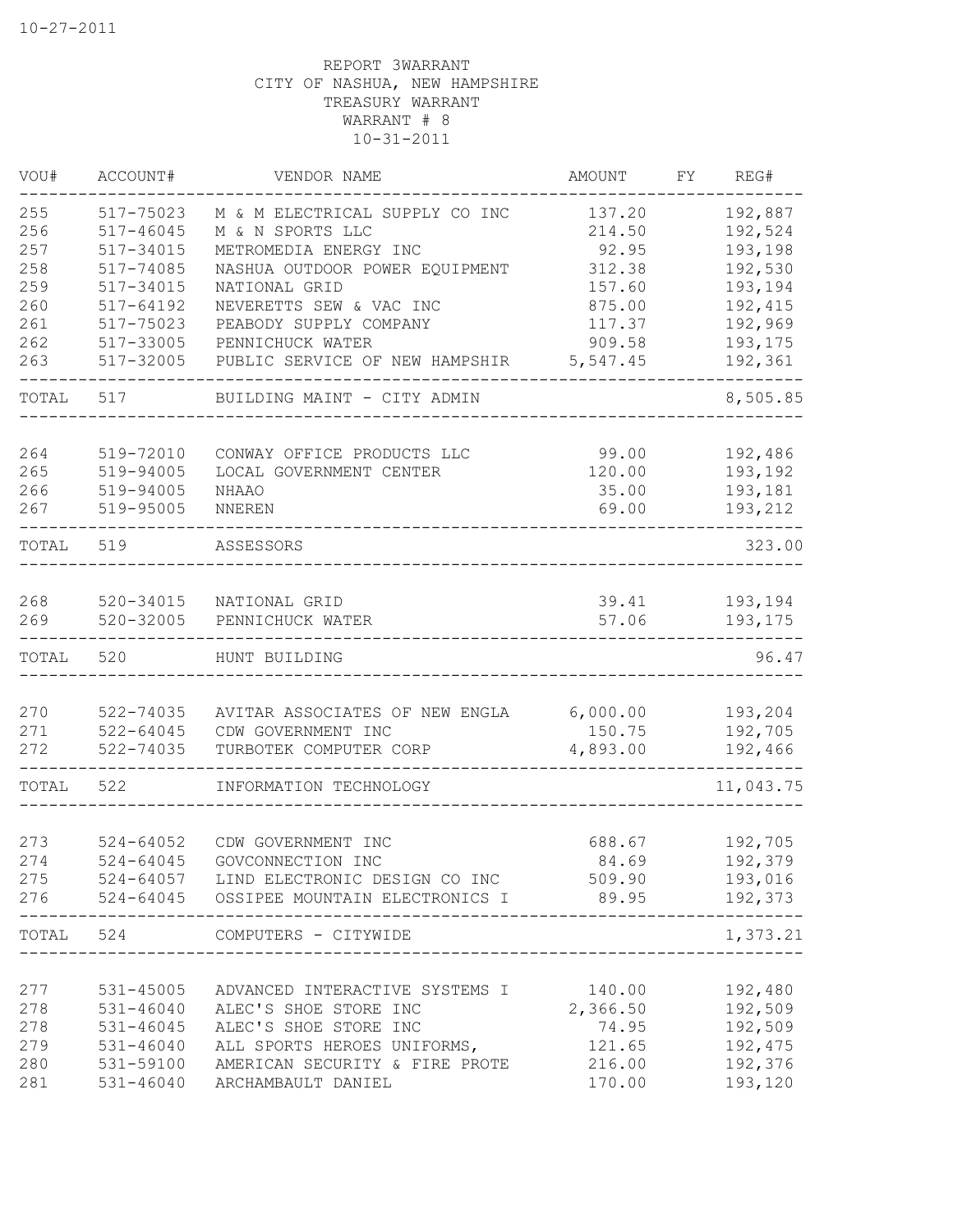| 25.00<br>531-75023 B & S LOCKSMITH INC<br>192,566<br>352.70<br>193,119<br>531-46040<br>BELANGER AARON<br>284<br>15.96<br>192,521<br>531-78007<br>BELLETETES INC<br>285<br>2,255.98<br>$531 - 46040$<br>192,934<br>BEN'S UNIFORMS<br>286<br>192,389<br>531-78007<br>148.14<br>BEST FORD<br>286<br>329.82<br>192,389<br>531-78075<br>BEST FORD<br>287<br>49.96<br>193,010<br>531-45125<br><b>BITDIRECT</b><br>288<br>704.73<br>192,559<br>531-47010<br>BOUND TREE MEDICAL LLC<br>289<br>250.00<br>193,132<br>531-53125<br>BOURGEOIS FRANK<br>290<br>$531 - 46040$<br>BROOKS NICOLE<br>249.12<br>193,126<br>291<br>900.00<br>531-94005<br>CANINE TACTICAL OPERATIONS<br>193,208<br>292<br>119.99<br>531-46040<br>CARIGNAN MICHAEL<br>193,131<br>293<br>531-78007<br>192,388<br>CARPARTS OF NASHUA<br>47.89<br>294<br>239.91<br>$531 - 42000$<br>CENTRAL PAPER PRODUCTS CO<br>192,659<br>295<br>$531 - 46040$<br>99.00<br>COLLINS KEVIN<br>193,116<br>296<br>531-31025<br>1,189.00<br>COMCAST<br>193,188<br>297<br>531-72010<br>CONWAY OFFICE PRODUCTS LLC<br>1,462.00<br>192,486<br>298<br>531-78007<br>28.00<br>DEPENDABLE LOCK SERVICE INC<br>192,629<br>299<br>$531 - 46040$<br>DESMET ROSS<br>31.50<br>193,128<br>300<br>531-41015<br>125.11<br>192,375<br>DICTRONICS INC<br>301<br>202.30<br>531-31020<br>FAIRPOINT COMMUNICATIONS<br>193,201<br>302<br>193,202<br>531-31025<br>FAIRPOINT COMMUNICATIONS<br>142.40<br>303<br>531-75023<br>2,185.00<br>192,368<br>FIL-TEK<br>304<br>531-75023<br>FIMBEL PAUNET CORPORATION<br>150.00<br>192,624<br>305<br>531-78007<br>FISHER AUTO PARTS<br>372.22<br>192,982<br>306<br>531-48015<br>FLEET SERVICES<br>1,482.89<br>192,556<br>307<br>$531 - 46040$<br>GEORGE'S APPAREL<br>145.00<br>192,446<br>308<br>531-46040<br>GORMAN ALEXANDER<br>87.93<br>193,121<br>309<br>39.19<br>192,626<br>531-41015<br>GRANITE STATE STAMPS INC<br>310<br>$531 - 46040$<br>HANNON PATRICK<br>178.33<br>193,125<br>311<br>$531 - 46040$<br>HAWKESWORTH LAUREN<br>228.14<br>193,130<br>312<br>531-42000<br>HOME DEPOT CREDIT SERVICES<br>94.39<br>193,190<br>313<br>200.00<br>531-53125<br>HUDON SCOTT<br>193,134<br>314<br>531-75023<br>INNER CITY MATERIALS LLC<br>108.00<br>192,465<br>315<br>$531 - 45005$<br>INTERSTATE ARMS CORP<br>1,018.59<br>192,427<br>316<br>531-46040<br>INZENGA KEITH<br>21.00<br>193,118<br>317<br>69.96<br>531-46040<br>193,127<br>LEDOUX MICHAEL<br>318<br>108.77<br>$531 - 46040$<br>LEE DENNIS<br>193, 115<br>319<br>192,973<br>531-78007<br>LINE-X & ACCESSORIES<br>550.00<br>320<br>531-41015<br>192,488<br>LUCAS OFFICE SYSTEMS INC<br>45.57<br>321<br>531-78007<br>192,894<br>MAC MULKIN CHEVROLET INC<br>322<br>$531 - 46040$<br>193,124<br>MAHER JEFFREY<br>185.98<br>323<br>$531 - 46040$<br>59.54<br>193,133<br>MALONEY JAMES<br>324<br>$531 - 46040$<br>193,129<br>MARQUIS JACLYN<br>143.17<br>324<br>531-91025<br>MARQUIS JACLYN<br>44.40<br>193,129<br>325<br>531-78065<br>192,913<br>MAYNARD & LESIEUR INCORPORATED<br>169.00<br>326<br>531-41015<br>128.47<br>193,011<br>MCINTYRE BUSINESS PRODUCTS<br>327<br>192,861<br>531-75023<br>METRO GROUP INC (THE)<br>175.00 | VOU# | ACCOUNT# | VENDOR NAME | AMOUNT | FY | REG# |
|-------------------------------------------------------------------------------------------------------------------------------------------------------------------------------------------------------------------------------------------------------------------------------------------------------------------------------------------------------------------------------------------------------------------------------------------------------------------------------------------------------------------------------------------------------------------------------------------------------------------------------------------------------------------------------------------------------------------------------------------------------------------------------------------------------------------------------------------------------------------------------------------------------------------------------------------------------------------------------------------------------------------------------------------------------------------------------------------------------------------------------------------------------------------------------------------------------------------------------------------------------------------------------------------------------------------------------------------------------------------------------------------------------------------------------------------------------------------------------------------------------------------------------------------------------------------------------------------------------------------------------------------------------------------------------------------------------------------------------------------------------------------------------------------------------------------------------------------------------------------------------------------------------------------------------------------------------------------------------------------------------------------------------------------------------------------------------------------------------------------------------------------------------------------------------------------------------------------------------------------------------------------------------------------------------------------------------------------------------------------------------------------------------------------------------------------------------------------------------------------------------------------------------------------------------------------------------------------------------------------------------------------------------------------------------------------------------------------------------------------------------------------------------------------------------------------------------------------------------------------------------------------------------------------------------------------------------------------------------------------------------------------------------------------------------------------------------------------------------------------------------------------------|------|----------|-------------|--------|----|------|
|                                                                                                                                                                                                                                                                                                                                                                                                                                                                                                                                                                                                                                                                                                                                                                                                                                                                                                                                                                                                                                                                                                                                                                                                                                                                                                                                                                                                                                                                                                                                                                                                                                                                                                                                                                                                                                                                                                                                                                                                                                                                                                                                                                                                                                                                                                                                                                                                                                                                                                                                                                                                                                                                                                                                                                                                                                                                                                                                                                                                                                                                                                                                                 | 282  |          |             |        |    |      |
|                                                                                                                                                                                                                                                                                                                                                                                                                                                                                                                                                                                                                                                                                                                                                                                                                                                                                                                                                                                                                                                                                                                                                                                                                                                                                                                                                                                                                                                                                                                                                                                                                                                                                                                                                                                                                                                                                                                                                                                                                                                                                                                                                                                                                                                                                                                                                                                                                                                                                                                                                                                                                                                                                                                                                                                                                                                                                                                                                                                                                                                                                                                                                 | 283  |          |             |        |    |      |
|                                                                                                                                                                                                                                                                                                                                                                                                                                                                                                                                                                                                                                                                                                                                                                                                                                                                                                                                                                                                                                                                                                                                                                                                                                                                                                                                                                                                                                                                                                                                                                                                                                                                                                                                                                                                                                                                                                                                                                                                                                                                                                                                                                                                                                                                                                                                                                                                                                                                                                                                                                                                                                                                                                                                                                                                                                                                                                                                                                                                                                                                                                                                                 |      |          |             |        |    |      |
|                                                                                                                                                                                                                                                                                                                                                                                                                                                                                                                                                                                                                                                                                                                                                                                                                                                                                                                                                                                                                                                                                                                                                                                                                                                                                                                                                                                                                                                                                                                                                                                                                                                                                                                                                                                                                                                                                                                                                                                                                                                                                                                                                                                                                                                                                                                                                                                                                                                                                                                                                                                                                                                                                                                                                                                                                                                                                                                                                                                                                                                                                                                                                 |      |          |             |        |    |      |
|                                                                                                                                                                                                                                                                                                                                                                                                                                                                                                                                                                                                                                                                                                                                                                                                                                                                                                                                                                                                                                                                                                                                                                                                                                                                                                                                                                                                                                                                                                                                                                                                                                                                                                                                                                                                                                                                                                                                                                                                                                                                                                                                                                                                                                                                                                                                                                                                                                                                                                                                                                                                                                                                                                                                                                                                                                                                                                                                                                                                                                                                                                                                                 |      |          |             |        |    |      |
|                                                                                                                                                                                                                                                                                                                                                                                                                                                                                                                                                                                                                                                                                                                                                                                                                                                                                                                                                                                                                                                                                                                                                                                                                                                                                                                                                                                                                                                                                                                                                                                                                                                                                                                                                                                                                                                                                                                                                                                                                                                                                                                                                                                                                                                                                                                                                                                                                                                                                                                                                                                                                                                                                                                                                                                                                                                                                                                                                                                                                                                                                                                                                 |      |          |             |        |    |      |
|                                                                                                                                                                                                                                                                                                                                                                                                                                                                                                                                                                                                                                                                                                                                                                                                                                                                                                                                                                                                                                                                                                                                                                                                                                                                                                                                                                                                                                                                                                                                                                                                                                                                                                                                                                                                                                                                                                                                                                                                                                                                                                                                                                                                                                                                                                                                                                                                                                                                                                                                                                                                                                                                                                                                                                                                                                                                                                                                                                                                                                                                                                                                                 |      |          |             |        |    |      |
|                                                                                                                                                                                                                                                                                                                                                                                                                                                                                                                                                                                                                                                                                                                                                                                                                                                                                                                                                                                                                                                                                                                                                                                                                                                                                                                                                                                                                                                                                                                                                                                                                                                                                                                                                                                                                                                                                                                                                                                                                                                                                                                                                                                                                                                                                                                                                                                                                                                                                                                                                                                                                                                                                                                                                                                                                                                                                                                                                                                                                                                                                                                                                 |      |          |             |        |    |      |
|                                                                                                                                                                                                                                                                                                                                                                                                                                                                                                                                                                                                                                                                                                                                                                                                                                                                                                                                                                                                                                                                                                                                                                                                                                                                                                                                                                                                                                                                                                                                                                                                                                                                                                                                                                                                                                                                                                                                                                                                                                                                                                                                                                                                                                                                                                                                                                                                                                                                                                                                                                                                                                                                                                                                                                                                                                                                                                                                                                                                                                                                                                                                                 |      |          |             |        |    |      |
|                                                                                                                                                                                                                                                                                                                                                                                                                                                                                                                                                                                                                                                                                                                                                                                                                                                                                                                                                                                                                                                                                                                                                                                                                                                                                                                                                                                                                                                                                                                                                                                                                                                                                                                                                                                                                                                                                                                                                                                                                                                                                                                                                                                                                                                                                                                                                                                                                                                                                                                                                                                                                                                                                                                                                                                                                                                                                                                                                                                                                                                                                                                                                 |      |          |             |        |    |      |
|                                                                                                                                                                                                                                                                                                                                                                                                                                                                                                                                                                                                                                                                                                                                                                                                                                                                                                                                                                                                                                                                                                                                                                                                                                                                                                                                                                                                                                                                                                                                                                                                                                                                                                                                                                                                                                                                                                                                                                                                                                                                                                                                                                                                                                                                                                                                                                                                                                                                                                                                                                                                                                                                                                                                                                                                                                                                                                                                                                                                                                                                                                                                                 |      |          |             |        |    |      |
|                                                                                                                                                                                                                                                                                                                                                                                                                                                                                                                                                                                                                                                                                                                                                                                                                                                                                                                                                                                                                                                                                                                                                                                                                                                                                                                                                                                                                                                                                                                                                                                                                                                                                                                                                                                                                                                                                                                                                                                                                                                                                                                                                                                                                                                                                                                                                                                                                                                                                                                                                                                                                                                                                                                                                                                                                                                                                                                                                                                                                                                                                                                                                 |      |          |             |        |    |      |
|                                                                                                                                                                                                                                                                                                                                                                                                                                                                                                                                                                                                                                                                                                                                                                                                                                                                                                                                                                                                                                                                                                                                                                                                                                                                                                                                                                                                                                                                                                                                                                                                                                                                                                                                                                                                                                                                                                                                                                                                                                                                                                                                                                                                                                                                                                                                                                                                                                                                                                                                                                                                                                                                                                                                                                                                                                                                                                                                                                                                                                                                                                                                                 |      |          |             |        |    |      |
|                                                                                                                                                                                                                                                                                                                                                                                                                                                                                                                                                                                                                                                                                                                                                                                                                                                                                                                                                                                                                                                                                                                                                                                                                                                                                                                                                                                                                                                                                                                                                                                                                                                                                                                                                                                                                                                                                                                                                                                                                                                                                                                                                                                                                                                                                                                                                                                                                                                                                                                                                                                                                                                                                                                                                                                                                                                                                                                                                                                                                                                                                                                                                 |      |          |             |        |    |      |
|                                                                                                                                                                                                                                                                                                                                                                                                                                                                                                                                                                                                                                                                                                                                                                                                                                                                                                                                                                                                                                                                                                                                                                                                                                                                                                                                                                                                                                                                                                                                                                                                                                                                                                                                                                                                                                                                                                                                                                                                                                                                                                                                                                                                                                                                                                                                                                                                                                                                                                                                                                                                                                                                                                                                                                                                                                                                                                                                                                                                                                                                                                                                                 |      |          |             |        |    |      |
|                                                                                                                                                                                                                                                                                                                                                                                                                                                                                                                                                                                                                                                                                                                                                                                                                                                                                                                                                                                                                                                                                                                                                                                                                                                                                                                                                                                                                                                                                                                                                                                                                                                                                                                                                                                                                                                                                                                                                                                                                                                                                                                                                                                                                                                                                                                                                                                                                                                                                                                                                                                                                                                                                                                                                                                                                                                                                                                                                                                                                                                                                                                                                 |      |          |             |        |    |      |
|                                                                                                                                                                                                                                                                                                                                                                                                                                                                                                                                                                                                                                                                                                                                                                                                                                                                                                                                                                                                                                                                                                                                                                                                                                                                                                                                                                                                                                                                                                                                                                                                                                                                                                                                                                                                                                                                                                                                                                                                                                                                                                                                                                                                                                                                                                                                                                                                                                                                                                                                                                                                                                                                                                                                                                                                                                                                                                                                                                                                                                                                                                                                                 |      |          |             |        |    |      |
|                                                                                                                                                                                                                                                                                                                                                                                                                                                                                                                                                                                                                                                                                                                                                                                                                                                                                                                                                                                                                                                                                                                                                                                                                                                                                                                                                                                                                                                                                                                                                                                                                                                                                                                                                                                                                                                                                                                                                                                                                                                                                                                                                                                                                                                                                                                                                                                                                                                                                                                                                                                                                                                                                                                                                                                                                                                                                                                                                                                                                                                                                                                                                 |      |          |             |        |    |      |
|                                                                                                                                                                                                                                                                                                                                                                                                                                                                                                                                                                                                                                                                                                                                                                                                                                                                                                                                                                                                                                                                                                                                                                                                                                                                                                                                                                                                                                                                                                                                                                                                                                                                                                                                                                                                                                                                                                                                                                                                                                                                                                                                                                                                                                                                                                                                                                                                                                                                                                                                                                                                                                                                                                                                                                                                                                                                                                                                                                                                                                                                                                                                                 |      |          |             |        |    |      |
|                                                                                                                                                                                                                                                                                                                                                                                                                                                                                                                                                                                                                                                                                                                                                                                                                                                                                                                                                                                                                                                                                                                                                                                                                                                                                                                                                                                                                                                                                                                                                                                                                                                                                                                                                                                                                                                                                                                                                                                                                                                                                                                                                                                                                                                                                                                                                                                                                                                                                                                                                                                                                                                                                                                                                                                                                                                                                                                                                                                                                                                                                                                                                 |      |          |             |        |    |      |
|                                                                                                                                                                                                                                                                                                                                                                                                                                                                                                                                                                                                                                                                                                                                                                                                                                                                                                                                                                                                                                                                                                                                                                                                                                                                                                                                                                                                                                                                                                                                                                                                                                                                                                                                                                                                                                                                                                                                                                                                                                                                                                                                                                                                                                                                                                                                                                                                                                                                                                                                                                                                                                                                                                                                                                                                                                                                                                                                                                                                                                                                                                                                                 |      |          |             |        |    |      |
|                                                                                                                                                                                                                                                                                                                                                                                                                                                                                                                                                                                                                                                                                                                                                                                                                                                                                                                                                                                                                                                                                                                                                                                                                                                                                                                                                                                                                                                                                                                                                                                                                                                                                                                                                                                                                                                                                                                                                                                                                                                                                                                                                                                                                                                                                                                                                                                                                                                                                                                                                                                                                                                                                                                                                                                                                                                                                                                                                                                                                                                                                                                                                 |      |          |             |        |    |      |
|                                                                                                                                                                                                                                                                                                                                                                                                                                                                                                                                                                                                                                                                                                                                                                                                                                                                                                                                                                                                                                                                                                                                                                                                                                                                                                                                                                                                                                                                                                                                                                                                                                                                                                                                                                                                                                                                                                                                                                                                                                                                                                                                                                                                                                                                                                                                                                                                                                                                                                                                                                                                                                                                                                                                                                                                                                                                                                                                                                                                                                                                                                                                                 |      |          |             |        |    |      |
|                                                                                                                                                                                                                                                                                                                                                                                                                                                                                                                                                                                                                                                                                                                                                                                                                                                                                                                                                                                                                                                                                                                                                                                                                                                                                                                                                                                                                                                                                                                                                                                                                                                                                                                                                                                                                                                                                                                                                                                                                                                                                                                                                                                                                                                                                                                                                                                                                                                                                                                                                                                                                                                                                                                                                                                                                                                                                                                                                                                                                                                                                                                                                 |      |          |             |        |    |      |
|                                                                                                                                                                                                                                                                                                                                                                                                                                                                                                                                                                                                                                                                                                                                                                                                                                                                                                                                                                                                                                                                                                                                                                                                                                                                                                                                                                                                                                                                                                                                                                                                                                                                                                                                                                                                                                                                                                                                                                                                                                                                                                                                                                                                                                                                                                                                                                                                                                                                                                                                                                                                                                                                                                                                                                                                                                                                                                                                                                                                                                                                                                                                                 |      |          |             |        |    |      |
|                                                                                                                                                                                                                                                                                                                                                                                                                                                                                                                                                                                                                                                                                                                                                                                                                                                                                                                                                                                                                                                                                                                                                                                                                                                                                                                                                                                                                                                                                                                                                                                                                                                                                                                                                                                                                                                                                                                                                                                                                                                                                                                                                                                                                                                                                                                                                                                                                                                                                                                                                                                                                                                                                                                                                                                                                                                                                                                                                                                                                                                                                                                                                 |      |          |             |        |    |      |
|                                                                                                                                                                                                                                                                                                                                                                                                                                                                                                                                                                                                                                                                                                                                                                                                                                                                                                                                                                                                                                                                                                                                                                                                                                                                                                                                                                                                                                                                                                                                                                                                                                                                                                                                                                                                                                                                                                                                                                                                                                                                                                                                                                                                                                                                                                                                                                                                                                                                                                                                                                                                                                                                                                                                                                                                                                                                                                                                                                                                                                                                                                                                                 |      |          |             |        |    |      |
|                                                                                                                                                                                                                                                                                                                                                                                                                                                                                                                                                                                                                                                                                                                                                                                                                                                                                                                                                                                                                                                                                                                                                                                                                                                                                                                                                                                                                                                                                                                                                                                                                                                                                                                                                                                                                                                                                                                                                                                                                                                                                                                                                                                                                                                                                                                                                                                                                                                                                                                                                                                                                                                                                                                                                                                                                                                                                                                                                                                                                                                                                                                                                 |      |          |             |        |    |      |
|                                                                                                                                                                                                                                                                                                                                                                                                                                                                                                                                                                                                                                                                                                                                                                                                                                                                                                                                                                                                                                                                                                                                                                                                                                                                                                                                                                                                                                                                                                                                                                                                                                                                                                                                                                                                                                                                                                                                                                                                                                                                                                                                                                                                                                                                                                                                                                                                                                                                                                                                                                                                                                                                                                                                                                                                                                                                                                                                                                                                                                                                                                                                                 |      |          |             |        |    |      |
|                                                                                                                                                                                                                                                                                                                                                                                                                                                                                                                                                                                                                                                                                                                                                                                                                                                                                                                                                                                                                                                                                                                                                                                                                                                                                                                                                                                                                                                                                                                                                                                                                                                                                                                                                                                                                                                                                                                                                                                                                                                                                                                                                                                                                                                                                                                                                                                                                                                                                                                                                                                                                                                                                                                                                                                                                                                                                                                                                                                                                                                                                                                                                 |      |          |             |        |    |      |
|                                                                                                                                                                                                                                                                                                                                                                                                                                                                                                                                                                                                                                                                                                                                                                                                                                                                                                                                                                                                                                                                                                                                                                                                                                                                                                                                                                                                                                                                                                                                                                                                                                                                                                                                                                                                                                                                                                                                                                                                                                                                                                                                                                                                                                                                                                                                                                                                                                                                                                                                                                                                                                                                                                                                                                                                                                                                                                                                                                                                                                                                                                                                                 |      |          |             |        |    |      |
|                                                                                                                                                                                                                                                                                                                                                                                                                                                                                                                                                                                                                                                                                                                                                                                                                                                                                                                                                                                                                                                                                                                                                                                                                                                                                                                                                                                                                                                                                                                                                                                                                                                                                                                                                                                                                                                                                                                                                                                                                                                                                                                                                                                                                                                                                                                                                                                                                                                                                                                                                                                                                                                                                                                                                                                                                                                                                                                                                                                                                                                                                                                                                 |      |          |             |        |    |      |
|                                                                                                                                                                                                                                                                                                                                                                                                                                                                                                                                                                                                                                                                                                                                                                                                                                                                                                                                                                                                                                                                                                                                                                                                                                                                                                                                                                                                                                                                                                                                                                                                                                                                                                                                                                                                                                                                                                                                                                                                                                                                                                                                                                                                                                                                                                                                                                                                                                                                                                                                                                                                                                                                                                                                                                                                                                                                                                                                                                                                                                                                                                                                                 |      |          |             |        |    |      |
|                                                                                                                                                                                                                                                                                                                                                                                                                                                                                                                                                                                                                                                                                                                                                                                                                                                                                                                                                                                                                                                                                                                                                                                                                                                                                                                                                                                                                                                                                                                                                                                                                                                                                                                                                                                                                                                                                                                                                                                                                                                                                                                                                                                                                                                                                                                                                                                                                                                                                                                                                                                                                                                                                                                                                                                                                                                                                                                                                                                                                                                                                                                                                 |      |          |             |        |    |      |
|                                                                                                                                                                                                                                                                                                                                                                                                                                                                                                                                                                                                                                                                                                                                                                                                                                                                                                                                                                                                                                                                                                                                                                                                                                                                                                                                                                                                                                                                                                                                                                                                                                                                                                                                                                                                                                                                                                                                                                                                                                                                                                                                                                                                                                                                                                                                                                                                                                                                                                                                                                                                                                                                                                                                                                                                                                                                                                                                                                                                                                                                                                                                                 |      |          |             |        |    |      |
|                                                                                                                                                                                                                                                                                                                                                                                                                                                                                                                                                                                                                                                                                                                                                                                                                                                                                                                                                                                                                                                                                                                                                                                                                                                                                                                                                                                                                                                                                                                                                                                                                                                                                                                                                                                                                                                                                                                                                                                                                                                                                                                                                                                                                                                                                                                                                                                                                                                                                                                                                                                                                                                                                                                                                                                                                                                                                                                                                                                                                                                                                                                                                 |      |          |             |        |    |      |
|                                                                                                                                                                                                                                                                                                                                                                                                                                                                                                                                                                                                                                                                                                                                                                                                                                                                                                                                                                                                                                                                                                                                                                                                                                                                                                                                                                                                                                                                                                                                                                                                                                                                                                                                                                                                                                                                                                                                                                                                                                                                                                                                                                                                                                                                                                                                                                                                                                                                                                                                                                                                                                                                                                                                                                                                                                                                                                                                                                                                                                                                                                                                                 |      |          |             |        |    |      |
|                                                                                                                                                                                                                                                                                                                                                                                                                                                                                                                                                                                                                                                                                                                                                                                                                                                                                                                                                                                                                                                                                                                                                                                                                                                                                                                                                                                                                                                                                                                                                                                                                                                                                                                                                                                                                                                                                                                                                                                                                                                                                                                                                                                                                                                                                                                                                                                                                                                                                                                                                                                                                                                                                                                                                                                                                                                                                                                                                                                                                                                                                                                                                 |      |          |             |        |    |      |
|                                                                                                                                                                                                                                                                                                                                                                                                                                                                                                                                                                                                                                                                                                                                                                                                                                                                                                                                                                                                                                                                                                                                                                                                                                                                                                                                                                                                                                                                                                                                                                                                                                                                                                                                                                                                                                                                                                                                                                                                                                                                                                                                                                                                                                                                                                                                                                                                                                                                                                                                                                                                                                                                                                                                                                                                                                                                                                                                                                                                                                                                                                                                                 |      |          |             |        |    |      |
|                                                                                                                                                                                                                                                                                                                                                                                                                                                                                                                                                                                                                                                                                                                                                                                                                                                                                                                                                                                                                                                                                                                                                                                                                                                                                                                                                                                                                                                                                                                                                                                                                                                                                                                                                                                                                                                                                                                                                                                                                                                                                                                                                                                                                                                                                                                                                                                                                                                                                                                                                                                                                                                                                                                                                                                                                                                                                                                                                                                                                                                                                                                                                 |      |          |             |        |    |      |
|                                                                                                                                                                                                                                                                                                                                                                                                                                                                                                                                                                                                                                                                                                                                                                                                                                                                                                                                                                                                                                                                                                                                                                                                                                                                                                                                                                                                                                                                                                                                                                                                                                                                                                                                                                                                                                                                                                                                                                                                                                                                                                                                                                                                                                                                                                                                                                                                                                                                                                                                                                                                                                                                                                                                                                                                                                                                                                                                                                                                                                                                                                                                                 |      |          |             |        |    |      |
|                                                                                                                                                                                                                                                                                                                                                                                                                                                                                                                                                                                                                                                                                                                                                                                                                                                                                                                                                                                                                                                                                                                                                                                                                                                                                                                                                                                                                                                                                                                                                                                                                                                                                                                                                                                                                                                                                                                                                                                                                                                                                                                                                                                                                                                                                                                                                                                                                                                                                                                                                                                                                                                                                                                                                                                                                                                                                                                                                                                                                                                                                                                                                 |      |          |             |        |    |      |
|                                                                                                                                                                                                                                                                                                                                                                                                                                                                                                                                                                                                                                                                                                                                                                                                                                                                                                                                                                                                                                                                                                                                                                                                                                                                                                                                                                                                                                                                                                                                                                                                                                                                                                                                                                                                                                                                                                                                                                                                                                                                                                                                                                                                                                                                                                                                                                                                                                                                                                                                                                                                                                                                                                                                                                                                                                                                                                                                                                                                                                                                                                                                                 |      |          |             |        |    |      |
|                                                                                                                                                                                                                                                                                                                                                                                                                                                                                                                                                                                                                                                                                                                                                                                                                                                                                                                                                                                                                                                                                                                                                                                                                                                                                                                                                                                                                                                                                                                                                                                                                                                                                                                                                                                                                                                                                                                                                                                                                                                                                                                                                                                                                                                                                                                                                                                                                                                                                                                                                                                                                                                                                                                                                                                                                                                                                                                                                                                                                                                                                                                                                 |      |          |             |        |    |      |
|                                                                                                                                                                                                                                                                                                                                                                                                                                                                                                                                                                                                                                                                                                                                                                                                                                                                                                                                                                                                                                                                                                                                                                                                                                                                                                                                                                                                                                                                                                                                                                                                                                                                                                                                                                                                                                                                                                                                                                                                                                                                                                                                                                                                                                                                                                                                                                                                                                                                                                                                                                                                                                                                                                                                                                                                                                                                                                                                                                                                                                                                                                                                                 |      |          |             |        |    |      |
|                                                                                                                                                                                                                                                                                                                                                                                                                                                                                                                                                                                                                                                                                                                                                                                                                                                                                                                                                                                                                                                                                                                                                                                                                                                                                                                                                                                                                                                                                                                                                                                                                                                                                                                                                                                                                                                                                                                                                                                                                                                                                                                                                                                                                                                                                                                                                                                                                                                                                                                                                                                                                                                                                                                                                                                                                                                                                                                                                                                                                                                                                                                                                 |      |          |             |        |    |      |
|                                                                                                                                                                                                                                                                                                                                                                                                                                                                                                                                                                                                                                                                                                                                                                                                                                                                                                                                                                                                                                                                                                                                                                                                                                                                                                                                                                                                                                                                                                                                                                                                                                                                                                                                                                                                                                                                                                                                                                                                                                                                                                                                                                                                                                                                                                                                                                                                                                                                                                                                                                                                                                                                                                                                                                                                                                                                                                                                                                                                                                                                                                                                                 |      |          |             |        |    |      |
|                                                                                                                                                                                                                                                                                                                                                                                                                                                                                                                                                                                                                                                                                                                                                                                                                                                                                                                                                                                                                                                                                                                                                                                                                                                                                                                                                                                                                                                                                                                                                                                                                                                                                                                                                                                                                                                                                                                                                                                                                                                                                                                                                                                                                                                                                                                                                                                                                                                                                                                                                                                                                                                                                                                                                                                                                                                                                                                                                                                                                                                                                                                                                 |      |          |             |        |    |      |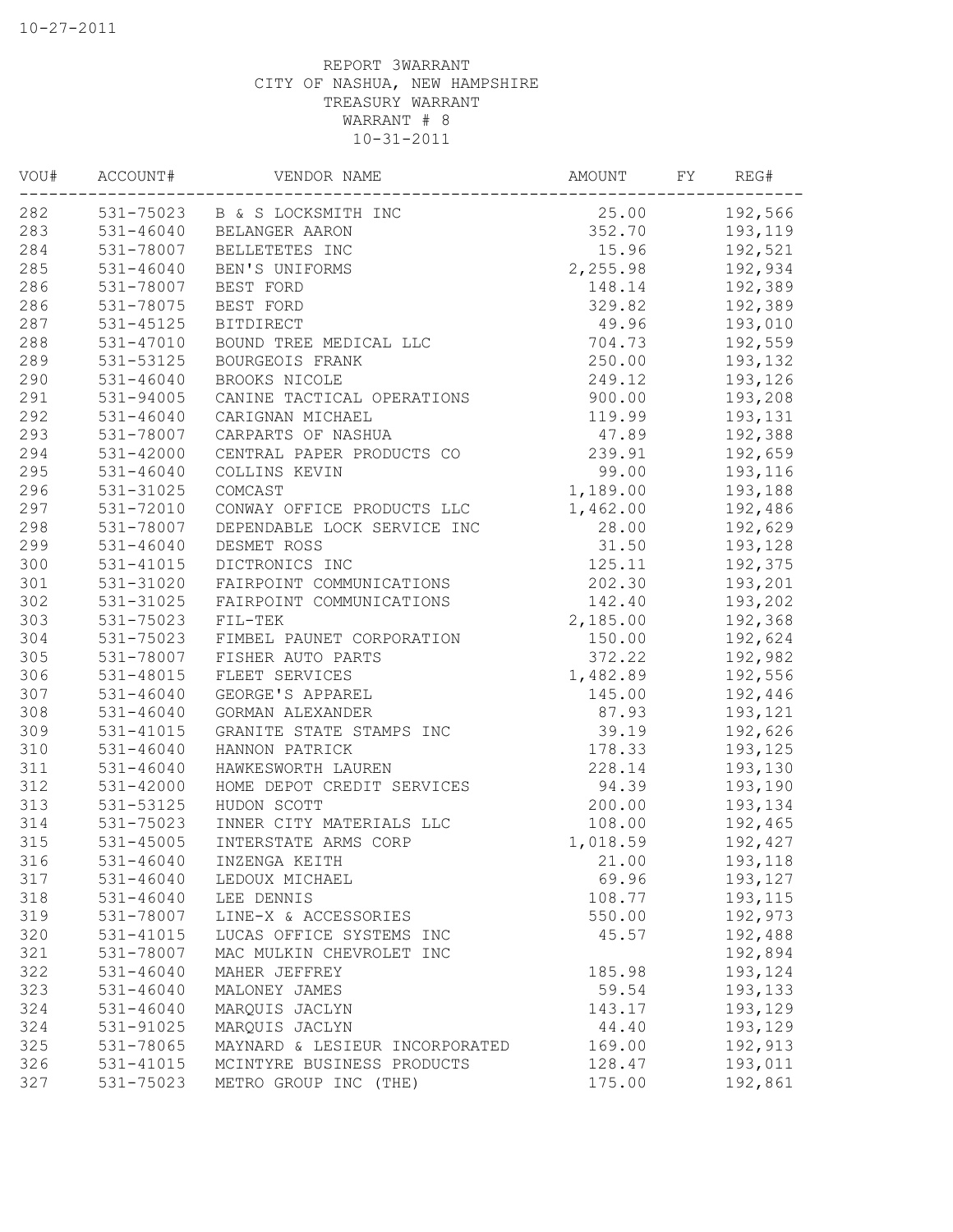|       | VOU# ACCOUNT# | VENDOR NAME                                     | AMOUNT           | FY | REG#      |
|-------|---------------|-------------------------------------------------|------------------|----|-----------|
| 328   |               | 531-34015 METROMEDIA ENERGY INC                 | 1,891.69 193,198 |    |           |
| 329   | 531-78007     | MHQ MUNICIPAL VEHICLES                          | 523.80           |    | 192,564   |
| 330   | 531-53125     | MORIARTY TODD                                   | 200.00           |    | 193,123   |
| 331   | 531-75023     | NASHUA WALLPAPER & PAINT CO                     | 207.92           |    | 192,532   |
| 333   | 531-34015     | NATIONAL GRID                                   | 41.89            |    | 192,350   |
| 332   | 531-34015     | NATIONAL GRID                                   | 42.88            |    | 193,194   |
| 334   | 531-78007     | NEW G.H. BERLIN OIL COMPANY                     | 465.07           |    | 192,550   |
| 335   | 531-78007     | NORTHERN FOREIGN CAR PARTS INC                  | 527.44           |    | 192,960   |
| 336   | 531-78007     | NYTECH SUPPLY CO                                | 75.58            |    | 192,412   |
| 337   | 531-53045     | OCCUPATIONAL DRUG TESTING LLC                   | 60.00            |    | 192,578   |
| 338   | 531-31040     | PAETEC COMMUNICATIONS INC                       | 259.94           |    | 193,165   |
| 339   | 531-46040     | PAULSON E Z                                     | 42.00            |    | 193,117   |
| 340   | 531-74035     | PC MALL GOV INC                                 | 1,937.50         |    | 192,720   |
| 341   | 531-33005     | PENNICHUCK WATER                                | 20.34            |    | 193,175   |
| 342   | 531-41015     | PITNEY BOWES INC                                | 57.69            |    | 193,169   |
| 343   | 531-46040     | POWERS ROBERT                                   | 31.50            |    | 193,122   |
| 344   | 531-32035     | PSNH                                            | 307.61           |    | 193,216   |
| 345   | 531-74035     | SALIENT STILLS, INC                             | 2,400.00         |    | 192,662   |
| 346   | $531 - 64105$ | SMITH & WESSON                                  | 9,136.40         |    | 193,173   |
| 347   | 531-69025     | SNAP ON TOOLS                                   | 18.55            |    | 192,424   |
| 348   | $531 - 44005$ | SOURCE 4 INC                                    | 427.77           |    | 192,478   |
| 349   | 531-41005     | STAPLES ADVANTAGE                               | 425.96           |    | 192,664   |
| 349   | 531-41015     | STAPLES ADVANTAGE                               | 417.96           |    | 192,664   |
| 350   | 531-78065     | SULLIVAN TIRE INC                               | 338.00           |    | 192,404   |
| 351   | 531-42000     | THE DURKIN CO INC                               | 214.10           |    | 192,549   |
| 352   | 531-69025     | TOOLTOPIA.COM                                   | 326.99           |    | 193,012   |
| 353   | 531-43005     | UNITED PARCEL SERVICE                           | 18.47            |    | 193,227   |
| 354   | 531-66025     | US BANCORP EQUIPMENT FINANCE I 1,385.98 193,215 |                  |    |           |
| 355   | 531-31050     | VERIZON WIRELESS                                | 556.22           |    | 193,189   |
| 356   | 531-74035     | WEST PAYMENT CENTER                             | 272.72           |    | 192,462   |
| TOTAL | 531           | POLICE DEPARTMENT                               |                  |    | 42,680.12 |
| 357   |               | 532-75105 AE MECHANICAL INC                     |                  |    |           |
|       | 532-64192     | ARCSOURCE INC                                   | 411.30           |    | 192,862   |
| 358   |               |                                                 | 2,299.00         |    | 192,526   |
| 359   | 532-78110     | AUTOFAIR FORD INC                               | 731.31           |    | 192,847   |
| 360   | 532-78100     | BATTERIES PLUS                                  | 235.01           |    | 192,637   |
| 360   | 532-79045     | BATTERIES PLUS                                  | 40.92            |    | 192,637   |
| 361   | 532-75901     | BELLETETES INC                                  | 52.00            |    | 192,521   |
| 362   | 532-78020     | CHELMSFORD AUTO ELECTRIC                        | 785.00           |    | 192,609   |
| 363   | 532-72010     | CONWAY OFFICE PRODUCTS LLC                      | 633.17           |    | 192,486   |
| 364   | 532-64015     | DELL MARKETING LP                               | 36.84            |    | 192,468   |
| 365   | 532-49025     | FIRE PROTECTION PUBLICATIONS                    | 379.00           |    | 192,519   |
| 366   | 532-64094     | FIRE TECH & SAFETY OF NEW ENGL                  | 295.28           |    | 192,621   |
| 367   | 532-78080     | FLEETPRIDE                                      | 68.41            |    | 192,535   |
| 368   | 532-78075     | GREENFIELD INDUSTRIES INC                       | 45.00            |    | 192,426   |
| 369   | 532-64094     | INDUSTRIAL PROTECTION SERVICES                  | 401.62           |    | 192,434   |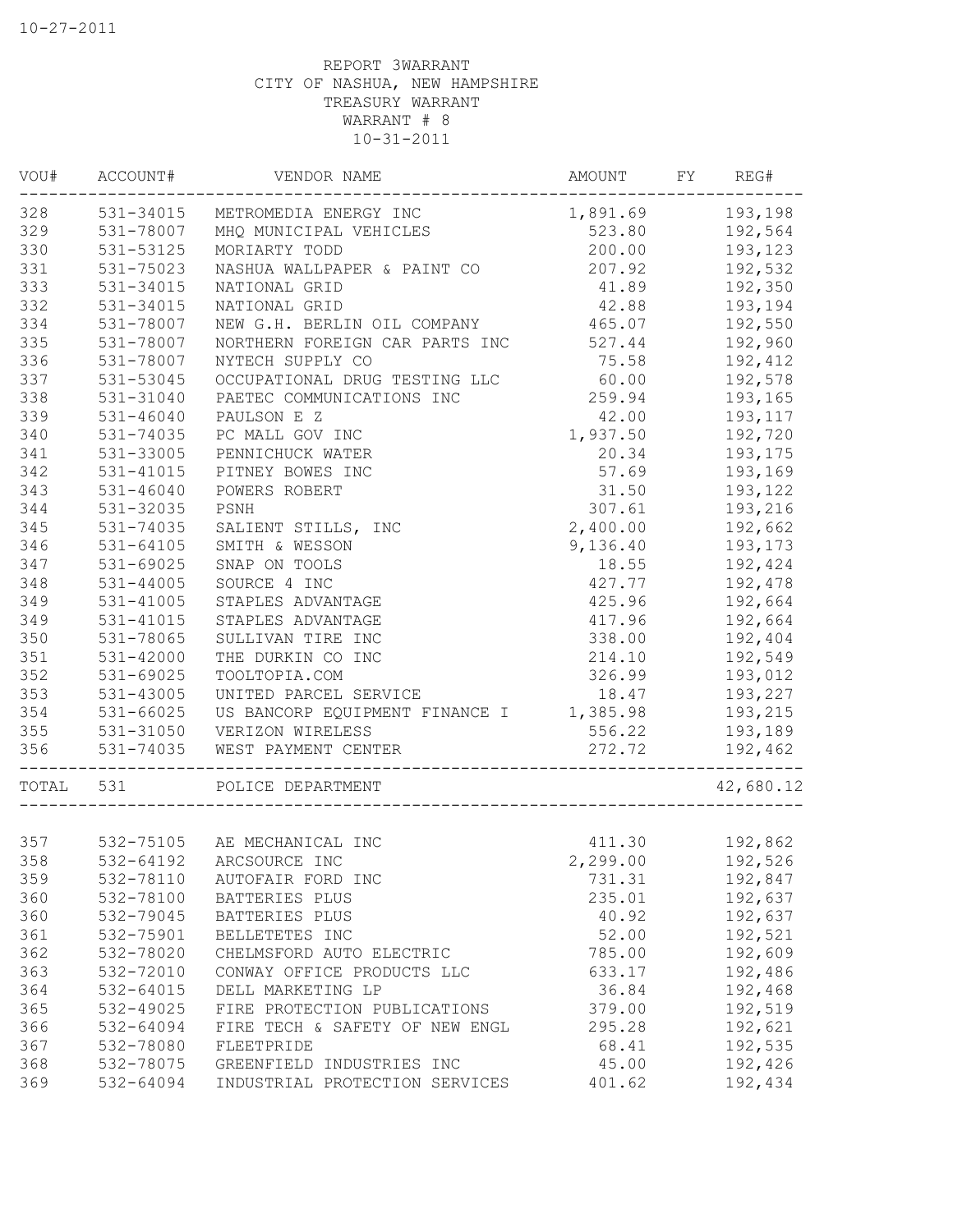| VOU#  | ACCOUNT#      | VENDOR NAME                       | AMOUNT   | FΥ | REG#      |
|-------|---------------|-----------------------------------|----------|----|-----------|
| 370   |               | 532-78075 JACK YOUNG COMPANY, INC | 65.35    |    | 192,651   |
| 370   |               | 532-78095 JACK YOUNG COMPANY, INC | 53.66    |    | 192,651   |
| 371   | 532-49025     | JONES & BARTLETT LEARNING LLC     | 517.74   |    | 192,968   |
| 372   | 532-59135     | JP PEST SERVICES                  | 170.00   |    | 192,517   |
| 373   | 532-94010     | KIRK JAMES                        | 30.00    |    | 193,136   |
| 374   | 532-78105     | LIONELS WHEEL ALIGNMENT           | 145.95   |    | 192,495   |
| 375   | 532-34015     | METROMEDIA ENERGY INC             | 912.40   |    | 193,198   |
| 376   | 532-78020     | MINUTEMAN TRUCKS INC              | 120.88   |    | 192,558   |
| 376   | 532-78105     | MINUTEMAN TRUCKS INC              | 72.16    |    | 192,558   |
| 377   | 532-95005     | NATIONAL ASSOC OF FIRE INVESTI    | 55.00    |    | 193,205   |
| 378   | 532-63065     | NATIONAL BUSINESS FURNITURE LL    | 454.50   |    | 192,536   |
| 380   | 532-34015     | NATIONAL GRID                     | 619.05   |    | 192,350   |
| 379   | 532-34015     | NATIONAL GRID                     | 209.27   |    | 193,194   |
| 381   | 532-95005     | NEAFM                             | 25.00    |    | 193,184   |
| 382   | 532-42010     | NEW ENGLAND PAPER & SUPPLY        | 36.79    |    | 192,546   |
| 383   | 532-78035     | NEW G.H. BERLIN OIL COMPANY       | 449.07   |    | 192,550   |
| 384   | 532-95005     | NFPA                              | 150.00   |    | 193,161   |
| 385   | 532-46030     | NORTHEAST RESCUE SYSTEMS          | 213.00   |    | 192,647   |
| 386   | 532-31040     | PAETEC COMMUNICATIONS INC         | 9.00     |    | 193,165   |
| 387   | 532-32005     | PENNICHUCK WATER                  | 136.26   |    | 193,175   |
| 387   | 532-33005     | PENNICHUCK WATER                  | 1,649.74 |    | 193,175   |
| 388   | 532-94010     | PERAULT DAVID                     | 200.00   |    | 192,592   |
| 389   | 532-63065     | PETTY CASH                        | 73.33    |    | 193,135   |
| 389   | 532-98030     | PETTY CASH                        | 8.77     |    | 193,135   |
| 390   | 532-79005     | POWER & TEL                       | 699.08   |    | 192,884   |
| 391   | 532-74038     | R WHITE EQUIPMENT CENTER INC      | 95.90    |    | 192,915   |
| 392   | 532-46040     | RAPAGLIA MARK                     | 111.65   |    | 192,378   |
| 393   | 532-98030     | SAM'S CLUB DIRECT                 | 76.07    |    | 193,183   |
| 394   | 532-78095     | SANEL AUTO PARTS CO               | 183.06   |    | 192,525   |
| 394   | 532-78100     | SANEL AUTO PARTS CO               | 210.15   |    | 192,525   |
| 395   | 532-75023     | SCHOOL FURNISHINGS INC            | 3,262.40 |    | 192,702   |
| 396   | 532-46015     | SIMONS UNIFORMS                   | 281.25   |    | 192,490   |
| 396   | $532 - 46040$ | SIMONS UNIFORMS                   | 289.25   |    | 192,490   |
| 397   | 532-74092     | STANLEY ELEVATOR COMPANY INC      | 244.00   |    | 192,932   |
| 398   | 532-59100     | TRUE BLUE CLEANERS                | 126.20   |    | 192,557   |
| 399   | 532-78095     | UNITED AUTOMOTIVE CO              | 300.00   |    | 193,018   |
| 400   | 532-69025     | WITMER PUBLIC SAFETY GROUP        | 66.97    |    | 192,951   |
| 401   | 532-78080     | YANKEE TRUCKS                     | 123.93   |    | 192,405   |
| 401   | 532-78095     | YANKEE TRUCKS                     | 478.58   |    | 192,405   |
| TOTAL | 532           | FIRE DEPARTMENT                   |          |    | 19,339.27 |
| 402   | 535-94025     | KATES JUSTIN                      | 294.74   |    | 193,137   |
| 403   | 535-31050     | SALVATION ARMY                    | 200.00   |    | 192,396   |
|       |               |                                   |          |    |           |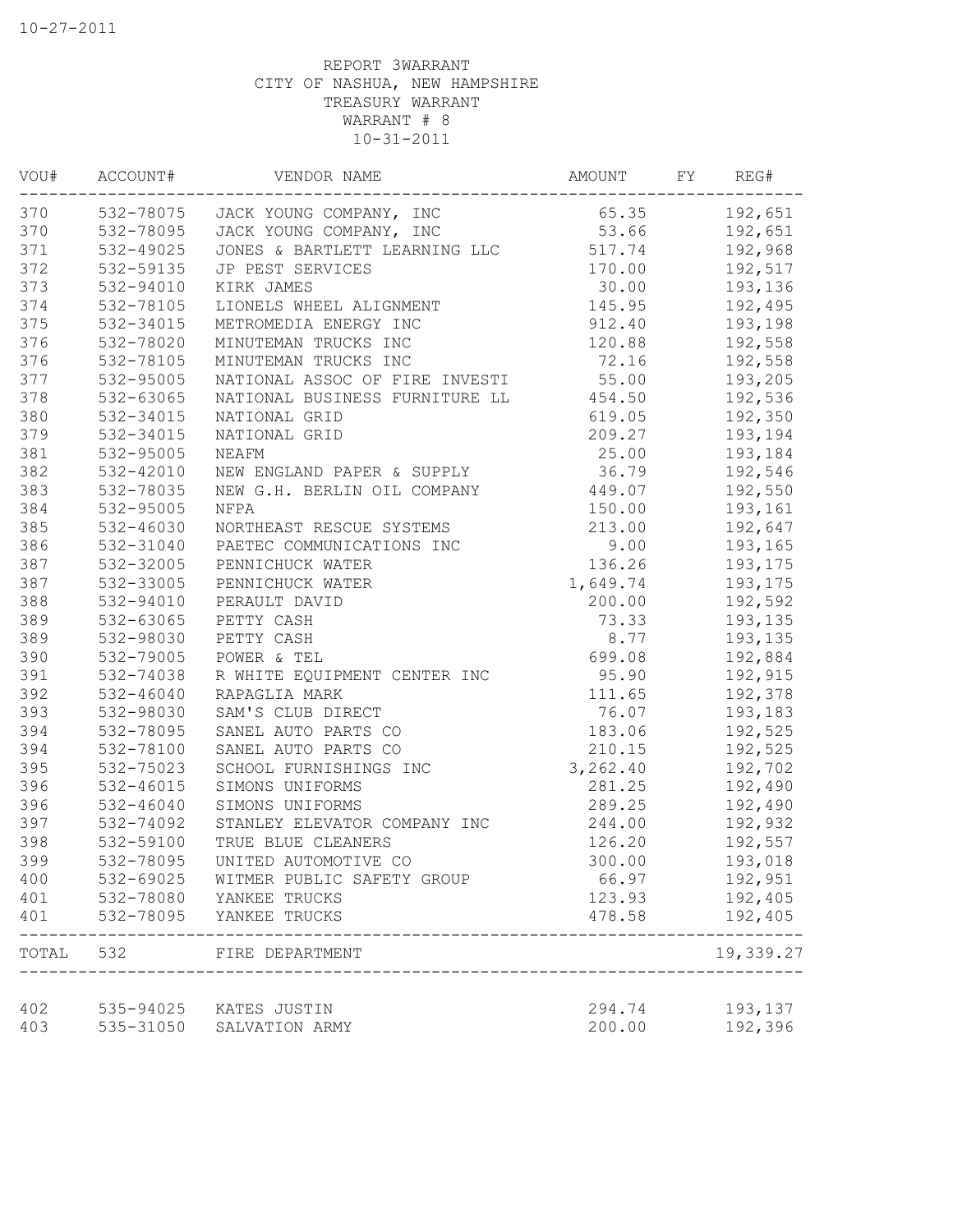| VOU#      | ACCOUNT#  | VENDOR NAME<br>-----------------------------------<br>_______________ | AMOUNT FY REG# |          |
|-----------|-----------|-----------------------------------------------------------------------|----------------|----------|
| TOTAL 535 |           | EMERGENCY MANAGEMENT                                                  |                | 494.74   |
| 404       | 536-95000 | APCO INTERNATIONAL INC                                                | 253.00         | 193,225  |
| 405       | 536-74150 | DELMMAR COMMUNICATIONS                                                | 275.00         | 192,970  |
| 406       | 536-74150 | MOTOROLA SOLUTIONS, INC.                                              | 588.35         | 192,999  |
| 408       | 536-32035 | PSNH                                                                  | 292.86         | 192,349  |
| 407       | 536-32035 | PSNH                                                                  | 423.87         | 193,216  |
| 409       | 536-43005 | UNITED PARCEL SERVICE                                                 | 13.24          | 193,227  |
| 410       | 536-31050 | VERIZON WIRELESS                                                      | 74.67          | 193,189  |
| TOTAL     | 536       | CITYWIDE COMMUNICATIONS                                               |                | 1,920.99 |
| 411       | 541-72010 | CONWAY OFFICE PRODUCTS LLC                                            | 309.00         | 192,486  |
| 412       | 541-33005 | PENNICHUCK WATER                                                      | 218.68         | 193,175  |
| 413       | 541-32005 | PUBLIC SERVICE OF NEW HAMPSHIR                                        | 1,058.27       | 192,361  |
| 414       | 541-41015 | STAPLES ADVANTAGE                                                     | 506.07         | 192,664  |
| TOTAL     | 541       | COMMUNITY SERVICES DIVISION                                           |                | 2,092.02 |
| 415       |           | 542-47010 MAGELLAN BIOSCIENCES POINT OF                               | 358.34         | 192,965  |
|           |           |                                                                       |                |          |
| TOTAL     | 542       | COMMUNITY HEALTH                                                      |                | 358.34   |
| 416       |           | 543-49070 FISHER SCIENTIFIC                                           | 266.54         | 193,210  |
| TOTAL     | 543       | ENVIRONMENTAL HEALTH DEPT.                                            |                | 266.54   |
| 417       | 544-94005 | LOCAL GOVERNMENT CENTER                                               | 80.00          | 193,192  |
| 418       | 544-94005 | PETTY CASH                                                            | 24.00          | 193,138  |
| TOTAL 544 |           | WELFARE ADMINISTRATION                                                |                | 104.00   |
| 419       | 545-97020 | 243 MAIN STREET, LLC                                                  | 353.75         | 192,977  |
| 420       | 545-97020 | AM28 REAL ESTATE LLC                                                  | 720.00         | 192,387  |
| 421       | 545-97020 | AMHERST ST ASSOCIATES                                                 | 990.08         | 192,498  |
| 422       | 545-97015 | BOSTON EXPRESS BUS INC                                                | 12.00          | 192,580  |
| 423       | 545-97020 | BROWN KERRY D                                                         | 735.13         | 192,678  |
| 424       | 545-97020 | CENTRAL REALTY                                                        | 610.00         | 192,544  |
| 425       | 545-97020 | CLARK E G                                                             | 700.00         | 192,482  |
| 426       | 545-97020 | COUNTRY BARN MOTEL                                                    | 924.00         | 192,522  |
| 427       | 545-97020 | DARGIS INVESTMENT LLC                                                 | 785.87         | 192,679  |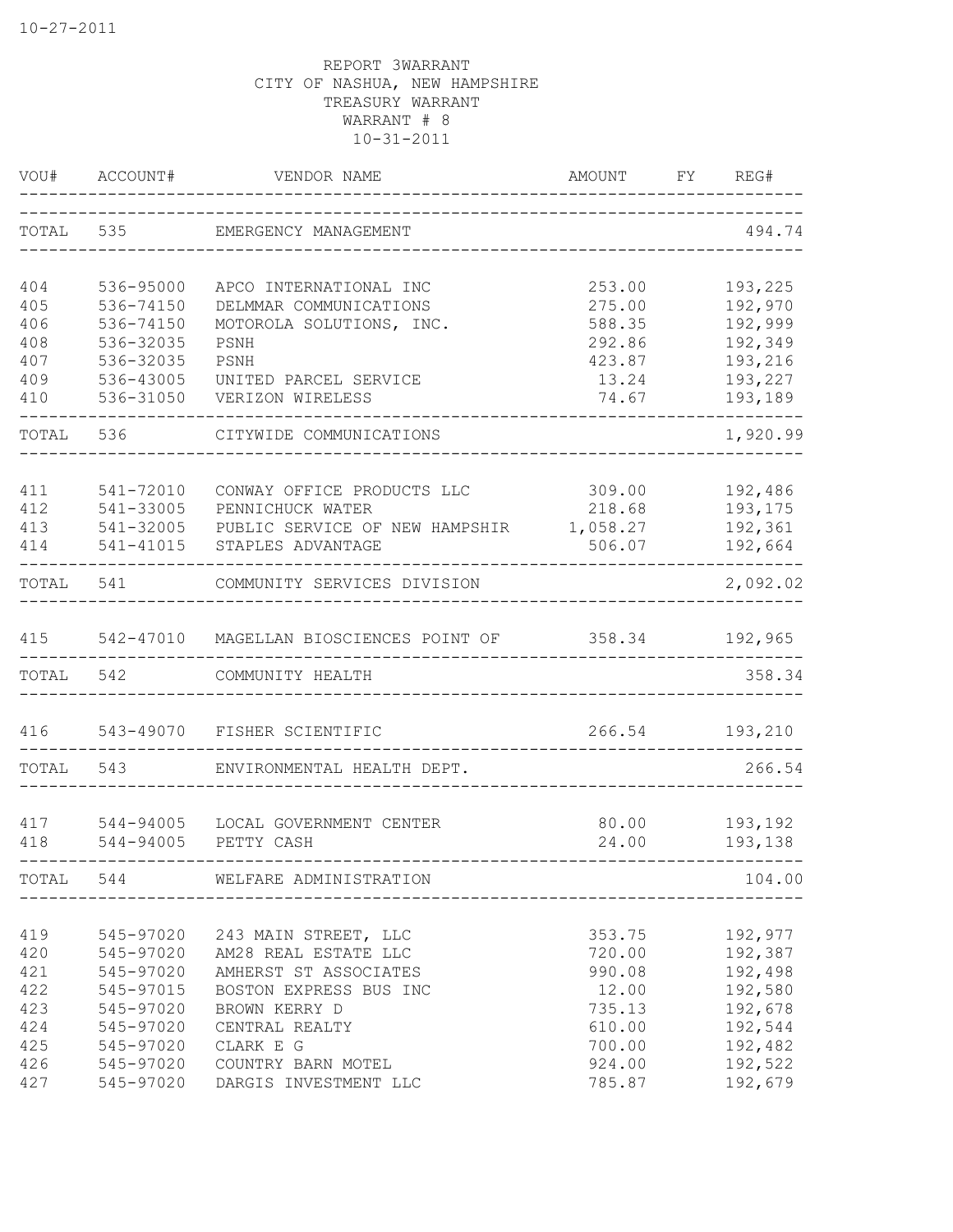| 428<br>2,040.53 193,162<br>545-97015<br>DEMOULAS SUPERMARKETS INC<br>429<br>1,292.42<br>545-97020<br>GAUTHIER REALTY/CONNIE GAUTHIE<br>430<br>950.00<br>545-97020<br>GOMBINS OLGA<br>431<br>785.87<br>545-97020<br>ISAKOV ITAMAR<br>432<br>650.00<br>545-97020<br>JD ALLARD PROPERTIES LLC<br>433<br>545-97020<br>KALIAPPAN VENKATESH<br>1,179.21<br>434<br>788.00<br>545-97020<br>KIRKMAN RODNEY<br>1,382.08<br>435<br>545-97020<br>LAVOIE LEO M<br>436<br>LEITH ROBERT W<br>600.00<br>545-97020<br>437<br>545-97020<br>LTA INVESTMENTS LLC<br>940.00<br>438<br>368.00<br>545-97020<br>MARGUERITE'S PLACE INC<br>439<br>545-97020<br>MENA ANOTNIO<br>700.00<br>440<br>1,574.93<br>545-97020<br>MOTEL 6<br>441<br>545-97020<br>MP HOUSING INC<br>650.00<br>442<br>545-97015<br>NATIONAL GRID<br>825.56<br>443<br>545-97020<br>O'DONNELL BRIAN F<br>233.00<br>444<br>1,000.00<br>545-97020<br>POULIN FERNAND<br>445<br>900.00<br>545-97020<br>PRA PROPERTIES LTD PARTNERSHIP<br>446<br>545-97020<br>PSALEDAKIS WILLIAM<br>653.68<br>447<br>545-97015<br>PSNH<br>1,612.47<br>448<br>545-97020<br>REGENT PARK ASSOCIATES<br>990.08<br>192,474<br>449<br>192,507<br>545-97020<br>RJ REAL ESTATE PARTNERSHIP<br>880.00<br>450<br>192,681<br>545-97020<br>ROBERSON PHILIP E<br>863.59<br>451<br>545-97015<br>ST JOSEPH PHARMACY<br>25.60<br>452<br>545-97020<br>VACHON LINDA<br>750.00<br>453<br>192,673<br>545-97020<br>WILLIAMS PAUL<br>750.00<br>454<br>5,705.52<br>545-97015<br>WINGATE'S PHARMACY INC<br>455<br>545-97020<br>ZHAO CHANG<br>500.00<br>TOTAL<br>545<br>WELFARE COSTS<br>456<br>551-49075<br>76.93<br>BICKFORD MAGGIE<br>457<br>169.50<br>193,017<br>551-62022<br>CLARY<br>458<br>551-72010<br>CONWAY OFFICE PRODUCTS LLC<br>315.00<br>192,486<br>459<br>551-43005<br>FEDEX<br>10.32<br>193,166<br>61.76<br>460<br>551-49075<br>IMTEK REPROGRAPHICS INC<br>461<br>1.60<br>551-34015<br>METROMEDIA ENERGY INC<br>462<br>10.11<br>551-31040<br>PAETEC COMMUNICATIONS INC<br>463<br>551-33005<br>60.75<br>PENNICHUCK WATER<br>464<br>$551 - 41015$<br>133.41<br>STAPLES ADVANTAGE<br>465<br>185.00<br>551-59100<br>TWIN CITY LOCK & KEY<br>466<br>$551 - 66020$<br>US BANCORP EQUIPMENT FINANCE I<br>198.72<br>467<br>551-72010<br>XEROX CORPORATION<br>615.00<br>551<br>PUBLIC WORKS DIV & ENGINEERING<br>TOTAL | VOU# | ACCOUNT# | VENDOR NAME | AMOUNT | FY | REG#       |
|---------------------------------------------------------------------------------------------------------------------------------------------------------------------------------------------------------------------------------------------------------------------------------------------------------------------------------------------------------------------------------------------------------------------------------------------------------------------------------------------------------------------------------------------------------------------------------------------------------------------------------------------------------------------------------------------------------------------------------------------------------------------------------------------------------------------------------------------------------------------------------------------------------------------------------------------------------------------------------------------------------------------------------------------------------------------------------------------------------------------------------------------------------------------------------------------------------------------------------------------------------------------------------------------------------------------------------------------------------------------------------------------------------------------------------------------------------------------------------------------------------------------------------------------------------------------------------------------------------------------------------------------------------------------------------------------------------------------------------------------------------------------------------------------------------------------------------------------------------------------------------------------------------------------------------------------------------------------------------------------------------------------------------------------------------------------------------------------------------------------------------------------------------------------------------------------------------------------------------------------------------------------------------------------------------------------------|------|----------|-------------|--------|----|------------|
|                                                                                                                                                                                                                                                                                                                                                                                                                                                                                                                                                                                                                                                                                                                                                                                                                                                                                                                                                                                                                                                                                                                                                                                                                                                                                                                                                                                                                                                                                                                                                                                                                                                                                                                                                                                                                                                                                                                                                                                                                                                                                                                                                                                                                                                                                                                           |      |          |             |        |    |            |
|                                                                                                                                                                                                                                                                                                                                                                                                                                                                                                                                                                                                                                                                                                                                                                                                                                                                                                                                                                                                                                                                                                                                                                                                                                                                                                                                                                                                                                                                                                                                                                                                                                                                                                                                                                                                                                                                                                                                                                                                                                                                                                                                                                                                                                                                                                                           |      |          |             |        |    | 192,656    |
|                                                                                                                                                                                                                                                                                                                                                                                                                                                                                                                                                                                                                                                                                                                                                                                                                                                                                                                                                                                                                                                                                                                                                                                                                                                                                                                                                                                                                                                                                                                                                                                                                                                                                                                                                                                                                                                                                                                                                                                                                                                                                                                                                                                                                                                                                                                           |      |          |             |        |    | 192,680    |
|                                                                                                                                                                                                                                                                                                                                                                                                                                                                                                                                                                                                                                                                                                                                                                                                                                                                                                                                                                                                                                                                                                                                                                                                                                                                                                                                                                                                                                                                                                                                                                                                                                                                                                                                                                                                                                                                                                                                                                                                                                                                                                                                                                                                                                                                                                                           |      |          |             |        |    | 192,669    |
|                                                                                                                                                                                                                                                                                                                                                                                                                                                                                                                                                                                                                                                                                                                                                                                                                                                                                                                                                                                                                                                                                                                                                                                                                                                                                                                                                                                                                                                                                                                                                                                                                                                                                                                                                                                                                                                                                                                                                                                                                                                                                                                                                                                                                                                                                                                           |      |          |             |        |    | 192,552    |
|                                                                                                                                                                                                                                                                                                                                                                                                                                                                                                                                                                                                                                                                                                                                                                                                                                                                                                                                                                                                                                                                                                                                                                                                                                                                                                                                                                                                                                                                                                                                                                                                                                                                                                                                                                                                                                                                                                                                                                                                                                                                                                                                                                                                                                                                                                                           |      |          |             |        |    | 192,677    |
|                                                                                                                                                                                                                                                                                                                                                                                                                                                                                                                                                                                                                                                                                                                                                                                                                                                                                                                                                                                                                                                                                                                                                                                                                                                                                                                                                                                                                                                                                                                                                                                                                                                                                                                                                                                                                                                                                                                                                                                                                                                                                                                                                                                                                                                                                                                           |      |          |             |        |    | 192,431    |
|                                                                                                                                                                                                                                                                                                                                                                                                                                                                                                                                                                                                                                                                                                                                                                                                                                                                                                                                                                                                                                                                                                                                                                                                                                                                                                                                                                                                                                                                                                                                                                                                                                                                                                                                                                                                                                                                                                                                                                                                                                                                                                                                                                                                                                                                                                                           |      |          |             |        |    | 192,608    |
|                                                                                                                                                                                                                                                                                                                                                                                                                                                                                                                                                                                                                                                                                                                                                                                                                                                                                                                                                                                                                                                                                                                                                                                                                                                                                                                                                                                                                                                                                                                                                                                                                                                                                                                                                                                                                                                                                                                                                                                                                                                                                                                                                                                                                                                                                                                           |      |          |             |        |    | 192,602    |
|                                                                                                                                                                                                                                                                                                                                                                                                                                                                                                                                                                                                                                                                                                                                                                                                                                                                                                                                                                                                                                                                                                                                                                                                                                                                                                                                                                                                                                                                                                                                                                                                                                                                                                                                                                                                                                                                                                                                                                                                                                                                                                                                                                                                                                                                                                                           |      |          |             |        |    | 192,568    |
|                                                                                                                                                                                                                                                                                                                                                                                                                                                                                                                                                                                                                                                                                                                                                                                                                                                                                                                                                                                                                                                                                                                                                                                                                                                                                                                                                                                                                                                                                                                                                                                                                                                                                                                                                                                                                                                                                                                                                                                                                                                                                                                                                                                                                                                                                                                           |      |          |             |        |    | 192,406    |
|                                                                                                                                                                                                                                                                                                                                                                                                                                                                                                                                                                                                                                                                                                                                                                                                                                                                                                                                                                                                                                                                                                                                                                                                                                                                                                                                                                                                                                                                                                                                                                                                                                                                                                                                                                                                                                                                                                                                                                                                                                                                                                                                                                                                                                                                                                                           |      |          |             |        |    | 192,671    |
|                                                                                                                                                                                                                                                                                                                                                                                                                                                                                                                                                                                                                                                                                                                                                                                                                                                                                                                                                                                                                                                                                                                                                                                                                                                                                                                                                                                                                                                                                                                                                                                                                                                                                                                                                                                                                                                                                                                                                                                                                                                                                                                                                                                                                                                                                                                           |      |          |             |        |    | 192,615    |
|                                                                                                                                                                                                                                                                                                                                                                                                                                                                                                                                                                                                                                                                                                                                                                                                                                                                                                                                                                                                                                                                                                                                                                                                                                                                                                                                                                                                                                                                                                                                                                                                                                                                                                                                                                                                                                                                                                                                                                                                                                                                                                                                                                                                                                                                                                                           |      |          |             |        |    | 192,460    |
|                                                                                                                                                                                                                                                                                                                                                                                                                                                                                                                                                                                                                                                                                                                                                                                                                                                                                                                                                                                                                                                                                                                                                                                                                                                                                                                                                                                                                                                                                                                                                                                                                                                                                                                                                                                                                                                                                                                                                                                                                                                                                                                                                                                                                                                                                                                           |      |          |             |        |    | 193,229    |
|                                                                                                                                                                                                                                                                                                                                                                                                                                                                                                                                                                                                                                                                                                                                                                                                                                                                                                                                                                                                                                                                                                                                                                                                                                                                                                                                                                                                                                                                                                                                                                                                                                                                                                                                                                                                                                                                                                                                                                                                                                                                                                                                                                                                                                                                                                                           |      |          |             |        |    | 192,641    |
|                                                                                                                                                                                                                                                                                                                                                                                                                                                                                                                                                                                                                                                                                                                                                                                                                                                                                                                                                                                                                                                                                                                                                                                                                                                                                                                                                                                                                                                                                                                                                                                                                                                                                                                                                                                                                                                                                                                                                                                                                                                                                                                                                                                                                                                                                                                           |      |          |             |        |    | 192,601    |
|                                                                                                                                                                                                                                                                                                                                                                                                                                                                                                                                                                                                                                                                                                                                                                                                                                                                                                                                                                                                                                                                                                                                                                                                                                                                                                                                                                                                                                                                                                                                                                                                                                                                                                                                                                                                                                                                                                                                                                                                                                                                                                                                                                                                                                                                                                                           |      |          |             |        |    | 192,625    |
|                                                                                                                                                                                                                                                                                                                                                                                                                                                                                                                                                                                                                                                                                                                                                                                                                                                                                                                                                                                                                                                                                                                                                                                                                                                                                                                                                                                                                                                                                                                                                                                                                                                                                                                                                                                                                                                                                                                                                                                                                                                                                                                                                                                                                                                                                                                           |      |          |             |        |    | 192,411    |
|                                                                                                                                                                                                                                                                                                                                                                                                                                                                                                                                                                                                                                                                                                                                                                                                                                                                                                                                                                                                                                                                                                                                                                                                                                                                                                                                                                                                                                                                                                                                                                                                                                                                                                                                                                                                                                                                                                                                                                                                                                                                                                                                                                                                                                                                                                                           |      |          |             |        |    | 193,217    |
|                                                                                                                                                                                                                                                                                                                                                                                                                                                                                                                                                                                                                                                                                                                                                                                                                                                                                                                                                                                                                                                                                                                                                                                                                                                                                                                                                                                                                                                                                                                                                                                                                                                                                                                                                                                                                                                                                                                                                                                                                                                                                                                                                                                                                                                                                                                           |      |          |             |        |    |            |
|                                                                                                                                                                                                                                                                                                                                                                                                                                                                                                                                                                                                                                                                                                                                                                                                                                                                                                                                                                                                                                                                                                                                                                                                                                                                                                                                                                                                                                                                                                                                                                                                                                                                                                                                                                                                                                                                                                                                                                                                                                                                                                                                                                                                                                                                                                                           |      |          |             |        |    |            |
|                                                                                                                                                                                                                                                                                                                                                                                                                                                                                                                                                                                                                                                                                                                                                                                                                                                                                                                                                                                                                                                                                                                                                                                                                                                                                                                                                                                                                                                                                                                                                                                                                                                                                                                                                                                                                                                                                                                                                                                                                                                                                                                                                                                                                                                                                                                           |      |          |             |        |    |            |
|                                                                                                                                                                                                                                                                                                                                                                                                                                                                                                                                                                                                                                                                                                                                                                                                                                                                                                                                                                                                                                                                                                                                                                                                                                                                                                                                                                                                                                                                                                                                                                                                                                                                                                                                                                                                                                                                                                                                                                                                                                                                                                                                                                                                                                                                                                                           |      |          |             |        |    | 192,418    |
|                                                                                                                                                                                                                                                                                                                                                                                                                                                                                                                                                                                                                                                                                                                                                                                                                                                                                                                                                                                                                                                                                                                                                                                                                                                                                                                                                                                                                                                                                                                                                                                                                                                                                                                                                                                                                                                                                                                                                                                                                                                                                                                                                                                                                                                                                                                           |      |          |             |        |    | 192,598    |
|                                                                                                                                                                                                                                                                                                                                                                                                                                                                                                                                                                                                                                                                                                                                                                                                                                                                                                                                                                                                                                                                                                                                                                                                                                                                                                                                                                                                                                                                                                                                                                                                                                                                                                                                                                                                                                                                                                                                                                                                                                                                                                                                                                                                                                                                                                                           |      |          |             |        |    |            |
|                                                                                                                                                                                                                                                                                                                                                                                                                                                                                                                                                                                                                                                                                                                                                                                                                                                                                                                                                                                                                                                                                                                                                                                                                                                                                                                                                                                                                                                                                                                                                                                                                                                                                                                                                                                                                                                                                                                                                                                                                                                                                                                                                                                                                                                                                                                           |      |          |             |        |    | 193,163    |
|                                                                                                                                                                                                                                                                                                                                                                                                                                                                                                                                                                                                                                                                                                                                                                                                                                                                                                                                                                                                                                                                                                                                                                                                                                                                                                                                                                                                                                                                                                                                                                                                                                                                                                                                                                                                                                                                                                                                                                                                                                                                                                                                                                                                                                                                                                                           |      |          |             |        |    | 192,438    |
|                                                                                                                                                                                                                                                                                                                                                                                                                                                                                                                                                                                                                                                                                                                                                                                                                                                                                                                                                                                                                                                                                                                                                                                                                                                                                                                                                                                                                                                                                                                                                                                                                                                                                                                                                                                                                                                                                                                                                                                                                                                                                                                                                                                                                                                                                                                           |      |          |             |        |    | 35, 421.37 |
|                                                                                                                                                                                                                                                                                                                                                                                                                                                                                                                                                                                                                                                                                                                                                                                                                                                                                                                                                                                                                                                                                                                                                                                                                                                                                                                                                                                                                                                                                                                                                                                                                                                                                                                                                                                                                                                                                                                                                                                                                                                                                                                                                                                                                                                                                                                           |      |          |             |        |    |            |
|                                                                                                                                                                                                                                                                                                                                                                                                                                                                                                                                                                                                                                                                                                                                                                                                                                                                                                                                                                                                                                                                                                                                                                                                                                                                                                                                                                                                                                                                                                                                                                                                                                                                                                                                                                                                                                                                                                                                                                                                                                                                                                                                                                                                                                                                                                                           |      |          |             |        |    | 193,009    |
|                                                                                                                                                                                                                                                                                                                                                                                                                                                                                                                                                                                                                                                                                                                                                                                                                                                                                                                                                                                                                                                                                                                                                                                                                                                                                                                                                                                                                                                                                                                                                                                                                                                                                                                                                                                                                                                                                                                                                                                                                                                                                                                                                                                                                                                                                                                           |      |          |             |        |    |            |
|                                                                                                                                                                                                                                                                                                                                                                                                                                                                                                                                                                                                                                                                                                                                                                                                                                                                                                                                                                                                                                                                                                                                                                                                                                                                                                                                                                                                                                                                                                                                                                                                                                                                                                                                                                                                                                                                                                                                                                                                                                                                                                                                                                                                                                                                                                                           |      |          |             |        |    |            |
|                                                                                                                                                                                                                                                                                                                                                                                                                                                                                                                                                                                                                                                                                                                                                                                                                                                                                                                                                                                                                                                                                                                                                                                                                                                                                                                                                                                                                                                                                                                                                                                                                                                                                                                                                                                                                                                                                                                                                                                                                                                                                                                                                                                                                                                                                                                           |      |          |             |        |    |            |
|                                                                                                                                                                                                                                                                                                                                                                                                                                                                                                                                                                                                                                                                                                                                                                                                                                                                                                                                                                                                                                                                                                                                                                                                                                                                                                                                                                                                                                                                                                                                                                                                                                                                                                                                                                                                                                                                                                                                                                                                                                                                                                                                                                                                                                                                                                                           |      |          |             |        |    | 192,543    |
|                                                                                                                                                                                                                                                                                                                                                                                                                                                                                                                                                                                                                                                                                                                                                                                                                                                                                                                                                                                                                                                                                                                                                                                                                                                                                                                                                                                                                                                                                                                                                                                                                                                                                                                                                                                                                                                                                                                                                                                                                                                                                                                                                                                                                                                                                                                           |      |          |             |        |    | 193,198    |
|                                                                                                                                                                                                                                                                                                                                                                                                                                                                                                                                                                                                                                                                                                                                                                                                                                                                                                                                                                                                                                                                                                                                                                                                                                                                                                                                                                                                                                                                                                                                                                                                                                                                                                                                                                                                                                                                                                                                                                                                                                                                                                                                                                                                                                                                                                                           |      |          |             |        |    | 193,165    |
|                                                                                                                                                                                                                                                                                                                                                                                                                                                                                                                                                                                                                                                                                                                                                                                                                                                                                                                                                                                                                                                                                                                                                                                                                                                                                                                                                                                                                                                                                                                                                                                                                                                                                                                                                                                                                                                                                                                                                                                                                                                                                                                                                                                                                                                                                                                           |      |          |             |        |    | 193,175    |
|                                                                                                                                                                                                                                                                                                                                                                                                                                                                                                                                                                                                                                                                                                                                                                                                                                                                                                                                                                                                                                                                                                                                                                                                                                                                                                                                                                                                                                                                                                                                                                                                                                                                                                                                                                                                                                                                                                                                                                                                                                                                                                                                                                                                                                                                                                                           |      |          |             |        |    | 192,664    |
|                                                                                                                                                                                                                                                                                                                                                                                                                                                                                                                                                                                                                                                                                                                                                                                                                                                                                                                                                                                                                                                                                                                                                                                                                                                                                                                                                                                                                                                                                                                                                                                                                                                                                                                                                                                                                                                                                                                                                                                                                                                                                                                                                                                                                                                                                                                           |      |          |             |        |    | 192,573    |
|                                                                                                                                                                                                                                                                                                                                                                                                                                                                                                                                                                                                                                                                                                                                                                                                                                                                                                                                                                                                                                                                                                                                                                                                                                                                                                                                                                                                                                                                                                                                                                                                                                                                                                                                                                                                                                                                                                                                                                                                                                                                                                                                                                                                                                                                                                                           |      |          |             |        |    | 193,215    |
|                                                                                                                                                                                                                                                                                                                                                                                                                                                                                                                                                                                                                                                                                                                                                                                                                                                                                                                                                                                                                                                                                                                                                                                                                                                                                                                                                                                                                                                                                                                                                                                                                                                                                                                                                                                                                                                                                                                                                                                                                                                                                                                                                                                                                                                                                                                           |      |          |             |        |    | 192,528    |
|                                                                                                                                                                                                                                                                                                                                                                                                                                                                                                                                                                                                                                                                                                                                                                                                                                                                                                                                                                                                                                                                                                                                                                                                                                                                                                                                                                                                                                                                                                                                                                                                                                                                                                                                                                                                                                                                                                                                                                                                                                                                                                                                                                                                                                                                                                                           |      |          |             |        |    | 1,838.10   |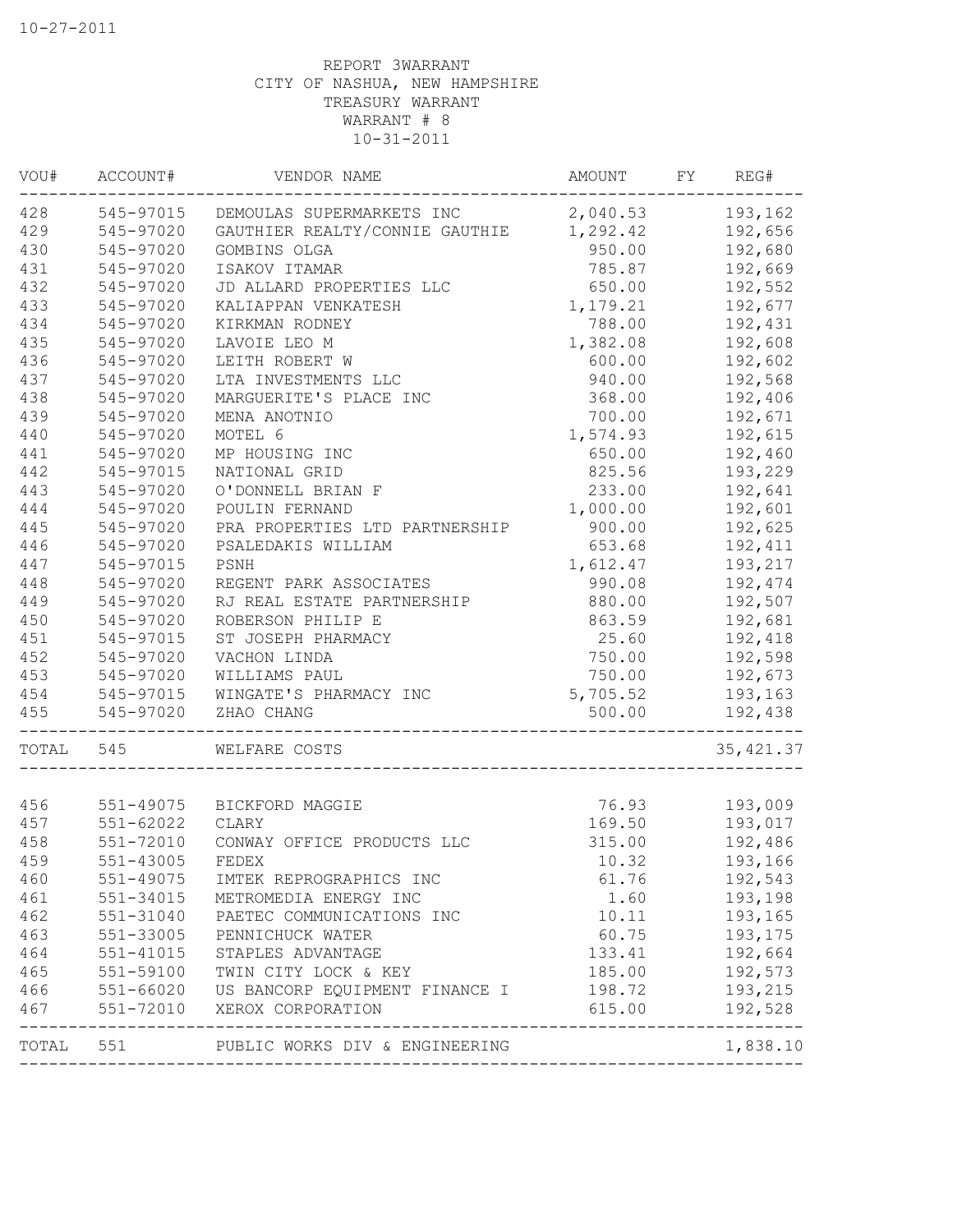| VOU# | ACCOUNT#      | VENDOR NAME                         | <b>AMOUNT</b> | FΥ | REG#    |
|------|---------------|-------------------------------------|---------------|----|---------|
| 468  |               | 552-75040 ACME PRESSURE WASHING LLC | 1,900.00      |    | 192,997 |
| 469  | 552-75021     | AGGREGATE INDUSTRIES                | 439.00        |    | 192,499 |
| 470  | $552 - 46045$ | ALEC'S SHOE STORE INC               | 79.95         |    | 192,509 |
| 471  | 552-78007     | ALLEN MELLO DODGE INC               | 268.25        |    | 192,901 |
| 471  | 552-78100     | ALLEN MELLO DODGE INC               | 51.26         |    | 192,901 |
| 472  | 552-75040     | ASAP FIRE & SAFETY CORPORATION      | 273.40        |    | 192,477 |
| 473  | 552-75022     | BELLETETES INC                      | 135.52        |    | 192,521 |
| 473  | 552-75170     | BELLETETES INC                      | 71.06         |    | 192,521 |
| 473  | 552-75175     | BELLETETES INC                      | 105.63        |    | 192,521 |
| 474  | 552-78007     | BEST FORD                           | 594.49        |    | 192,389 |
| 475  | 552-75021     | BROX INDUSTRIES INC                 | 372.03        |    | 192,425 |
| 476  | 552-78007     | CARPARTS OF NASHUA                  | 11.98         |    | 192,388 |
| 477  | 552-41015     | CHARNSTROM                          | 25.88         |    | 192,619 |
| 478  | 552-72010     | CONWAY OFFICE PRODUCTS LLC          | 138.00        |    | 192,486 |
| 479  | 552-48015     | DENNIS K BURKE INC                  | 2,734.18      |    | 193,228 |
| 480  | $552 - 46005$ | DUMONT TONY                         | 661.79        |    | 193,013 |
| 481  | 552-75021     | F W WEBB COMPANY                    | 108.43        |    | 192,456 |
| 482  | 552-75021     | FRANKLIN PAINT CO INC               | 35.00         |    | 192,730 |
| 483  | 552-75021     | GUSTAVO PRESTON CO INC              | 312.50        |    | 192,450 |
| 484  | 552-46030     | HOME DEPOT CREDIT SERVICES          | 9.98          |    | 193,171 |
| 484  | 552-75021     | HOME DEPOT CREDIT SERVICES          | 24.85         |    | 193,171 |
| 484  | 552-75022     | HOME DEPOT CREDIT SERVICES          | 812.25        |    | 193,171 |
| 485  | 552-75021     | HUDSON SMALL ENGINE                 | 85.00         |    | 192,511 |
| 486  | 552-75021     | JOHNSON'S ELECTRIC INC              | 75.00         |    | 192,461 |
| 487  | 552-53075     | KOHL GLENN                          | 4,760.00      |    | 192,437 |
| 488  | 552-75022     | LACHANCE PLUMBING & HEATING IN      | 1,950.00      |    | 193,015 |
| 489  | 552-75021     | LOWE'S                              | $-15.95$      |    | 193,191 |
| 490  | 552-45290     | M & N SPORTS LLC                    | 5,497.50      |    | 192,524 |
| 491  | 552-34015     | METROMEDIA ENERGY INC               | 37.55         |    | 193,198 |
| 491  | 552-34045     | METROMEDIA ENERGY INC               | 32.16         |    | 193,198 |
| 492  | $552 - 46045$ | MULVEY JIM                          | 95.00         |    | 193,141 |
| 493  | 552-75021     | MUSCO SPORTS LIGHTING LLC           | 800.00        |    | 192,370 |
| 494  | 552-78007     | NAPA AUTO PARTS                     | 522.06        |    | 192,610 |
| 494  | 552-78100     | NAPA AUTO PARTS                     | 225.89        |    | 192,610 |
| 495  | 552-75021     | NASHUA FARMERS EXCHANGE INC         | 275.00        |    | 192,926 |
| 496  | 552-78100     | NASHUA OUTDOOR POWER EQUIPMENT      | 64.30         |    | 192,530 |
| 497  | 552-81045     | NASHUA VETERANS PARADE COMMITT      | 4,000.00      |    | 193,224 |
| 498  | 552-75021     | NASHUA WALLPAPER & PAINT CO         | 5,998.80      |    | 192,532 |
| 500  | 552-34015     | NATIONAL GRID                       | 98.52         |    | 192,350 |
| 499  | 552-34015     | NATIONAL GRID                       | 41.64         |    | 193,194 |
| 501  | 552-34045     | NATIONAL GRID                       | 58.26         |    | 193,194 |
| 502  | 552-75021     | NEW ENGLAND SHARPENING COMPANY      | 126.00        |    | 192,400 |
| 503  | 552-95005     | NRPA                                | 150.00        |    | 193,139 |
| 504  | 552-31040     | PAETEC COMMUNICATIONS INC           | 12.49         |    | 193,165 |
| 505  | 552-75021     | PEABODY SUPPLY COMPANY              | 9.18          |    | 192,969 |
| 506  | 552-33005     | PENNICHUCK WATER                    | 3,425.03      |    | 193,175 |
| 506  | 552-33005     | PENNICHUCK WATER                    | 1,997.19      |    | 193,176 |
| 506  | 552-33045     | PENNICHUCK WATER                    | 1,986.99      |    | 193,175 |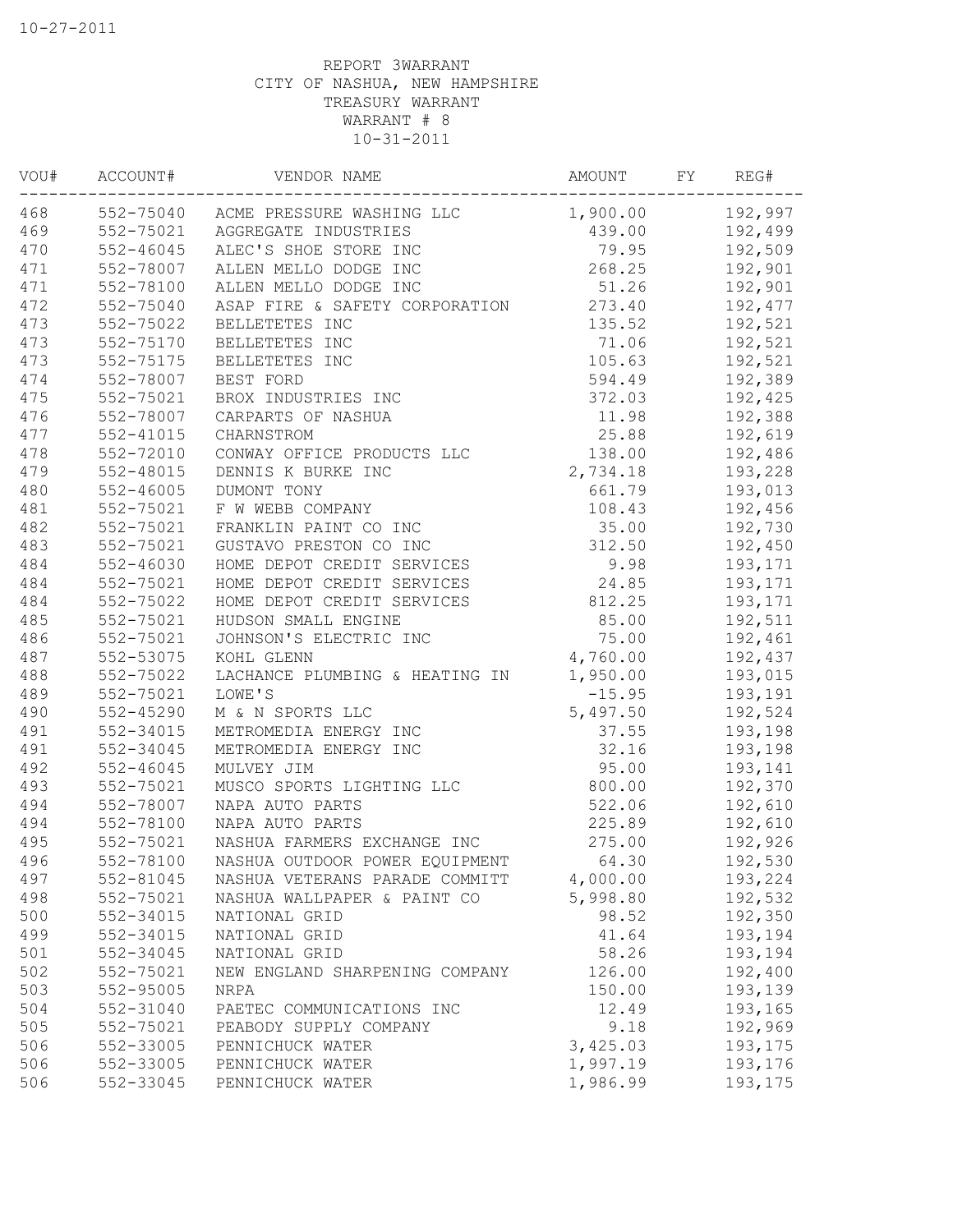| 506<br>193,175<br>552-33050<br>113.16<br>PENNICHUCK WATER<br>507<br>24.99<br>193,140<br>552-75021<br>PETTY CASH<br>508<br>RBG INC<br>192,369<br>552-78100<br>559.10<br>509<br>552-75022<br>SAM'S CLUB DIRECT<br>336.96<br>193,183<br>2,555.00<br>510<br>552-59180<br>193,182<br>SAYCO TREE & LANDSCAPING INC<br>511<br>192,632<br>$552 - 45110$<br>SEASONAL SPECIALTY STORES<br>168.81<br>512<br>552-94005<br>SKILLPATH SEMINARS<br>149.00<br>193,220<br>513<br>552-45290<br>SPORT SUPPLY GROUP INC<br>428.20<br>192,748<br>514<br>STAPLES ADVANTAGE<br>4.59<br>192,664<br>$552 - 41015$<br>515<br>66.63<br>TURF PRODUCTS CORP<br>192,666<br>552-74085<br>UNITED SITE SERVICES NORTHEAST 1,429.22<br>516<br>552-66000<br>193,203<br>TOTAL 552<br>PARKS AND RECREATION<br>517<br>97.00<br>192,398<br>553-69025<br>A H HARRIS & SONS INC<br>518<br>553-46045<br>ALEC'S SHOE STORE INC<br>110.00<br>192,509<br>519<br>553-59100<br>225.00<br>AUTO ELECTRIC WAREHOUSE INC<br>192,365<br>520<br>553-42010<br>37.69<br>BANNER SYSTEMS OF MASSACHUSETT<br>192,886<br>521<br>553-45060<br>192,521<br>BELLETETES INC<br>44.31<br>521<br>553-49075<br>BELLETETES INC<br>33.80<br>192,521<br>521<br>553-69025<br>192,521<br>BELLETETES INC<br>98.16<br>522<br>192,425<br>553-45015<br>BROX INDUSTRIES INC<br>2,749.01<br>522<br>553-45025<br>BROX INDUSTRIES INC<br>100.00<br>192,425<br>522<br>553-45030<br>BROX INDUSTRIES INC<br>896.01<br>192,425<br>522<br>553-45190<br>BROX INDUSTRIES INC<br>697.32<br>192,425<br>523<br>553-49075<br>CCP INDUSTRIES INC<br>725.56<br>192,529<br>524<br>553-59100<br>CONCRETE CORING CO<br>450.00<br>192,444<br>525<br>192,921<br>553-45015<br>CONTINENTAL PAVING INC<br>69.04<br>525<br>CONTINENTAL PAVING INC<br>192,921<br>553-45190<br>168.70<br>526<br>553-72035<br>CONWAY OFFICE PRODUCTS LLC<br>99.00<br>192,486<br>527<br>553-45060<br>CORRIVEAU ROUTHIER INC<br>21.98<br>192,890<br>527<br>553-69025<br>CORRIVEAU ROUTHIER INC<br>96.32<br>192,890<br>528<br>553-48015<br>DENNIS K BURKE INC<br>15,697.30<br>193,228<br>529<br>553-78100<br>DONOVAN EQUIPMENT CO INC<br>123.48<br>192,421<br>530<br>553-77020<br>192,423<br>DONOVAN SPRING COMPANY INC<br>1,117.92<br>530<br>553-78100<br>3,080.50<br>192,423<br>DONOVAN SPRING COMPANY INC<br>531<br>553-49075<br>FISHER AUTO PARTS<br>31.80<br>192,982<br>531<br>192.98<br>192,982<br>553-78100<br>FISHER AUTO PARTS<br>532<br>553-75130<br>1,095.50<br>192,545<br>G H PHILBRICK SONS INC<br>533<br>553-69025<br>GRAINGER<br>601.80<br>192,441<br>534<br>553-45030<br>1,806.00<br>192,645<br>GRANITE STATE CONCRETE CO INC<br>535<br>553-78075<br>211.00<br>192,579<br>GRANITE STATE GLASS<br>536<br>553-78100<br>HOWARD P FAIRFIELD, LLC<br>421.20<br>192,824<br>537<br>553-59105<br>JAN-PRO CLEANING SYSTEMS NORTH<br>620.00<br>192,945<br>538<br>553-78100<br>395.31<br>192,907<br>LIBERTY INTN'L TRUCKS OF NH LL<br>539<br>553-78100<br>MAC MULKIN CHEVROLET INC<br>$-30.48$<br>192,894 | WOU# | ACCOUNT#  | VENDOR NAME                    | AMOUNT | FY | REG#      |
|------------------------------------------------------------------------------------------------------------------------------------------------------------------------------------------------------------------------------------------------------------------------------------------------------------------------------------------------------------------------------------------------------------------------------------------------------------------------------------------------------------------------------------------------------------------------------------------------------------------------------------------------------------------------------------------------------------------------------------------------------------------------------------------------------------------------------------------------------------------------------------------------------------------------------------------------------------------------------------------------------------------------------------------------------------------------------------------------------------------------------------------------------------------------------------------------------------------------------------------------------------------------------------------------------------------------------------------------------------------------------------------------------------------------------------------------------------------------------------------------------------------------------------------------------------------------------------------------------------------------------------------------------------------------------------------------------------------------------------------------------------------------------------------------------------------------------------------------------------------------------------------------------------------------------------------------------------------------------------------------------------------------------------------------------------------------------------------------------------------------------------------------------------------------------------------------------------------------------------------------------------------------------------------------------------------------------------------------------------------------------------------------------------------------------------------------------------------------------------------------------------------------------------------------------------------------------------------------------------------------------------------------------------------------------------------------------------------------------------------------------------------------------------------------------------------------------------------------------------------------------------------------------------------------------------------------------------------------------------|------|-----------|--------------------------------|--------|----|-----------|
|                                                                                                                                                                                                                                                                                                                                                                                                                                                                                                                                                                                                                                                                                                                                                                                                                                                                                                                                                                                                                                                                                                                                                                                                                                                                                                                                                                                                                                                                                                                                                                                                                                                                                                                                                                                                                                                                                                                                                                                                                                                                                                                                                                                                                                                                                                                                                                                                                                                                                                                                                                                                                                                                                                                                                                                                                                                                                                                                                                                    |      |           |                                |        |    |           |
|                                                                                                                                                                                                                                                                                                                                                                                                                                                                                                                                                                                                                                                                                                                                                                                                                                                                                                                                                                                                                                                                                                                                                                                                                                                                                                                                                                                                                                                                                                                                                                                                                                                                                                                                                                                                                                                                                                                                                                                                                                                                                                                                                                                                                                                                                                                                                                                                                                                                                                                                                                                                                                                                                                                                                                                                                                                                                                                                                                                    |      |           |                                |        |    |           |
|                                                                                                                                                                                                                                                                                                                                                                                                                                                                                                                                                                                                                                                                                                                                                                                                                                                                                                                                                                                                                                                                                                                                                                                                                                                                                                                                                                                                                                                                                                                                                                                                                                                                                                                                                                                                                                                                                                                                                                                                                                                                                                                                                                                                                                                                                                                                                                                                                                                                                                                                                                                                                                                                                                                                                                                                                                                                                                                                                                                    |      |           |                                |        |    |           |
|                                                                                                                                                                                                                                                                                                                                                                                                                                                                                                                                                                                                                                                                                                                                                                                                                                                                                                                                                                                                                                                                                                                                                                                                                                                                                                                                                                                                                                                                                                                                                                                                                                                                                                                                                                                                                                                                                                                                                                                                                                                                                                                                                                                                                                                                                                                                                                                                                                                                                                                                                                                                                                                                                                                                                                                                                                                                                                                                                                                    |      |           |                                |        |    |           |
|                                                                                                                                                                                                                                                                                                                                                                                                                                                                                                                                                                                                                                                                                                                                                                                                                                                                                                                                                                                                                                                                                                                                                                                                                                                                                                                                                                                                                                                                                                                                                                                                                                                                                                                                                                                                                                                                                                                                                                                                                                                                                                                                                                                                                                                                                                                                                                                                                                                                                                                                                                                                                                                                                                                                                                                                                                                                                                                                                                                    |      |           |                                |        |    |           |
|                                                                                                                                                                                                                                                                                                                                                                                                                                                                                                                                                                                                                                                                                                                                                                                                                                                                                                                                                                                                                                                                                                                                                                                                                                                                                                                                                                                                                                                                                                                                                                                                                                                                                                                                                                                                                                                                                                                                                                                                                                                                                                                                                                                                                                                                                                                                                                                                                                                                                                                                                                                                                                                                                                                                                                                                                                                                                                                                                                                    |      |           |                                |        |    |           |
|                                                                                                                                                                                                                                                                                                                                                                                                                                                                                                                                                                                                                                                                                                                                                                                                                                                                                                                                                                                                                                                                                                                                                                                                                                                                                                                                                                                                                                                                                                                                                                                                                                                                                                                                                                                                                                                                                                                                                                                                                                                                                                                                                                                                                                                                                                                                                                                                                                                                                                                                                                                                                                                                                                                                                                                                                                                                                                                                                                                    |      |           |                                |        |    |           |
|                                                                                                                                                                                                                                                                                                                                                                                                                                                                                                                                                                                                                                                                                                                                                                                                                                                                                                                                                                                                                                                                                                                                                                                                                                                                                                                                                                                                                                                                                                                                                                                                                                                                                                                                                                                                                                                                                                                                                                                                                                                                                                                                                                                                                                                                                                                                                                                                                                                                                                                                                                                                                                                                                                                                                                                                                                                                                                                                                                                    |      |           |                                |        |    |           |
|                                                                                                                                                                                                                                                                                                                                                                                                                                                                                                                                                                                                                                                                                                                                                                                                                                                                                                                                                                                                                                                                                                                                                                                                                                                                                                                                                                                                                                                                                                                                                                                                                                                                                                                                                                                                                                                                                                                                                                                                                                                                                                                                                                                                                                                                                                                                                                                                                                                                                                                                                                                                                                                                                                                                                                                                                                                                                                                                                                                    |      |           |                                |        |    |           |
|                                                                                                                                                                                                                                                                                                                                                                                                                                                                                                                                                                                                                                                                                                                                                                                                                                                                                                                                                                                                                                                                                                                                                                                                                                                                                                                                                                                                                                                                                                                                                                                                                                                                                                                                                                                                                                                                                                                                                                                                                                                                                                                                                                                                                                                                                                                                                                                                                                                                                                                                                                                                                                                                                                                                                                                                                                                                                                                                                                                    |      |           |                                |        |    |           |
|                                                                                                                                                                                                                                                                                                                                                                                                                                                                                                                                                                                                                                                                                                                                                                                                                                                                                                                                                                                                                                                                                                                                                                                                                                                                                                                                                                                                                                                                                                                                                                                                                                                                                                                                                                                                                                                                                                                                                                                                                                                                                                                                                                                                                                                                                                                                                                                                                                                                                                                                                                                                                                                                                                                                                                                                                                                                                                                                                                                    |      |           |                                |        |    |           |
|                                                                                                                                                                                                                                                                                                                                                                                                                                                                                                                                                                                                                                                                                                                                                                                                                                                                                                                                                                                                                                                                                                                                                                                                                                                                                                                                                                                                                                                                                                                                                                                                                                                                                                                                                                                                                                                                                                                                                                                                                                                                                                                                                                                                                                                                                                                                                                                                                                                                                                                                                                                                                                                                                                                                                                                                                                                                                                                                                                                    |      |           |                                |        |    | 47,308.70 |
|                                                                                                                                                                                                                                                                                                                                                                                                                                                                                                                                                                                                                                                                                                                                                                                                                                                                                                                                                                                                                                                                                                                                                                                                                                                                                                                                                                                                                                                                                                                                                                                                                                                                                                                                                                                                                                                                                                                                                                                                                                                                                                                                                                                                                                                                                                                                                                                                                                                                                                                                                                                                                                                                                                                                                                                                                                                                                                                                                                                    |      |           |                                |        |    |           |
|                                                                                                                                                                                                                                                                                                                                                                                                                                                                                                                                                                                                                                                                                                                                                                                                                                                                                                                                                                                                                                                                                                                                                                                                                                                                                                                                                                                                                                                                                                                                                                                                                                                                                                                                                                                                                                                                                                                                                                                                                                                                                                                                                                                                                                                                                                                                                                                                                                                                                                                                                                                                                                                                                                                                                                                                                                                                                                                                                                                    |      |           |                                |        |    |           |
|                                                                                                                                                                                                                                                                                                                                                                                                                                                                                                                                                                                                                                                                                                                                                                                                                                                                                                                                                                                                                                                                                                                                                                                                                                                                                                                                                                                                                                                                                                                                                                                                                                                                                                                                                                                                                                                                                                                                                                                                                                                                                                                                                                                                                                                                                                                                                                                                                                                                                                                                                                                                                                                                                                                                                                                                                                                                                                                                                                                    |      |           |                                |        |    |           |
|                                                                                                                                                                                                                                                                                                                                                                                                                                                                                                                                                                                                                                                                                                                                                                                                                                                                                                                                                                                                                                                                                                                                                                                                                                                                                                                                                                                                                                                                                                                                                                                                                                                                                                                                                                                                                                                                                                                                                                                                                                                                                                                                                                                                                                                                                                                                                                                                                                                                                                                                                                                                                                                                                                                                                                                                                                                                                                                                                                                    |      |           |                                |        |    |           |
|                                                                                                                                                                                                                                                                                                                                                                                                                                                                                                                                                                                                                                                                                                                                                                                                                                                                                                                                                                                                                                                                                                                                                                                                                                                                                                                                                                                                                                                                                                                                                                                                                                                                                                                                                                                                                                                                                                                                                                                                                                                                                                                                                                                                                                                                                                                                                                                                                                                                                                                                                                                                                                                                                                                                                                                                                                                                                                                                                                                    |      |           |                                |        |    |           |
|                                                                                                                                                                                                                                                                                                                                                                                                                                                                                                                                                                                                                                                                                                                                                                                                                                                                                                                                                                                                                                                                                                                                                                                                                                                                                                                                                                                                                                                                                                                                                                                                                                                                                                                                                                                                                                                                                                                                                                                                                                                                                                                                                                                                                                                                                                                                                                                                                                                                                                                                                                                                                                                                                                                                                                                                                                                                                                                                                                                    |      |           |                                |        |    |           |
|                                                                                                                                                                                                                                                                                                                                                                                                                                                                                                                                                                                                                                                                                                                                                                                                                                                                                                                                                                                                                                                                                                                                                                                                                                                                                                                                                                                                                                                                                                                                                                                                                                                                                                                                                                                                                                                                                                                                                                                                                                                                                                                                                                                                                                                                                                                                                                                                                                                                                                                                                                                                                                                                                                                                                                                                                                                                                                                                                                                    |      |           |                                |        |    |           |
|                                                                                                                                                                                                                                                                                                                                                                                                                                                                                                                                                                                                                                                                                                                                                                                                                                                                                                                                                                                                                                                                                                                                                                                                                                                                                                                                                                                                                                                                                                                                                                                                                                                                                                                                                                                                                                                                                                                                                                                                                                                                                                                                                                                                                                                                                                                                                                                                                                                                                                                                                                                                                                                                                                                                                                                                                                                                                                                                                                                    |      |           |                                |        |    |           |
|                                                                                                                                                                                                                                                                                                                                                                                                                                                                                                                                                                                                                                                                                                                                                                                                                                                                                                                                                                                                                                                                                                                                                                                                                                                                                                                                                                                                                                                                                                                                                                                                                                                                                                                                                                                                                                                                                                                                                                                                                                                                                                                                                                                                                                                                                                                                                                                                                                                                                                                                                                                                                                                                                                                                                                                                                                                                                                                                                                                    |      |           |                                |        |    |           |
|                                                                                                                                                                                                                                                                                                                                                                                                                                                                                                                                                                                                                                                                                                                                                                                                                                                                                                                                                                                                                                                                                                                                                                                                                                                                                                                                                                                                                                                                                                                                                                                                                                                                                                                                                                                                                                                                                                                                                                                                                                                                                                                                                                                                                                                                                                                                                                                                                                                                                                                                                                                                                                                                                                                                                                                                                                                                                                                                                                                    |      |           |                                |        |    |           |
|                                                                                                                                                                                                                                                                                                                                                                                                                                                                                                                                                                                                                                                                                                                                                                                                                                                                                                                                                                                                                                                                                                                                                                                                                                                                                                                                                                                                                                                                                                                                                                                                                                                                                                                                                                                                                                                                                                                                                                                                                                                                                                                                                                                                                                                                                                                                                                                                                                                                                                                                                                                                                                                                                                                                                                                                                                                                                                                                                                                    |      |           |                                |        |    |           |
|                                                                                                                                                                                                                                                                                                                                                                                                                                                                                                                                                                                                                                                                                                                                                                                                                                                                                                                                                                                                                                                                                                                                                                                                                                                                                                                                                                                                                                                                                                                                                                                                                                                                                                                                                                                                                                                                                                                                                                                                                                                                                                                                                                                                                                                                                                                                                                                                                                                                                                                                                                                                                                                                                                                                                                                                                                                                                                                                                                                    |      |           |                                |        |    |           |
|                                                                                                                                                                                                                                                                                                                                                                                                                                                                                                                                                                                                                                                                                                                                                                                                                                                                                                                                                                                                                                                                                                                                                                                                                                                                                                                                                                                                                                                                                                                                                                                                                                                                                                                                                                                                                                                                                                                                                                                                                                                                                                                                                                                                                                                                                                                                                                                                                                                                                                                                                                                                                                                                                                                                                                                                                                                                                                                                                                                    |      |           |                                |        |    |           |
|                                                                                                                                                                                                                                                                                                                                                                                                                                                                                                                                                                                                                                                                                                                                                                                                                                                                                                                                                                                                                                                                                                                                                                                                                                                                                                                                                                                                                                                                                                                                                                                                                                                                                                                                                                                                                                                                                                                                                                                                                                                                                                                                                                                                                                                                                                                                                                                                                                                                                                                                                                                                                                                                                                                                                                                                                                                                                                                                                                                    |      |           |                                |        |    |           |
|                                                                                                                                                                                                                                                                                                                                                                                                                                                                                                                                                                                                                                                                                                                                                                                                                                                                                                                                                                                                                                                                                                                                                                                                                                                                                                                                                                                                                                                                                                                                                                                                                                                                                                                                                                                                                                                                                                                                                                                                                                                                                                                                                                                                                                                                                                                                                                                                                                                                                                                                                                                                                                                                                                                                                                                                                                                                                                                                                                                    |      |           |                                |        |    |           |
|                                                                                                                                                                                                                                                                                                                                                                                                                                                                                                                                                                                                                                                                                                                                                                                                                                                                                                                                                                                                                                                                                                                                                                                                                                                                                                                                                                                                                                                                                                                                                                                                                                                                                                                                                                                                                                                                                                                                                                                                                                                                                                                                                                                                                                                                                                                                                                                                                                                                                                                                                                                                                                                                                                                                                                                                                                                                                                                                                                                    |      |           |                                |        |    |           |
|                                                                                                                                                                                                                                                                                                                                                                                                                                                                                                                                                                                                                                                                                                                                                                                                                                                                                                                                                                                                                                                                                                                                                                                                                                                                                                                                                                                                                                                                                                                                                                                                                                                                                                                                                                                                                                                                                                                                                                                                                                                                                                                                                                                                                                                                                                                                                                                                                                                                                                                                                                                                                                                                                                                                                                                                                                                                                                                                                                                    |      |           |                                |        |    |           |
|                                                                                                                                                                                                                                                                                                                                                                                                                                                                                                                                                                                                                                                                                                                                                                                                                                                                                                                                                                                                                                                                                                                                                                                                                                                                                                                                                                                                                                                                                                                                                                                                                                                                                                                                                                                                                                                                                                                                                                                                                                                                                                                                                                                                                                                                                                                                                                                                                                                                                                                                                                                                                                                                                                                                                                                                                                                                                                                                                                                    |      |           |                                |        |    |           |
|                                                                                                                                                                                                                                                                                                                                                                                                                                                                                                                                                                                                                                                                                                                                                                                                                                                                                                                                                                                                                                                                                                                                                                                                                                                                                                                                                                                                                                                                                                                                                                                                                                                                                                                                                                                                                                                                                                                                                                                                                                                                                                                                                                                                                                                                                                                                                                                                                                                                                                                                                                                                                                                                                                                                                                                                                                                                                                                                                                                    |      |           |                                |        |    |           |
|                                                                                                                                                                                                                                                                                                                                                                                                                                                                                                                                                                                                                                                                                                                                                                                                                                                                                                                                                                                                                                                                                                                                                                                                                                                                                                                                                                                                                                                                                                                                                                                                                                                                                                                                                                                                                                                                                                                                                                                                                                                                                                                                                                                                                                                                                                                                                                                                                                                                                                                                                                                                                                                                                                                                                                                                                                                                                                                                                                                    |      |           |                                |        |    |           |
|                                                                                                                                                                                                                                                                                                                                                                                                                                                                                                                                                                                                                                                                                                                                                                                                                                                                                                                                                                                                                                                                                                                                                                                                                                                                                                                                                                                                                                                                                                                                                                                                                                                                                                                                                                                                                                                                                                                                                                                                                                                                                                                                                                                                                                                                                                                                                                                                                                                                                                                                                                                                                                                                                                                                                                                                                                                                                                                                                                                    |      |           |                                |        |    |           |
|                                                                                                                                                                                                                                                                                                                                                                                                                                                                                                                                                                                                                                                                                                                                                                                                                                                                                                                                                                                                                                                                                                                                                                                                                                                                                                                                                                                                                                                                                                                                                                                                                                                                                                                                                                                                                                                                                                                                                                                                                                                                                                                                                                                                                                                                                                                                                                                                                                                                                                                                                                                                                                                                                                                                                                                                                                                                                                                                                                                    |      |           |                                |        |    |           |
|                                                                                                                                                                                                                                                                                                                                                                                                                                                                                                                                                                                                                                                                                                                                                                                                                                                                                                                                                                                                                                                                                                                                                                                                                                                                                                                                                                                                                                                                                                                                                                                                                                                                                                                                                                                                                                                                                                                                                                                                                                                                                                                                                                                                                                                                                                                                                                                                                                                                                                                                                                                                                                                                                                                                                                                                                                                                                                                                                                                    |      |           |                                |        |    |           |
|                                                                                                                                                                                                                                                                                                                                                                                                                                                                                                                                                                                                                                                                                                                                                                                                                                                                                                                                                                                                                                                                                                                                                                                                                                                                                                                                                                                                                                                                                                                                                                                                                                                                                                                                                                                                                                                                                                                                                                                                                                                                                                                                                                                                                                                                                                                                                                                                                                                                                                                                                                                                                                                                                                                                                                                                                                                                                                                                                                                    |      |           |                                |        |    |           |
|                                                                                                                                                                                                                                                                                                                                                                                                                                                                                                                                                                                                                                                                                                                                                                                                                                                                                                                                                                                                                                                                                                                                                                                                                                                                                                                                                                                                                                                                                                                                                                                                                                                                                                                                                                                                                                                                                                                                                                                                                                                                                                                                                                                                                                                                                                                                                                                                                                                                                                                                                                                                                                                                                                                                                                                                                                                                                                                                                                                    |      |           |                                |        |    |           |
|                                                                                                                                                                                                                                                                                                                                                                                                                                                                                                                                                                                                                                                                                                                                                                                                                                                                                                                                                                                                                                                                                                                                                                                                                                                                                                                                                                                                                                                                                                                                                                                                                                                                                                                                                                                                                                                                                                                                                                                                                                                                                                                                                                                                                                                                                                                                                                                                                                                                                                                                                                                                                                                                                                                                                                                                                                                                                                                                                                                    |      |           |                                |        |    |           |
|                                                                                                                                                                                                                                                                                                                                                                                                                                                                                                                                                                                                                                                                                                                                                                                                                                                                                                                                                                                                                                                                                                                                                                                                                                                                                                                                                                                                                                                                                                                                                                                                                                                                                                                                                                                                                                                                                                                                                                                                                                                                                                                                                                                                                                                                                                                                                                                                                                                                                                                                                                                                                                                                                                                                                                                                                                                                                                                                                                                    |      |           |                                |        |    |           |
|                                                                                                                                                                                                                                                                                                                                                                                                                                                                                                                                                                                                                                                                                                                                                                                                                                                                                                                                                                                                                                                                                                                                                                                                                                                                                                                                                                                                                                                                                                                                                                                                                                                                                                                                                                                                                                                                                                                                                                                                                                                                                                                                                                                                                                                                                                                                                                                                                                                                                                                                                                                                                                                                                                                                                                                                                                                                                                                                                                                    |      |           |                                |        |    |           |
|                                                                                                                                                                                                                                                                                                                                                                                                                                                                                                                                                                                                                                                                                                                                                                                                                                                                                                                                                                                                                                                                                                                                                                                                                                                                                                                                                                                                                                                                                                                                                                                                                                                                                                                                                                                                                                                                                                                                                                                                                                                                                                                                                                                                                                                                                                                                                                                                                                                                                                                                                                                                                                                                                                                                                                                                                                                                                                                                                                                    |      |           |                                |        |    |           |
|                                                                                                                                                                                                                                                                                                                                                                                                                                                                                                                                                                                                                                                                                                                                                                                                                                                                                                                                                                                                                                                                                                                                                                                                                                                                                                                                                                                                                                                                                                                                                                                                                                                                                                                                                                                                                                                                                                                                                                                                                                                                                                                                                                                                                                                                                                                                                                                                                                                                                                                                                                                                                                                                                                                                                                                                                                                                                                                                                                                    |      |           |                                |        |    |           |
|                                                                                                                                                                                                                                                                                                                                                                                                                                                                                                                                                                                                                                                                                                                                                                                                                                                                                                                                                                                                                                                                                                                                                                                                                                                                                                                                                                                                                                                                                                                                                                                                                                                                                                                                                                                                                                                                                                                                                                                                                                                                                                                                                                                                                                                                                                                                                                                                                                                                                                                                                                                                                                                                                                                                                                                                                                                                                                                                                                                    |      |           |                                |        |    |           |
|                                                                                                                                                                                                                                                                                                                                                                                                                                                                                                                                                                                                                                                                                                                                                                                                                                                                                                                                                                                                                                                                                                                                                                                                                                                                                                                                                                                                                                                                                                                                                                                                                                                                                                                                                                                                                                                                                                                                                                                                                                                                                                                                                                                                                                                                                                                                                                                                                                                                                                                                                                                                                                                                                                                                                                                                                                                                                                                                                                                    |      |           |                                |        |    |           |
|                                                                                                                                                                                                                                                                                                                                                                                                                                                                                                                                                                                                                                                                                                                                                                                                                                                                                                                                                                                                                                                                                                                                                                                                                                                                                                                                                                                                                                                                                                                                                                                                                                                                                                                                                                                                                                                                                                                                                                                                                                                                                                                                                                                                                                                                                                                                                                                                                                                                                                                                                                                                                                                                                                                                                                                                                                                                                                                                                                                    |      |           |                                |        |    |           |
|                                                                                                                                                                                                                                                                                                                                                                                                                                                                                                                                                                                                                                                                                                                                                                                                                                                                                                                                                                                                                                                                                                                                                                                                                                                                                                                                                                                                                                                                                                                                                                                                                                                                                                                                                                                                                                                                                                                                                                                                                                                                                                                                                                                                                                                                                                                                                                                                                                                                                                                                                                                                                                                                                                                                                                                                                                                                                                                                                                                    | 540  | 553-49075 | MAYNARD & LESIEUR INCORPORATED | 50.00  |    | 192,913   |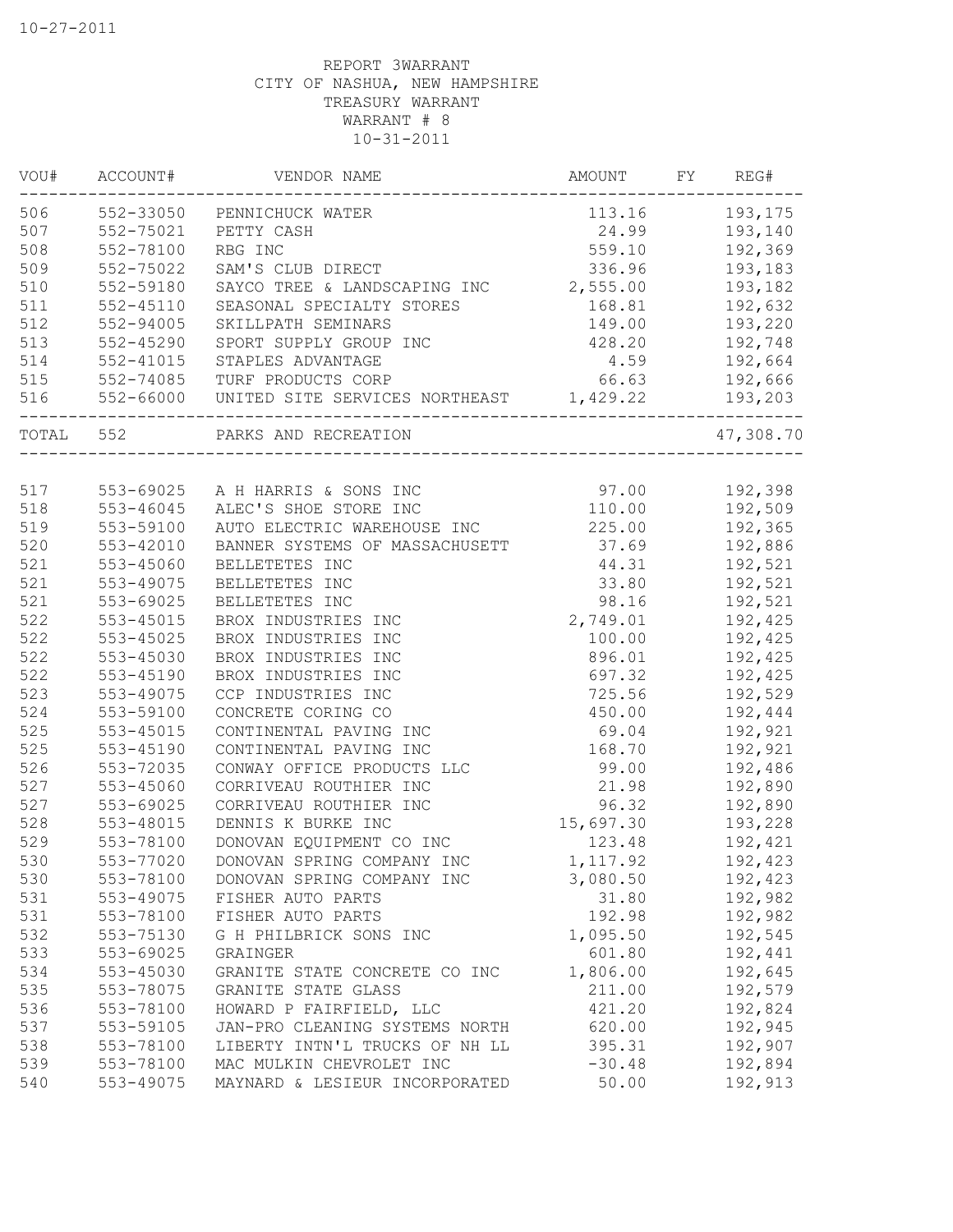| VOU#  | ACCOUNT#      | VENDOR NAME                                               | AMOUNT    | FY | REG#             |
|-------|---------------|-----------------------------------------------------------|-----------|----|------------------|
| 540   | 553-78100     | MAYNARD & LESIEUR INCORPORATED                            | 3,538.10  |    | 192,913          |
| 541   | 553-34015     | METROMEDIA ENERGY INC                                     | 39.52     |    | 193,198          |
| 542   | 553-45030     | MICHIE CORPORATION                                        | 2,205.00  |    | 192,516          |
| 543   | 553-78100     | MILL METALS CORP                                          | 660.50    |    | 192,594          |
| 544   | 553-49075     | NAPA AUTO PARTS                                           | 120.71    |    | 192,610          |
| 544   | 553-78100     | NAPA AUTO PARTS                                           | 195.87    |    | 192,610          |
| 545   | 553-45060     | NASHUA LUMBER COMPANY INC                                 | 20.00     |    | 192,883          |
| 546   | 553-49075     | NEW G.H. BERLIN OIL COMPANY                               | $-101.71$ |    | 192,550          |
| 547   | 553-75023     | NH SAFE & LOCK CO INC                                     | 165.00    |    | 192,583          |
| 548   | 553-31040     | PAETEC COMMUNICATIONS INC                                 | 18.73     |    | 193,165          |
| 549   | 553-69025     | R WHITE EQUIPMENT CENTER INC                              | 82.00     |    | 192,915          |
| 550   | 553-49075     | SANEL AUTO PARTS CO                                       | 89.41     |    | 192,525          |
| 550   | 553-69025     | SANEL AUTO PARTS CO                                       |           |    | 192,525          |
| 550   | 553-78100     | SANEL AUTO PARTS CO                                       | 290.67    |    | 192,525          |
| 551   | 553-69025     | SNAP ON TOOLS                                             | 10.00     |    | 192,424          |
| 552   | 553-59150     | STANLEY CONVERGENT SECURITY SO                            | 25.00     |    | 193,200          |
| 553   | 553-41015     | STAPLES ADVANTAGE                                         | 337.07    |    | 192,664          |
| 554   | 553-49075     | SUNBELT RENTALS                                           | 799.98    |    | 192,551          |
| 555   | 553-45030     | TRI-STATE CURB INC                                        | 8,338.80  |    | 192,614          |
| 556   | $553 - 46045$ | UNIFIRST CORPORATION                                      | 1,105.08  |    | 192,628          |
| 557   | 553-75100     | UNLIMITED DOOR SERVICE/STEVEN<br>------------------------ | 715.00    |    | 192,935<br>$---$ |
| TOTAL | 553           | STREET DEPARTMENT                                         |           |    | 50,787.94        |
|       |               |                                                           |           |    |                  |
| 558   | 555-46045     | ALEC'S SHOE STORE INC                                     | 424.80    |    | 192,509          |
| 559   | 555-72035     | CONWAY OFFICE PRODUCTS LLC                                | 109.00    |    | 192,486          |
| 560   | 555-45285     | FASTENAL COMPANY                                          | 101.16    |    | 192,570          |
| 561   | 555-69030     | HOME DEPOT CREDIT SERVICES                                | 31.25     |    | 193,171          |
| 562   | 555-59105     | JAN-PRO CLEANING SYSTEMS NORTH                            | 235.00    |    | 192,945          |
| 563   | 555-78140     | MAC MULKIN CHEVROLET INC                                  | 221.63    |    | 192,894          |
| 564   | 555-74170     | MARLIN CONTROLS INC                                       | 2,100.00  |    | 192,571          |
| 565   | 555-45288     | OCEAN STATE SIGNAL CO                                     | 1,100.00  |    | 192,635          |
| 566   | 555-31040     | PAETEC COMMUNICATIONS INC                                 | 18.73     |    | 193,165          |
| 567   | 555-45285     | PERMA-LINE CORP OF NEW ENGLAND                            | 1,426.50  |    | 192,403          |
| 568   | 555-72035     | SIMPLEX GRINNELL                                          | 329.00    |    | 193,178          |
| 569   | 555-94005     | SKILLPATH SEMINARS                                        | 149.00    |    | 193,220          |
| 570   |               | 555-41015 STAPLES ADVANTAGE                               | 48.00     |    | 192,664          |
| 571   | 555-94005     | UNH TECHNOLOGY TRANSFER CENTER                            | 85.00     |    | 193,209          |
| TOTAL | 555           | TRAFFIC DEPARTMENT                                        |           |    | 6,379.07         |
|       |               |                                                           |           |    |                  |
| 572   | 557-59100     | CUMMINS-ALLISON CORP                                      | 1,372.00  |    | 193,021          |
| 573   | 557-31040     | PAETEC COMMUNICATIONS INC                                 | 7.24      |    | 193,165          |
| 574   | 557-33005     | PENNICHUCK WATER                                          | 23.64     |    | 193,176          |
| 574   | 557-64035     | PENNICHUCK WATER                                          | 50.46     |    | 193,176          |
| 575   | 557-32005     | PUBLIC SERVICE OF NEW HAMPSHIR                            | 1,671.22  |    | 192,361          |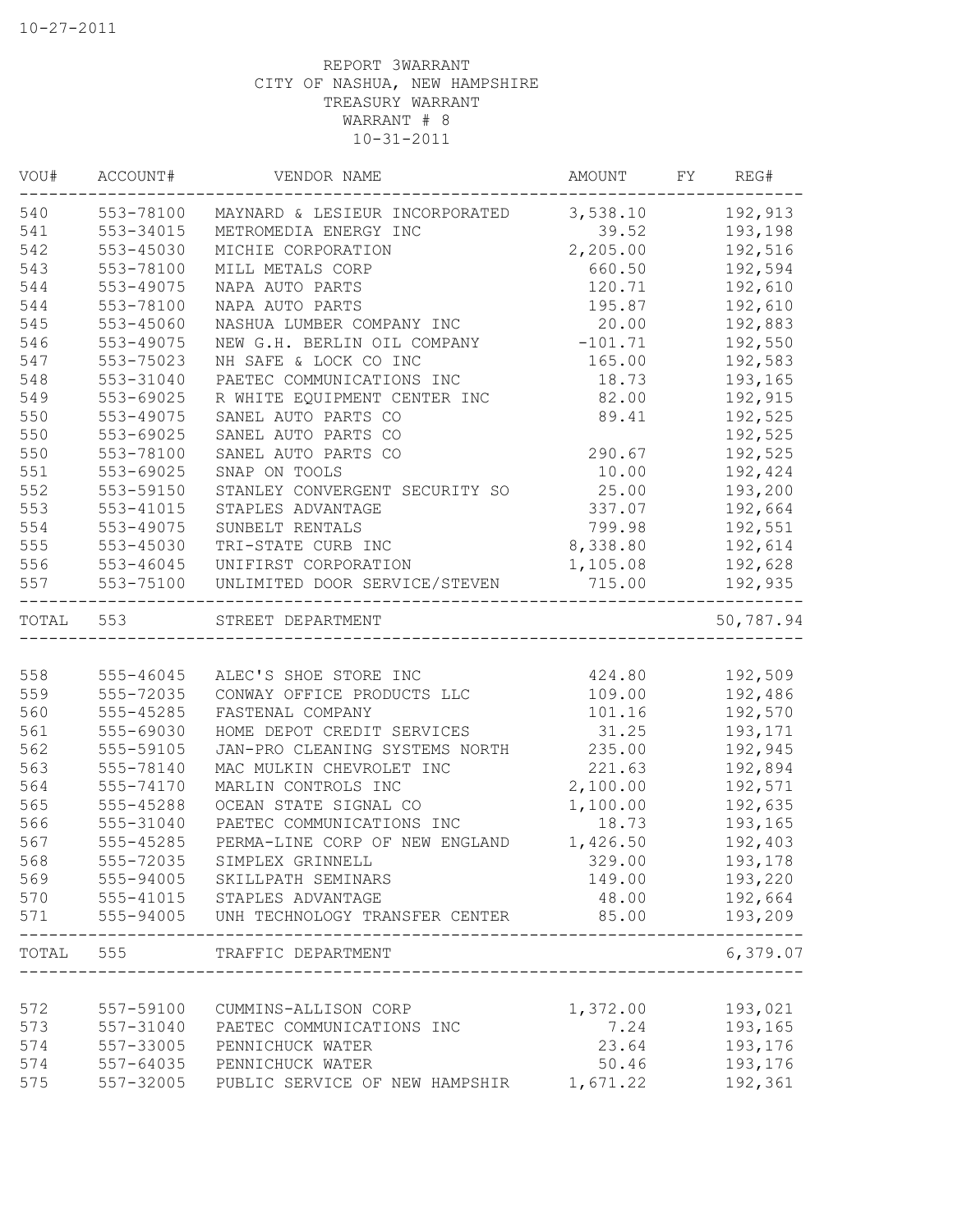| VOU#  | ACCOUNT#          | VENDOR NAME                                                                              | AMOUNT           | FY | REG#           |
|-------|-------------------|------------------------------------------------------------------------------------------|------------------|----|----------------|
| TOTAL | 557               | PARKING LOTS<br>___________________________                                              |                  |    | 3,124.56       |
| 576   | 561-75023         | HOME DEPOT CREDIT SERVICES                                                               | 91.36            |    | 193,171        |
| 577   | 561-78065         | MAYNARD & LESIEUR INCORPORATED                                                           | 88.00            |    | 192,913        |
| 578   | 561-33005         | PENNICHUCK WATER                                                                         | 586.91           |    | 193,176        |
| 579   | 561-41015         | STAPLES ADVANTAGE                                                                        | 38.75            |    | 192,664        |
| TOTAL | 561               | EDGEWOOD CEMETERY                                                                        |                  |    | 805.02         |
| 580   | 562-33005         | PENNICHUCK WATER                                                                         | 47.16            |    | 193,176        |
| TOTAL | 562               | SUBURBAN CEMETERIES                                                                      |                  |    | 47.16          |
| 581   |                   | 563-31040 PAETEC COMMUNICATIONS INC                                                      | 15.81            |    | 193,165        |
|       |                   |                                                                                          |                  |    |                |
| TOTAL | 563               | WOODLAWN CEMETERY                                                                        |                  |    | 15.81          |
| 582   | 571-72010         | CONWAY OFFICE PRODUCTS LLC                                                               | 470.00           |    | 192,486        |
| 583   | $571 - 41005$     | STAPLES ADVANTAGE                                                                        | 135.12           |    | 192,664        |
| 583   | 571-41015         | STAPLES ADVANTAGE                                                                        | 227.95           |    | 192,664        |
| 584   | $571 - 62025$     | US BANCORP EQUIPMENT FINANCE I                                                           | 364.19           |    | 193,215        |
| TOTAL | 571               | COMMUNITY DEVELOPMENT                                                                    |                  |    | 1,197.26       |
| 585   | 572-91005         | HOUSTON ROGER                                                                            | 132.65           |    | 193,142        |
| TOTAL | 572               | PLANNING DEPARTMENT                                                                      |                  |    | 132.65         |
|       |                   |                                                                                          |                  |    |                |
| 586   | 573-72010         | CONWAY OFFICE PRODUCTS LLC                                                               | 63.00            |    | 192,486        |
| 587   |                   | 573-91005 GALLIGANI THOMAS                                                               | 113.12           |    | 193,143        |
|       |                   | 588 573-94005 NH ECONOMIC DEVELOPMENT ASSN<br>588 573-95005 NH ECONOMIC DEVELOPMENT ASSN | 80.00 193,185    |    | 50.00 193,185  |
|       |                   | TOTAL 573 ECONOMIC DEVELOPMENT                                                           |                  |    | 306.12         |
|       |                   |                                                                                          |                  |    |                |
| 589   | 575-45050 A C G S |                                                                                          |                  |    | 58.00 193,214  |
| 590   |                   | 575-45050 AMAZON.COM LLC                                                                 | 1,249.56 193,223 |    |                |
| 591   |                   | 575-45050 APPLE BOOKS                                                                    |                  |    | 332.94 192,531 |
| 592   |                   | 575-45050 BAKER & TAYLOR                                                                 | 3,820.41         |    | 192,451        |
| 592   |                   | 575-45050 BAKER & TAYLOR                                                                 | 1,293.53         |    | 192,452        |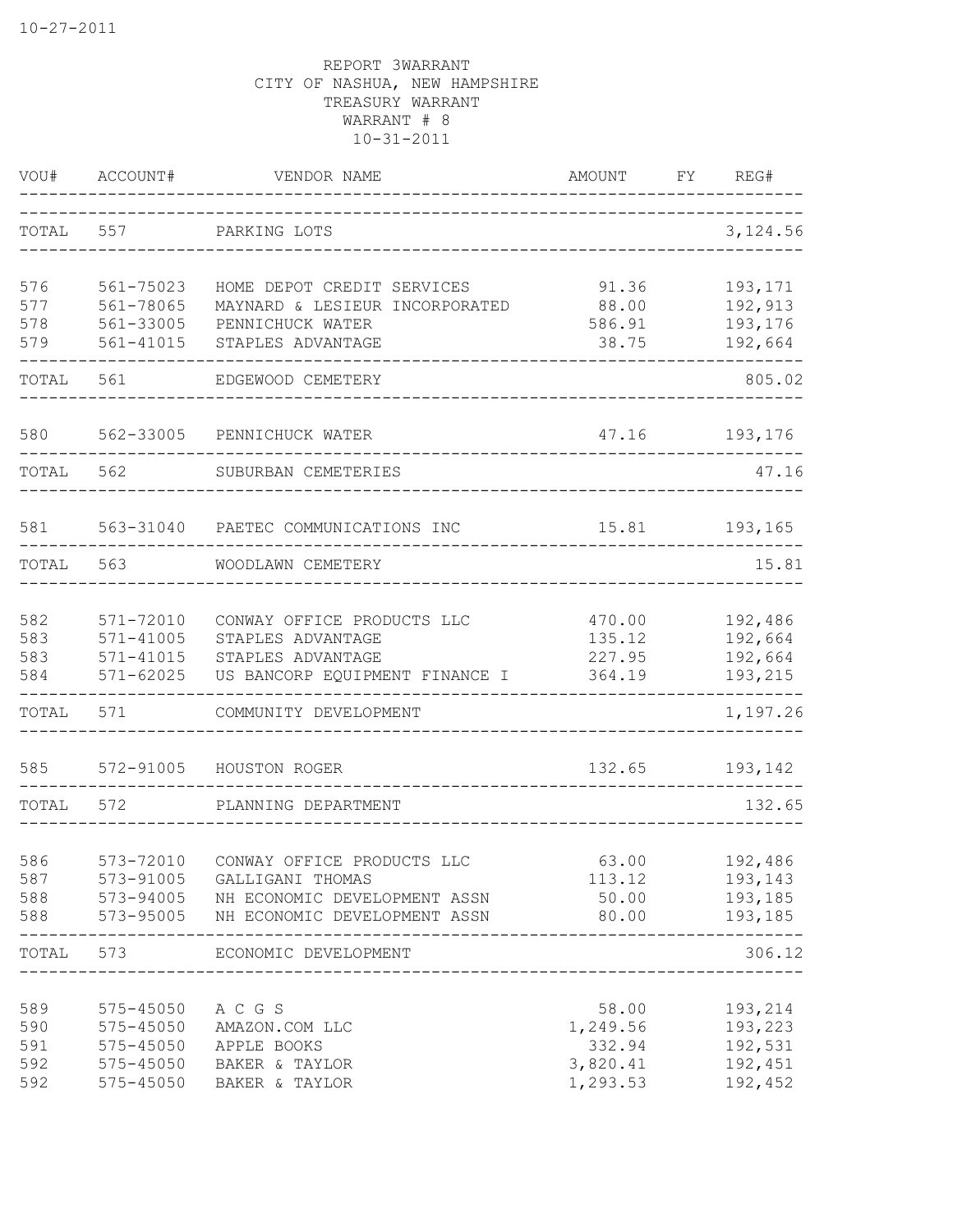| VOU#  | ACCOUNT#      | VENDOR NAME                    | AMOUNT   | FΥ | REG#               |
|-------|---------------|--------------------------------|----------|----|--------------------|
| 592   |               | 575-45050 BAKER & TAYLOR       | 2,011.75 |    | 192,453            |
| 593   | 575-45085     | BAKER & TAYLOR ENTERTAINMENT   | 54.71    |    | 192,442            |
| 593   | 575-45315     | BAKER & TAYLOR ENTERTAINMENT   | 653.16   |    | 192,442            |
| 594   | 575-45904     | BOOK PAGE                      | 456.00   |    | 193,221            |
| 595   | 575-45220     | BRODART COMPANY                | 4.00     |    | 192,904            |
| 596   | 575-59100     | CITY ARTS NASHUA               | 50.00    |    | 193,145            |
| 597   | 575-72010     | CONWAY OFFICE PRODUCTS LLC     | 317.00   |    | 192,486            |
| 598   | 575-45904     | DOW JONES LP                   | 374.40   |    | 193,231            |
| 599   | 575-45050     | <b>GALE</b>                    | 535.01   |    | 192,617            |
| 600   | 575-75023     | GRAINGER                       | 288.96   |    | 192,644            |
| 601   | 575-45050     | GREY HOUSE PUBLISHING          | 438.95   |    | 192,640            |
| 602   | 575-75023     | HOME DEPOT CREDIT SERVICES     | 22.42    |    | 193,171            |
| 603   | 575-45050     | INGRAM LIBRARY SERVICES INC    | 385.90   |    | 192,658            |
| 604   | 575-45085     | MICROMARKETING LLC             | 351.36   |    | 192,518            |
| 605   | 575-45150     | MONACO LLC                     | 201.11   |    | 192,755            |
| 606   | 575-45315     | MULTICULTURAL BOOKS & VIDEOS   | 107.75   |    | 192,540            |
| 607   | 575-45904     | NEW HAMPSHIRE MAGAZINE         | 14.97    |    | 193,179            |
| 608   | 575-45904     | NH TO DO MAGAZINE              | 21.95    |    | 193,236            |
| 609   | 575-31040     | PAETEC COMMUNICATIONS INC      | 12.49    |    | 193,165            |
| 610   | 575-33005     | PENNICHUCK WATER               | 403.19   |    | 193,176            |
| 611   | 575-45090     | PETTY CASH                     | 44.02    |    | 193,144            |
| 611   | $575 - 45150$ | PETTY CASH                     | 161.57   |    | 193,144            |
| 611   | 575-45220     | PETTY CASH                     | 33.95    |    | 193,144            |
| 611   | 575-75023     | PETTY CASH                     | 29.98    |    | 193,144            |
| 612   | 575-43005     | PURCHASE POWER                 | 75.80    |    | 193,213            |
| 613   | 575-45085     | RECORDED BOOKS LLC             | 218.60   |    | 192,631            |
| 614   | 575-42015     | <b>REXEL</b>                   | 1,440.32 |    | 192,992            |
| 615   | 575-59100     | RORY RAVEN LLC                 | 325.00   |    | 193,146            |
| 616   | 575-45050     | SIMON & SCHUSTER               | 31.64    |    | 192,443            |
| 617   | 575-59100     | SMITH SUSAN                    | 150.00   |    | 193,147            |
| 618   | 575-45904     | STANDARD & POOR'S              | 298.00   |    | 192,374            |
| 619   | 575-91015     | TAGGART LINDA                  | 238.10   |    | 192,537            |
| 619   | 575-94005     | TAGGART LINDA                  | 140.59   |    | 192,537            |
| 620   | 575-41005     | WB MASON COMPANY INC           | 1,268.72 |    | 192,419            |
| TOTAL | 575           | PUBLIC LIBRARIES               |          |    | 17,915.81          |
| 621   |               | 576-94005 SIMARD MARK          | 69.00    |    |                    |
| 622   | 576-91005     | TRACY WILLIAM                  | 219.78   |    | 193,149<br>193,148 |
|       |               |                                |          |    |                    |
| TOTAL | 576           | BUILDING DEPARTMENT            |          |    | 288.78             |
| 623   | 577-95005     | AMERICAN ASSOC OF CODE ENFORCE | 225.00   |    | 193,196            |
| 624   | 577-94005     | LOCAL GOVERNMENT CENTER        | 80.00    |    | 193,206            |
| 625   | 577-91005     | ORTEGA NELSON                  | 240.35   |    | 193,150            |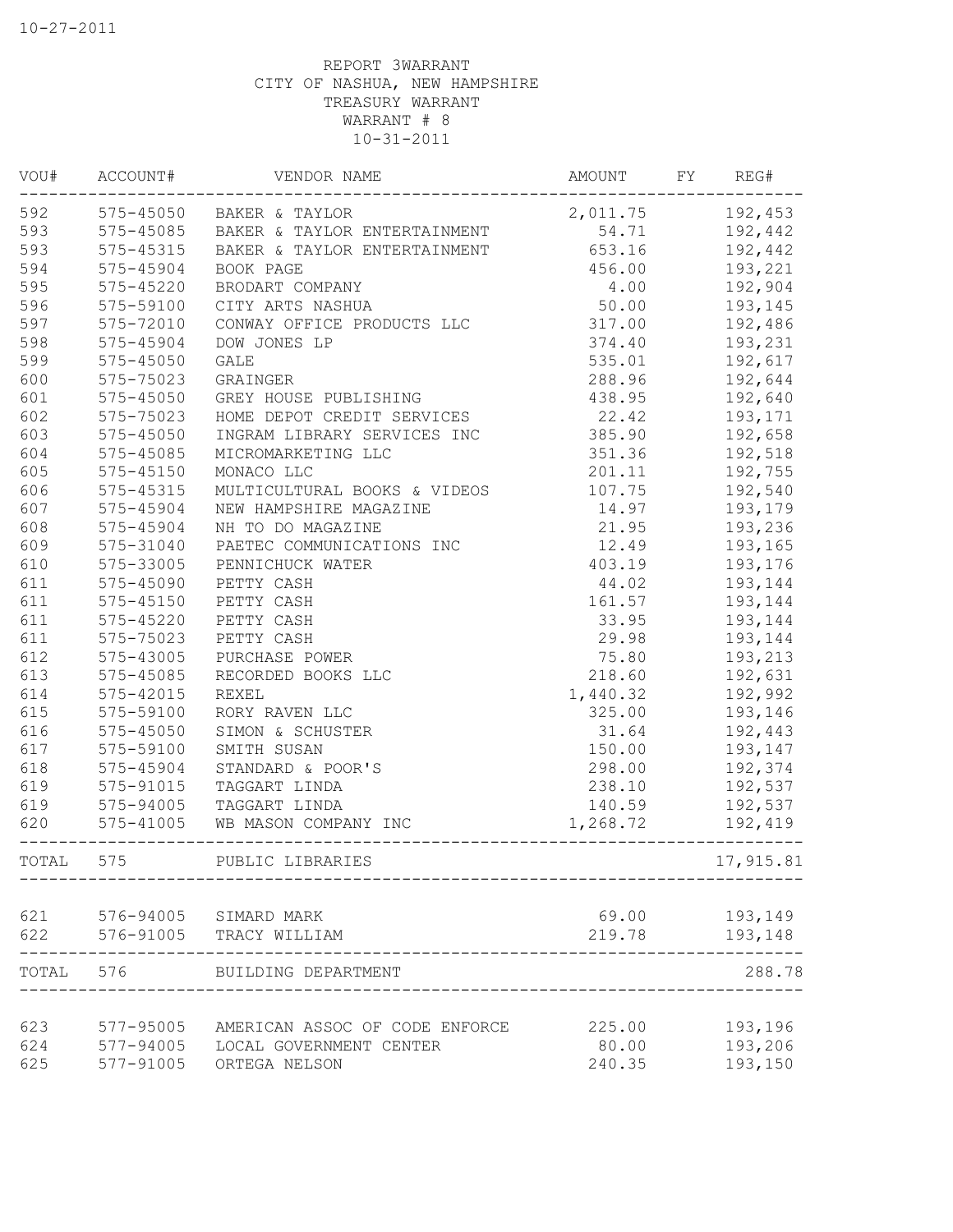| VOU# ACCOUNT#     | VENDOR NAME                    | AMOUNT FY | REG#    |
|-------------------|--------------------------------|-----------|---------|
|                   | TOTAL 577 CODE ENFORCEMENT     |           | 545.35  |
|                   |                                |           |         |
| 231,734 581-59130 | ABRAMS DAVID                   | 92.00     | 192,811 |
| 231,735 581-59130 | ALDERFER R BRADLEY             | 60.00     | 192,912 |
| 231,736 581-72065 | ALTERNATIVE COMMUNICATIONS SER | 312.00    | 192,605 |
| 231,737 581-42110 | AMERICAN ALARM & COMMUNICATION | 930.00    | 192,783 |
| 231,738 581-95005 | AMERICAN ASSN OF SCHOOL ADMINI | 436.00    | 193,172 |
| 231,739 581-59130 | ANDERSON WILLIAM               | 60.00     | 192,823 |
| 231,740 581-59130 | ANDRUS WILLIAM                 | 60.00     | 192,903 |
| 231,741 581-95005 | ASCD                           | 89.00     | 193,234 |
| 231,742 581-31005 | AT&T                           | 34.04     | 193,237 |
| 231,743 581-59130 | AUBIN BILL                     | 80.00     | 192,837 |
| 231,744 581-49075 | B & S LOCKSMITH INC            | 1,020.29  | 192,566 |
| 231,745 581-31005 | BAYRING COMMUNICATIONS         | 2,254.21  | 193,242 |
| 231,746 581-42130 | BEARINGS SPECIALTY CO INC      | 36.90     | 192,955 |
| 231,747 581-49050 | BELLETETES INC                 | 68.50     | 192,521 |
| 231,747 581-49075 | BELLETETES INC                 | 343.07    | 192,521 |
| 231,748 581-49050 | BELTRONICS INC                 | 490.00    | 192,896 |
| 231,749 581-59130 | BESSERER MICHAEL               | 120.00    | 192,900 |
| 231,750 581-91040 | BICENTENNIAL ELEMENTARY SCHOOL | 50.00     | 192,399 |
| 231,751 581-59130 | BILODEAU MAURICE               | 80.00     | 192,502 |
| 231,752 581-59130 | BOLDUC KEVIN                   | 40.00     | 192,828 |
| 231,753 581-59130 | BOUCHARD WARREN                | 60.00     | 192,800 |
| 231,754 581-53100 | BRANNEN BECKIE                 | 75.00     | 193,053 |
| 231,755 581-94010 | BREEN CARA                     | 1,200.00  | 192,906 |
| 231,756 581-49050 | BRENTWOOD MACHINE & TOOLS INC  | 80.40     | 192,927 |
| 231,757 581-59130 | BURKHART DENNIS                | 50.00     | 192,501 |
| 231,758 581-49050 | CALENDARS                      | 38.18     | 193,180 |
| 231,759 581-59130 | CALEY JONATHAN                 | 130.00    | 192,809 |
| 231,760 581-49025 | CAMBIUM LEARNING INC           | 193.49    | 192,775 |
| 231,761 581-49050 | CARPARTS OF NASHUA             | 178.61    | 192,888 |
| 231,762 581-59130 | CARROLL DEVON                  | 142.00    | 193,086 |
| 231,763 581-49050 | CARTRIDGE WORLD NASHUA         | 18.99     | 192,812 |
| 231,764 581-42110 | CED                            | 1,196.04  | 192,445 |
| 231,765 581-84030 | CEDARCREST INC                 | 2,345.91  | 192,382 |
| 231,766 581-42010 | CENTRAL PAPER PRODUCTS CO      | 5,077.01  | 192,922 |
| 231,766 581-42020 | CENTRAL PAPER PRODUCTS CO      | 4,409.00  | 192,922 |
| 231,766 581-49050 | CENTRAL PAPER PRODUCTS CO      | 115.00    | 192,922 |
| 231,767 581-59130 | CHERBONNEAU MARK               | 130.00    | 192,520 |
| 231,768 581-59130 | CHESTNUTT DAVE                 | 60.00     | 192,429 |
| 231,769 581-53103 | CLARK ASSOCIATES/DEBRA P CLARK | 33,663.50 | 192,430 |
| 231,770 581-91005 | COCHRANE DONALD                | 146.24    | 192,855 |
| 231,771 581-49050 | COLLINS EDUCATION ASSOCIATES L | 36.00     | 192,761 |
| 231,772 581-49050 | COMPUTER HUT OF N E INC        | 7,911.30  | 192,930 |
| 231,772 581-64045 | COMPUTER HUT OF N E INC        | 9,885.35  | 192,930 |
| 231,772 581-74092 | COMPUTER HUT OF N E INC        | 182.75    | 192,930 |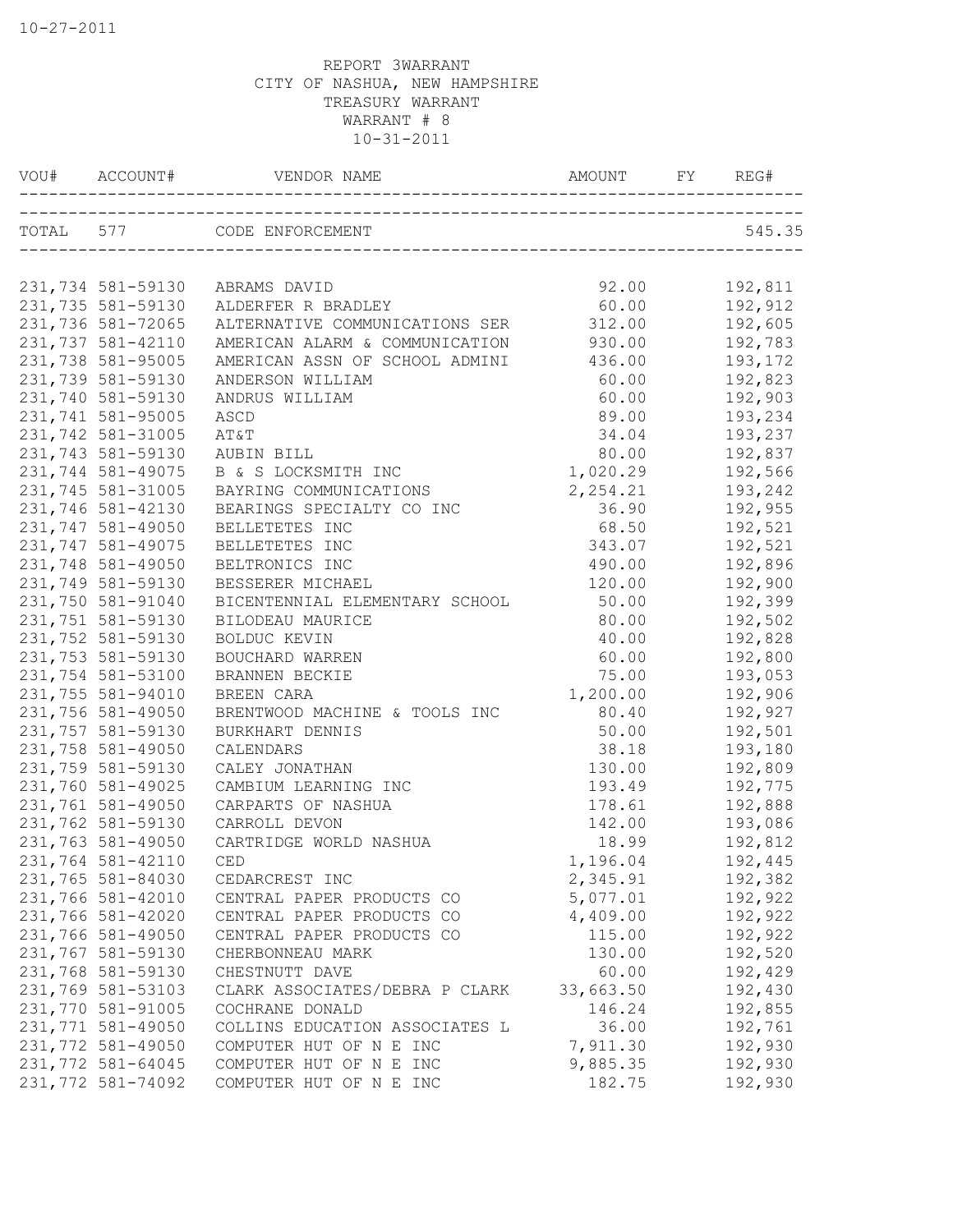|     | VOU# ACCOUNT#     | VENDOR NAME                                   | AMOUNT FY      | REG#               |
|-----|-------------------|-----------------------------------------------|----------------|--------------------|
|     |                   | 231,773 581-94010 CONNERTY RACHEL             | 1,094.40       | 193,100            |
|     |                   | 231,774 581-72035 CONWAY OFFICE PRODUCTS LLC  | 69.00 192,486  |                    |
|     | 231,775 581-44005 | COPY SHOP                                     | 423.00 192,484 |                    |
|     | 231,776 581-49910 | CORRIVEAU ROUTHIER INC                        | 291.89 192,890 |                    |
|     | 231,777 581-84030 | CROTCHED MOUNTAIN REHAB CTR 12,809.13 192,692 |                |                    |
|     | 231,778 581-49050 | CRYSTAL ROCK BOTTLED WATER                    | 199.04         | 192,842            |
|     | 231,779 581-49050 | CURRICULUM ASSOCIATES, INC                    | 174.90 192,714 |                    |
|     | 231,780 581-78007 | D & R TOWING INC                              | 409.10 192,891 |                    |
|     | 231,781 581-53100 | DAVE'S SEPTIC SERVICE INC 44.80 192,440       |                |                    |
|     | 231,782 581-59130 | DAVIS BENJAMIN                                | 60.00          | 192,911            |
|     | 231,783 581-49035 | DEMCO INC                                     | 69.47 192,447  |                    |
| 626 | 581-53100         | DOCULYNX INC                                  | 113.74 192,971 |                    |
|     | 231,784 581-59130 | DOMINICI DAVID                                |                | 180.00 192,786     |
|     | 231,785 581-91005 | DONOVAN DANIEL                                | 28.31          | 193,038            |
|     | 231,786 581-59130 | DOWLING DOUGLAS                               | 60.00          | 192,865            |
|     | 231,787 581-59130 | DRISCOLL RICHARD                              | 80.00          | 193,070            |
|     | 231,788 581-59130 | DUBISZ MICHAEL                                | 130.00         | 192,796            |
|     | 231,789 581-53100 | DUDA MONIQUE                                  | 60.00          | 192,852            |
|     | 231,790 581-91005 | DYER JENNIFER                                 | 49.95          | 192,523            |
|     | 231,791 581-84030 | EASTER SEALS OF NH INC 16,413.93              |                | 192,633            |
|     | 231,791 581-84055 | EASTER SEALS OF NH INC                        | 4,003.27       | 192,633            |
|     | 231,792 581-84055 | EDUCATION INC                                 | 93.10          | 192,751            |
|     | 231,793 581-49050 | EDUCATIONAL OUTFITTERS                        | 543.00         | 193,041            |
|     | 231,794 581-59130 | EGAN JOHN                                     | 120.00         | 192,600            |
|     | 231,795 581-49035 | EPS/SCHOOLSPECIALTY INTERVENTI                | 495.11         | 193,043            |
|     | 231,796 581-42130 | F W WEBB COMPANY                              | 346.01         | 192,456            |
|     | 231,797 581-31005 | FAIR POINT COMMUNICATIONS INC                 | 52.20          | 193,239            |
| 627 | 581-31005         | FAIRPOINT COMMUNICATIONS                      | 734.28         | 193,201            |
|     | 231,798 581-31005 | FAIRPOINT COMMUNICATIONS INC                  | 28.47          | 193,238            |
|     | 231,799 581-31005 | FAIRPOINT COMMUNICATIONS INC                  | 36.23          | 193,240            |
|     | 231,800 581-31005 | FAIRPOINT COMMUNICATIONS INC                  | 28.49          | 193,241            |
|     | 231,801 581-59130 | FARIA FILOMENO                                | 80.00          | 192,838            |
|     |                   | 231,802 581-49075 FASTENAL CO                 | 88.95          | 192,409            |
|     |                   | 231,803 581-55005 FIRST STUDENT INC           | 4,925.32       |                    |
|     |                   | 231,803 581-55005 FIRST STUDENT INC           | 4,504.25       | 192,726<br>192,727 |
|     |                   | 231,803 581-55005 FIRST STUDENT INC           | 4,875.76       | 192,728            |
|     | 231,803 581-55005 | FIRST STUDENT INC                             | 2,381.23       | 192,729            |
|     | 231,803 581-55015 | FIRST STUDENT INC                             | 106,954.00     | 192,726            |
|     | 231,803 581-55015 | FIRST STUDENT INC                             | 67,386.33      | 192,727            |
|     | 231,803 581-55018 | FIRST STUDENT INC                             | 957.97         | 192,727            |
|     | 231,803 581-55025 | FIRST STUDENT INC                             | 212,369.04     | 192,726            |
|     | 231,803 581-55035 | FIRST STUDENT INC                             | 96.88          | 192,726            |
|     | 231,804 581-49050 | FOLLETT EDUCATIONAL SRVS INC                  | 208.88         | 192,397            |
|     | 231,805 581-49030 | FOLLETT LIBRARY RESOURCES                     | 1,820.79       | 192,401            |
|     | 231,806 581-84055 | GATEWAYS COMMUNITY SERVICES                   | 9,291.00       | 192,859            |
|     | 231,807 581-49035 | GOLDSMITH DAVID                               | 262.66         | 192,754            |
|     | 231,808 581-42130 | GRAINGER                                      | 1,929.47       | 192,469            |
|     | 231,809 581-42120 | GRANITE GROUP                                 | 448.16         | 192,701            |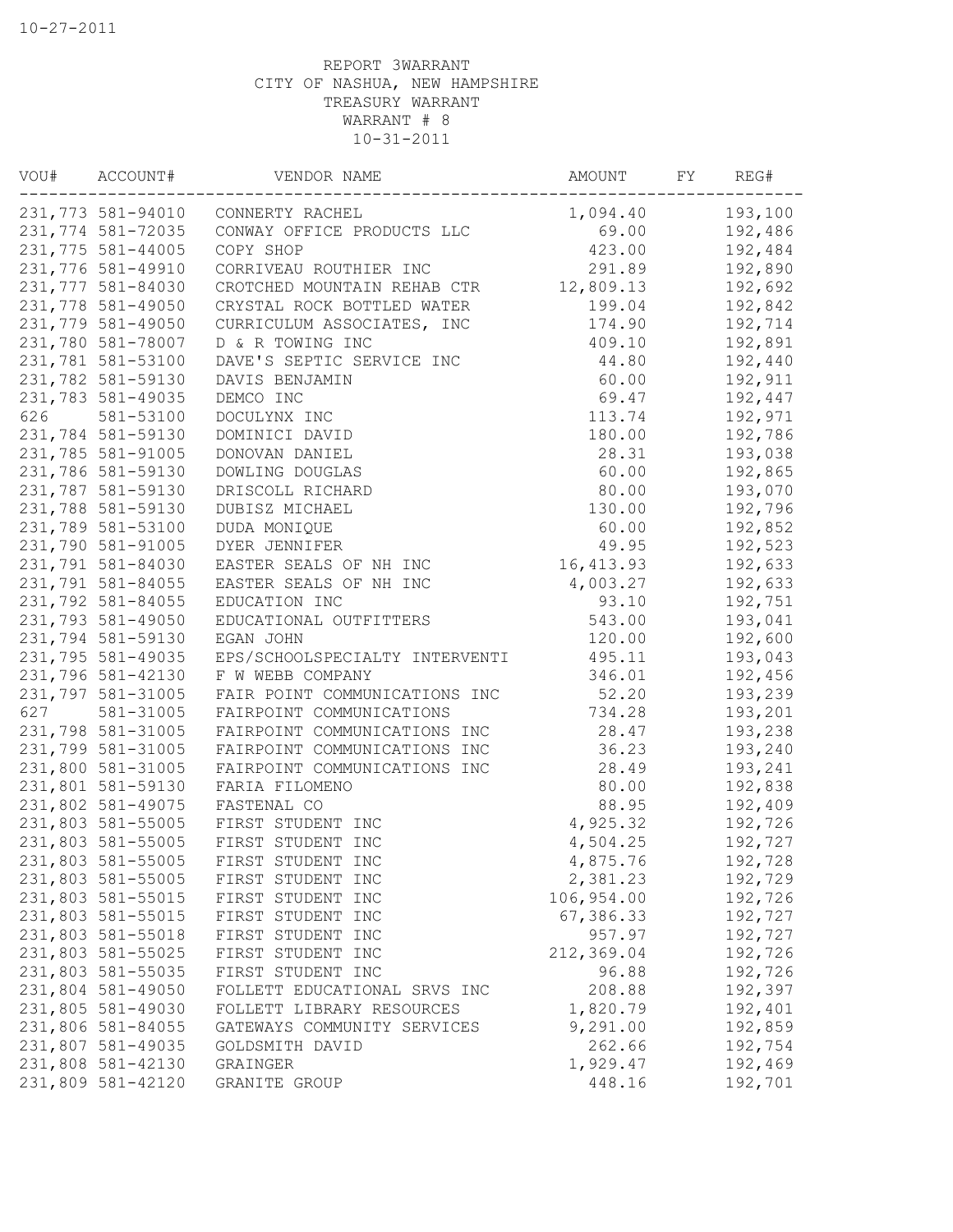| VOU# | ACCOUNT#          | VENDOR NAME                                      | AMOUNT    | FY | REG#    |
|------|-------------------|--------------------------------------------------|-----------|----|---------|
|      |                   | 231,810 581-84030 GREATER LAWRENCE ED COLLABORAT | 45,573.71 |    | 192,746 |
|      | 231,811 581-59130 | GRONDIN MICHAEL                                  | 80.00     |    | 192,813 |
|      | 231,812 581-59130 | HALL KEN                                         | 80.00     |    | 192,841 |
|      | 231,813 581-59130 | HALL STEPHEN                                     | 80.00     |    | 192,805 |
|      | 231,814 581-49050 | HANNAFORD                                        | 96.08     |    | 192,648 |
|      | 231,815 581-59130 | HARTERY ANDREW                                   | 80.00     |    | 192,500 |
|      | 231,816 581-42130 | HEATING SPECIALTIES OF NH INC                    | 9.35      |    | 192,893 |
|      | 231,817 581-78007 | HEAVY DUTY TRUCK & DIESEL SERV                   | 207.58    |    | 192,897 |
|      | 231,818 581-59130 | HELLER BARRY                                     | 80.00     |    | 192,802 |
|      | 231,819 581-59130 | HICKEY PAUL W                                    | 92.00     |    | 192,616 |
|      | 231,820 581-74092 | HILLYARD/MANCHESTER                              | 428.81    |    | 193,046 |
|      | 231,821 581-59130 | HILTZ LINDSEY                                    | 130.00    |    | 193,055 |
|      | 231,822 581-49050 | HM RECEIVABLES CO LLC                            | 9,915.87  |    | 192,873 |
|      | 231,823 581-59130 | HOEMKE CRAIG                                     | 60.00     |    | 192,858 |
|      | 231,824 581-59130 | HOEPF KATHLEEN                                   | 130.00    |    | 192,803 |
|      | 231,825 581-49075 | HOME DEPOT CREDIT SERVICES                       | 500.08    |    | 192,722 |
|      | 231,826 581-49050 | HOME DEPOT CREDIT SERVICES                       | 418.61    |    | 192,749 |
|      | 231,827 581-49050 | HOME DEPOT CREDIT SERVICES                       | 49.90     |    | 192,773 |
|      | 231,828 581-53100 | HOMETOWN FORECAST SERVICES INC                   | 875.00    |    | 192,481 |
|      | 231,829 581-91005 | HYNES STACY                                      | 48.51     |    | 192,697 |
|      | 231,830 581-59130 | IACONIS PAUL                                     | 50.00     |    | 193,077 |
|      | 231,831 581-91005 | INSINGA SCOTT                                    | 235.19    |    | 192,949 |
|      | 231,832 581-84030 | INSTITUTE OF PROFESSIONAL PRAC                   | 3,038.14  |    | 192,820 |
|      | 231,833 581-72010 |                                                  | 462.00    |    | 192,850 |
|      |                   | INTEGRATED OFFICE SOLUTIONS                      |           |    |         |
|      | 231,834 581-55015 | J S C TRANSPORTATION SERVICES                    | 420.00    |    | 192,654 |
|      | 231,835 581-59130 | JACKSON ART                                      | 80.00     |    | 192,792 |
|      | 231,836 581-59130 | JASINSKI FREDERICK                               | 60.00     |    | 192,864 |
|      | 231,837 581-45910 | $\mathtt{JLC}$                                   | 14.99     |    | 193,159 |
|      | 231,838 581-59130 | JONSON EDWARD                                    | 120.00    |    | 192,791 |
|      | 231,839 581-49030 | JUNIOR LIBRARY GUILD                             | 1,094.40  |    | 192,690 |
|      | 231,840 581-59130 | KACPRZYK JOSHEP                                  | 120.00    |    | 193,065 |
|      | 231,841 581-59130 | KAJEN CHARLES                                    | 120.00    |    | 192,857 |
|      | 231,842 581-59130 | KATZ JEFF                                        | 60.00     |    | 192,833 |
|      | 231,843 581-59130 | KELLEY SHAWN                                     | 80.00     |    | 192,910 |
|      | 231,844 581-59130 | KELLY JOSEPH                                     | 80.00     |    | 192,863 |
|      | 231,845 581-49050 | KLOCKIT                                          | 380.00    |    | 192,683 |
|      | 231,846 581-59130 | KONSTANT ROGER                                   | 60.00     |    | 192,769 |
|      | 231,847 581-91005 | KOSOW CARMEN                                     | 56.48     |    | 192,721 |
|      | 231,848 581-59130 | KREBS MICHAEL                                    | 80.00     |    | 192,814 |
|      | 231,849 581-59130 | KUBA GARY                                        | 160.00    |    | 192,822 |
|      | 231,850 581-55015 | LANDRY DOUGLAS                                   | 44.40     |    | 193,069 |
|      | 231,851 581-64192 | LAPIERRE DONNA                                   | 207.58    |    | 193,079 |
|      | 231,852 581-59130 | LARMIE MERL                                      | 60.00     |    | 192,848 |
|      | 231,853 581-59130 | LAROCQUE MICHAEL                                 | 60.00     |    | 192,804 |
|      | 231,854 581-59130 | LATHAM FREDERICK                                 | 130.00    |    | 192,798 |
|      | 231,855 581-59130 | LEAO WAGNER                                      | 180.00    |    | 192,835 |
|      | 231,856 581-59130 | LEBEL ART                                        | 80.00     |    | 192,816 |
|      | 231,857 581-59130 | LEE CORETTA                                      | 50.00     |    | 193,078 |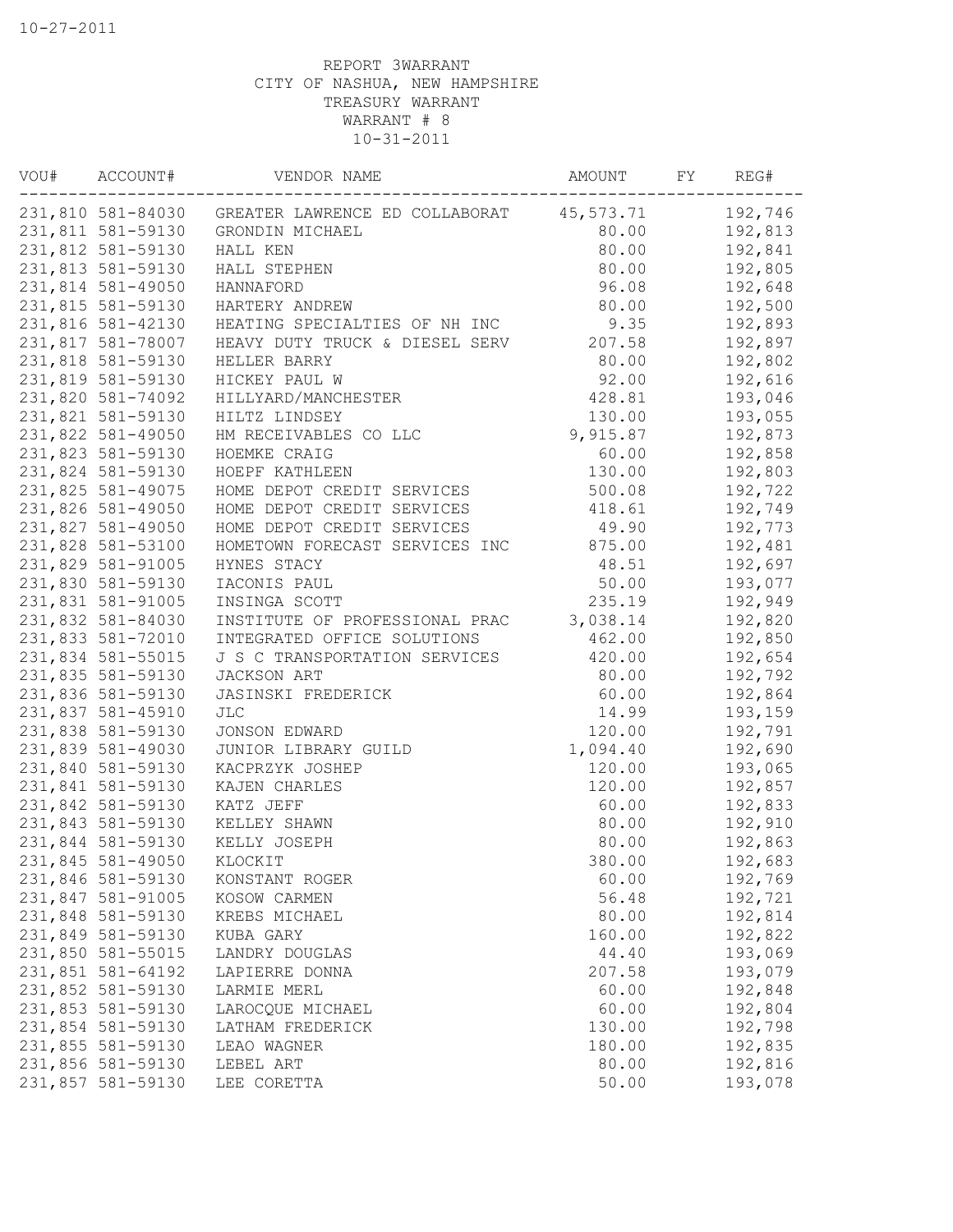| VOU# | ACCOUNT#          | VENDOR NAME                    | AMOUNT      | FY. | REG#    |
|------|-------------------|--------------------------------|-------------|-----|---------|
|      | 231,858 581-49050 | LIBRARY STORE INC              | 180.27      |     | 192,496 |
|      | 231,859 581-84030 | LIGHTHOUSE SCHOOL INC          | 78,168.26   |     | 192,694 |
|      | 231,860 581-49075 | LINEN & SHADE BIN INC          | 3,100.00    |     | 192,682 |
|      | 231,861 581-59130 | LOUGHLIN SARA                  | 60.00       |     | 193,047 |
|      | 231,862 581-49075 | LOWE'S                         | 129.31      |     | 192,831 |
|      | 231,863 581-59130 | LUTAS NADIRE                   | 60.00       |     | 192,794 |
|      | 231,864 581-59130 | MAES KEVIN                     | 102.00      |     | 192,832 |
|      | 231,865 581-53100 | MAILFINANCE                    | 308.82      |     | 193,044 |
|      | 231,866 581-59130 | MANDRAVELIS NICK               | 120.00      |     | 192,806 |
|      | 231,867 581-91005 | MARANDOS SARAH                 | 46.20       |     | 192,876 |
|      | 231,868 581-49050 | MARKET BASKET                  | 866.10      |     | 192,534 |
|      | 231,869 581-75090 | MARVELL PLATE GLASS INC        | 830.64      |     | 192,394 |
|      | 231,870 581-53103 | MAS MEDICAL STAFFING           | 164.00      |     | 193,099 |
|      | 231,871 581-59130 | MATSIS MATTHEW                 | 130.00      |     | 192,665 |
|      | 231,872 581-78007 | MAYNARD & LESIEUR INCORPORATED | 236.00      |     | 192,913 |
|      | 231,873 581-49035 | MCGRAW HILL COMPANIES          | 5,498.25    |     | 192,497 |
|      | 231,873 581-49050 | MCGRAW HILL COMPANIES          | $-1,140.17$ |     | 192,497 |
|      | 231,874 581-59130 | MCGUIGAN DONALD                | 60.00       |     | 192,810 |
|      | 231,875 581-55015 | MELANSON BARBARA               | 186.48      |     | 193,061 |
|      | 231,876 581-59130 | MELANSON DENNIS                | 180.00      |     | 192,393 |
|      | 231,877 581-84030 | MERRIMACK SPECIAL EDUCATION    | 19, 111.20  |     | 192,840 |
|      | 231,878 581-59130 | MILBURN RICHARD                | 60.00       |     | 192,801 |
|      | 231,879 581-49910 | MIRACLE RECREATION EQUIPMENT C | 440.00      |     | 193,081 |
|      | 231,880 581-59130 | MONSON W THOMAS                | 130.00      |     | 192,797 |
|      | 231,881 581-59130 | MORGAN MICHAEL                 | 60.00       |     | 192,391 |
|      | 231,882 581-84055 | MOUNT PROSPECT ACADEMY         | 3,247.65    |     | 192,760 |
|      | 231,883 581-53100 | MULTI-STATE BILLING SERVICES L | 1,351.34    |     | 192,846 |
|      | 231,884 581-59130 | MURTAGH GARY                   | 120.00      |     | 192,634 |
|      | 231,885 581-42110 | MUSCO SPORTS LIGHTING LLC      | 139.49      |     | 193,066 |
|      | 231,886 581-78007 | NAPA AUTO PARTS                | 19.35       |     | 192,610 |
|      | 231,887 581-49050 | NASCO                          | 351.79      |     | 192,923 |
|      | 231,888 581-84030 | NASHOBA LEARNING GROUP INC     | 8,418.52    |     | 192,774 |
|      | 231,889 581-84030 | NASHUA CHILDREN'S HOME         | 35,019.20   |     | 192,718 |
|      | 231,890 581-49050 | NASHUA HIGH SCHOOL NORTH       | 250.50      |     | 193,154 |
|      | 231,891 581-49050 | NASHUA OUTDOOR POWER EQUIPMENT | 211.16      |     | 192,530 |
|      | 231,891 581-49910 | NASHUA OUTDOOR POWER EQUIPMENT | 309.70      |     | 192,530 |
|      | 231,892 581-34015 | NATIONAL GRID                  | 4,015.52    |     | 193,245 |
|      | 231,893 581-42010 | NATIONWIDE SALES & SERVICE     | 4,034.69    |     | 192,704 |
|      | 231,894 581-49050 | NCS PEARSON INC                | 308.10      |     | 192,731 |
|      | 231,894 581-49095 | NCS PEARSON INC                | 609.68      |     | 192,731 |
|      | 231,895 581-72035 | NELSON PIANO SERVICE/FRANK J N | 105.00      |     | 192,505 |
|      | 231,896 581-59130 | NEVERETT WILLIAM               | 50.00       |     | 192,593 |
|      | 231,897 581-49050 | NEW ENGLAND SECURITY LOCK CO   | 455.75      |     | 192,390 |
|      | 231,898 581-31005 | NEXTEL COMMUNICATIONS          | 2,018.18    |     | 193,164 |
|      | 231,899 581-95005 | NHASP                          | 727.00      |     | 193,170 |
|      | 231,900 581-59130 | NIHAN MARILEE                  | 80.00       |     | 192,856 |
|      | 231,901 581-59130 | O'NEIL DANIEL                  | 80.00       |     | 192,827 |
|      | 231,902 581-43005 | O'TOOLE TAMMY                  | 18.30       |     | 192,385 |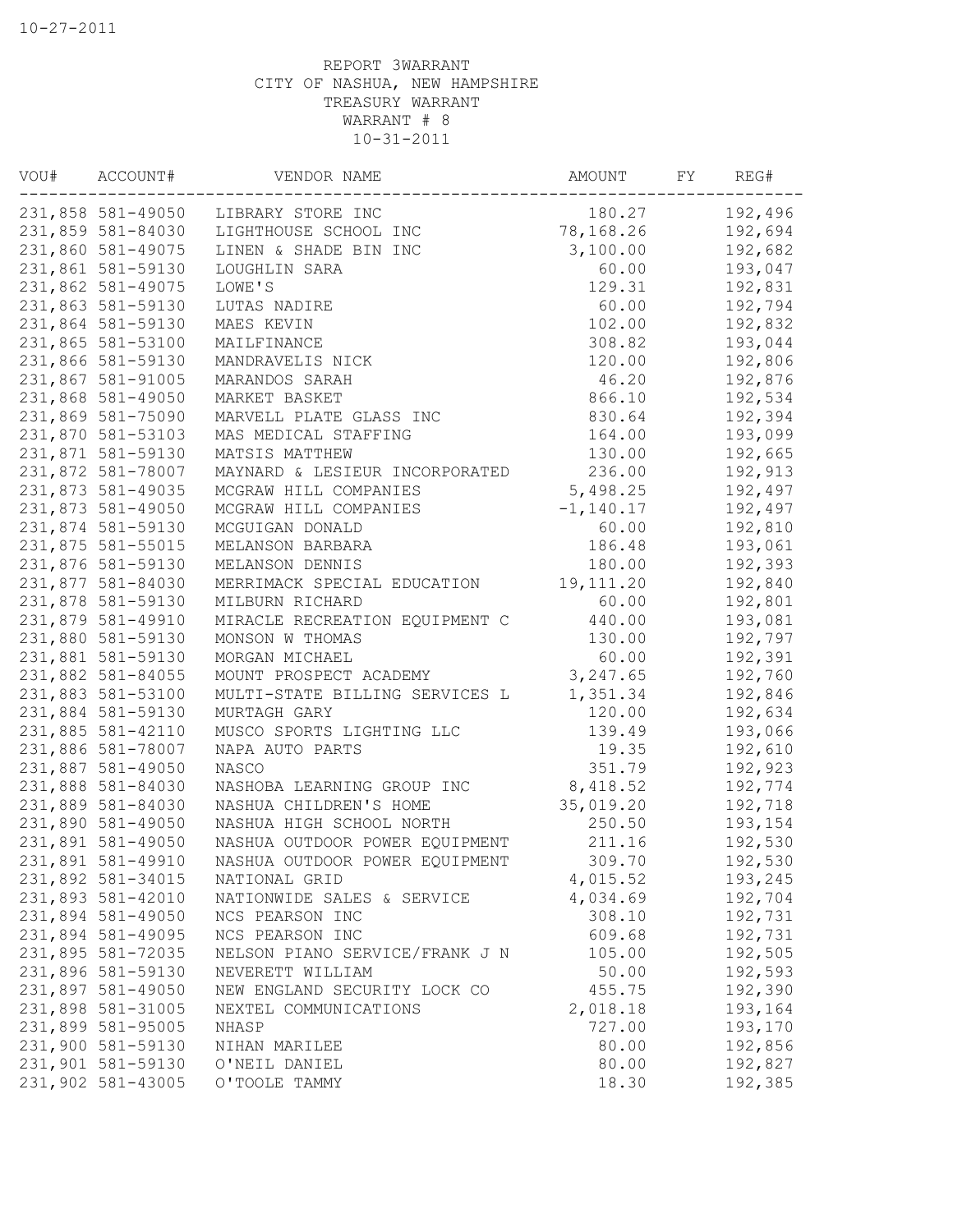| VOU# | ACCOUNT#           | VENDOR NAME                      | AMOUNT     | FΥ | REG#    |
|------|--------------------|----------------------------------|------------|----|---------|
|      |                    | 231,903 581-59130 ODIERNA ROBERT | 160.00     |    | 192,793 |
|      | 231,904 581-31005  | ONE COMMUNICATIONS               | 5,595.51   |    | 193,244 |
|      | 231,905 581-59130  | OSBORNE BRIAN                    | 120.00     |    | 192,799 |
|      | 231,906 581-49035  | OXFORD UNIVERSITY PRESS INC      | 861.83     |    | 192,924 |
|      | 231,907 581-59130  | PARADIS NATHAN                   | 142.00     |    | 192,902 |
|      | 231,908 581-59130  | PARADISE MALCOLM                 | 90.00      |    | 192,778 |
|      | 231,909 581-59130  | PASQUARIELLO JOHN                | 90.00      |    | 192,818 |
|      | 231,910 581-84030  | PAUL CENTER (THE)                | 11,058.00  |    | 192,879 |
|      | 231, 911 581-49095 | PCI EDUCATIONAL PUBLISHING       | 69.95      |    | 192,687 |
|      | 231,912 581-42120  | PEABODY SUPPLY CO INC            | 1,291.98   |    | 193,045 |
|      | 231, 913 581-49050 | PEARSON EDUCATION INC            | 272.67     |    | 192,762 |
|      | 231,914 581-49035  | PEARSON EDUCATION INC            | 10,493.95  |    | 192,764 |
|      | 231,915 581-33005  | PENNICHUCK WATER WORKS INC       | 7,180.59   |    | 193,167 |
|      | 231,916 581-49050  | PETTY CASH                       | 10.00      |    | 193,151 |
|      | 231, 917 581-41015 | PETTY CASH                       | 18.99      |    | 193,152 |
|      | 231,917 581-47010  | PETTY CASH                       | 4.00       |    | 193,152 |
|      | 231, 917 581-49050 | PETTY CASH                       | 22.36      |    | 193,152 |
|      | 231,918 581-59130  | PIERCE STEPHEN                   | 40.00      |    | 193,075 |
|      | 231,919 581-49050  | PITSCO INC                       | 934.00     |    | 192,372 |
|      | 231,920 581-49050  | PLASTIC SUPPLY INC               | 664.48     |    | 192,740 |
|      | 231,921 581-59130  | PLUMB DONNA                      | 130.00     |    | 193,048 |
|      | 231,922 581-49050  | POPPLERS MUSIC INC               | 39.85      |    | 192,700 |
|      | 231,923 581-49050  | PREMIER AGENDAS INC              | 144.50     |    | 192,780 |
|      | 231,924 581-63085  | PRO AV SYSTEMS INC               | 3,766.00   |    | 192,819 |
|      | 231,924 581-64045  | PRO AV SYSTEMS INC               | 1,240.00   |    | 192,819 |
|      | 231,925 581-59130  | PROULX DAVID                     | 50.00      |    | 193,080 |
|      | 231,926 581-59130  | PRYOR WALT                       | 260.00     |    | 192,839 |
|      | 231,927 581-32005  | PSNH                             | 1,927.71   |    | 193,219 |
|      | 231,928 581-32005  | PUBLIC SERVICE OF NH             | 135,748.63 |    | 193,218 |
|      | 231,929 581-94010  | PUTNAM ERIN                      | 1,094.40   |    | 193,095 |
|      | 231,930 581-45910  | <b>RCN</b>                       | 226.96     |    | 193,232 |
|      | 231,931 581-53103  | READYNURSE STAFFING SERVICES     | 742.47     |    | 192,467 |
|      | 231,932 581-49050  | REALLY GOOD STUFF INC            | 97.86      |    | 192,695 |
|      | 231,933 581-59130  | REARDON JOHNATHAN                | 80.00      |    | 192,715 |
|      | 231,934 581-59130  | RECORD GLENN                     | 60.00      |    | 192,787 |
|      | 231,935 581-84030  | REGIONAL SERVICES & EDUCATION    | 18,622.16  |    | 192,386 |
|      | 231,936 581-42110  | REXEL                            | 102.26     |    | 192,992 |
|      | 231,937 581-49050  | RICOH AMERICAS CORPORATION       | 81.99      |    | 192,717 |
|      | 231,938 581-84030  | RIVERVIEW SCHOOL INC             | 2,920.34   |    | 192,763 |
|      | 231,939 581-59130  | ROBERT CHARLES                   | 120.00     |    | 192,612 |
|      | 231,940 581-59130  | ROBICHAUD GERARD                 | 80.00      |    | 192,789 |
|      | 231,941 581-59130  | ROBICHAUD ROGER                  | 120.00     |    | 192,618 |
|      | 231,942 581-91005  | ROJAS MARIA                      | 80.21      |    | 193,060 |
|      | 231,943 581-91005  | ROSS STEPHANIE                   | 17.99      |    | 192,785 |
|      | 231,944 581-91005  | RYAN DAVID                       | 53.17      |    | 192,834 |
|      | 231,944 581-94010  | RYAN DAVID                       | 625.00     |    | 192,834 |
|      | 231,945 581-42130  | S G TORRICE CO INC               | 8.58       |    | 192,877 |
|      | 231,946 581-94010  | SALOIS KELLY                     | 1,094.40   |    | 193,040 |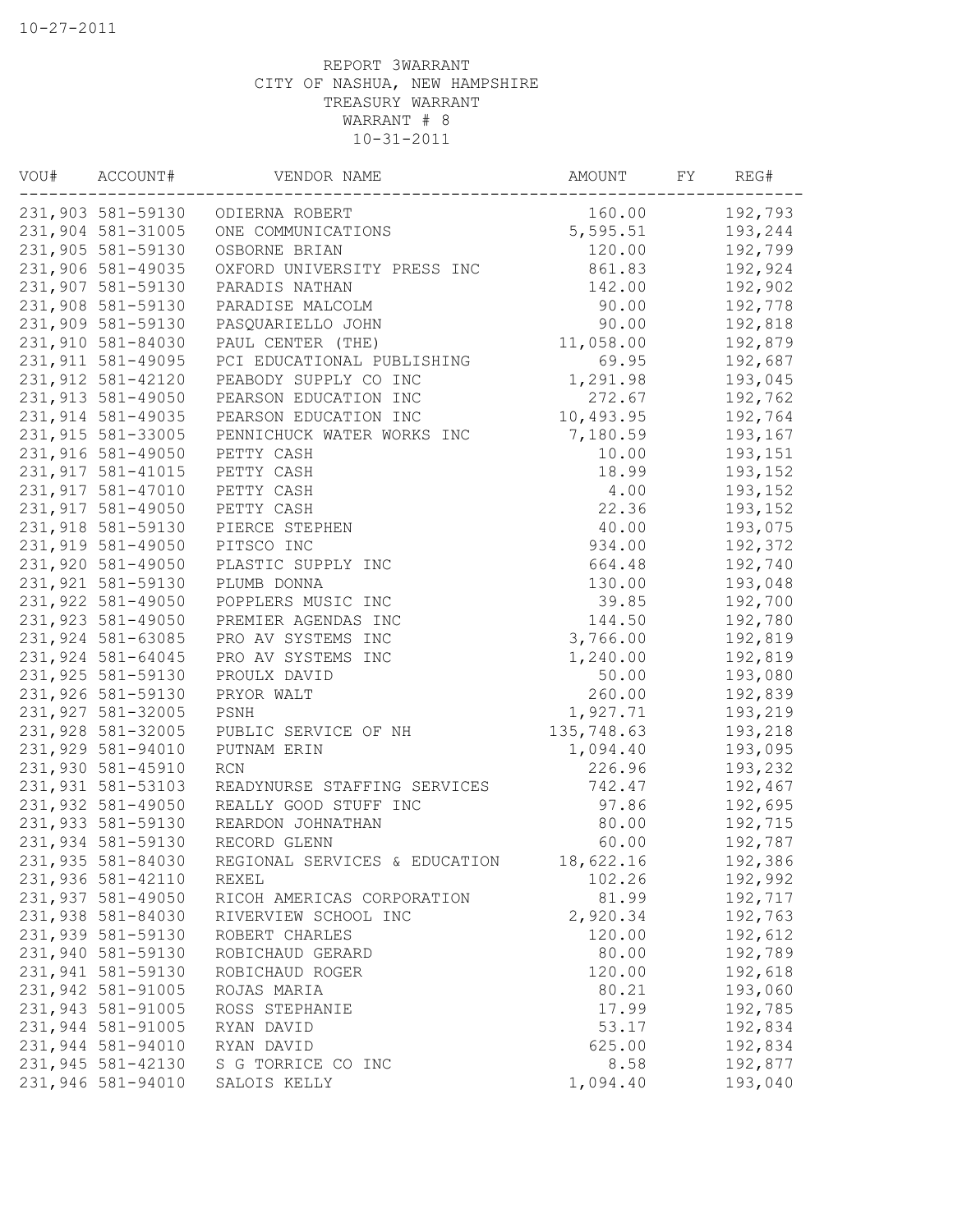| VOU# | ACCOUNT#          | VENDOR NAME                       | AMOUNT   | FY. | REG#    |
|------|-------------------|-----------------------------------|----------|-----|---------|
|      |                   | 231,947 581-49075 SAM'S CLUB/GEMB | 203.15   |     | 193,168 |
|      | 231,948 581-78007 | SANEL AUTO PARTS CO               | 132.75   |     | 192,525 |
|      | 231,949 581-59130 | SAREN JOEL                        | 60.00    |     | 192,366 |
|      | 231,950 581-49050 | SARGENT-WELCH                     | 1,771.15 |     | 192,439 |
|      | 231,951 581-91005 | SAUNDERS SHARON                   | 67.43    |     | 192,869 |
|      | 231,952 581-49050 | SCANTRON CORP                     | 234.99   |     | 192,830 |
|      | 231,953 581-91005 | SCHAPPLER PHILIP                  | 68.13    |     | 192,696 |
|      | 231,954 581-49025 | SCHOLASTIC INCORPORATED           | 510.95   |     | 192,928 |
|      | 231,955 581-41015 | SCHOOL SPECIALTY INC              | 22.22    |     | 192,710 |
|      | 231,955 581-49050 | SCHOOL SPECIALTY INC              | 1,727.43 |     | 192,709 |
|      | 231,955 581-49050 | SCHOOL SPECIALTY INC              | 2,782.25 |     | 192,710 |
|      | 231,955 581-64192 | SCHOOL SPECIALTY INC              | 251.22   |     | 192,709 |
|      | 231,955 581-64192 | SCHOOL SPECIALTY INC              | 115.20   |     | 192,710 |
|      | 231,956 581-49050 | SEAT SACK INC                     | 37.80    |     | 193,085 |
|      | 231,957 581-59130 | SHAW SUSAN                        | 120.00   |     | 193,093 |
|      | 231,958 581-49075 | SHIFFLER EQUIPMENT SALES INC      | 55.57    |     | 192,685 |
|      | 231,959 581-59130 | SIDORIE RALPH                     | 60.00    |     | 192,817 |
|      | 231,960 581-59130 | SILVERMAN JOEL                    | 420.00   |     | 193,063 |
|      | 231,961 581-49050 | SIMPLEXGRINNELL                   | 1,300.00 |     | 192,380 |
|      | 231,962 581-59130 | SIMPSON GARY                      | 60.00    |     | 192,473 |
|      | 231,963 581-59130 | SMITH MIKE                        | 80.00    |     | 192,795 |
|      | 231,964 581-95005 | SOUTH CENTRAL SUPERINTENDENTS     | 75.00    |     | 193,233 |
|      | 231,965 581-49050 | SPORT SUPPLY GROUP INC            | 170.15   |     | 192,748 |
|      | 231,966 581-84030 | ST ANN'S HOME INC                 | 5,469.87 |     |         |
|      |                   |                                   |          |     | 192,457 |
|      | 231,967 581-49050 | ST GERMAIN IRENE                  | 6.97     |     | 192,712 |
|      | 231,968 581-43005 | STAMP FULFILLMENT SERVICES        | 462.00   |     | 193,235 |
|      | 231,969 581-53100 | STANLEY ELEVATOR COMPANY INC      | 366.00   |     | 192,932 |
|      | 231,970 581-41015 | STAPLES BUSINESS ADVANTAGE        | 285.21   |     | 192,597 |
|      | 231,970 581-49050 | STAPLES BUSINESS ADVANTAGE        | 2,052.36 |     | 192,597 |
|      | 231,970 581-49110 | STAPLES BUSINESS ADVANTAGE        | 1,650.61 |     | 192,597 |
|      | 231,971 581-53100 | STATE OF NH CRIMINAL RECORDS      | 1,040.25 |     | 193,153 |
|      | 231,972 581-59130 | STEINHART NICOLE                  | 60.00    |     | 193,096 |
|      | 231,973 581-59130 | STOLL DEBRA                       | 60.00    |     | 192,854 |
|      | 231,974 581-44005 | SUNSHINE STATE PROMOTIONS         | 268.00   |     | 192,917 |
|      | 231,975 581-59130 | SWIESZ CHESTER                    | 80.00    |     | 192,483 |
|      | 231,976 581-49050 | SYSCO BOSTON LLC                  | 1,171.04 |     | 193,087 |
|      | 231,977 581-59130 | TAGGART BRUCE                     | 130.00   |     | 192,836 |
|      | 231,978 581-59130 | TENCZA DAVID                      | 40.00    |     | 192,909 |
|      | 231,979 581-53100 | TERMINIX PROCESSING CENTER        | 589.00   |     | 192,779 |
|      | 231,980 581-59130 | THOMAS DOUGLAS                    | 120.00   |     | 192,826 |
|      | 231,981 581-74092 | TIGER DIRECT                      | 36.92    |     | 192,491 |
|      | 231,982 581-59130 | TREMBLAY PATRICK                  | 60.00    |     | 192,790 |
|      | 231,983 581-59130 | TROUPE BRIAN                      | 60.00    |     | 192,381 |
|      | 231,984 581-55010 | U-HAUL INTERNATIONAL              | 197.14   |     | 192,706 |
|      | 231,985 581-49050 | UNITED PARCEL SERVICE             | 43.44    |     | 192,684 |
|      | 231,986 581-53100 | UNIVERSAL RECYCLING TECH LLC      | 538.80   |     | 192,944 |
|      | 231,987 581-83102 | UNUM LIFE INSURANCE CO OF AMER    | 1,492.11 |     | 192,871 |
|      | 231,987 581-83103 | UNUM LIFE INSURANCE CO OF AMER    | 1,897.73 |     | 192,871 |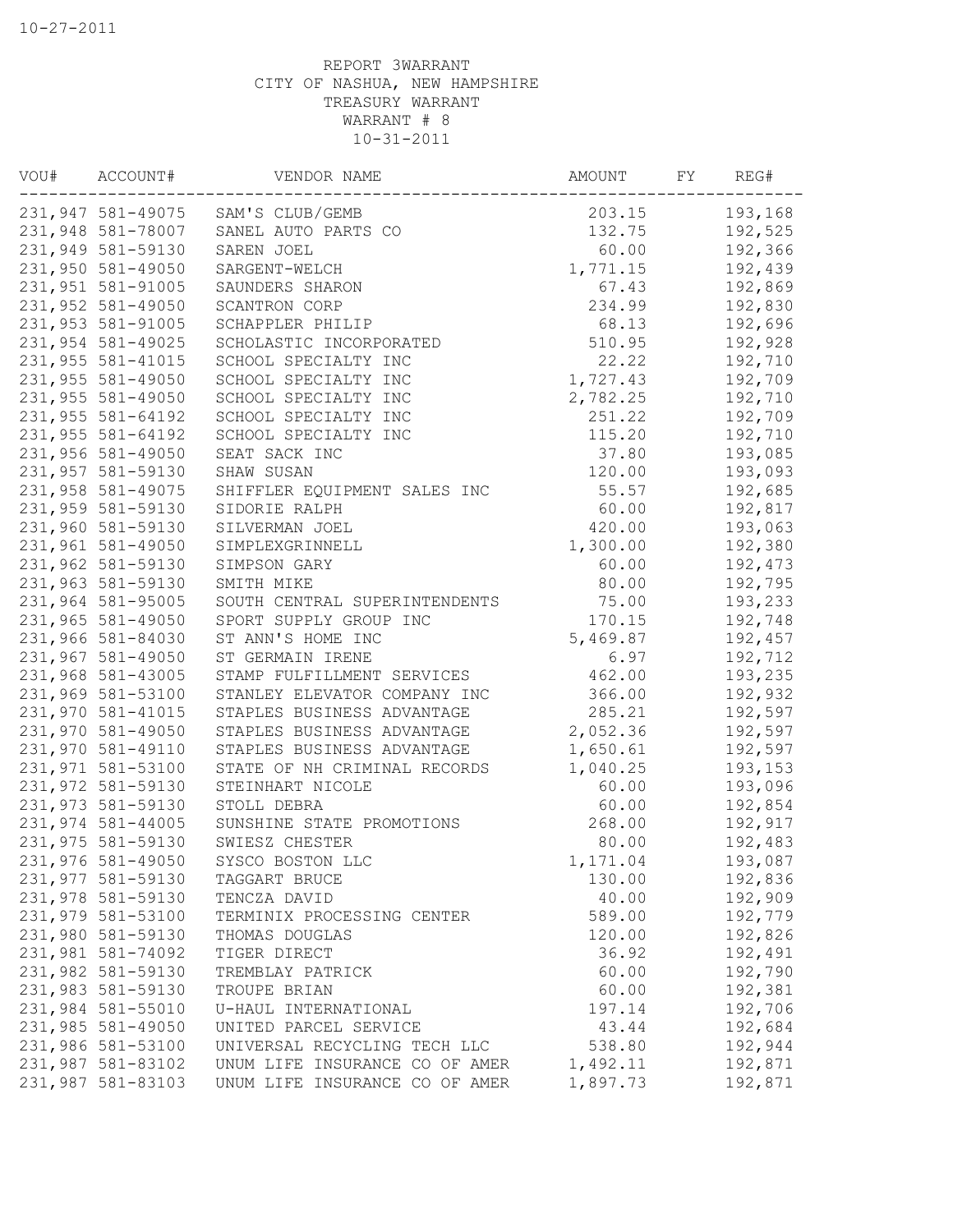| VOU#      | ACCOUNT#          | VENDOR NAME                    | AMOUNT    | FY | REG#         |
|-----------|-------------------|--------------------------------|-----------|----|--------------|
|           | 231,988 581-53100 | URBAN TREE SERVICE             | 377.00    |    | 192,962      |
|           | 231,989 581-41015 | VALERI JANET                   | 55.12     |    | 192,719      |
|           | 231,990 581-59130 | VAN ERON DENNIS                | 60.00     |    | 192,807      |
|           | 231,991 581-91005 | VERLEY MICHELE                 | 44.96     |    | 192,868      |
|           | 231,992 581-84030 | VERMONT CTR FOR THE DEAF &     | 15,458.60 |    | 192,853      |
|           | 231,993 581-49050 | WALMART COMMUNITY              | 195.45    |    | 192,667      |
|           | 231,994 581-59130 | WARD LINDSAY                   | 60.00     |    | 192,905      |
|           | 231,995 581-74092 | WASP BAR CODE                  | 107.00    |    | 192,889      |
|           | 231,996 581-41045 | WB MASON COMPANY INC           | 3,193.30  |    | 192,419      |
|           | 231,997 581-59130 | WEBSTER DAVID                  | 90.00     |    | 192,607      |
|           | 231,998 581-84055 | WEDIKO CHILDREN'S SERVICES     | 5,697.84  |    | 192,574      |
|           | 231,999 581-49050 | WEST MUSIC                     | 39.20     |    | 192,689      |
|           | 232,000 581-84055 | WHITNEY ACADEMY INC (THE)      | 9,459.00  |    | 192,872      |
|           | 232,001 581-59130 | WILHELMI FREDERICK             | 80.00     |    | 192,821      |
|           | 232,002 581-42110 | WILLIAMS COMMUNICATIONS SERVIC | 523.90    |    | 192,753      |
|           | 232,003 581-59130 | WINANS JOSHUA                  | 120.00    |    | 193,076      |
|           | 232,004 581-49050 | WINTERGREEN ORCHARD HOUSE      | 55.95     |    | 192,851      |
|           | 232,005 581-59130 | WOOD JOHN                      | 60.00     |    | 193,049      |
|           | 232,006 581-59130 | YANKUM RONALD                  | 60.00     |    | 193,071      |
|           | 232,007 581-53101 | YOUTH COUNCIL (THE)            | 6,012.50  |    | 192,750      |
|           | 232,008 581-59130 | ZIELINSKI KAREN                | 240.00    |    | 192,815      |
|           | 232,009 581-59130 | ZUCCARO ROBERT                 | 150.00    |    | 192,808      |
| TOTAL 581 |                   | SCHOOL DEPARTMENT              |           |    | 1,048,646.70 |
|           |                   |                                |           |    |              |
| 628       | 590-23531         | <b>BITDIRECT</b>               | 2,625.00  |    | 193,010      |
| 629       | 590-23531         | PC MALL GOV INC                | 2,120.00  |    | 192,720      |
| 630       | 590-24501         | WOODBURY SCOTT                 | 285.00    |    | 192,987      |
| 631       | 590-24512         | PROJECT RESOURCE GROUP LLC     | 2,500.00  |    | 193,155      |
| 632       | 590-24531         | BEN'S UNIFORMS                 | 2,658.98  |    | 192,934      |
| 633       | 590-24553         | HUDSON PAVING & EXCAVATION INC | 85,690.00 |    | 192,920      |
|           | 232,010 590-24581 | HM RECEIVABLES CO LLC          | 1,067.82  |    | 192,873      |
|           | 232,011 590-24581 | URBAN TREE SERVICE             | 168.00    |    | 192,962      |
| 634       | 590-24595         | HAGE HODES PA                  | 6,420.51  |    | 192,986      |
| TOTAL     | 590               | PRIOR YEAR OBLIGATIONS         |           |    | 103,535.31   |
| 635       | 592-85080         | FIRST SOUTHWEST ASSET MANAGEME | 4,680.00  |    | 193,177      |
| TOTAL     | 592               | BONDED DEBT SERVICE            |           |    | 4,680.00     |
|           |                   |                                |           |    |              |
| 636       | 595-22015         | KAREN ENTERPRISES INC          | 571.14    |    | 193,006      |
| 636       | 595-22020         | KAREN ENTERPRISES INC          | 10,424.40 |    | 193,006      |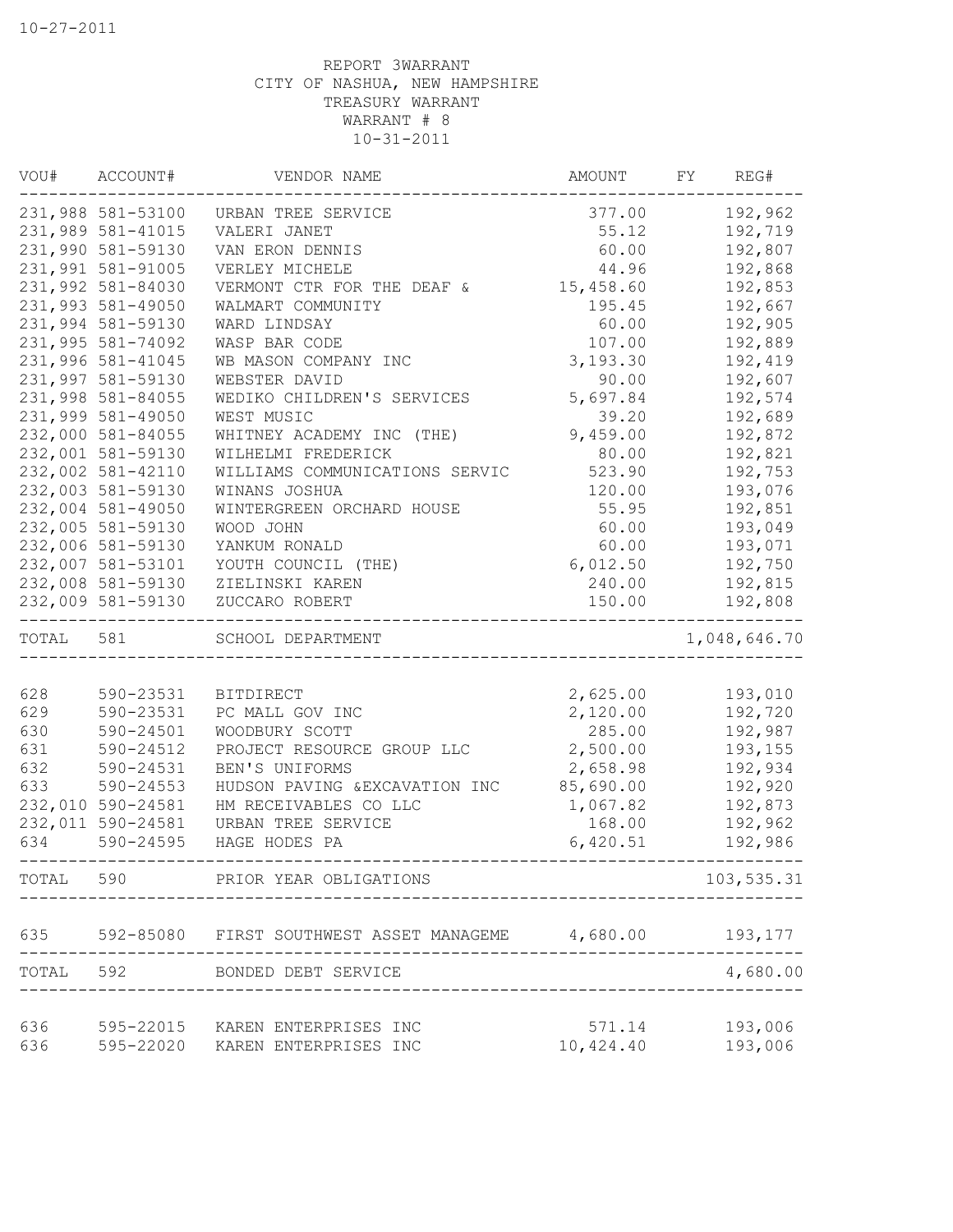| ТОТАІ. 595 |               | OVERLAY     |        |                | 10,995.54 |
|------------|---------------|-------------|--------|----------------|-----------|
|            |               |             |        |                |           |
|            | VOU# ACCOUNT# | VENDOR NAME | AMOUNT | <b>EXECUTE</b> | REG#      |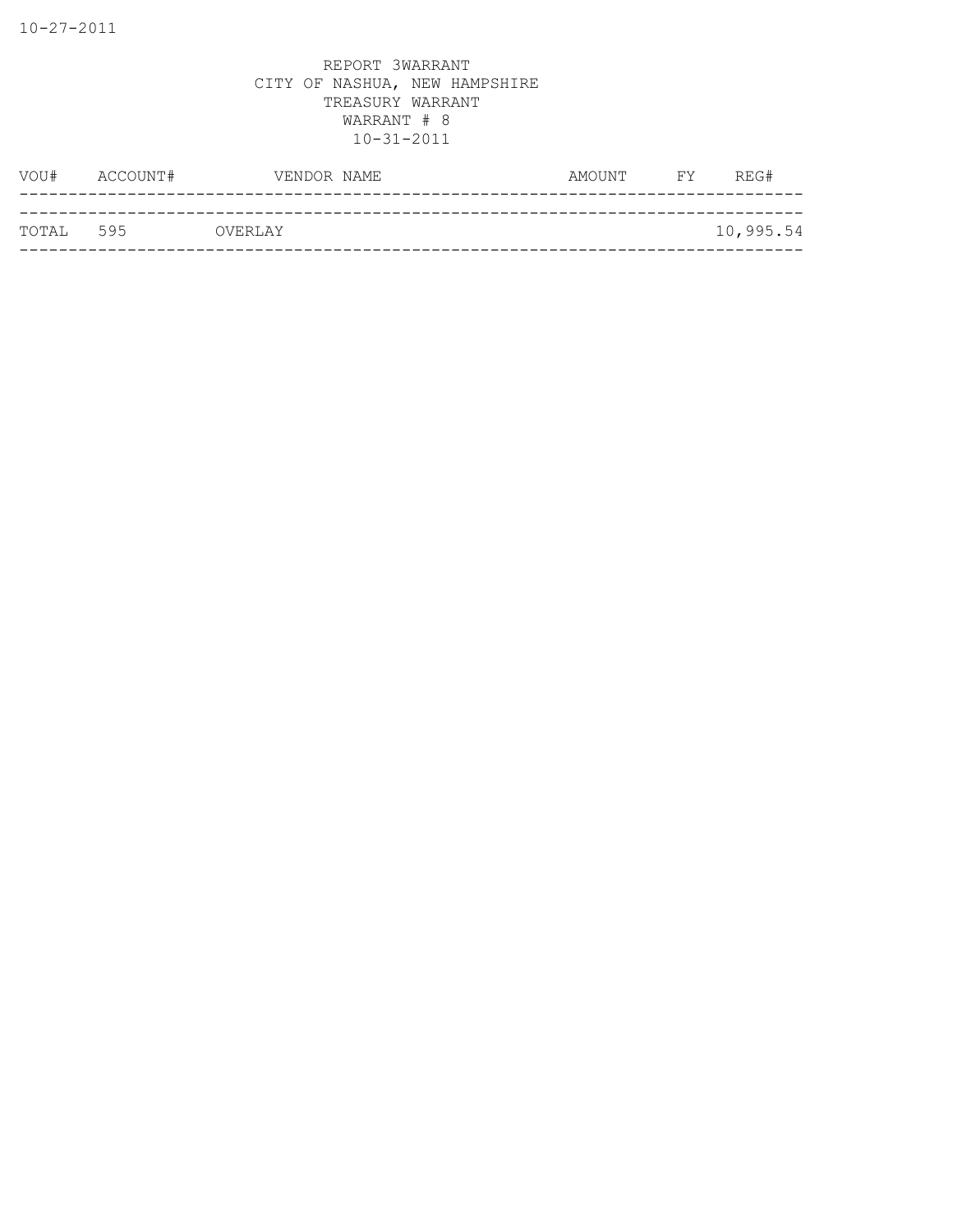| VOU#                            | ACCOUNT#                                                           | VENDOR NAME                                                                                                                  | AMOUNT FY REG#                                           |                                                     |
|---------------------------------|--------------------------------------------------------------------|------------------------------------------------------------------------------------------------------------------------------|----------------------------------------------------------|-----------------------------------------------------|
|                                 |                                                                    | 637 632-10 AE MECHANICAL INC                                                                                                 | 4,925.00 192,862                                         |                                                     |
|                                 |                                                                    | TOTAL 632-10 CAP IMP - FIRE<br>DEFERRED BUILDING MAINT FY10                                                                  |                                                          | 4,925.00                                            |
| 638                             | $652 - 24$                                                         | STONE EDGE DESIGN                                                                                                            | 7,109.00 192,994                                         |                                                     |
|                                 |                                                                    | TOTAL 652-24 CAP IMP - PARK & REC<br>POOL UPGRADES/REPAIRS                                                                   |                                                          | 7,109.00                                            |
| 639<br>640<br>641<br>642<br>643 | $653 - 20$<br>$653 - 20$<br>$653 - 20$<br>$653 - 20$<br>$653 - 20$ | A H HARRIS & SONS INC<br>CORRIVEAU ROUTHIER INC<br>GRANITE STATE CONCRETE CO INC<br>MICHIE CORPORATION<br>TRI-STATE CURB INC | 1,007.00<br>1,301.68<br>2,052.00<br>1,379.00<br>1,788.00 | 192,398<br>192,890<br>192,645<br>192,364<br>192,614 |
| TOTAL 653-20                    |                                                                    | CAP IMP - STREET DEPT<br>SIDEWALK CONSTR & REPLACEMENT                                                                       |                                                          | 7,527.68                                            |
| 644                             | $653 - 28$                                                         | BROX INDUSTRIES INC                                                                                                          | 285.17                                                   | 192,425                                             |
| TOTAL                           |                                                                    | 653-28 CAP IMP - STREET DEPT<br>SIDEWALK PROGRAM FY10                                                                        |                                                          | 285.17                                              |
| 644<br>645                      | $653 - 31$                                                         | 653-31 BROX INDUSTRIES INC<br>BROX INDUSTRIES INC/RETAINAGE 19,234.25                                                        | 332,031.52 192,425                                       | 12,213                                              |
|                                 |                                                                    | TOTAL 653-31 CAP IMP - STREET DEPT<br>STREET PAVING PROGRAM FY2011                                                           |                                                          | 351, 265.77                                         |
| 646                             | 653-33                                                             | BROX INDUSTRIES INC                                                                                                          | 146,536.64                                               | 192,425                                             |
|                                 |                                                                    | TOTAL 653-33 CAP IMP - STREET DEPT<br>STRET PAVING PROGRAM FY12                                                              |                                                          | 146,536.64                                          |
|                                 |                                                                    | 232,012 681-13 BROX INDUSTRIES INC                                                                                           | 212,057.31 192,425                                       |                                                     |
| TOTAL                           |                                                                    | 681-13 CAP IMP - SCHOOL<br>DEFERRED MAINTENANCE/                                                                             |                                                          | 212,057.31                                          |
|                                 |                                                                    |                                                                                                                              |                                                          |                                                     |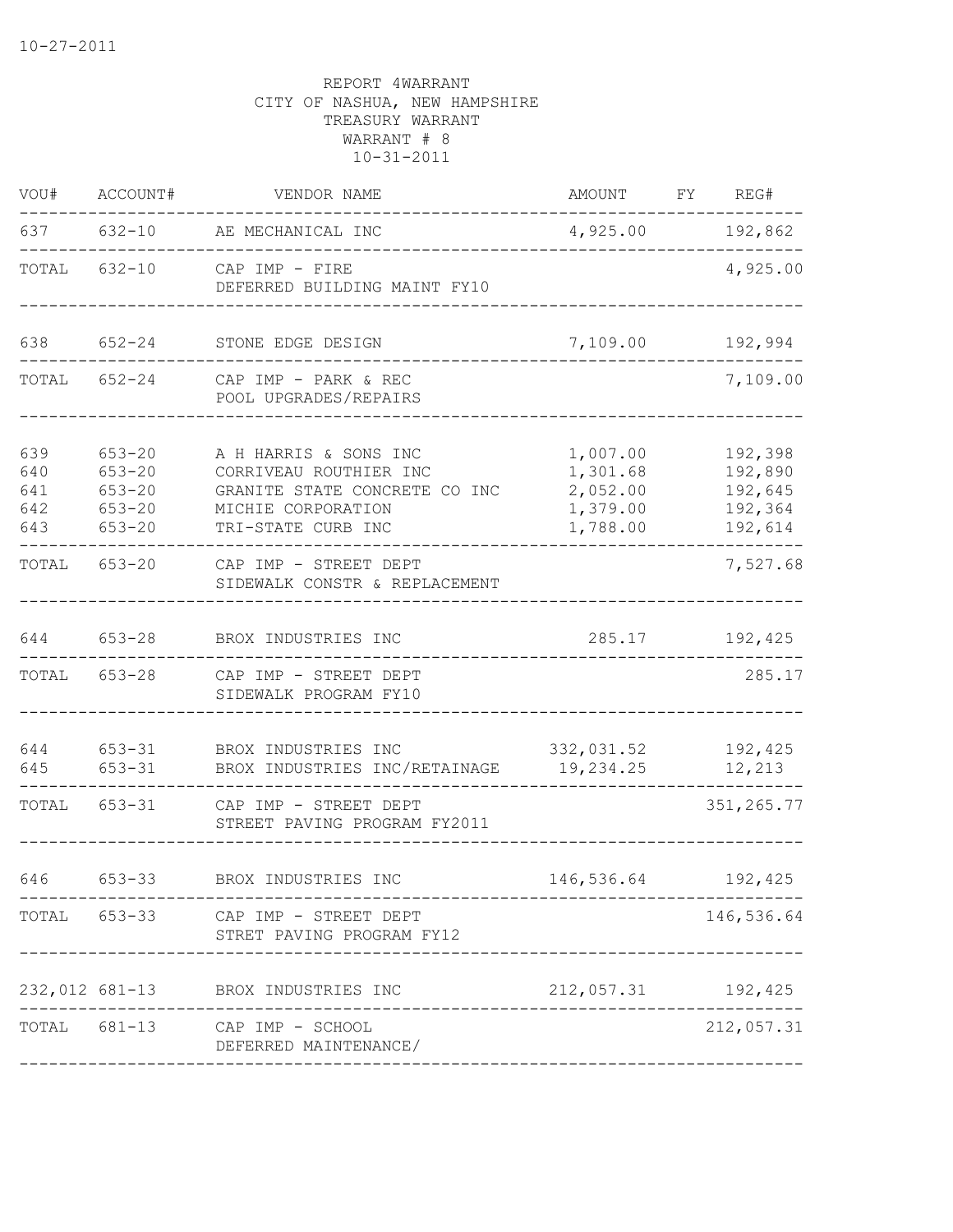| VOU#       | ACCOUNT#               | PROGRAM<br>VENDOR NAME                                               | AMOUNT                 | REG#<br>FY         |
|------------|------------------------|----------------------------------------------------------------------|------------------------|--------------------|
| 647<br>648 | 701-01340<br>701-51005 | 3753 STATE OF NH CRIMINAL RECORDS<br>3753 RATH YOUNG & PIGNATELLI PC | 225.00<br>26,307.73    | 192,362<br>192,661 |
| TOTAL      | 701                    | CPF-MAYOR'S OFFICE                                                   | 26,532.73              |                    |
| 649        | 720-53186              | 3738 DECTAM CORP                                                     | 8,000.00               | 192,752            |
| 650        | 720-53186              | 3738 INTEGRATED ENGINEERED SYSTEMS                                   | 1,800.00               | 193,207            |
| TOTAL      | 720                    | CPF - HUNT BUILDING                                                  | 9,800.00               |                    |
| 651        | 722-12890              | 3735 CAREER CONNECTIONS                                              | 433.65                 | 192,485            |
| 652        | 722-12890              | 3735 OFFICETEAM                                                      | 2,180.00               | 192,849            |
| 653        | 722-53029              | 3735 VELOCITY TECHNOLOGY SOLUTIONS                                   | 19,440.00              | 192,976            |
| 654        | 722-53036              | 3735 COURTYARD BY MARRIOTT                                           | 1,992.00               | 192,979            |
| 655        | 722-53036              | 3735 CROWNE PLAZA HOTEL                                              | 1,871.00               | 192,533            |
| 656        | 722-53036              | 3735 VELOCITY TECHNOLOGY SOLUTIONS                                   | 5,988.64               | 192,976            |
| 657        | 722-53140              | 3735 BERRY DUNN MCNEIL & PARKER                                      | 16,456.07              | 192,759            |
| 658<br>659 | 722-53140<br>722-64040 | 3735 CAREER CONNECTIONS<br>3735 HYLAND SOFTWARE INC                  | 1,486.80<br>160,026.07 | 192,485<br>193,014 |
|            |                        |                                                                      |                        |                    |
| TOTAL      | 722                    | CPF-INFORMATION TECHNOLOGY                                           | 209,874.23             |                    |
| 660        | 753-43005              | 3740 FEDEX                                                           | 41.00                  | 193,166            |
| 661        | 753-53075              | 3740 CREDERE ASSOCIATES                                              | 842.03                 | 192,950            |
| 662        | 753-53075              | 3740 NASHUA REGIONAL PLANNING COMMI                                  | 90.80                  | 192,937            |
| 663        | 753-53075              | 3740 URBAN DESIGN ASSOCIATES                                         | 2,970.67               | 192,416            |
| TOTAL      | 753                    | CPF-STREET DEPT                                                      | 3,944.50               |                    |
|            |                        |                                                                      |                        |                    |
|            | 232,013 781-01310      | 3761 GREEN ACRES LANDSCAPE &                                         | 34, 151.47             | 193,062            |
|            | 232,014 781-01310      | 3775 HARVEY CONSTRUCTION CO                                          | 347,036.94             | 192,371            |
|            | 232,015 781-01310      | 3778 MC CONTRACTING INC                                              | 39,019.00              | 192,892            |
|            |                        | 232,016 781-01695 3775 HARVEY CONSTRUCTION CO                        | 694, 395. 16 192, 371  |                    |
| TOTAL      |                        | CPF-SCHOOL DEPARTMENT                                                | 1, 114, 602.57         |                    |
| 664        |                        | 791-01310 3788 STEARNS CONRAD & SCHMIDT CONSU 13,331.20 12,196       |                        |                    |
| TOTAL      |                        | 791 CPF-SOLID WASTE DISPOSAL                                         | 13,331.20              |                    |
| 665        |                        | 792-01310 3748 DEFELICE CORP/RETAINAGE                               | 21,505.54              | 12,184             |
| 666        |                        | 792-01310 3743 REILLY ELECTRIC COMPANY                               | 4,000.00               | 192,948            |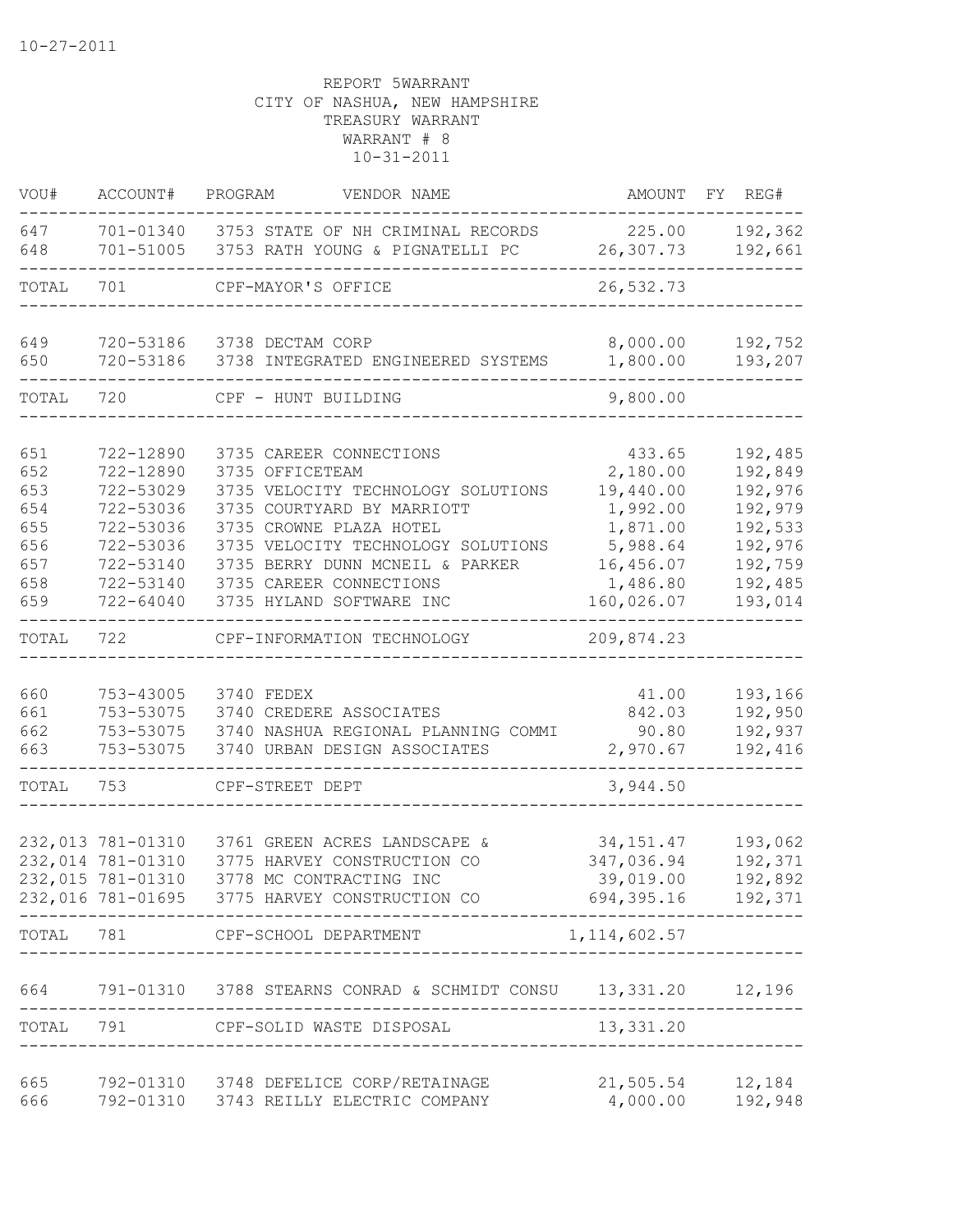| VOU#                                   | ACCOUNT#                                                                   | PROGRAM<br>VENDOR NAME                                                                                                                                     | AMOUNT FY                                                         | REG#                                                           |
|----------------------------------------|----------------------------------------------------------------------------|------------------------------------------------------------------------------------------------------------------------------------------------------------|-------------------------------------------------------------------|----------------------------------------------------------------|
| 667<br>668<br>669<br>670<br>670<br>671 | 792-53030<br>792-53075<br>792-53075<br>792-59231<br>792-59231<br>792-59231 | 3799 WRIGHT PIERCE<br>3749 HAZEN & SAWYER, PC<br>3743 NORTHEAST UTILITIES<br>3744 BROX INDUSTRIES INC<br>3795 BROX INDUSTRIES INC<br>3744 E J PRESCOTT INC | 2,347.08<br>775.11<br>1,857.96<br>7,415.00<br>14,622.50<br>606.40 | 192,954<br>192,663<br>193,211<br>192,425<br>192,425<br>192,459 |
| TOTAL                                  | 792                                                                        | CPF-WASTEWATER USER FUND                                                                                                                                   | 53, 129.59                                                        |                                                                |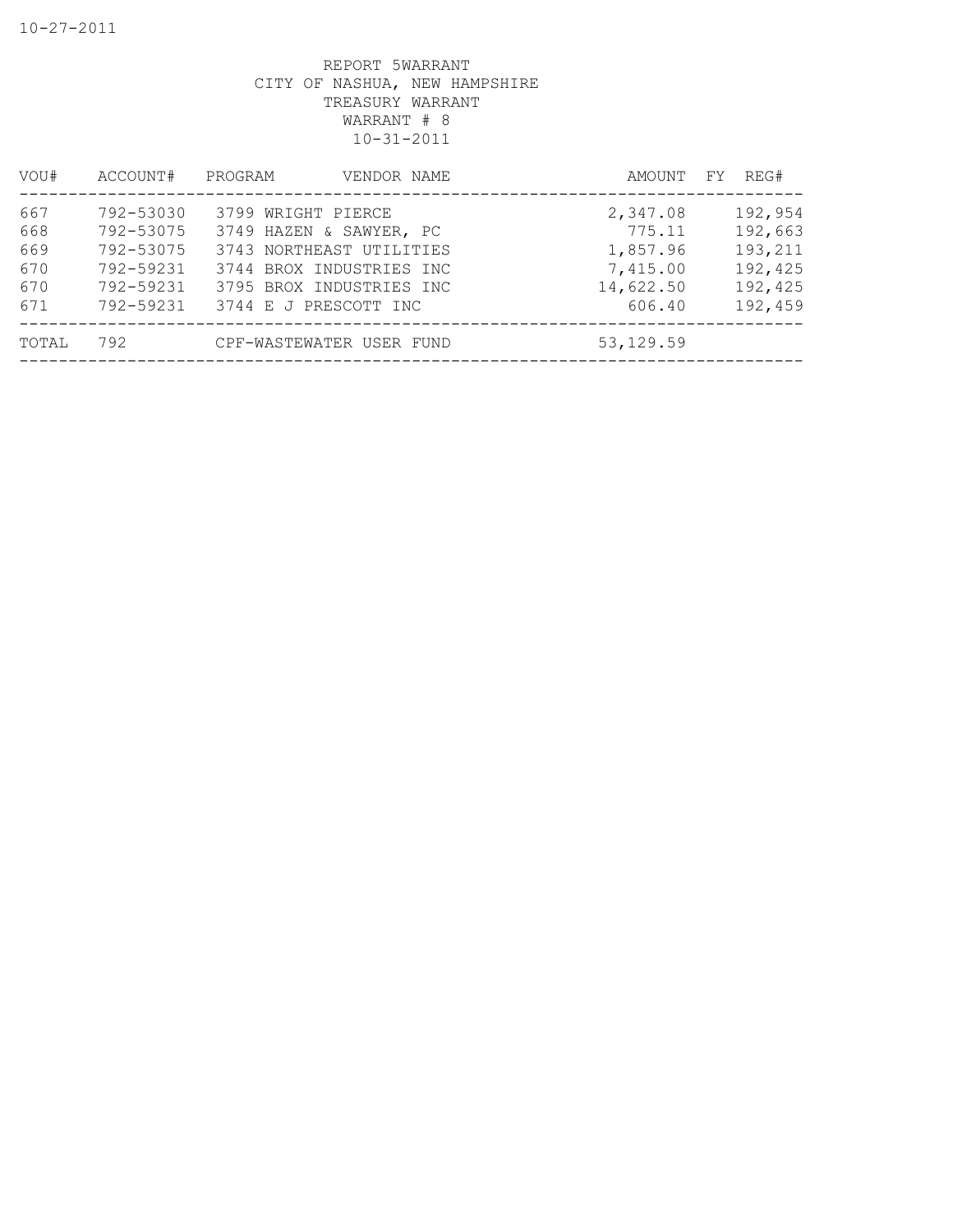| 113.94<br>193,202<br>801-31005<br>FAIRPOINT COMMUNICATIONS<br>5.05<br>193,165<br>801-31040<br>PAETEC COMMUNICATIONS INC<br>64.41<br>192,664<br>801-41015<br>STAPLES ADVANTAGE<br>466.85<br>193,166<br>801-43005<br>FEDEX<br>192,509<br>801-46030<br>ALEC'S SHOE STORE INC<br>82.00<br>82.00<br>192,509<br>801-46030<br>ALEC'S SHOE STORE INC<br>3,169.63<br>801-48005<br>SHATTUCK MALONE OIL CO<br>193,160<br>385.00<br>192,929<br>801-49040<br>ABOUNDI INC<br>801-53030<br>DAVIS ALAN<br>325.00<br>192,961<br>801-53030<br>6,847.71<br>192,885<br>SANBORN, HEAD & ASSOCIATES INC<br>801-59100<br>ABLE AIR CORP<br>99.80<br>192,503<br>801-59100<br>HYLAND SARAH<br>44.44<br>193,156<br>801-59100<br>1,164.24<br>192,996<br>LIBERTY TIRE RECYCLING LLC<br>193,008<br>801-59100<br>UNIVERSAL SIGNWORKS<br>4,425.00<br>801-59238<br>DOCULYNX INC<br>24.88<br>192,971<br>801-59245<br>D & R TOWING INC<br>330.00<br>192,891<br>801-72010<br>CONWAY OFFICE PRODUCTS LLC<br>58.00<br>192,486<br>801-75023<br>BELLETETES INC<br>122.36<br>192,521<br>8.18<br>801-75023<br>F W WEBB COMPANY<br>192,456<br>801-75023<br>FREIGHTLINER OF NH INC<br>79.41<br>192,627<br>4,340.00<br>801-75023<br>PHOENIX PRECAST PRODUCTS<br>192,407<br>801-75085<br>AIRGAS EAST<br>268.95<br>192,436<br>3,100.00<br>801-75085<br>PHOENIX PRECAST PRODUCTS<br>192,407<br>801-77020<br>BAYNE MACHINE WORKS<br>1,330.11<br>192,512<br>LIBERTY INTN'L TRUCKS OF NH LL<br>801-77020<br>184.92<br>192,907<br>LIBERTY INTN'L TRUCKS OF NH LL<br>215.65<br>192,907<br>801-77020<br>801-77020<br>MCDEVITT TRUCKS INC<br>202.61<br>192,643<br>801-77020<br>NAPA AUTO PARTS<br>20.30<br>192,610<br>NAPA AUTO PARTS<br>801-77020<br>190.21<br>192,611<br>801-77020<br>NEW HAMPSHIRE PETERBILT INC<br>99.24<br>193,193<br>801-77020<br>NORTH AMERICAN EQUIPMENT UPFIT<br>181.35<br>192,984<br>801-77020<br>NORTHLAND INDUSTRIAL TRUCK CO.<br>151.85<br>192,985<br>801-77020<br>718.98<br>192,646<br>POWERPLAN<br>801-77020<br>24.44<br>192,413<br>SOUTHWORTH MILTON INC<br>801-77020<br>WILLARDS AUTO RADIATOR SHOP<br>1,500.00<br>192,933<br>801-78065<br>MAYNARD & LESIEUR INCORPORATED<br>475.00<br>192,913<br>801-78065<br>1,746.37<br>192,913<br>MAYNARD & LESIEUR INCORPORATED<br>801-78065<br>2,310.00<br>192,913<br>MAYNARD & LESIEUR INCORPORATED<br>801-78100<br>275.00<br>192,365<br>AUTO ELECTRIC WAREHOUSE INC<br>1,665.00<br>801-78100<br>CAMEROTA TRUCK PARTS<br>192,492<br>801-78100<br>603.84<br>192,967<br>CHAPPELL TRACTOR SALES,<br>INC<br>801-78100<br>CN WOOD CO INC<br>133.49<br>192,771<br>801-78100<br>FREIGHTLINER OF NH INC<br>908.53<br>192,627<br>192,572<br>801-78100<br>OMEGA INDUSTRIAL SUPPLY INC<br>550.31<br>801-78100<br>192,525<br>SANEL AUTO PARTS CO<br>240.36<br>801-82025<br>585.19<br>12,183<br>NH RETIREMENT SYSTEM<br>801-85050<br>US BANK NA (091000022)<br>88,184.38<br>12,187<br>801-94005<br>SKILLPATH SEMINARS<br>149.00<br>193,220 | VOU# | ACCOUNT# | VENDOR NAME | AMOUNT | FΥ | REG# |
|------------------------------------------------------------------------------------------------------------------------------------------------------------------------------------------------------------------------------------------------------------------------------------------------------------------------------------------------------------------------------------------------------------------------------------------------------------------------------------------------------------------------------------------------------------------------------------------------------------------------------------------------------------------------------------------------------------------------------------------------------------------------------------------------------------------------------------------------------------------------------------------------------------------------------------------------------------------------------------------------------------------------------------------------------------------------------------------------------------------------------------------------------------------------------------------------------------------------------------------------------------------------------------------------------------------------------------------------------------------------------------------------------------------------------------------------------------------------------------------------------------------------------------------------------------------------------------------------------------------------------------------------------------------------------------------------------------------------------------------------------------------------------------------------------------------------------------------------------------------------------------------------------------------------------------------------------------------------------------------------------------------------------------------------------------------------------------------------------------------------------------------------------------------------------------------------------------------------------------------------------------------------------------------------------------------------------------------------------------------------------------------------------------------------------------------------------------------------------------------------------------------------------------------------------------------------------------------------------------------------------------------------------------------------------------------------------------------------------------------------------------------------------------------------------------------------------------------------------------------------------------------------------------------------------------------------|------|----------|-------------|--------|----|------|
|                                                                                                                                                                                                                                                                                                                                                                                                                                                                                                                                                                                                                                                                                                                                                                                                                                                                                                                                                                                                                                                                                                                                                                                                                                                                                                                                                                                                                                                                                                                                                                                                                                                                                                                                                                                                                                                                                                                                                                                                                                                                                                                                                                                                                                                                                                                                                                                                                                                                                                                                                                                                                                                                                                                                                                                                                                                                                                                                                | 672  |          |             |        |    |      |
|                                                                                                                                                                                                                                                                                                                                                                                                                                                                                                                                                                                                                                                                                                                                                                                                                                                                                                                                                                                                                                                                                                                                                                                                                                                                                                                                                                                                                                                                                                                                                                                                                                                                                                                                                                                                                                                                                                                                                                                                                                                                                                                                                                                                                                                                                                                                                                                                                                                                                                                                                                                                                                                                                                                                                                                                                                                                                                                                                | 673  |          |             |        |    |      |
|                                                                                                                                                                                                                                                                                                                                                                                                                                                                                                                                                                                                                                                                                                                                                                                                                                                                                                                                                                                                                                                                                                                                                                                                                                                                                                                                                                                                                                                                                                                                                                                                                                                                                                                                                                                                                                                                                                                                                                                                                                                                                                                                                                                                                                                                                                                                                                                                                                                                                                                                                                                                                                                                                                                                                                                                                                                                                                                                                | 674  |          |             |        |    |      |
|                                                                                                                                                                                                                                                                                                                                                                                                                                                                                                                                                                                                                                                                                                                                                                                                                                                                                                                                                                                                                                                                                                                                                                                                                                                                                                                                                                                                                                                                                                                                                                                                                                                                                                                                                                                                                                                                                                                                                                                                                                                                                                                                                                                                                                                                                                                                                                                                                                                                                                                                                                                                                                                                                                                                                                                                                                                                                                                                                | 675  |          |             |        |    |      |
|                                                                                                                                                                                                                                                                                                                                                                                                                                                                                                                                                                                                                                                                                                                                                                                                                                                                                                                                                                                                                                                                                                                                                                                                                                                                                                                                                                                                                                                                                                                                                                                                                                                                                                                                                                                                                                                                                                                                                                                                                                                                                                                                                                                                                                                                                                                                                                                                                                                                                                                                                                                                                                                                                                                                                                                                                                                                                                                                                | 676  |          |             |        |    |      |
|                                                                                                                                                                                                                                                                                                                                                                                                                                                                                                                                                                                                                                                                                                                                                                                                                                                                                                                                                                                                                                                                                                                                                                                                                                                                                                                                                                                                                                                                                                                                                                                                                                                                                                                                                                                                                                                                                                                                                                                                                                                                                                                                                                                                                                                                                                                                                                                                                                                                                                                                                                                                                                                                                                                                                                                                                                                                                                                                                | 676  |          |             |        |    |      |
|                                                                                                                                                                                                                                                                                                                                                                                                                                                                                                                                                                                                                                                                                                                                                                                                                                                                                                                                                                                                                                                                                                                                                                                                                                                                                                                                                                                                                                                                                                                                                                                                                                                                                                                                                                                                                                                                                                                                                                                                                                                                                                                                                                                                                                                                                                                                                                                                                                                                                                                                                                                                                                                                                                                                                                                                                                                                                                                                                | 677  |          |             |        |    |      |
|                                                                                                                                                                                                                                                                                                                                                                                                                                                                                                                                                                                                                                                                                                                                                                                                                                                                                                                                                                                                                                                                                                                                                                                                                                                                                                                                                                                                                                                                                                                                                                                                                                                                                                                                                                                                                                                                                                                                                                                                                                                                                                                                                                                                                                                                                                                                                                                                                                                                                                                                                                                                                                                                                                                                                                                                                                                                                                                                                | 678  |          |             |        |    |      |
|                                                                                                                                                                                                                                                                                                                                                                                                                                                                                                                                                                                                                                                                                                                                                                                                                                                                                                                                                                                                                                                                                                                                                                                                                                                                                                                                                                                                                                                                                                                                                                                                                                                                                                                                                                                                                                                                                                                                                                                                                                                                                                                                                                                                                                                                                                                                                                                                                                                                                                                                                                                                                                                                                                                                                                                                                                                                                                                                                | 679  |          |             |        |    |      |
|                                                                                                                                                                                                                                                                                                                                                                                                                                                                                                                                                                                                                                                                                                                                                                                                                                                                                                                                                                                                                                                                                                                                                                                                                                                                                                                                                                                                                                                                                                                                                                                                                                                                                                                                                                                                                                                                                                                                                                                                                                                                                                                                                                                                                                                                                                                                                                                                                                                                                                                                                                                                                                                                                                                                                                                                                                                                                                                                                | 680  |          |             |        |    |      |
|                                                                                                                                                                                                                                                                                                                                                                                                                                                                                                                                                                                                                                                                                                                                                                                                                                                                                                                                                                                                                                                                                                                                                                                                                                                                                                                                                                                                                                                                                                                                                                                                                                                                                                                                                                                                                                                                                                                                                                                                                                                                                                                                                                                                                                                                                                                                                                                                                                                                                                                                                                                                                                                                                                                                                                                                                                                                                                                                                | 681  |          |             |        |    |      |
|                                                                                                                                                                                                                                                                                                                                                                                                                                                                                                                                                                                                                                                                                                                                                                                                                                                                                                                                                                                                                                                                                                                                                                                                                                                                                                                                                                                                                                                                                                                                                                                                                                                                                                                                                                                                                                                                                                                                                                                                                                                                                                                                                                                                                                                                                                                                                                                                                                                                                                                                                                                                                                                                                                                                                                                                                                                                                                                                                | 682  |          |             |        |    |      |
|                                                                                                                                                                                                                                                                                                                                                                                                                                                                                                                                                                                                                                                                                                                                                                                                                                                                                                                                                                                                                                                                                                                                                                                                                                                                                                                                                                                                                                                                                                                                                                                                                                                                                                                                                                                                                                                                                                                                                                                                                                                                                                                                                                                                                                                                                                                                                                                                                                                                                                                                                                                                                                                                                                                                                                                                                                                                                                                                                | 683  |          |             |        |    |      |
|                                                                                                                                                                                                                                                                                                                                                                                                                                                                                                                                                                                                                                                                                                                                                                                                                                                                                                                                                                                                                                                                                                                                                                                                                                                                                                                                                                                                                                                                                                                                                                                                                                                                                                                                                                                                                                                                                                                                                                                                                                                                                                                                                                                                                                                                                                                                                                                                                                                                                                                                                                                                                                                                                                                                                                                                                                                                                                                                                | 684  |          |             |        |    |      |
|                                                                                                                                                                                                                                                                                                                                                                                                                                                                                                                                                                                                                                                                                                                                                                                                                                                                                                                                                                                                                                                                                                                                                                                                                                                                                                                                                                                                                                                                                                                                                                                                                                                                                                                                                                                                                                                                                                                                                                                                                                                                                                                                                                                                                                                                                                                                                                                                                                                                                                                                                                                                                                                                                                                                                                                                                                                                                                                                                | 685  |          |             |        |    |      |
|                                                                                                                                                                                                                                                                                                                                                                                                                                                                                                                                                                                                                                                                                                                                                                                                                                                                                                                                                                                                                                                                                                                                                                                                                                                                                                                                                                                                                                                                                                                                                                                                                                                                                                                                                                                                                                                                                                                                                                                                                                                                                                                                                                                                                                                                                                                                                                                                                                                                                                                                                                                                                                                                                                                                                                                                                                                                                                                                                | 686  |          |             |        |    |      |
|                                                                                                                                                                                                                                                                                                                                                                                                                                                                                                                                                                                                                                                                                                                                                                                                                                                                                                                                                                                                                                                                                                                                                                                                                                                                                                                                                                                                                                                                                                                                                                                                                                                                                                                                                                                                                                                                                                                                                                                                                                                                                                                                                                                                                                                                                                                                                                                                                                                                                                                                                                                                                                                                                                                                                                                                                                                                                                                                                | 687  |          |             |        |    |      |
|                                                                                                                                                                                                                                                                                                                                                                                                                                                                                                                                                                                                                                                                                                                                                                                                                                                                                                                                                                                                                                                                                                                                                                                                                                                                                                                                                                                                                                                                                                                                                                                                                                                                                                                                                                                                                                                                                                                                                                                                                                                                                                                                                                                                                                                                                                                                                                                                                                                                                                                                                                                                                                                                                                                                                                                                                                                                                                                                                | 688  |          |             |        |    |      |
|                                                                                                                                                                                                                                                                                                                                                                                                                                                                                                                                                                                                                                                                                                                                                                                                                                                                                                                                                                                                                                                                                                                                                                                                                                                                                                                                                                                                                                                                                                                                                                                                                                                                                                                                                                                                                                                                                                                                                                                                                                                                                                                                                                                                                                                                                                                                                                                                                                                                                                                                                                                                                                                                                                                                                                                                                                                                                                                                                | 689  |          |             |        |    |      |
|                                                                                                                                                                                                                                                                                                                                                                                                                                                                                                                                                                                                                                                                                                                                                                                                                                                                                                                                                                                                                                                                                                                                                                                                                                                                                                                                                                                                                                                                                                                                                                                                                                                                                                                                                                                                                                                                                                                                                                                                                                                                                                                                                                                                                                                                                                                                                                                                                                                                                                                                                                                                                                                                                                                                                                                                                                                                                                                                                | 690  |          |             |        |    |      |
|                                                                                                                                                                                                                                                                                                                                                                                                                                                                                                                                                                                                                                                                                                                                                                                                                                                                                                                                                                                                                                                                                                                                                                                                                                                                                                                                                                                                                                                                                                                                                                                                                                                                                                                                                                                                                                                                                                                                                                                                                                                                                                                                                                                                                                                                                                                                                                                                                                                                                                                                                                                                                                                                                                                                                                                                                                                                                                                                                | 691  |          |             |        |    |      |
|                                                                                                                                                                                                                                                                                                                                                                                                                                                                                                                                                                                                                                                                                                                                                                                                                                                                                                                                                                                                                                                                                                                                                                                                                                                                                                                                                                                                                                                                                                                                                                                                                                                                                                                                                                                                                                                                                                                                                                                                                                                                                                                                                                                                                                                                                                                                                                                                                                                                                                                                                                                                                                                                                                                                                                                                                                                                                                                                                | 692  |          |             |        |    |      |
|                                                                                                                                                                                                                                                                                                                                                                                                                                                                                                                                                                                                                                                                                                                                                                                                                                                                                                                                                                                                                                                                                                                                                                                                                                                                                                                                                                                                                                                                                                                                                                                                                                                                                                                                                                                                                                                                                                                                                                                                                                                                                                                                                                                                                                                                                                                                                                                                                                                                                                                                                                                                                                                                                                                                                                                                                                                                                                                                                | 693  |          |             |        |    |      |
|                                                                                                                                                                                                                                                                                                                                                                                                                                                                                                                                                                                                                                                                                                                                                                                                                                                                                                                                                                                                                                                                                                                                                                                                                                                                                                                                                                                                                                                                                                                                                                                                                                                                                                                                                                                                                                                                                                                                                                                                                                                                                                                                                                                                                                                                                                                                                                                                                                                                                                                                                                                                                                                                                                                                                                                                                                                                                                                                                | 694  |          |             |        |    |      |
|                                                                                                                                                                                                                                                                                                                                                                                                                                                                                                                                                                                                                                                                                                                                                                                                                                                                                                                                                                                                                                                                                                                                                                                                                                                                                                                                                                                                                                                                                                                                                                                                                                                                                                                                                                                                                                                                                                                                                                                                                                                                                                                                                                                                                                                                                                                                                                                                                                                                                                                                                                                                                                                                                                                                                                                                                                                                                                                                                | 695  |          |             |        |    |      |
|                                                                                                                                                                                                                                                                                                                                                                                                                                                                                                                                                                                                                                                                                                                                                                                                                                                                                                                                                                                                                                                                                                                                                                                                                                                                                                                                                                                                                                                                                                                                                                                                                                                                                                                                                                                                                                                                                                                                                                                                                                                                                                                                                                                                                                                                                                                                                                                                                                                                                                                                                                                                                                                                                                                                                                                                                                                                                                                                                | 695  |          |             |        |    |      |
|                                                                                                                                                                                                                                                                                                                                                                                                                                                                                                                                                                                                                                                                                                                                                                                                                                                                                                                                                                                                                                                                                                                                                                                                                                                                                                                                                                                                                                                                                                                                                                                                                                                                                                                                                                                                                                                                                                                                                                                                                                                                                                                                                                                                                                                                                                                                                                                                                                                                                                                                                                                                                                                                                                                                                                                                                                                                                                                                                | 696  |          |             |        |    |      |
|                                                                                                                                                                                                                                                                                                                                                                                                                                                                                                                                                                                                                                                                                                                                                                                                                                                                                                                                                                                                                                                                                                                                                                                                                                                                                                                                                                                                                                                                                                                                                                                                                                                                                                                                                                                                                                                                                                                                                                                                                                                                                                                                                                                                                                                                                                                                                                                                                                                                                                                                                                                                                                                                                                                                                                                                                                                                                                                                                | 697  |          |             |        |    |      |
|                                                                                                                                                                                                                                                                                                                                                                                                                                                                                                                                                                                                                                                                                                                                                                                                                                                                                                                                                                                                                                                                                                                                                                                                                                                                                                                                                                                                                                                                                                                                                                                                                                                                                                                                                                                                                                                                                                                                                                                                                                                                                                                                                                                                                                                                                                                                                                                                                                                                                                                                                                                                                                                                                                                                                                                                                                                                                                                                                | 697  |          |             |        |    |      |
|                                                                                                                                                                                                                                                                                                                                                                                                                                                                                                                                                                                                                                                                                                                                                                                                                                                                                                                                                                                                                                                                                                                                                                                                                                                                                                                                                                                                                                                                                                                                                                                                                                                                                                                                                                                                                                                                                                                                                                                                                                                                                                                                                                                                                                                                                                                                                                                                                                                                                                                                                                                                                                                                                                                                                                                                                                                                                                                                                | 698  |          |             |        |    |      |
|                                                                                                                                                                                                                                                                                                                                                                                                                                                                                                                                                                                                                                                                                                                                                                                                                                                                                                                                                                                                                                                                                                                                                                                                                                                                                                                                                                                                                                                                                                                                                                                                                                                                                                                                                                                                                                                                                                                                                                                                                                                                                                                                                                                                                                                                                                                                                                                                                                                                                                                                                                                                                                                                                                                                                                                                                                                                                                                                                | 699  |          |             |        |    |      |
|                                                                                                                                                                                                                                                                                                                                                                                                                                                                                                                                                                                                                                                                                                                                                                                                                                                                                                                                                                                                                                                                                                                                                                                                                                                                                                                                                                                                                                                                                                                                                                                                                                                                                                                                                                                                                                                                                                                                                                                                                                                                                                                                                                                                                                                                                                                                                                                                                                                                                                                                                                                                                                                                                                                                                                                                                                                                                                                                                | 700  |          |             |        |    |      |
|                                                                                                                                                                                                                                                                                                                                                                                                                                                                                                                                                                                                                                                                                                                                                                                                                                                                                                                                                                                                                                                                                                                                                                                                                                                                                                                                                                                                                                                                                                                                                                                                                                                                                                                                                                                                                                                                                                                                                                                                                                                                                                                                                                                                                                                                                                                                                                                                                                                                                                                                                                                                                                                                                                                                                                                                                                                                                                                                                | 701  |          |             |        |    |      |
|                                                                                                                                                                                                                                                                                                                                                                                                                                                                                                                                                                                                                                                                                                                                                                                                                                                                                                                                                                                                                                                                                                                                                                                                                                                                                                                                                                                                                                                                                                                                                                                                                                                                                                                                                                                                                                                                                                                                                                                                                                                                                                                                                                                                                                                                                                                                                                                                                                                                                                                                                                                                                                                                                                                                                                                                                                                                                                                                                | 702  |          |             |        |    |      |
|                                                                                                                                                                                                                                                                                                                                                                                                                                                                                                                                                                                                                                                                                                                                                                                                                                                                                                                                                                                                                                                                                                                                                                                                                                                                                                                                                                                                                                                                                                                                                                                                                                                                                                                                                                                                                                                                                                                                                                                                                                                                                                                                                                                                                                                                                                                                                                                                                                                                                                                                                                                                                                                                                                                                                                                                                                                                                                                                                | 703  |          |             |        |    |      |
|                                                                                                                                                                                                                                                                                                                                                                                                                                                                                                                                                                                                                                                                                                                                                                                                                                                                                                                                                                                                                                                                                                                                                                                                                                                                                                                                                                                                                                                                                                                                                                                                                                                                                                                                                                                                                                                                                                                                                                                                                                                                                                                                                                                                                                                                                                                                                                                                                                                                                                                                                                                                                                                                                                                                                                                                                                                                                                                                                | 704  |          |             |        |    |      |
|                                                                                                                                                                                                                                                                                                                                                                                                                                                                                                                                                                                                                                                                                                                                                                                                                                                                                                                                                                                                                                                                                                                                                                                                                                                                                                                                                                                                                                                                                                                                                                                                                                                                                                                                                                                                                                                                                                                                                                                                                                                                                                                                                                                                                                                                                                                                                                                                                                                                                                                                                                                                                                                                                                                                                                                                                                                                                                                                                | 704  |          |             |        |    |      |
|                                                                                                                                                                                                                                                                                                                                                                                                                                                                                                                                                                                                                                                                                                                                                                                                                                                                                                                                                                                                                                                                                                                                                                                                                                                                                                                                                                                                                                                                                                                                                                                                                                                                                                                                                                                                                                                                                                                                                                                                                                                                                                                                                                                                                                                                                                                                                                                                                                                                                                                                                                                                                                                                                                                                                                                                                                                                                                                                                | 704  |          |             |        |    |      |
|                                                                                                                                                                                                                                                                                                                                                                                                                                                                                                                                                                                                                                                                                                                                                                                                                                                                                                                                                                                                                                                                                                                                                                                                                                                                                                                                                                                                                                                                                                                                                                                                                                                                                                                                                                                                                                                                                                                                                                                                                                                                                                                                                                                                                                                                                                                                                                                                                                                                                                                                                                                                                                                                                                                                                                                                                                                                                                                                                | 705  |          |             |        |    |      |
|                                                                                                                                                                                                                                                                                                                                                                                                                                                                                                                                                                                                                                                                                                                                                                                                                                                                                                                                                                                                                                                                                                                                                                                                                                                                                                                                                                                                                                                                                                                                                                                                                                                                                                                                                                                                                                                                                                                                                                                                                                                                                                                                                                                                                                                                                                                                                                                                                                                                                                                                                                                                                                                                                                                                                                                                                                                                                                                                                | 706  |          |             |        |    |      |
|                                                                                                                                                                                                                                                                                                                                                                                                                                                                                                                                                                                                                                                                                                                                                                                                                                                                                                                                                                                                                                                                                                                                                                                                                                                                                                                                                                                                                                                                                                                                                                                                                                                                                                                                                                                                                                                                                                                                                                                                                                                                                                                                                                                                                                                                                                                                                                                                                                                                                                                                                                                                                                                                                                                                                                                                                                                                                                                                                | 707  |          |             |        |    |      |
|                                                                                                                                                                                                                                                                                                                                                                                                                                                                                                                                                                                                                                                                                                                                                                                                                                                                                                                                                                                                                                                                                                                                                                                                                                                                                                                                                                                                                                                                                                                                                                                                                                                                                                                                                                                                                                                                                                                                                                                                                                                                                                                                                                                                                                                                                                                                                                                                                                                                                                                                                                                                                                                                                                                                                                                                                                                                                                                                                | 708  |          |             |        |    |      |
|                                                                                                                                                                                                                                                                                                                                                                                                                                                                                                                                                                                                                                                                                                                                                                                                                                                                                                                                                                                                                                                                                                                                                                                                                                                                                                                                                                                                                                                                                                                                                                                                                                                                                                                                                                                                                                                                                                                                                                                                                                                                                                                                                                                                                                                                                                                                                                                                                                                                                                                                                                                                                                                                                                                                                                                                                                                                                                                                                | 709  |          |             |        |    |      |
|                                                                                                                                                                                                                                                                                                                                                                                                                                                                                                                                                                                                                                                                                                                                                                                                                                                                                                                                                                                                                                                                                                                                                                                                                                                                                                                                                                                                                                                                                                                                                                                                                                                                                                                                                                                                                                                                                                                                                                                                                                                                                                                                                                                                                                                                                                                                                                                                                                                                                                                                                                                                                                                                                                                                                                                                                                                                                                                                                | 710  |          |             |        |    |      |
|                                                                                                                                                                                                                                                                                                                                                                                                                                                                                                                                                                                                                                                                                                                                                                                                                                                                                                                                                                                                                                                                                                                                                                                                                                                                                                                                                                                                                                                                                                                                                                                                                                                                                                                                                                                                                                                                                                                                                                                                                                                                                                                                                                                                                                                                                                                                                                                                                                                                                                                                                                                                                                                                                                                                                                                                                                                                                                                                                | 711  |          |             |        |    |      |
|                                                                                                                                                                                                                                                                                                                                                                                                                                                                                                                                                                                                                                                                                                                                                                                                                                                                                                                                                                                                                                                                                                                                                                                                                                                                                                                                                                                                                                                                                                                                                                                                                                                                                                                                                                                                                                                                                                                                                                                                                                                                                                                                                                                                                                                                                                                                                                                                                                                                                                                                                                                                                                                                                                                                                                                                                                                                                                                                                | 712  |          |             |        |    |      |
|                                                                                                                                                                                                                                                                                                                                                                                                                                                                                                                                                                                                                                                                                                                                                                                                                                                                                                                                                                                                                                                                                                                                                                                                                                                                                                                                                                                                                                                                                                                                                                                                                                                                                                                                                                                                                                                                                                                                                                                                                                                                                                                                                                                                                                                                                                                                                                                                                                                                                                                                                                                                                                                                                                                                                                                                                                                                                                                                                | 713  |          |             |        |    |      |
|                                                                                                                                                                                                                                                                                                                                                                                                                                                                                                                                                                                                                                                                                                                                                                                                                                                                                                                                                                                                                                                                                                                                                                                                                                                                                                                                                                                                                                                                                                                                                                                                                                                                                                                                                                                                                                                                                                                                                                                                                                                                                                                                                                                                                                                                                                                                                                                                                                                                                                                                                                                                                                                                                                                                                                                                                                                                                                                                                | 714  |          |             |        |    |      |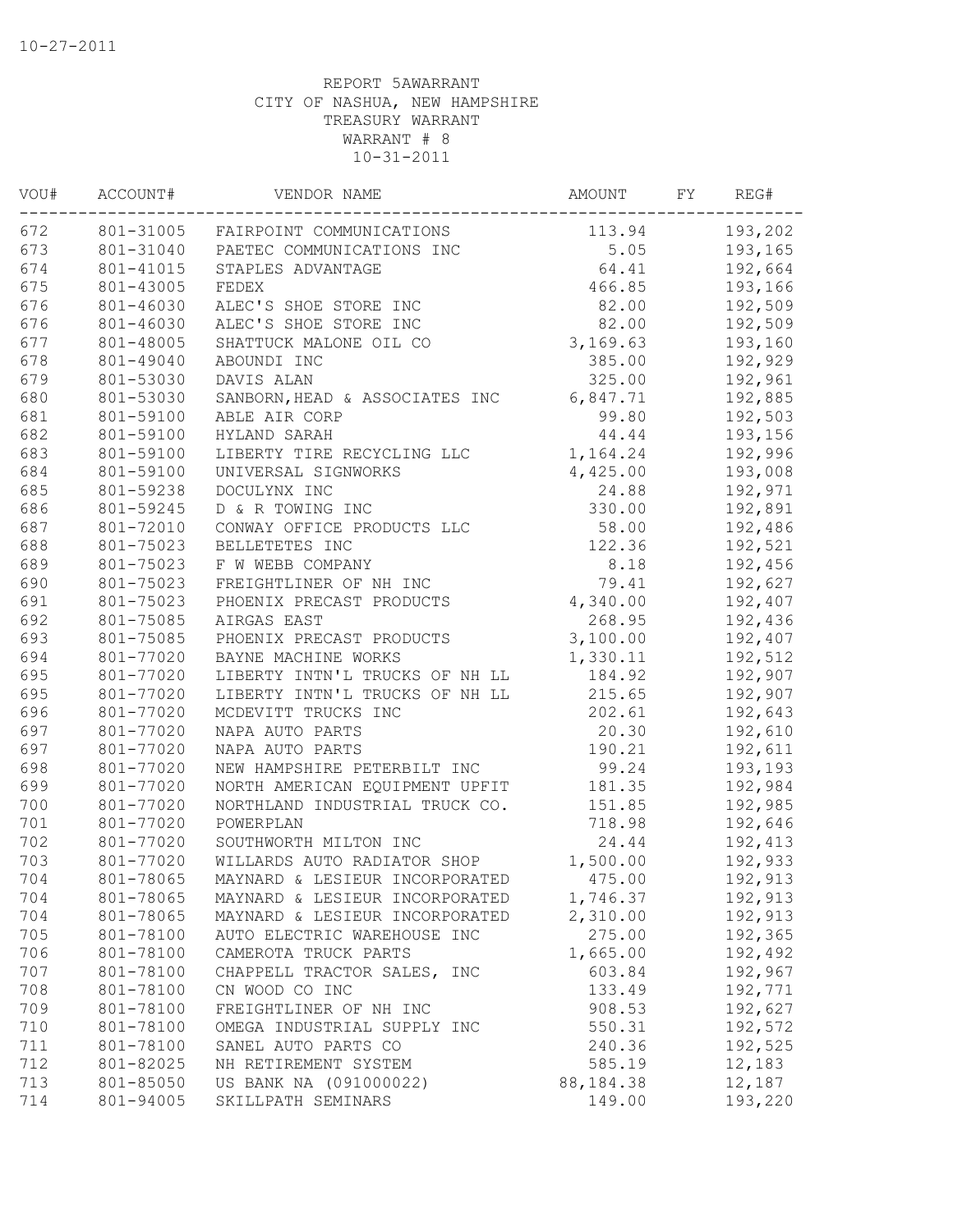| VOU#       | ACCOUNT#         | VENDOR NAME                               | AMOUNT         | FY. | REG#    |
|------------|------------------|-------------------------------------------|----------------|-----|---------|
|            |                  | TOTAL 801 SOLID WASTE DISPOSAL 128,252.98 |                |     |         |
|            |                  |                                           | 27.03          |     |         |
| 715<br>716 | $802 - 215 - 00$ | 802-215-00 ABSOLUTE TITLE LLC             |                |     | 192,515 |
|            |                  | ACCESS CLOSING & TITLE SERVICE            | 39.66<br>83.23 |     | 192,931 |
| 717        | $802 - 215 - 00$ | BARRISTERS TITLE & CLOSING SER            |                |     | 192,998 |
| 718        | $802 - 215 - 00$ | BROKER'S TITLE & CLOSING LLC              | 69.10          |     | 192,582 |
| 719        | $802 - 215 - 00$ | ETCHSTONE PROPERTIES INC                  | 33.46          |     | 192,953 |
| 720        | $802 - 215 - 00$ | FHLMC                                     | 69.67          |     | 193,001 |
| 721        | $802 - 215 - 00$ | FLEGAL LAW OFFICES                        | 83.30          |     | 192,622 |
| 722        | $802 - 215 - 00$ | FRANK X O'CONNOR LAW OFFICES P            | 21.00          |     | 193,007 |
| 723        | $802 - 215 - 00$ | FRASCA & FRASCA                           | 51.66          |     | 192,936 |
| 724        | $802 - 215 - 00$ | GALENBERG NICOLE                          | 45.00          |     | 193,004 |
| 725        | $802 - 215 - 00$ | GARROW MELODY                             | 54.99          |     | 193,002 |
| 726        | $802 - 215 - 00$ | GREAT EAST TITLE SERVICES                 | 100.68         |     | 192,527 |
| 727        | $802 - 215 - 00$ | KNOTTNER MARGUERITE                       | 96.49          |     | 193,032 |
| 728        | $802 - 215 - 00$ | LAW OFFICES OF GLENN C RAICHE             | 50.34          |     | 193,000 |
| 729        | $802 - 215 - 00$ | NELSON JEFFREY & CECILIA                  | 48.79          |     | 193,033 |
| 730        | $802 - 215 - 00$ | SECURITIZED ASSET BACKED RECV             | 77.96          |     | 193,034 |
| 731        | $802 - 215 - 00$ | SUMMIT TITLE SERVICES CORP                | 171.77         |     | 192,980 |
| 732        | $802 - 215 - 00$ | ZIEBERT GEOFREY & LORI LAUDIEN 42.36      |                |     | 193,035 |
| 733        | 802-31005        | FAIRPOINT COMMUNICATIONS                  | 673.45         |     | 193,201 |
| 734        | 802-31040        | PAETEC COMMUNICATIONS INC                 | 4.55           |     | 193,165 |
| 735        | 802-32005        | PSNH                                      | 883.46         |     | 192,349 |
| 736        | 802-32005        | PUBLIC SERVICE OF NEW HAMPSHIR 37,844.64  |                |     | 192,361 |
| 737        | 802-33005        | PENNICHUCK WATER                          | 20.34          |     | 193,176 |
| 737        | 802-33005        | PENNICHUCK WATER                          | 3,890.10       |     | 193,176 |
| 738        | 802-34015        | METROMEDIA ENERGY INC                     | 2,273.60       |     | 193,198 |
| 739        | 802-34015        | NATIONAL GRID                             | 1,032.55       |     | 192,350 |
| 740        | 802-46045        | M & N SPORTS LLC                          | 223.60         |     | 192,524 |
| 740        | 802-46045        | M & N SPORTS LLC                          | 714.70         |     | 192,524 |
| 741        | 802-46045        | TODIS CURT                                | 67.49          |     | 192,959 |
| 742        | 802-46045        | UNIFIRST CORPORATION                      | 34.11          |     | 192,628 |
| 742        | 802-46045        | UNIFIRST CORPORATION                      | 193.10         |     | 192,628 |
| 743        | 802-48015        | DENNIS K BURKE INC                        | 855.01         |     | 193,228 |
| 743        | 802-48015        | DENNIS K BURKE INC                        | 855.00         |     | 193,228 |
| 744        | 802-49075        | CLARY                                     | 169.50         |     | 193,017 |
| 745        | 802-53030        | CHEMSERVE ENVIRONMENTAL ANALYS            | 2,477.22       |     | 192,596 |
| 746        | 802-59100        | ANSWERING SERVICES OF NH LLC              | 92.60          |     | 192,563 |
| 748        | 802-59220        | PRINTGRAPHICS OF MAINE                    | 6, 200.00      |     | 12,204  |
| 747        | 802-59220        | PRINTGRAPHICS OF MAINE                    | 1,001.65       |     | 192,455 |
| 749        | 802-59225        | RESOURCE MANAGEMENT INC                   | 19,985.07      |     | 192,952 |
| 750        | 802-59230        | CONCRETE SYSTEMS INC                      | 240.00         |     | 192,947 |
| 751        | 802-59238        |                                           | 41.02          |     | 192,971 |
| 752        | 802-59265        | DOCULYNX INC<br>CITIZENS BANK             | 1,848.55       |     | 12,202  |
| 753        | 802-59265        |                                           |                |     | 12,203  |
|            |                  | CITIZENS BANK                             | 926.45         |     |         |
| 754        | 802-59275        | PENNICHUCK WATER                          | 8,501.22       |     | 192,547 |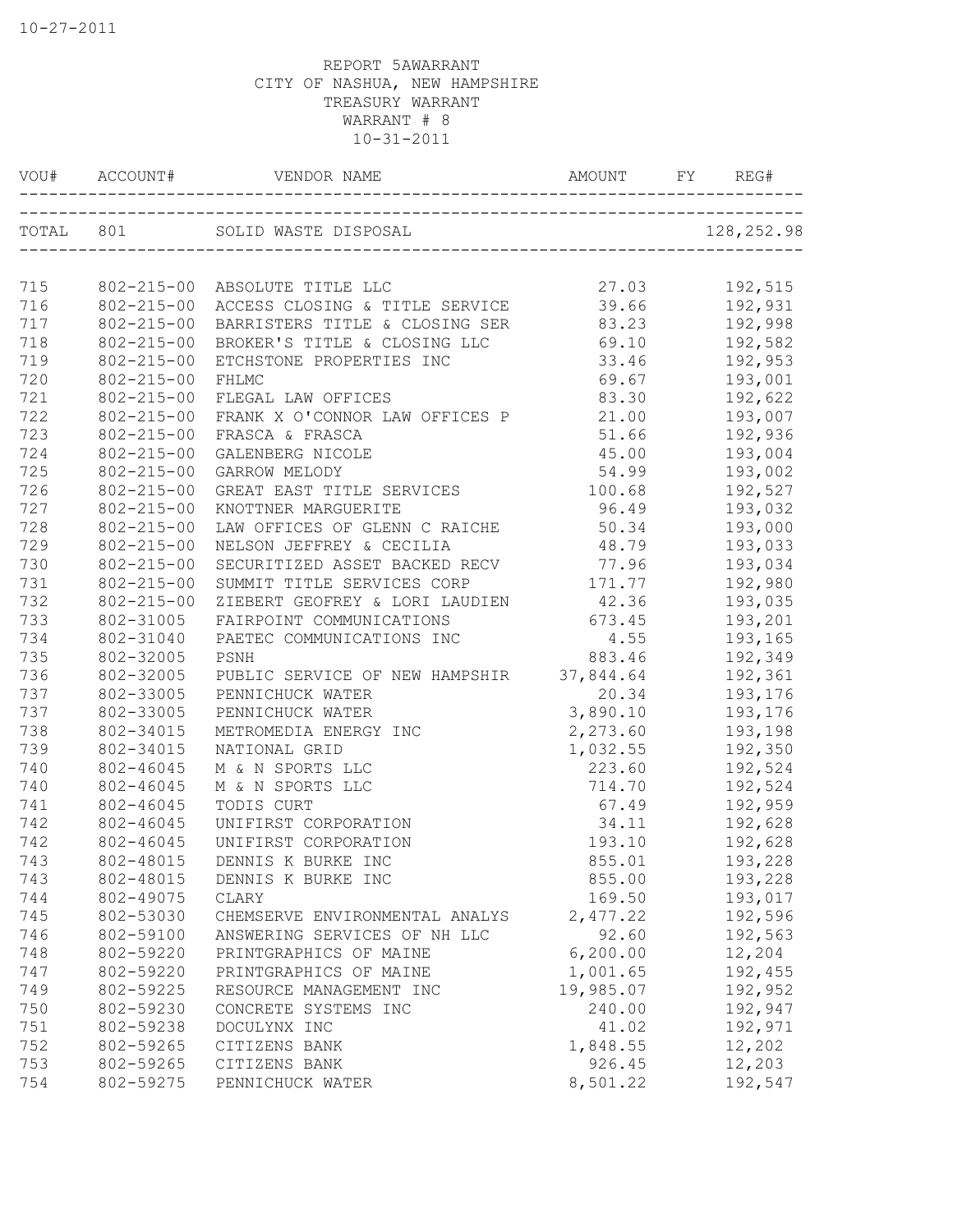| VOU#  | ACCOUNT#  | VENDOR NAME                   | AMOUNT     | FY | REG#       |
|-------|-----------|-------------------------------|------------|----|------------|
| 755   | 802-59320 | CN WOOD CO INC                | 630.99     |    | 192,771    |
| 756   | 802-59320 | D & R TOWING INC              | 210.00     |    | 192,891    |
| 757   | 802-64095 | GRAINGER                      | 10.91      |    | 192,469    |
| 758   | 802-64192 | HOME DEPOT CREDIT SERVICES    | 45.94      |    | 193,171    |
| 759   | 802-64192 | OMEGA INDUSTRIAL SUPPLY INC   | 999.46     |    | 192,572    |
| 760   | 802-64192 | PINE MOTOR PARTS              | 35.69      |    | 192,914    |
| 761   | 802-66025 | CONWAY OFFICE PRODUCTS LLC    | 103.00     |    | 192,486    |
| 762   | 802-77050 | BELLETETES INC                | 37.79      |    | 192,521    |
| 763   | 802-77050 | FASTENAL COMPANY              | 48.53      |    | 192,570    |
| 764   | 802-77050 | PINE MOTOR PARTS              | 21.74      |    | 192,914    |
| 765   | 802-77050 | SANEL AUTO PARTS CO           | 27.12      |    | 192,525    |
| 766   | 802-77062 | REILLY ELECTRIC COMPANY       | 18, 117.89 |    | 192,948    |
| 767   | 802-77066 | EASTERN INDUSTRIAL AUTOMATION | 652.58     |    | 192,975    |
| 768   | 802-77066 | FASTENAL COMPANY              | 195.99     |    | 192,570    |
| 769   | 802-77066 | M & B MACHINING AND WELDING   | 455.00     |    | 192,908    |
| 770   | 802-77067 | BELLETETES INC                | 25.02      |    | 192,521    |
| 771   | 802-77067 | FASTENAL COMPANY              | 9.68       |    | 192,570    |
| 772   | 802-77067 | GRAPHIC CONTROLS LLC          | 343.43     |    | 192,548    |
| 773   | 802-77067 | MCMASTER-CARR SUPPLY CO       | 3,779.36   |    | 192,514    |
| 774   | 802-77067 | PEABODY SUPPLY COMPANY        | 891.60     |    | 192,969    |
| 775   | 802-77068 | BIRCH HILL LANDSCAPINTG       | 430.00     |    | 193,020    |
| 776   | 802-77068 | CLEAR EDGE                    | 3,162.00   |    | 192,649    |
| 777   | 802-77068 | SHEEHAN PATRICK               | 99.00      |    | 192,639    |
| 778   | 802-77069 | ATCO INTERNATIONAL            | 647.20     |    | 192,642    |
| 779   | 802-77069 | F W WEBB COMPANY              | 383.79     |    | 192,456    |
| 780   | 802-77069 | GRAINGER                      | 263.76     |    | 192,469    |
| 781   | 802-77069 | MCMASTER-CARR SUPPLY CO       | 32.86      |    | 192,514    |
| 782   | 802-77069 | PEABODY SUPPLY COMPANY        | 1,024.29   |    | 192,969    |
| 783   | 802-77072 | HIGHLAND POWER                | 11, 411.54 |    | 192,655    |
| 784   | 802-82025 | NH RETIREMENT SYSTEM          | 149.50     |    | 12,183     |
| 784   | 802-82025 | NH RETIREMENT SYSTEM          | 834.35     |    | 12,183     |
| TOTAL | 802       | SEWERAGE DISPOSAL SYSTEM      |            |    | 137,295.48 |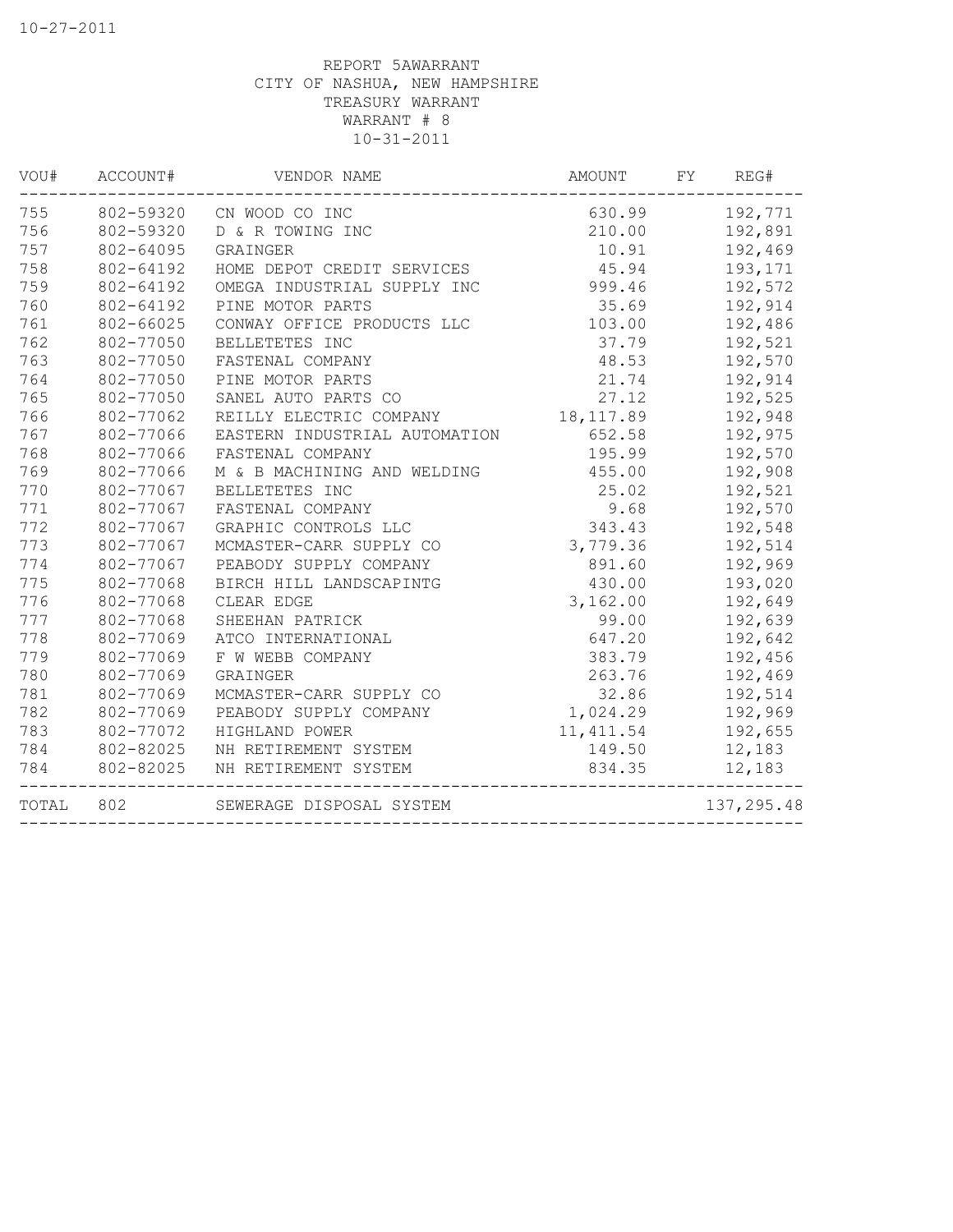| VOU#  | ACCOUNT#      | VENDOR NAME                              | AMOUNT             | FΥ | REG#               |
|-------|---------------|------------------------------------------|--------------------|----|--------------------|
| 785   | 905-05051     | COMMON ROTATION                          | 400.00             |    | 192,358            |
| 786   | 905-05051     | HIGH ROAD TOURING                        | 9,600.00           |    | 192,359            |
| 787   | 905-05051     | HIGH ROAD TOURING                        | 5,000.00           |    | 192,360            |
| 788   | 905-05051     | PRECENDENT MARKETING                     | 1,000.00           |    | 192,356            |
| 789   | 905-05051     | RAINBOW PRODUCTION SERVICES              | 3,500.00           |    | 192,355            |
| 790   | 905-05051     | TOUR DESIGN CREATIVE SERVICES            | 120.00             |    | 192,357            |
| TOTAL | 905           | CIVIC & COMMUNITY TRUST FUND             |                    |    | 19,620.00          |
| 791   | 920-59100     | INTEGRATED ENGINEERED SYSTEMS            | 447.50             |    | 193,207            |
| TOTAL | 920           | HUNT MEMORIAL BLDG TRUST FUND            |                    |    | 447.50             |
| 792   | 941-01346     |                                          |                    |    |                    |
| 793   | 941-98029     | STONE EDGE DESIGN<br>PETTY CASH          | 2,877.00<br>56.40  |    | 192,994<br>193,157 |
|       |               |                                          |                    |    |                    |
| TOTAL | 941           | HEALTH & COMM SVCS TRUST FUND            |                    |    | 2,933.40           |
| 794   | $952 - 05058$ | GUSTAVO PRESTON CO INC                   |                    |    | 192,450            |
| 795   | 952-05058     | SKILLINGS & SONS INC                     | 1,261.63<br>290.00 |    | 192,454            |
| 796   | 952-05058     | TUCKAHOE TURF FARMS INC                  | 420.00             |    | 192,402            |
| 797   | 952-05058     | UNITED SITE SERVICES NORTHEAST           | 164.91             |    | 193,203            |
| 798   | 952-75021     | AFFILIATED HVAC SERVICES LLC             | 798.55             |    | 192,504            |
| 799   | 952-75021     | FASTENAL COMPANY                         | 20.05              |    | 192,570            |
| 800   | 952-75021     | HOME DEPOT CREDIT SERVICES               | 143.48             |    | 193,171            |
| 801   | 952-75021     | JOHN DEERE LANDSCAPES/LESCO              | 758.74             |    | 192,724            |
| 802   | 952-75021     | JOHNSON'S ELECTRIC INC                   | 75.00              |    | 192,461            |
| 803   | 952-75021     | M E O'BRIEN & SONS INC                   | 787.00             |    | 192,487            |
| 804   | 952-75022     | C J ROUSSEAU TRUCKING                    | 1,000.00           |    | 192,472            |
| TOTAL | 952           | PARK & RECREATION TRUST FUND             |                    |    | 5,719.36           |
| 805   | $974 - 10$    | NASHUA PASTORAL CARE CENTER IN 5,287.04  |                    |    | 12,199             |
| 805   | $974 - 20$    | NASHUA PASTORAL CARE CENTER IN 29,845.68 |                    |    | 12,199             |
| TOTAL | 974           | URBAN PROGRAM TRUST FUND                 |                    |    | 35, 132.72         |
| 806   | 975-33005     | PENNICHUCK WATER                         | 75.34              |    | 193,176            |
| 807   | 975-34015     | METROMEDIA ENERGY INC                    | 22.80              |    | 193,198            |
| TOTAL | 975           | LIBRARY TRUST FUND                       |                    |    | 98.14              |
|       |               |                                          |                    |    |                    |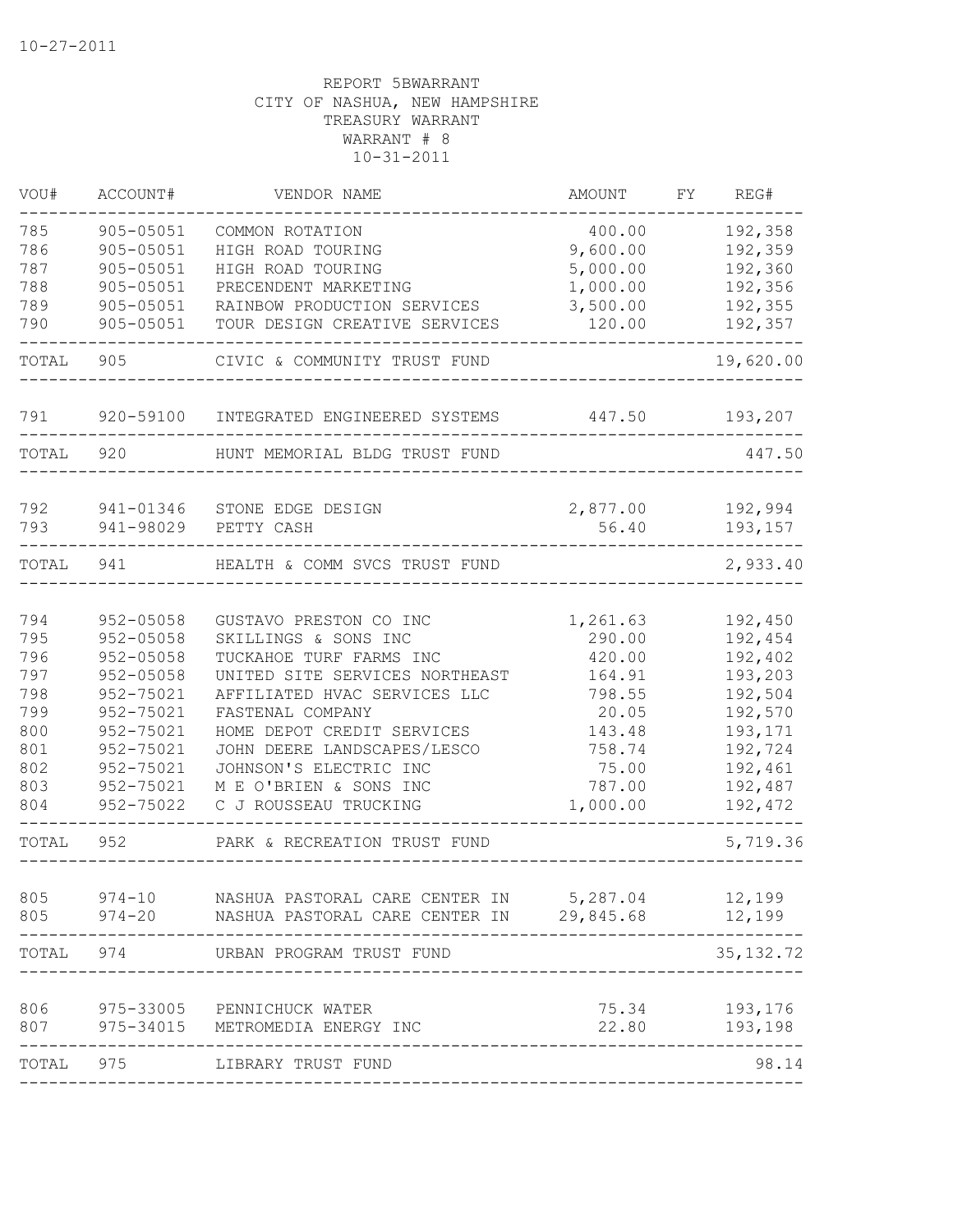| VOU#                                                     | ACCOUNT#                                                                   | VENDOR NAME                                                                                                                                  | AMOUNT                                                       | FY | REG#                                                           |
|----------------------------------------------------------|----------------------------------------------------------------------------|----------------------------------------------------------------------------------------------------------------------------------------------|--------------------------------------------------------------|----|----------------------------------------------------------------|
| 232,01<br>232,01<br>232,01<br>232,02<br>232,02<br>232,02 | 981-49075<br>981-49075<br>981-49075<br>981-55005<br>981-64040<br>981-64192 | LEDGE ST SCHOOL PTO<br>M & N SPORTS LLC<br>MARKERTEK VIDEO SUPPLY<br>FIRST STUDENT INC<br>AUDIO-VIDEO CORP<br>DIGITAL RIVER EDUCATION SRVS I | 297.50<br>139.40<br>297.92<br>430.08<br>1,980.00<br>1,329.00 |    | 193,158<br>192,524<br>192,435<br>192,729<br>193,090<br>193,059 |
| TOTAL                                                    | 981                                                                        | <b>SCHOOL TRUST FUND</b>                                                                                                                     |                                                              |    | 4,473.90                                                       |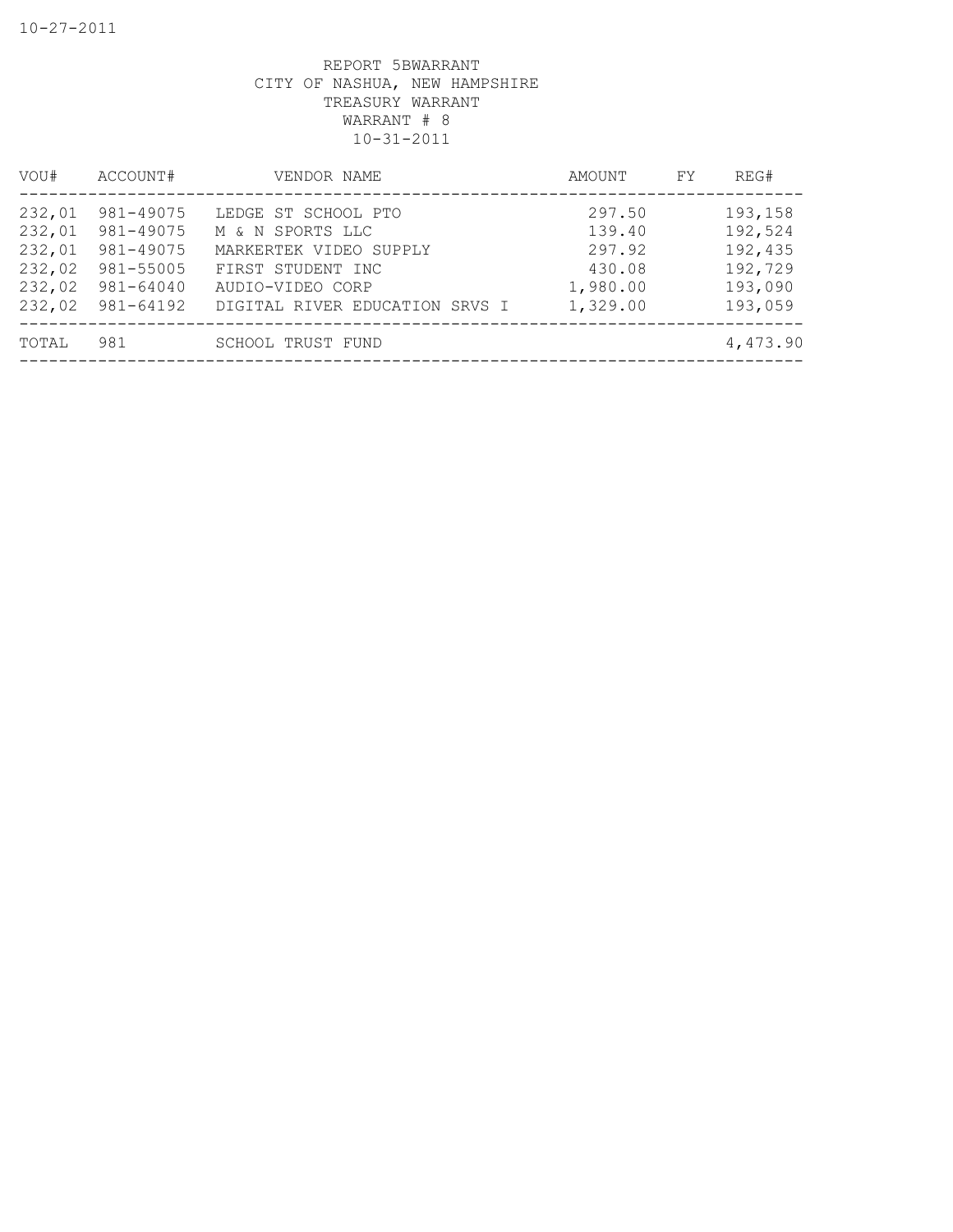|           | ACCOUNT# PAYROLL WEEK ENDING |  | AMOUNT |  |
|-----------|------------------------------|--|--------|--|
| TOTAL 951 |                              |  |        |  |
|           |                              |  |        |  |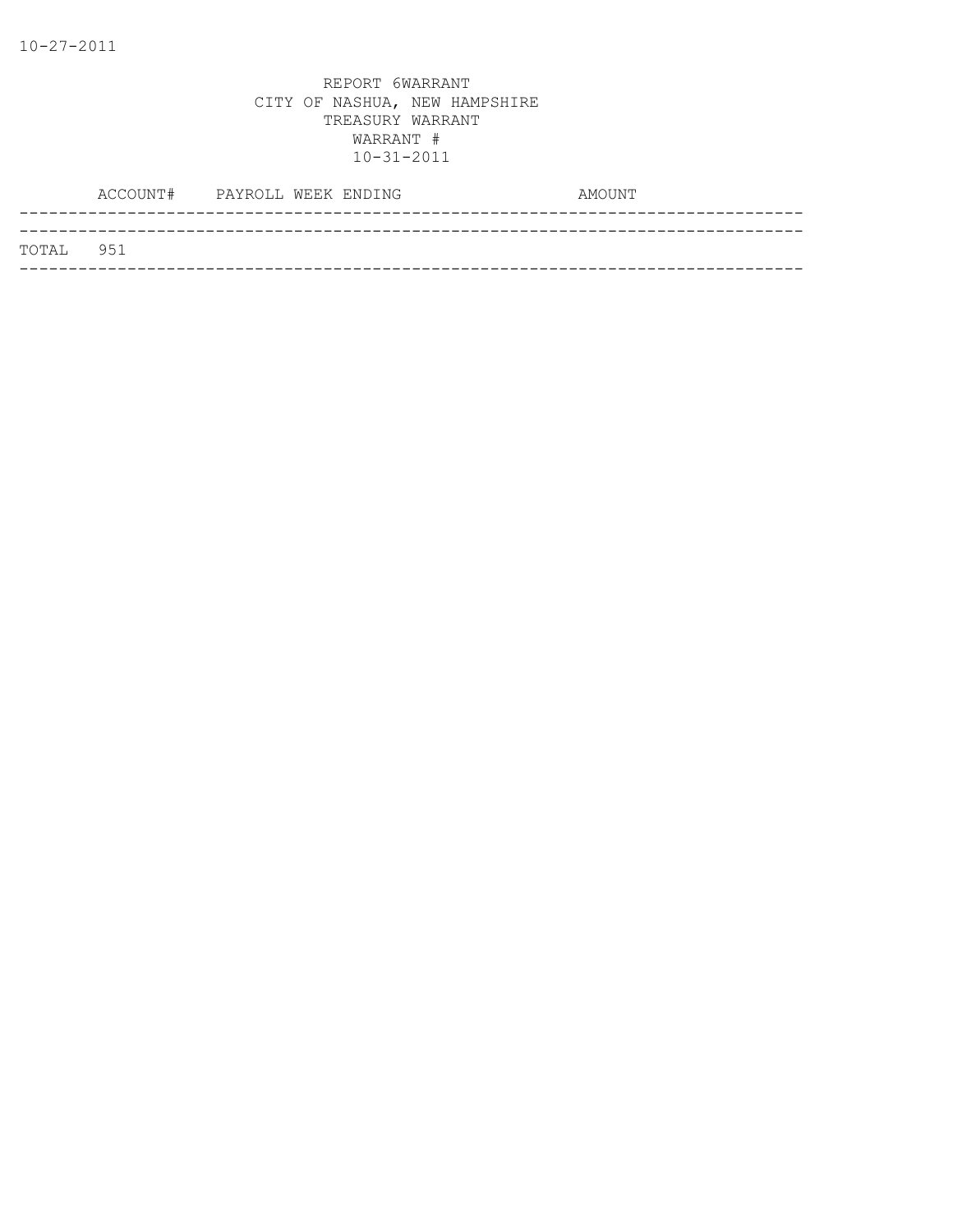|           | ACCOUNT#  | PAYROLL WEEK ENDING           | <b>AMOUNT</b> |                           |
|-----------|-----------|-------------------------------|---------------|---------------------------|
|           | 305-11125 | 15-OCT-2011                   | 962.06        |                           |
|           | 305-11125 | 22-OCT-2011                   | 962.06        |                           |
|           | 305-11239 | 15-OCT-2011                   | 1,080.52      |                           |
|           | 305-11239 | 22-OCT-2011                   | 1,080.52      |                           |
|           | 305-31050 | 22-OCT-2011                   | 50.00         |                           |
|           | 305-59100 | 15-OCT-2011                   | 50.00         |                           |
| TOTAL 305 |           | SRF - CIVIC & COMM ACTIVITIES |               | 4,185.16                  |
|           |           |                               |               |                           |
|           | 308-11130 | 15-OCT-2011                   | 862.73        |                           |
|           | 308-11130 | 22-OCT-2011                   | 862.73        |                           |
|           | 308-11418 | 15-OCT-2011                   | 496.00        |                           |
|           | 308-11418 | 22-OCT-2011                   | 495.99        |                           |
|           | 308-11441 | 15-OCT-2011                   | 1,453.64      |                           |
|           | 308-11441 | 22-OCT-2011                   | 1,453.63      |                           |
|           | 308-11446 | 15-OCT-2011                   | 1,156.28      |                           |
|           | 308-11446 | 22-OCT-2011                   | 1,156.28      |                           |
|           | 308-11447 | 15-OCT-2011                   | 257.36        |                           |
|           | 308-11447 | 22-OCT-2011                   | 257.36        |                           |
|           | 308-11540 | 15-OCT-2011                   | 1,083.90      |                           |
|           | 308-11540 | 22-OCT-2011                   | 1,083.90      |                           |
|           | 308-11578 | 15-OCT-2011                   | 997.84        |                           |
|           | 308-11578 | 22-OCT-2011                   | 997.84        |                           |
|           | 308-11589 | 15-OCT-2011                   | 1,080.52      |                           |
|           | 308-11589 | 22-OCT-2011                   | 1,080.52      |                           |
|           | 308-11608 | 15-OCT-2011                   | 976.17        |                           |
|           | 308-11608 | 22-OCT-2011                   | 976.17        |                           |
|           | 308-83051 | 15-OCT-2011                   | 2,418.69      |                           |
|           | 308-83051 | 22-OCT-2011                   | 3,473.47      |                           |
|           | 308-83052 | 15-OCT-2011                   | 1,923.26      |                           |
|           | 308-83052 | 22-OCT-2011                   | 3,242.27      |                           |
|           | 308-83102 | 15-OCT-2011                   | 1,384.62      |                           |
|           | 308-83102 | 22-OCT-2011                   | 1,384.62      |                           |
| TOTAL     | 308       | SRF - INSURANCE               |               | 30,555.79                 |
|           |           |                               |               |                           |
|           |           | 3092-13004 15-OCT-2011        | 482.54        |                           |
|           |           | 3092-13004 22-OCT-2011        | 1,441.73      |                           |
|           | TOTAL 309 | FRESH FRUIT & VEGETABLE GRANT |               | 1,924.27<br>_____________ |
|           |           |                               |               |                           |
|           |           | 3097-11162 15-OCT-2011        | 645.75        |                           |
|           |           | 3097-11162 22-OCT-2011        | 645.75        |                           |
|           |           | 3097-11408 15-OCT-2011        | 947.46        |                           |
|           |           | 3097-11408 22-OCT-2011        | 785.16        |                           |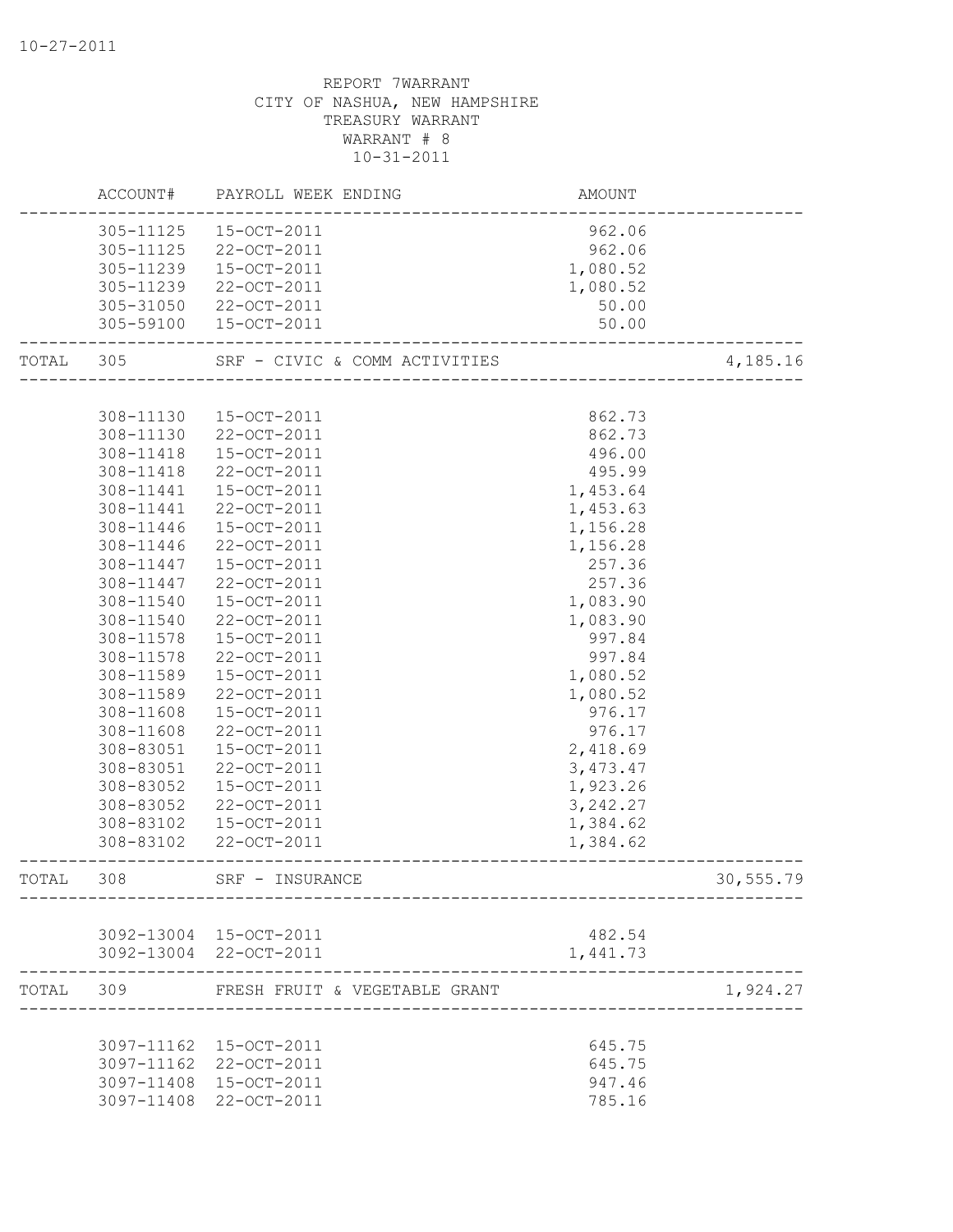|           |            | ACCOUNT# PAYROLL WEEK ENDING  | AMOUNT                               |           |
|-----------|------------|-------------------------------|--------------------------------------|-----------|
|           |            | 3097-12112 15-OCT-2011        | 461.26                               |           |
|           | 3097-12112 | 22-OCT-2011                   | 576.58                               |           |
|           | 3097-12830 | 15-OCT-2011                   | 46.86                                |           |
|           | 3097-12830 | 22-OCT-2011                   | 155.95                               |           |
|           | 3097-19138 | 22-OCT-2011                   | 3,029.27                             |           |
|           | 3097-19139 | 22-OCT-2011                   | 13, 142. 24                          |           |
|           | 3097-19140 | 15-OCT-2011                   | 7,112.00                             |           |
|           | 3097-19140 | 22-OCT-2011                   | 8,890.00                             |           |
|           | 3097-19540 | 15-OCT-2011                   | 18,610.77                            |           |
|           | 3097-19540 | 22-OCT-2011                   | 24,435.96                            |           |
|           | 3097-19544 | 15-OCT-2011                   | 553.83                               |           |
|           | 3097-19544 | 22-OCT-2011                   | 669.03                               |           |
|           |            | 3097-19545 15-OCT-2011        | 1,881.50                             |           |
|           |            | 3097-19545 22-OCT-2011        | 2,405.51                             |           |
|           |            | TOTAL 309 SRF - FOOD SERVICES | ____________________________________ | 84,994.88 |
|           |            |                               |                                      |           |
|           |            | 3117-12006 15-OCT-2011        | 1,000.00                             |           |
|           |            | 3117-12006 22-OCT-2011        | 2,400.00                             |           |
| TOTAL 311 |            | DRIVER'S EDUCATION            |                                      | 3,400.00  |
|           |            |                               |                                      |           |
|           |            | 312-11165 15-OCT-2011         | 557.36                               |           |
|           | 312-11165  | 22-OCT-2011                   | 557.36                               |           |
|           | 312-11191  | $15 - OCT - 2011$             | 827.26                               |           |
|           | 312-11191  | 22-OCT-2011                   | 827.27                               |           |
|           | 312-11445  | 15-OCT-2011                   | 109.36                               |           |
|           | 312-11445  | 22-OCT-2011                   | 109.36                               |           |
|           | 312-11547  | 15-OCT-2011                   | 2,224.35                             |           |
|           | 312-11547  | 22-OCT-2011                   | 2,224.37                             |           |
|           | 312-12052  | 15-OCT-2011                   | 578.50                               |           |
|           | 312-12052  | 22-OCT-2011                   | 573.99                               |           |
|           | 312-12116  | 15-OCT-2011                   | 593.16                               |           |
|           | 312-12116  | 22-OCT-2011                   | 593.16                               |           |
|           | 312-13004  | 15-OCT-2011                   | 699.74                               |           |
|           | 312-13004  | 22-OCT-2011                   | 917.56                               |           |
|           | 312-17001  | 15-OCT-2011                   | 200.00                               |           |
| TOTAL     | 312        | SRF - FINANCIAL SERVICES      |                                      | 11,592.80 |
|           |            |                               |                                      |           |
|           | 3122-12006 | 15-OCT-2011                   | 175.00                               |           |
|           | 3122-12006 | 22-OCT-2011                   | 725.00                               |           |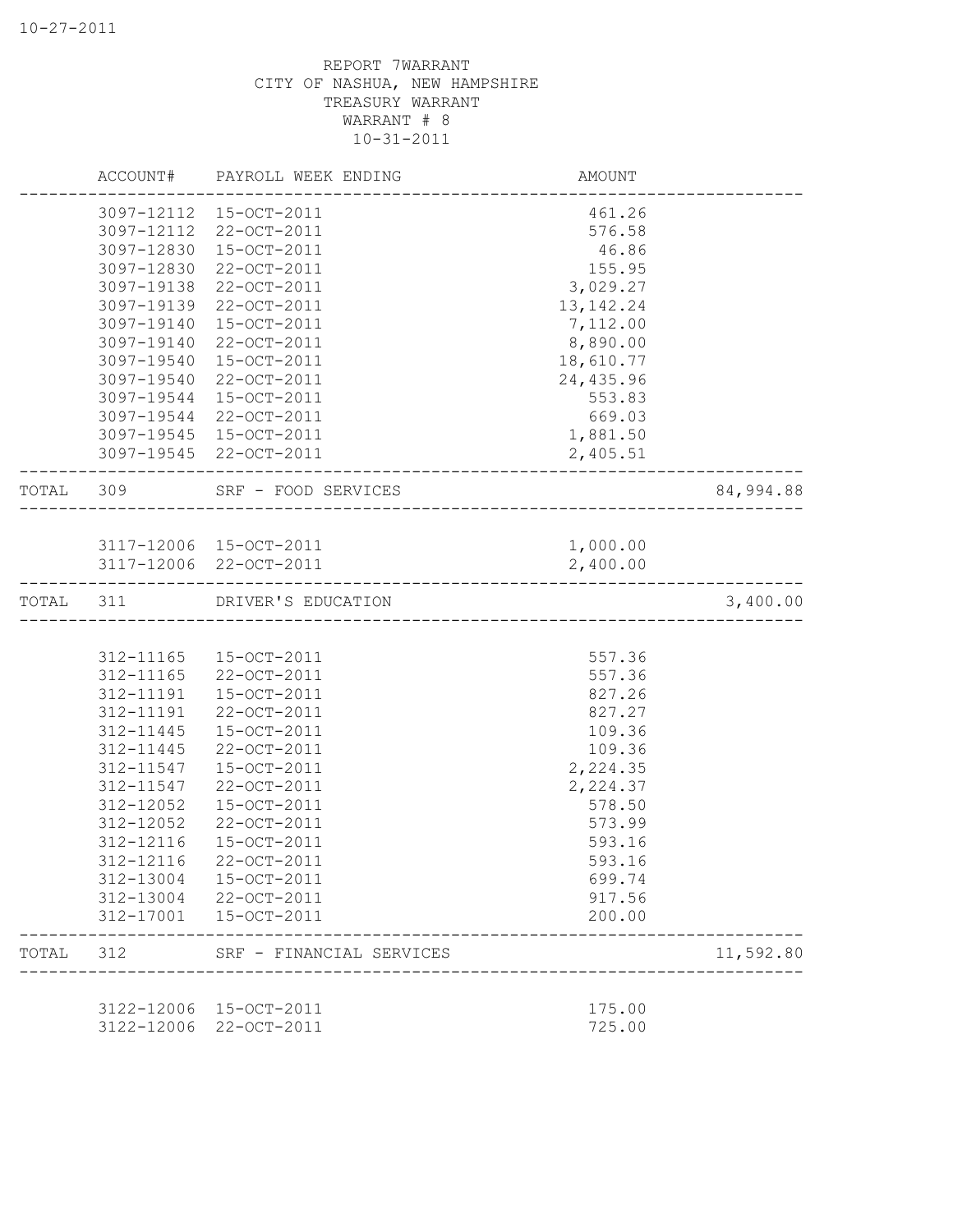|           | ACCOUNT#                                                                                                                                    | PAYROLL WEEK ENDING                                                                                                                                                                                                  | AMOUNT                                                                                                                                         |           |
|-----------|---------------------------------------------------------------------------------------------------------------------------------------------|----------------------------------------------------------------------------------------------------------------------------------------------------------------------------------------------------------------------|------------------------------------------------------------------------------------------------------------------------------------------------|-----------|
|           |                                                                                                                                             | TOTAL 312 ADULT ED/CONTINUING ED                                                                                                                                                                                     |                                                                                                                                                | 900.00    |
|           |                                                                                                                                             | 3212-12006 22-OCT-2011                                                                                                                                                                                               | 300.00                                                                                                                                         |           |
| TOTAL 321 |                                                                                                                                             | ADULT ED/COLLEGE TRANSITIONS                                                                                                                                                                                         |                                                                                                                                                | 300.00    |
|           |                                                                                                                                             | 3231-11870 22-OCT-2011                                                                                                                                                                                               | $-650.00$                                                                                                                                      |           |
| TOTAL 323 |                                                                                                                                             | ADULT ED/HS ALTERNATIVE ED                                                                                                                                                                                           |                                                                                                                                                | $-650.00$ |
|           |                                                                                                                                             | 3262-11860 22-OCT-2011                                                                                                                                                                                               | 2,211.46                                                                                                                                       |           |
| TOTAL 326 |                                                                                                                                             | NH ALTERNATE ASSES COACH                                                                                                                                                                                             |                                                                                                                                                | 2,211.46  |
|           | 331-11561<br>331-11561<br>331-12115<br>331-12115<br>331-13038<br>331-13038<br>331-13044<br>331-13044<br>331-15002<br>331-18036<br>331-18036 | 331-11250  15-OCT-2011<br>331-11250 22-OCT-2011<br>15-OCT-2011<br>22-OCT-2011<br>15-OCT-2011<br>22-OCT-2011<br>15-OCT-2011<br>22-OCT-2011<br>15-OCT-2011<br>22-OCT-2011<br>15-OCT-2011<br>15-OCT-2011<br>22-OCT-2011 | 717.45<br>717.44<br>1,173.90<br>1,173.90<br>555.49<br>555.49<br>1,703.05<br>141.74<br>4,664.67<br>2,963.77<br>234.78<br>17,536.34<br>15,734.47 |           |
| TOTAL     | 331                                                                                                                                         | SRF - POLICE DEPARTMENT                                                                                                                                                                                              |                                                                                                                                                | 47,872.49 |
|           | 341-01210<br>341-01210<br>341-11024<br>341-11024<br>341-11235<br>341-11235<br>341-11484<br>341-11484<br>341-11563<br>341-11563<br>341-31050 | 15-OCT-2011<br>22-OCT-2011<br>15-OCT-2011<br>22-OCT-2011<br>15-OCT-2011<br>22-OCT-2011<br>15-OCT-2011<br>22-OCT-2011<br>15-OCT-2011<br>22-OCT-2011<br>22-OCT-2011                                                    | 437.48<br>437.49<br>264.35<br>264.35<br>1,217.16<br>1,217.17<br>963.20<br>963.20<br>1,019.34<br>1,019.34<br>50.00                              |           |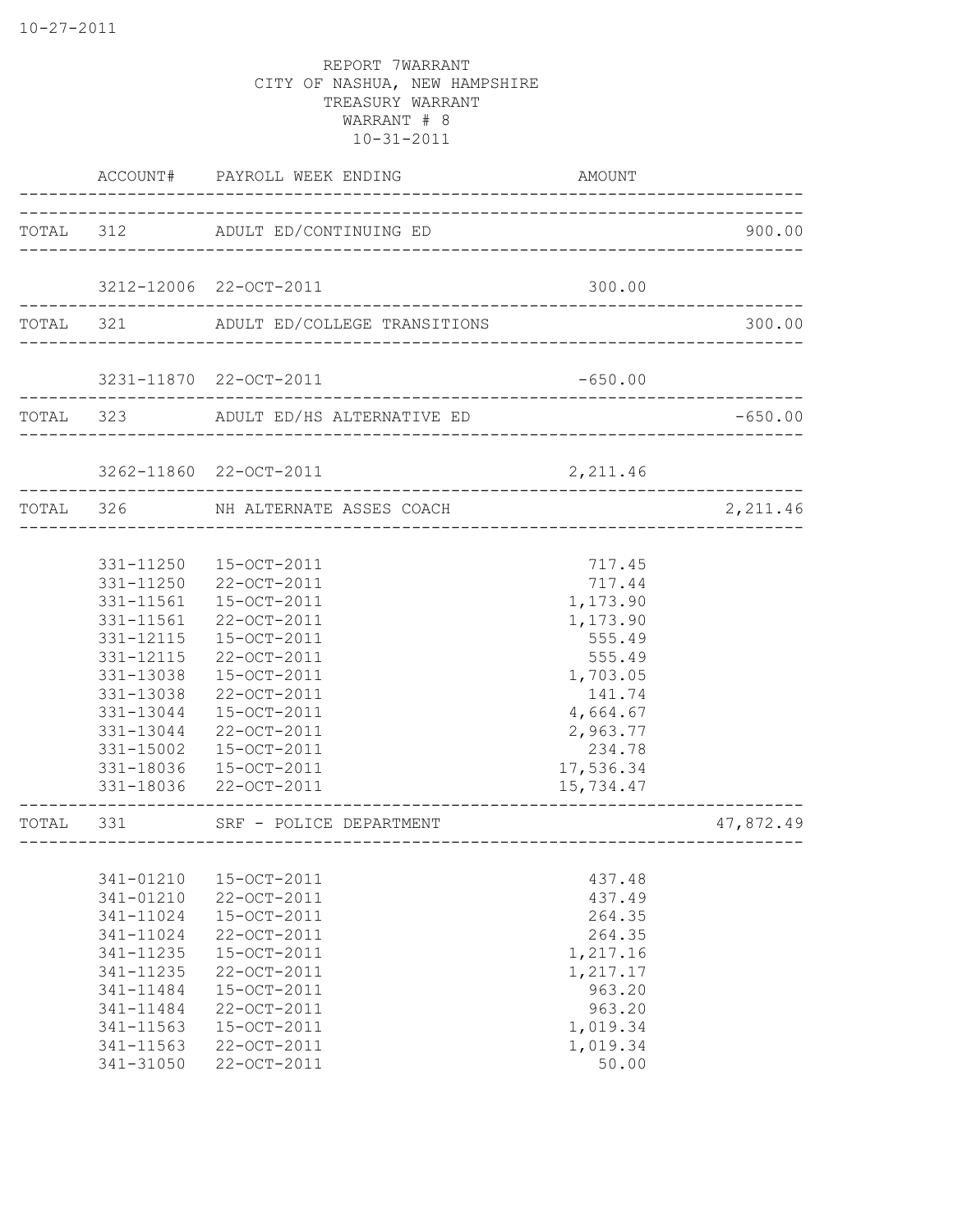|           | ACCOUNT#   | PAYROLL WEEK ENDING                           | <b>AMOUNT</b>                      |           |
|-----------|------------|-----------------------------------------------|------------------------------------|-----------|
|           |            | TOTAL 341 SRF - COMMUNITY SERVICES            | ____________________               | 7,853.08  |
|           | 342-12000  | 15-OCT-2011                                   |                                    |           |
|           | 342-12000  | 22-OCT-2011                                   | 518.10<br>518.10                   |           |
|           | 342-12199  | 15-OCT-2011                                   | 959.35                             |           |
|           | 342-12199  | 22-OCT-2011                                   | 959.35                             |           |
|           | 342-12582  | 15-OCT-2011                                   | 838.01                             |           |
|           |            | 342-12582 22-OCT-2011                         | 838.02                             |           |
| TOTAL 342 |            | SRF - COMMUNITY HEALTH<br>------------------- |                                    | 4,630.93  |
|           |            | 3452-11162 15-OCT-2011                        | 711.39                             |           |
|           |            | 3452-11162 22-OCT-2011                        | 711.38                             |           |
|           |            | 3452-11860 22-OCT-2011                        | 9,011.62                           |           |
|           |            | 3452-12006 15-OCT-2011                        | 3,704.98                           |           |
|           |            | 3452-12006 22-OCT-2011                        | 5,792.17                           |           |
| TOTAL 345 |            | TITLE IV 21ST CENT ELEM                       |                                    | 19,931.54 |
|           |            |                                               |                                    |           |
|           |            | 3462-11860 22-OCT-2011                        | 3,647.31                           |           |
|           |            | 3462-12006 15-OCT-2011                        | 805.87                             |           |
|           |            | 3462-12006 22-OCT-2011                        | 4,138.59                           |           |
| TOTAL     | 346        | TITLE IV 21ST CENT MIDDLE                     | __________________________________ | 8,591.77  |
|           |            | 3468-11162 15-OCT-2011                        | 645.75                             |           |
|           | 3468-11162 | 22-OCT-2011                                   | 645.75                             |           |
|           | 3468-11870 | 22-OCT-2011                                   | 4,488.23                           |           |
|           | 3468-19230 | 22-OCT-2011                                   | 1,772.25                           |           |
| TOTAL     | 346        | SMALLER LEARNING COMMUNITY                    |                                    | 7,551.98  |
|           |            | 3471-12201 22-OCT-2011                        | 248.00                             |           |
| TOTAL     |            | 347 CSSR-SECONDARY SCHOOL REDESIGN            |                                    | 248.00    |
|           |            | 3501-13133 22-OCT-2011                        | 1,075.00                           |           |
| TOTAL     | 350        | TITLE IIA QUALITY TEACHERS                    |                                    | 1,075.00  |
|           |            |                                               |                                    |           |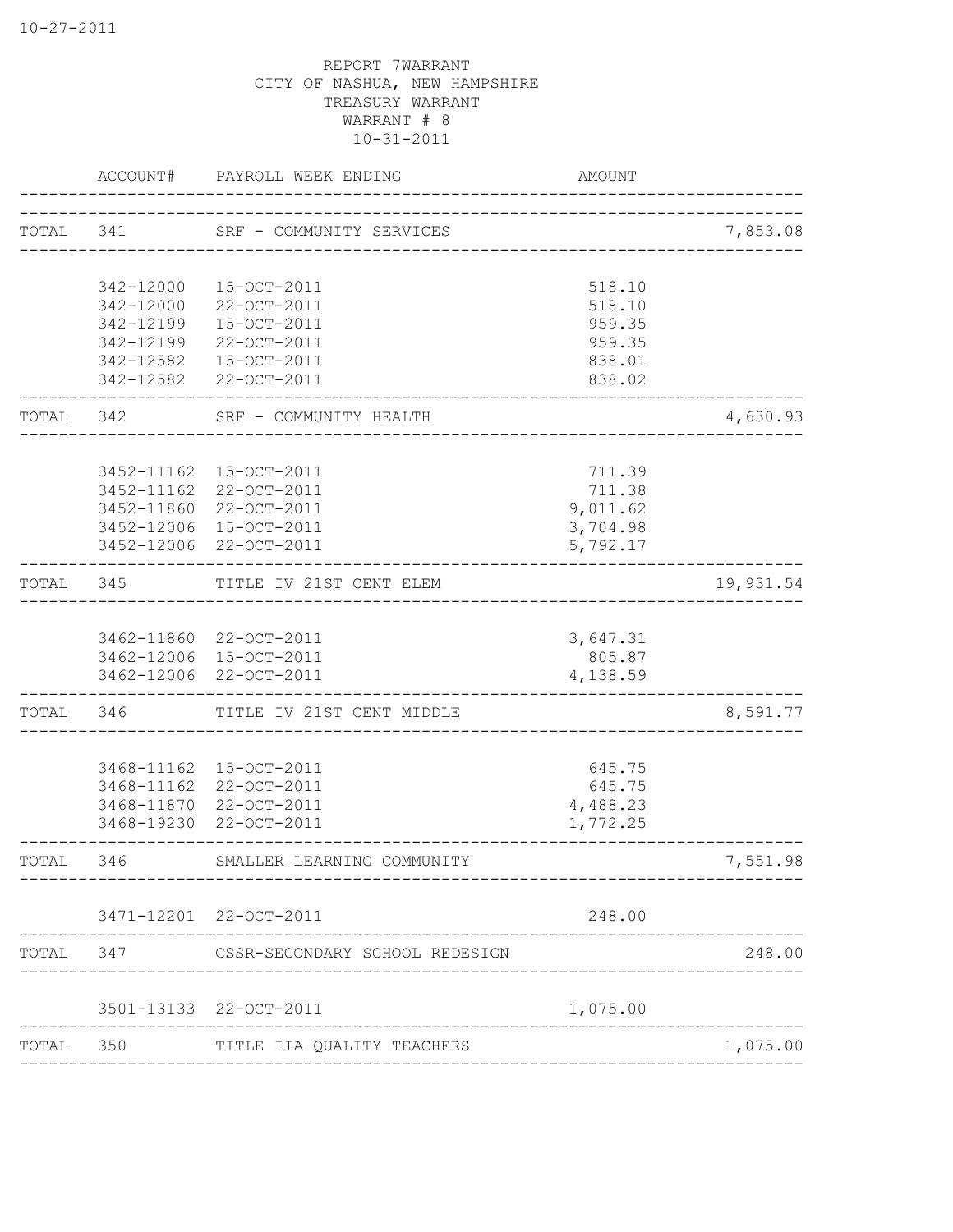|       | ACCOUNT#                                                                                             | PAYROLL WEEK ENDING                                                                                                  | AMOUNT                                                                         |           |
|-------|------------------------------------------------------------------------------------------------------|----------------------------------------------------------------------------------------------------------------------|--------------------------------------------------------------------------------|-----------|
|       |                                                                                                      | 3502-11726 22-OCT-2011<br>3502-11803 22-OCT-2011<br>3502-12201 15-OCT-2011<br>3502-12201 22-OCT-2011                 | 11,874.07<br>1,105.04<br>186.00<br>93.00                                       |           |
| TOTAL | 350                                                                                                  | TITLE IIA HQT<br>________________________                                                                            |                                                                                | 13,258.11 |
|       |                                                                                                      | 352-11562  15-OCT-2011<br>352-11562 22-OCT-2011                                                                      | 420.52<br>420.52                                                               |           |
| TOTAL | 352                                                                                                  | SRF - PARKS AND RECREATION                                                                                           |                                                                                | 841.04    |
|       |                                                                                                      | 3530-12006 15-OCT-2011<br>___________________________                                                                | $-256.53$                                                                      |           |
| TOTAL | 353                                                                                                  |                                                                                                                      |                                                                                | $-256.53$ |
|       |                                                                                                      | 3532-11870 22-OCT-2011<br>3532-12006 15-OCT-2011<br>3532-12006 22-OCT-2011<br>3532-13032 22-OCT-2011                 | 1,150.00<br>631.53<br>3,325.00<br>82.67                                        |           |
| TOTAL | 353                                                                                                  | ADULT ED/HS DIPLOMA PROGRAM                                                                                          |                                                                                | 5,189.20  |
|       |                                                                                                      | 3612-11515 22-OCT-2011<br>3612-12111 15-OCT-2011<br>3612-12111 22-OCT-2011                                           | 4,177.23<br>11,754.35<br>14,572.44                                             |           |
| TOTAL | 361                                                                                                  | ED JOBS                                                                                                              |                                                                                | 30,504.02 |
|       | 373-53075                                                                                            | 373-53075  15-OCT-2011<br>22-OCT-2011                                                                                | 18.52<br>18.52                                                                 |           |
| TOTAL | 373                                                                                                  | SRF - ECONOMIC DEVELOPMENT                                                                                           |                                                                                | 37.04     |
|       | 374-0705M<br>374-0705P<br>374-0705P<br>374-07235<br>374-07235<br>374-07285<br>374-07285<br>374-07340 | 22-OCT-2011<br>15-OCT-2011<br>22-OCT-2011<br>15-OCT-2011<br>22-OCT-2011<br>15-OCT-2011<br>22-OCT-2011<br>15-OCT-2011 | 160.00<br>1,780.29<br>1,780.29<br>564.08<br>564.09<br>37.04<br>18.52<br>464.38 |           |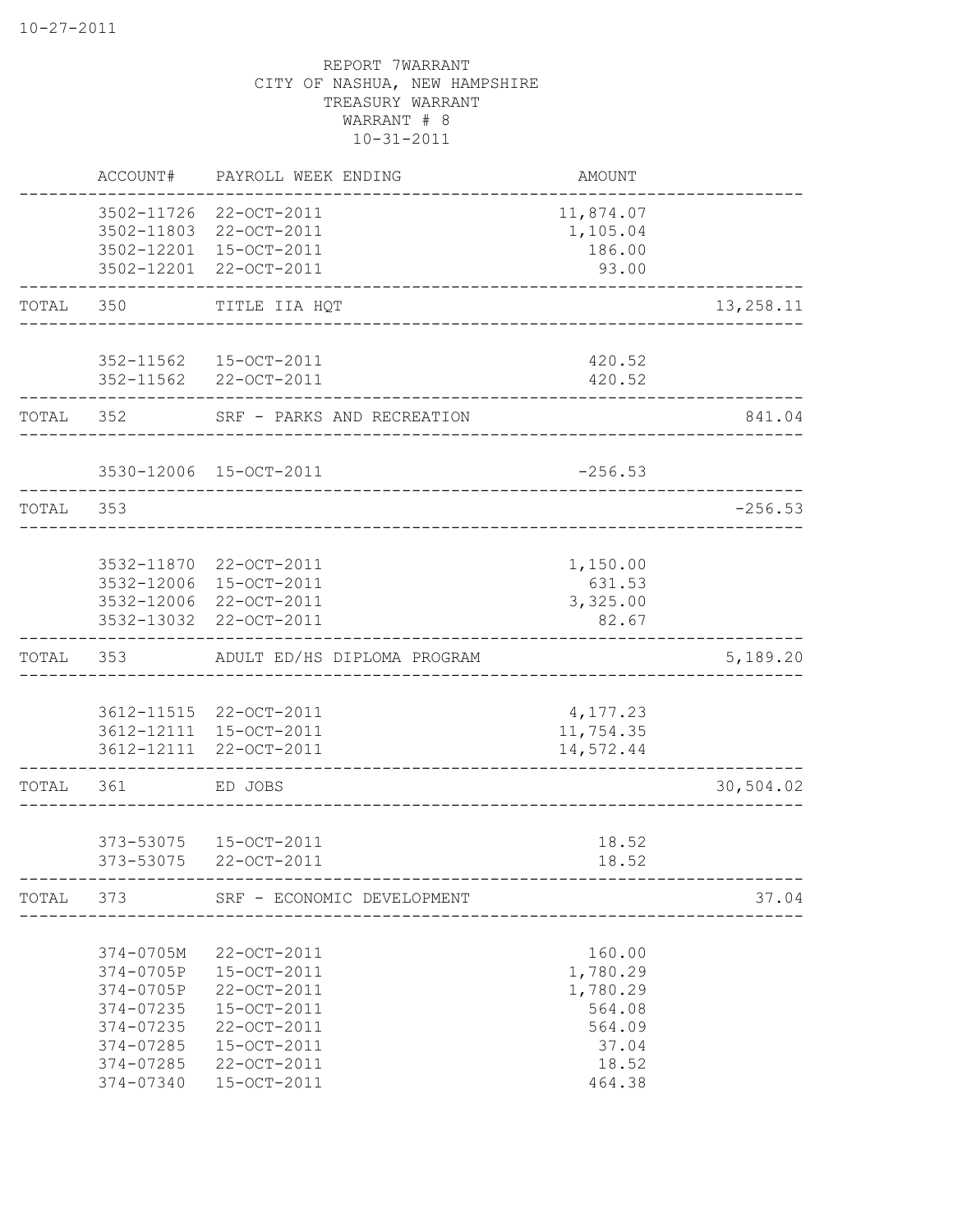|           | ACCOUNT#   | PAYROLL WEEK ENDING            | AMOUNT                               |             |
|-----------|------------|--------------------------------|--------------------------------------|-------------|
|           | 374-07340  | 22-OCT-2011                    | 464.38                               |             |
|           | 374-0734P  | 15-OCT-2011                    | 1,081.58                             |             |
|           | 374-0734P  | 22-OCT-2011                    | 1,081.59                             |             |
|           | 374-07506  | 15-OCT-2011                    | 18.52                                |             |
|           |            | 374-31050 22-OCT-2011          | 17.00                                |             |
|           |            | TOTAL 374 SRF - URBAN PROGRAMS | --------------------                 | 8,031.76    |
|           |            | 3751-11801 22-OCT-2011         | $-4,370.52$                          |             |
| TOTAL 375 |            | ARRA TITLE I                   |                                      | $-4,370.52$ |
|           |            | _________________________      |                                      |             |
|           |            | 3762-11726 22-OCT-2011         | 20,495.68                            |             |
|           |            | 3762-11802 22-OCT-2011         | 2,064.08                             |             |
|           | 3762-11870 | 22-OCT-2011                    | 2,860.09                             |             |
|           | 3762-12111 | 15-OCT-2011                    | 4,646.76                             |             |
|           |            | 3762-12111 22-OCT-2011         | 5,690.58                             |             |
|           | 3762-12126 | 15-OCT-2011                    | 616.53                               |             |
|           | 3762-12126 | 22-OCT-2011                    | 493.22                               |             |
|           | 3762-12135 | 22-OCT-2011                    | 71.92                                |             |
|           | 3762-12198 | 22-OCT-2011                    | 53, 952.27                           |             |
|           | 3762-12201 | 22-OCT-2011                    | 325.09                               |             |
|           |            | 3762-13133 22-OCT-2011         | 143.75                               |             |
|           |            | 3762-13137 22-OCT-2011         | 119.44                               |             |
|           |            | 3762-19000 15-OCT-2011         | 3,312.09                             |             |
|           |            | 3762-19000 22-OCT-2011         | 3,883.44                             |             |
| TOTAL     | 376        | TITLE IA                       |                                      | 98,674.94   |
|           |            |                                |                                      |             |
|           |            | 3771-11515 15-OCT-2011         | 1,350.00                             |             |
|           |            | 3771-11515 22-OCT-2011         | 400.00                               |             |
|           | 3771-12006 | 15-OCT-2011                    | 367.50                               |             |
|           | 3771-12006 | 22-OCT-2011                    | 245.00                               |             |
| TOTAL     | 377        | TITLE III ENHANCING ENG LANG   | ____________________________________ | 2,362.50    |
|           |            |                                |                                      |             |
|           | 378-01210  | 15-OCT-2011                    | 550.36                               |             |
|           | 378-01210  | 22-OCT-2011                    | 550.36                               |             |
|           | 378-09003  | 15-OCT-2011                    | 550.37                               |             |
|           | 378-09003  | 22-OCT-2011                    | 550.37                               |             |
|           | 378-11676  | 15-OCT-2011                    | 934.06                               |             |
|           | 378-11676  | 22-OCT-2011                    | 934.06                               |             |
|           | 378-11677  | 15-OCT-2011                    | 783.71                               |             |
|           | 378-11677  | 22-OCT-2011                    | 4,310.41                             |             |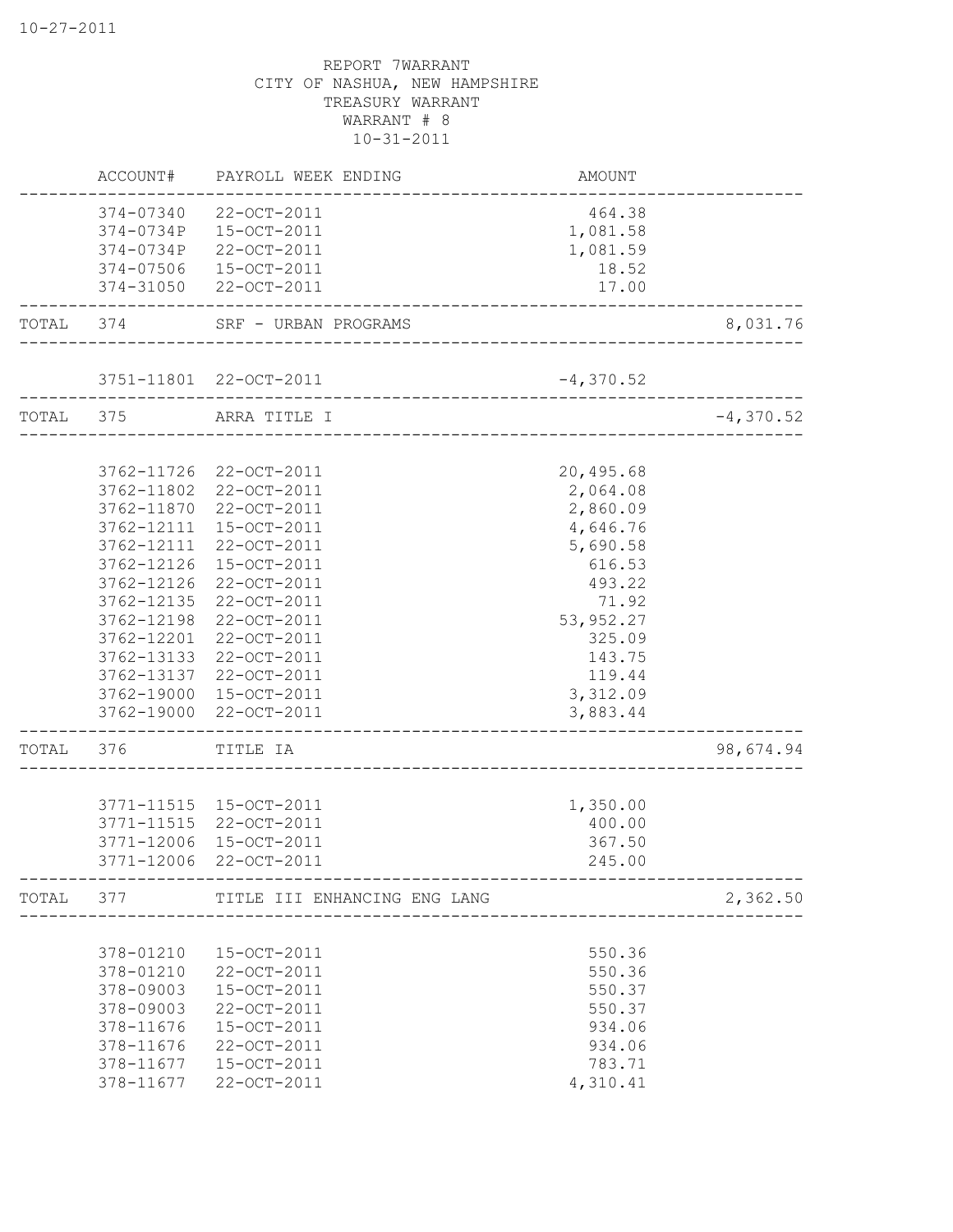|           | ACCOUNT#                            | PAYROLL WEEK ENDING                               | AMOUNT                     |           |
|-----------|-------------------------------------|---------------------------------------------------|----------------------------|-----------|
|           | 378-11679<br>378-11679<br>378-11680 | 15-OCT-2011<br>22-OCT-2011<br>15-OCT-2011         | 928.77<br>928.77<br>833.90 |           |
|           | 378-11680                           | 22-OCT-2011                                       | 833.90                     |           |
|           | 378-11683                           | 15-OCT-2011                                       | 1,684.45                   |           |
|           | 378-11683                           | 22-OCT-2011                                       | 1,684.46                   |           |
|           | 378-11688                           | 15-OCT-2011                                       | 620.55                     |           |
|           | 378-11688                           | 22-OCT-2011                                       | 620.55                     |           |
|           | 378-11751                           | 15-OCT-2011                                       | 1,384.39                   |           |
|           | 378-11751                           | 22-OCT-2011                                       | 1,384.39                   |           |
|           | 378-12188                           | 15-OCT-2011                                       | 148.61                     |           |
|           |                                     | 378-12188 22-OCT-2011                             | 267.50                     |           |
|           |                                     | 378-13004 15-OCT-2011<br>------------------------ | 241.43                     |           |
| TOTAL     | 378                                 | TRANSPORTATION                                    |                            | 20,725.37 |
|           |                                     | 3937-19000 22-OCT-2011                            | 846.77                     |           |
|           |                                     |                                                   |                            |           |
| TOTAL 393 |                                     | DAY CARE                                          |                            | 846.77    |
|           |                                     | 3940-11726 22-OCT-2011                            | 1,346.77                   |           |
|           |                                     | 3940-13137 22-OCT-2011                            | 4.02                       |           |
| TOTAL 394 |                                     | ARRA IDEA SPEC ED                                 |                            | 1,350.79  |
|           |                                     | 3952-11726 22-OCT-2011                            | 67,108.13                  |           |
|           |                                     | 3952-12201 22-OCT-2011                            | 186.00                     |           |
| TOTAL     | 395                                 | IDEA B SPECIAL EDUCATION                          |                            | 67,294.13 |
|           |                                     | 3962-11726 22-OCT-2011                            | 1,702.98                   |           |
| TOTAL     | 396                                 | ____________________________<br>IDEA PRESCHOOL    |                            | 1,702.98  |
|           |                                     |                                                   |                            |           |
|           | 3977-12111                          | 15-OCT-2011                                       | 1,285.79                   |           |
|           | 3977-12111                          | 22-OCT-2011                                       | 1,528.43                   |           |
| TOTAL     | 397                                 | SPECIAL ED LOCAL                                  |                            | 2,814.22  |
|           |                                     |                                                   |                            |           |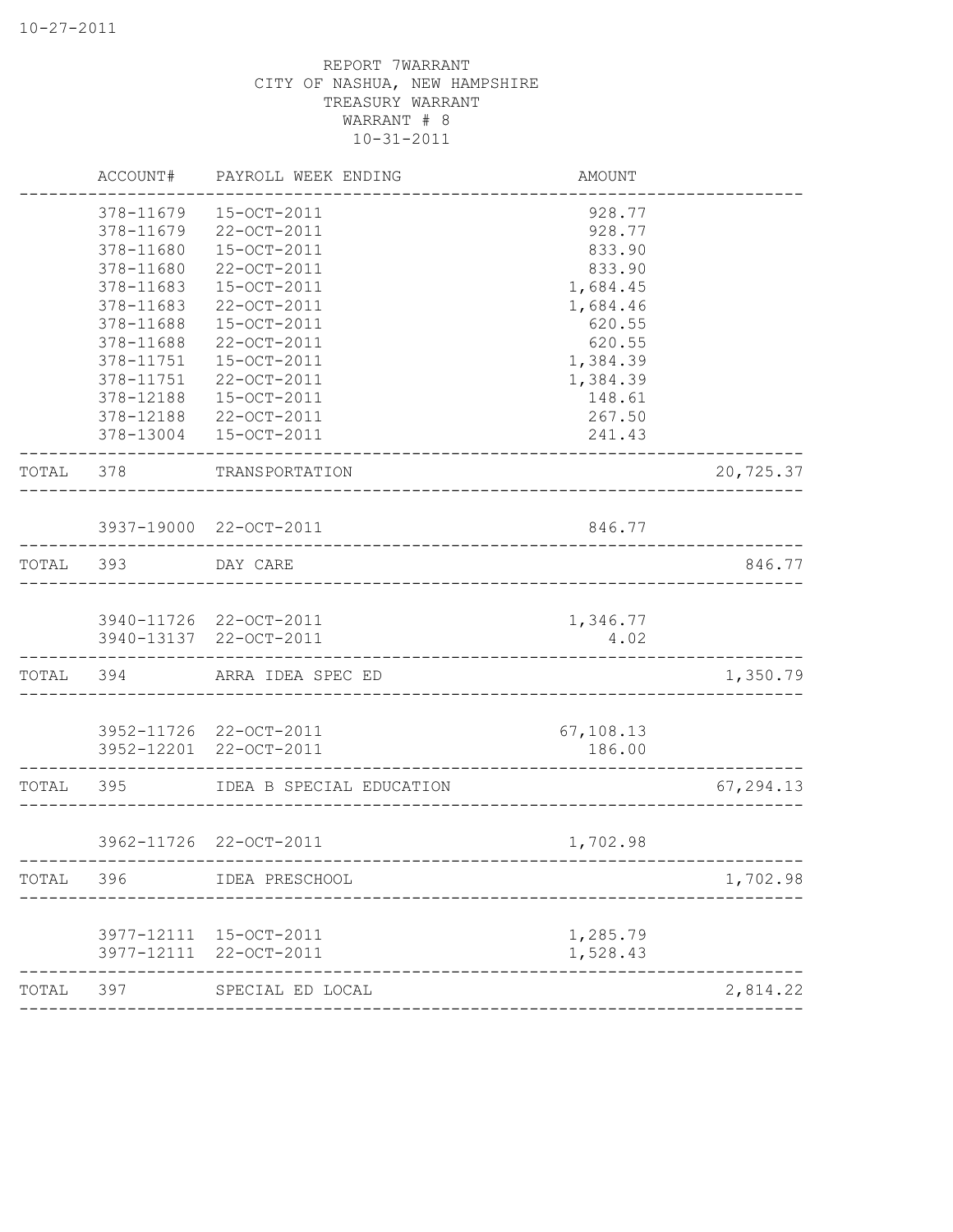|       | ACCOUNT#      | PAYROLL WEEK ENDING   | <b>AMOUNT</b>             |             |
|-------|---------------|-----------------------|---------------------------|-------------|
|       | 501-11033     | 15-OCT-2011           | 852.14                    |             |
|       | 501-11033     | 22-OCT-2011           | 852.14                    |             |
|       | 501-11445     | 15-OCT-2011           | 437.44                    |             |
|       | 501-11445     | 22-OCT-2011           | 437.44                    |             |
|       | $501 - 11463$ | 15-OCT-2011           | 802.30                    |             |
|       | $501 - 11463$ | 22-OCT-2011           | 802.29                    |             |
|       | $501 - 11470$ | 15-OCT-2011           | 877.27                    |             |
|       | 501-11470     | 22-OCT-2011           | 877.27                    |             |
|       | 501-11471     | 15-OCT-2011           | 2,033.79                  |             |
|       | 501-11471     | 22-OCT-2011           | 2,033.79                  |             |
|       | 501-11611     | 15-OCT-2011           | 549.53                    |             |
|       |               | 501-11611 22-OCT-2011 | 549.53                    |             |
|       |               | 501-31050 22-OCT-2011 | 50.00                     |             |
| TOTAL | 501           | MAYOR'S OFFICE        |                           | 11, 154.93  |
|       |               |                       |                           |             |
|       | 502-11195     | 15-OCT-2011           | 2,059.24                  |             |
|       | 502-11195     | 22-OCT-2011           | 2,059.24                  |             |
|       | 502-11219     | 15-OCT-2011           | 3,711.28                  |             |
|       | 502-11219     | 22-OCT-2011           | 3,711.27                  |             |
|       | 502-11518     | 15-OCT-2011           | 1,776.36                  |             |
|       |               | 502-11518 22-OCT-2011 | 1,776.36                  |             |
|       | 502-31050     | 22-OCT-2011           | 50.00                     |             |
| TOTAL | 502           | LEGAL DEPARTMENT      |                           | 15, 143. 75 |
|       |               |                       |                           |             |
|       | 503-11071     | 15-OCT-2011           | 1,293.15                  |             |
|       |               | 503-11071 22-OCT-2011 | 1,293.15                  |             |
|       | 503-12092     | 15-OCT-2011           | 522.45                    |             |
|       | 503-12092     | 22-OCT-2011           | 522.45                    |             |
| TOTAL | 503           | BOARD OF ALDERMEN     | _________________________ | 3,631.20    |
|       | $507 - 82010$ | 22-OCT-2011           | 381.59                    |             |
| TOTAL | 507           | PENSIONS              |                           | 381.59      |
|       |               |                       |                           |             |
|       | 511-11247     | 15-OCT-2011           | 670.28                    |             |
|       | 511-11247     | 22-OCT-2011           | 670.28                    |             |
|       | 511-11248     | 15-OCT-2011           | 1,442.84                  |             |
|       | 511-11248     | 22-OCT-2011           | 1,442.83                  |             |
|       |               |                       |                           |             |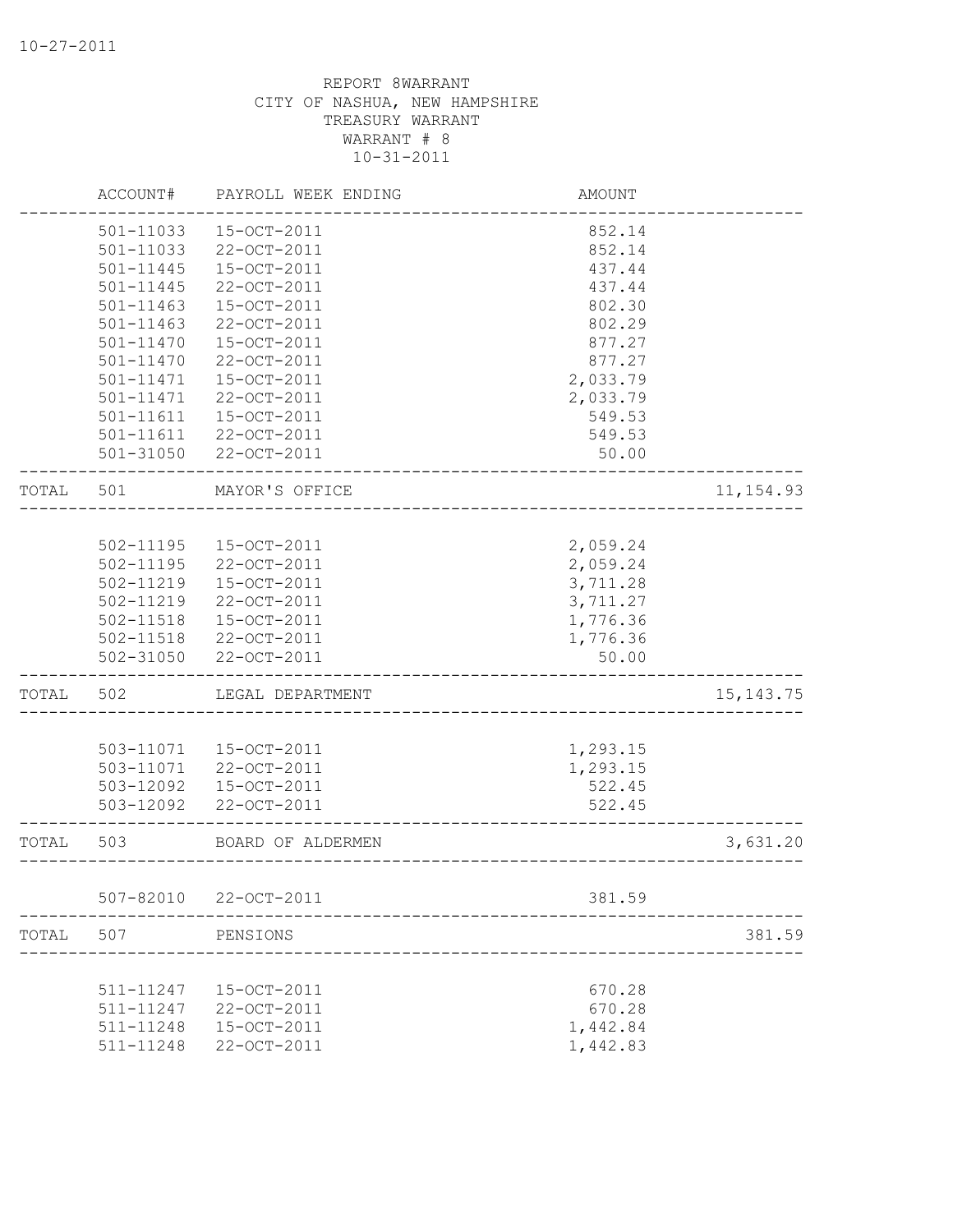|                     | ACCOUNT# PAYROLL WEEK ENDING | AMOUNT   |          |
|---------------------|------------------------------|----------|----------|
| TOTAL 511 CITI-STAT |                              |          | 4,226.23 |
|                     |                              |          |          |
| 512-11005           | 15-OCT-2011                  | 863.56   |          |
| 512-11005           | 22-OCT-2011                  | 863.56   |          |
| 512-11050           | 15-OCT-2011                  | 742.05   |          |
| 512-11050           | 22-OCT-2011                  | 742.05   |          |
| 512-11064           | 15-OCT-2011                  | 1,017.55 |          |
| 512-11064           | 22-OCT-2011                  | 1,017.56 |          |
| 512-11073           | 15-OCT-2011                  | 1,627.85 |          |
| 512-11073           | 22-OCT-2011                  | 1,627.84 |          |
| 512-11134           | 15-OCT-2011                  | 796.65   |          |
| 512-11134           | 22-OCT-2011                  | 796.65   |          |
| 512-11165           | 15-OCT-2011                  | 1,605.06 |          |
| 512-11165           | 22-OCT-2011                  | 1,605.06 |          |
| 512-11167           | 15-OCT-2011                  | 580.90   |          |
| 512-11167           | 22-OCT-2011                  | 580.90   |          |
| 512-11173           | 15-OCT-2011                  | 1,453.63 |          |
| 512-11173           | 22-OCT-2011                  | 1,453.64 |          |
| 512-11177           | 15-OCT-2011                  | 1,895.15 |          |
| 512-11177           | 22-OCT-2011                  | 1,895.14 |          |
| 512-11222           | 15-OCT-2011                  | 1,020.07 |          |
| 512-11222           | 22-OCT-2011                  | 1,020.07 |          |
| 512-11224           | 15-OCT-2011                  | 1,005.34 |          |
| 512-11224           | 22-OCT-2011                  | 1,005.32 |          |
| 512-11265           | 15-OCT-2011                  | 888.18   |          |
| 512-11265           |                              |          |          |
|                     | 22-OCT-2011                  | 888.18   |          |
| 512-11431           | 15-OCT-2011                  | 2,203.82 |          |
| 512-11431           | 22-OCT-2011                  | 2,203.82 |          |
| 512-11531           | 15-OCT-2011                  | 1,683.75 |          |
| 512-11531           | 22-OCT-2011                  | 1,643.75 |          |
| 512-11673           | 15-OCT-2011                  | 1,062.19 |          |
| 512-11673           | 22-OCT-2011                  | 1,062.19 |          |
| 512-11684           | 15-OCT-2011                  | 877.27   |          |
| 512-11684           | 22-OCT-2011                  | 877.27   |          |
| 512-11714           | $15-0CT-2011$                | 962.06   |          |
| 512-11714           | 22-OCT-2011                  | 962.06   |          |
| 512-11740           | 15-OCT-2011                  | 1,678.70 |          |
| 512-11740           | 22-OCT-2011                  | 1,678.70 |          |
| 512-12033           | 15-OCT-2011                  | 643.81   |          |
| 512-12033           | 22-OCT-2011                  | 619.06   |          |
| 512-12056           | 15-OCT-2011                  | 363.06   |          |
| 512-12056           | 22-OCT-2011                  | 363.06   |          |
| 512-12749           | 15-OCT-2011                  | 622.71   |          |
| 512-12749           | 22-OCT-2011                  | 622.72   |          |
| 512-13004           | 15-OCT-2011                  | 15.92    |          |
| 512-13004           | 22-OCT-2011                  | 50.89    |          |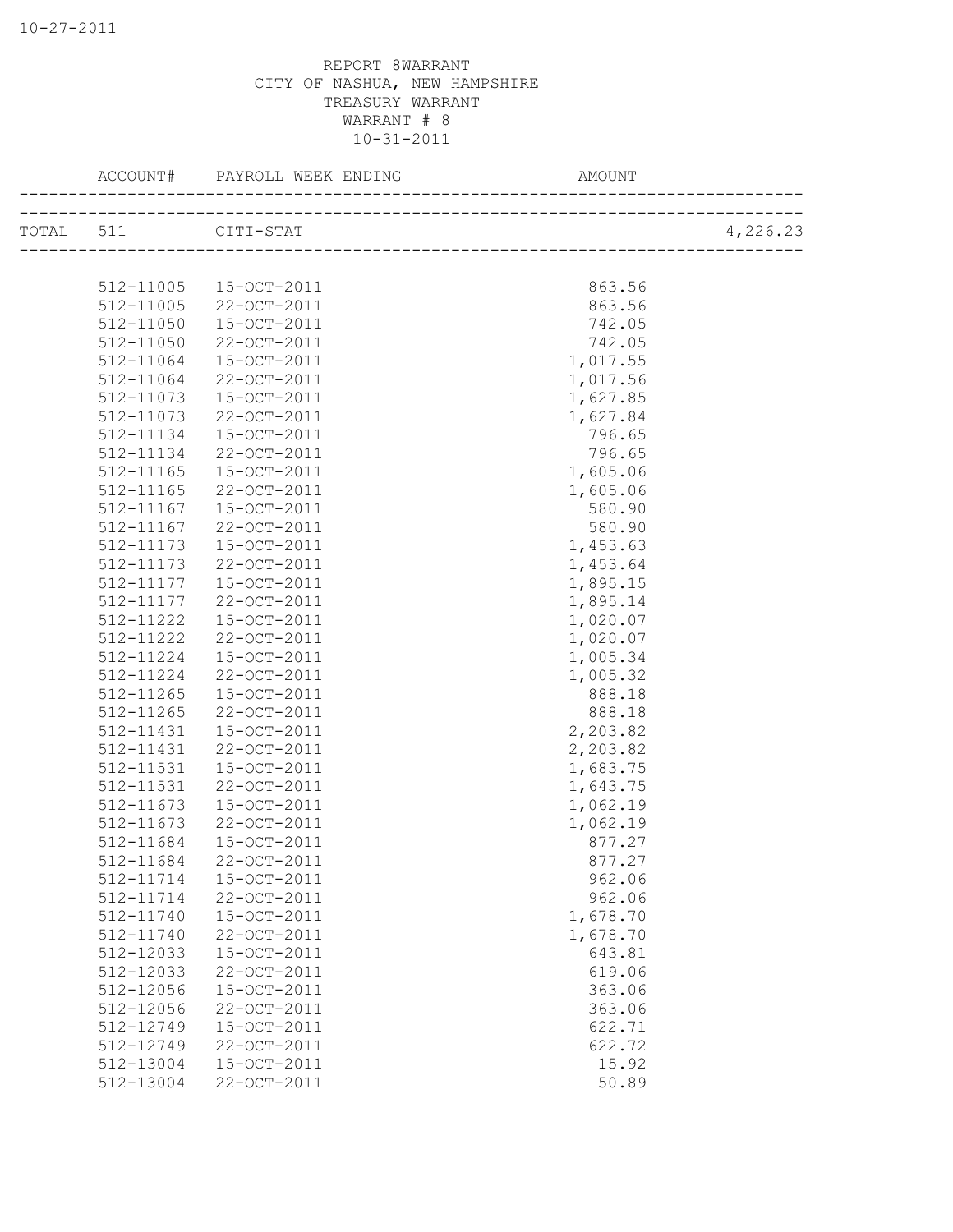|       |           | ACCOUNT# PAYROLL WEEK ENDING                           | AMOUNT                              |           |
|-------|-----------|--------------------------------------------------------|-------------------------------------|-----------|
|       |           | 512-31050 22-OCT-2011<br>_____________________________ | 100.00                              |           |
|       |           | TOTAL 512 FINANCIAL SERVICES                           | ------------------------            | 47,288.77 |
|       |           |                                                        |                                     |           |
|       | 513-11117 | 513-11117  15-OCT-2011<br>22-OCT-2011                  | 1,626.12<br>1,626.12                |           |
|       | 513-11171 | 15-OCT-2011                                            | 2,056.01                            |           |
|       | 513-11171 | 22-OCT-2011                                            | 2,056.01                            |           |
|       | 513-11213 | 15-OCT-2011                                            | 1,299.58                            |           |
|       | 513-11213 | 22-OCT-2011                                            | 1,299.58                            |           |
|       | 513-11223 | 15-OCT-2011                                            | 774.95                              |           |
|       | 513-11223 | 22-OCT-2011                                            | 774.94                              |           |
|       |           | 513-12085 15-OCT-2011                                  | 150.00                              |           |
|       |           | 513-12085 22-OCT-2011                                  | 250.00                              |           |
| TOTAL |           | 513 CITY CLERK'S OFFICE                                |                                     | 11,913.31 |
|       |           |                                                        | ___________________________________ |           |
|       |           | 515-11185  15-OCT-2011                                 | 764.32                              |           |
|       |           | 515-11185 22-OCT-2011                                  | 764.32                              |           |
|       |           | 515-11350  15-OCT-2011                                 | 962.06                              |           |
|       |           | 515-11350 22-OCT-2011                                  | 962.06                              |           |
|       |           | 515-11447  15-OCT-2011                                 | 1,458.38                            |           |
|       |           | 515-11447 22-OCT-2011                                  | 1,458.37                            |           |
|       |           | 515-12028  15-OCT-2011                                 | 262.58                              |           |
|       |           | 515-12028 22-OCT-2011<br>----------------------------  | 490.17                              |           |
| TOTAL | 515       | HUMAN RESOURCES                                        |                                     | 7,122.26  |
|       |           |                                                        |                                     |           |
|       |           | 516-11147  15-OCT-2011                                 | 637.19                              |           |
|       |           | 516-11147 22-OCT-2011                                  | 637.19                              |           |
|       | 516-11148 | 15-OCT-2011                                            | 985.60                              |           |
|       | 516-11148 | 22-OCT-2011                                            | 985.60                              |           |
|       | 516-11459 | 15-OCT-2011                                            | 1,293.15                            |           |
|       | 516-11459 | 22-OCT-2011                                            | 1,293.15                            |           |
|       | 516-11573 | 15-OCT-2011                                            | 939.11                              |           |
|       | 516-11573 | 22-OCT-2011                                            | 939.11                              |           |
| TOTAL | 516       | PURCHASING DEPARTMENT                                  |                                     | 7,710.10  |
|       |           |                                                        |                                     |           |
|       | 517-11198 | 15-OCT-2011                                            | 1,127.96                            |           |
|       | 517-11198 | 22-OCT-2011                                            | 1,127.96                            |           |
|       | 517-11266 | 15-OCT-2011                                            | 641.15                              |           |
|       | 517-11266 | 22-OCT-2011                                            | 641.15                              |           |
|       | 517-11420 | 15-OCT-2011                                            | 747.87                              |           |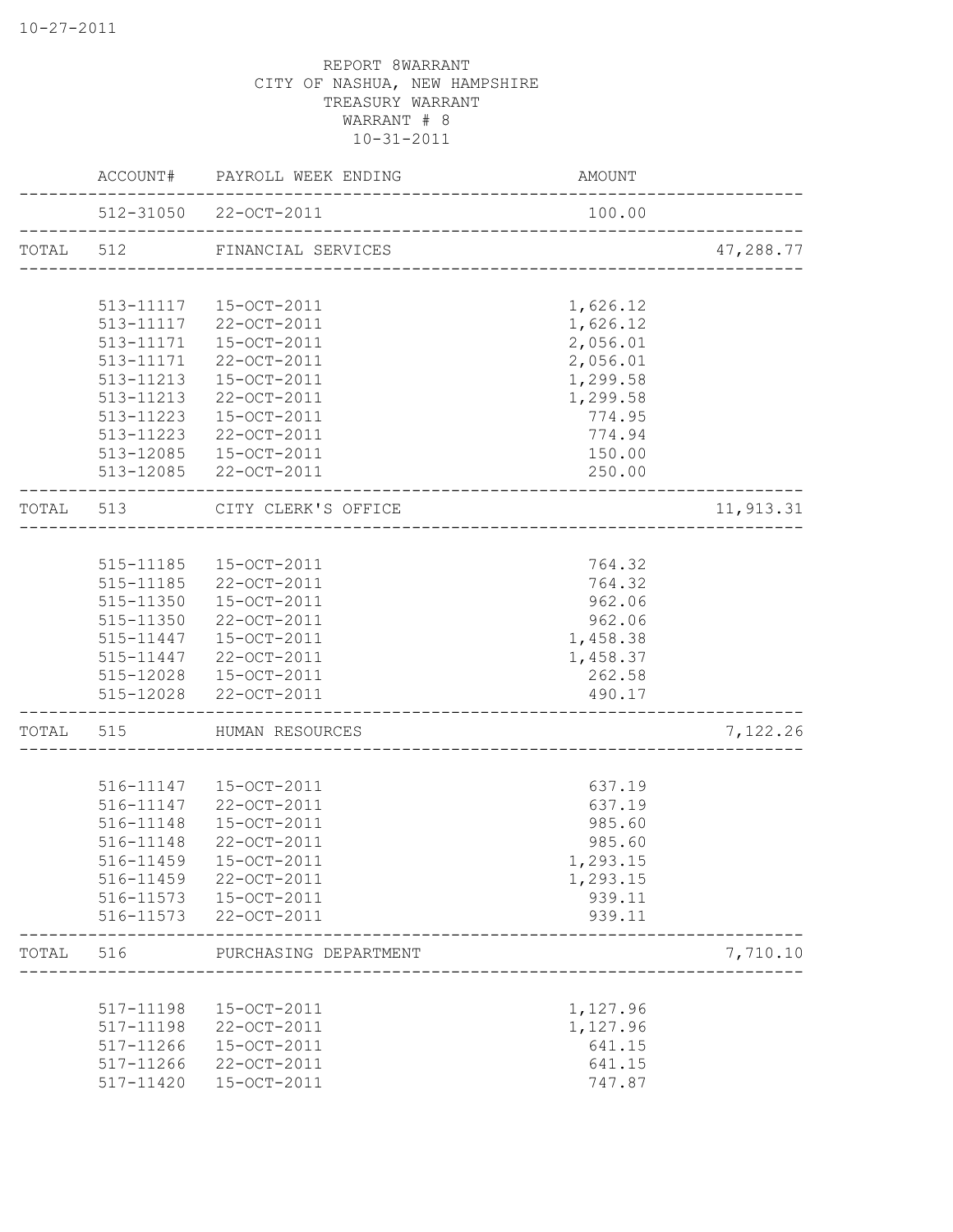|           |               | ACCOUNT# PAYROLL WEEK ENDING          | AMOUNT    |           |
|-----------|---------------|---------------------------------------|-----------|-----------|
|           |               | 517-11420 22-OCT-2011                 | 747.87    |           |
|           |               | 517-13020 15-OCT-2011                 | 338.38    |           |
|           |               | TOTAL 517 BUILDING MAINT - CITY ADMIN |           | 5,372.34  |
|           |               |                                       |           |           |
|           |               | 519-11014 15-OCT-2011                 | 1,122.76  |           |
|           |               | 519-11014 22-OCT-2011                 | 1,122.77  |           |
|           | 519-11016     | 15-OCT-2011                           | 985.60    |           |
|           | 519-11016     | 22-OCT-2011                           | 985.60    |           |
|           | 519-11017     | 15-OCT-2011                           | 824.00    |           |
|           | 519-11017     | 22-OCT-2011                           | 824.00    |           |
|           | 519-11115     | 15-OCT-2011                           | 1,996.63  |           |
|           | 519-11115     | 22-OCT-2011                           | 1,996.63  |           |
|           | 519-11146     | 15-OCT-2011                           | 858.42    |           |
|           | 519-11146     | 22-OCT-2011                           | 858.43    |           |
|           | 519-11153     | 15-OCT-2011                           | 620.55    |           |
|           | 519-11153     | 22-OCT-2011                           | 620.56    |           |
|           | 519-11154     | 15-OCT-2011                           | 652.11    |           |
|           | 519-11154     | 22-OCT-2011                           | 652.12    |           |
|           |               | 519-11205 15-OCT-2011                 | 815.21    |           |
|           |               | 519-11205 22-OCT-2011                 | 815.21    |           |
|           |               | 519-11241  15-OCT-2011                | 1,367.59  |           |
|           |               | 519-11241 22-OCT-2011                 | 1,367.59  |           |
|           |               | 519-18006 22-OCT-2011                 | 375.00    |           |
| TOTAL 519 |               | ASSESSORS                             |           | 18,860.78 |
|           |               |                                       |           |           |
|           |               | 520-12077  15-OCT-2011                | 277.03    |           |
|           |               | 520-12077 22-OCT-2011                 | 277.03    |           |
| TOTAL     | 520           | HUNT BUILDING                         |           | 554.06    |
|           |               |                                       |           |           |
|           |               | 522-11127  15-OCT-2011                | 1,718.19  |           |
|           | 522-11127     | 22-OCT-2011                           | 11,271.32 |           |
|           | 522-11128     | 15-OCT-2011                           | 1,152.84  |           |
|           | 522-11128     | 22-OCT-2011                           | 1,152.82  |           |
|           | 522-11286     | 15-OCT-2011                           | 608.85    |           |
|           | 522-11286     | 22-OCT-2011                           | 608.85    |           |
|           | $522 - 11429$ | 15-OCT-2011                           | 1,873.49  |           |
|           | 522-11429     | 22-OCT-2011                           | 1,873.48  |           |
|           | 522-11496     | 15-OCT-2011                           | 1,537.48  |           |
|           | 522-11496     | 22-OCT-2011                           | 1,537.47  |           |
|           | $522 - 11641$ | 15-OCT-2011                           | 1,409.38  |           |
|           | $522 - 11641$ | 22-OCT-2011                           | 1,409.38  |           |
|           | 522-11652     | 15-OCT-2011                           | 1,496.81  |           |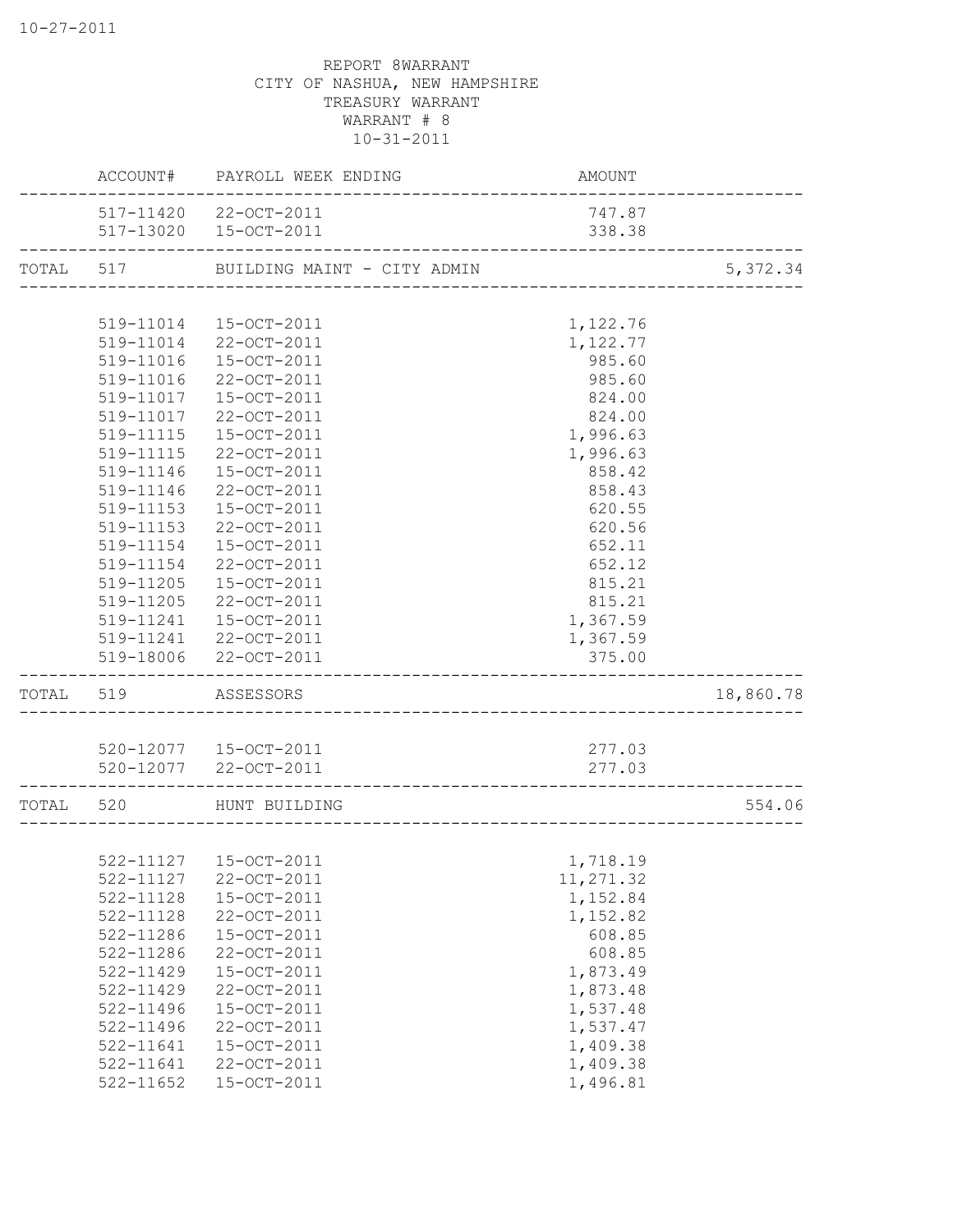|       | ACCOUNT#  | PAYROLL WEEK ENDING    | AMOUNT    |           |
|-------|-----------|------------------------|-----------|-----------|
|       | 522-11652 | 22-OCT-2011            | 1,496.81  |           |
|       | 522-11721 | 15-OCT-2011            | 1,556.11  |           |
|       | 522-11721 | 22-OCT-2011            | 1,556.12  |           |
|       | 522-11724 | 15-OCT-2011            | 1,377.84  |           |
|       | 522-11724 | 22-OCT-2011            | 1,377.84  |           |
|       | 522-11729 | 15-OCT-2011            | 2,231.11  |           |
|       | 522-11729 | 22-OCT-2011            | 2,231.11  |           |
|       | 522-31050 | 22-OCT-2011            | 217.00    |           |
| TOTAL | 522       | INFORMATION TECHNOLOGY |           | 39,694.30 |
|       |           |                        |           |           |
|       |           | 523-11332 15-OCT-2011  | 1,006.33  |           |
|       |           | 523-11332 22-OCT-2011  | 1,006.33  |           |
| TOTAL | 523       | GIS                    |           | 2,012.66  |
|       |           |                        |           |           |
|       | 531-11065 | 15-OCT-2011            | 1,149.02  |           |
|       | 531-11065 | 22-OCT-2011            | 1,149.02  |           |
|       | 531-11085 | 15-OCT-2011            | 922.04    |           |
|       | 531-11085 | 22-OCT-2011            | 922.04    |           |
|       | 531-11114 | 15-OCT-2011            | 2,355.27  |           |
|       | 531-11114 | 22-OCT-2011            | 2,355.27  |           |
|       | 531-11129 | 15-OCT-2011            | 1,352.54  |           |
|       | 531-11129 | 22-OCT-2011            | 1,352.53  |           |
|       | 531-11164 | 15-OCT-2011            | 1,178.65  |           |
|       | 531-11164 | 22-OCT-2011            | 1,178.65  |           |
|       | 531-11166 | 15-OCT-2011            | 1,937.99  |           |
|       | 531-11166 | 22-OCT-2011            | 1,937.99  |           |
|       | 531-11170 | 15-OCT-2011            | 1,526.04  |           |
|       | 531-11170 | 22-OCT-2011            | 1,526.04  |           |
|       | 531-11201 | 15-OCT-2011            | 682.41    |           |
|       | 531-11201 | 22-OCT-2011            | 682.42    |           |
|       | 531-11203 | 15-OCT-2011            | 1,349.54  |           |
|       | 531-11203 | 22-OCT-2011            | 1,349.54  |           |
|       | 531-11226 | 15-OCT-2011            | 776.25    |           |
|       | 531-11226 | 22-OCT-2011            | 776.25    |           |
|       | 531-11242 | 15-OCT-2011            | 1,158.79  |           |
|       | 531-11242 | 22-OCT-2011            | 1,158.79  |           |
|       | 531-11245 | 15-OCT-2011            | 643.00    |           |
|       | 531-11245 | 22-OCT-2011            | 643.00    |           |
|       | 531-11257 | 15-OCT-2011            | 4,979.43  |           |
|       | 531-11257 | 22-OCT-2011            | 5, 123.45 |           |
|       | 531-11287 | 15-OCT-2011            | 846.15    |           |
|       | 531-11287 | 22-OCT-2011            | 846.15    |           |
|       | 531-11398 | 15-OCT-2011            | 646.25    |           |
|       | 531-11398 | 22-OCT-2011            | 646.25    |           |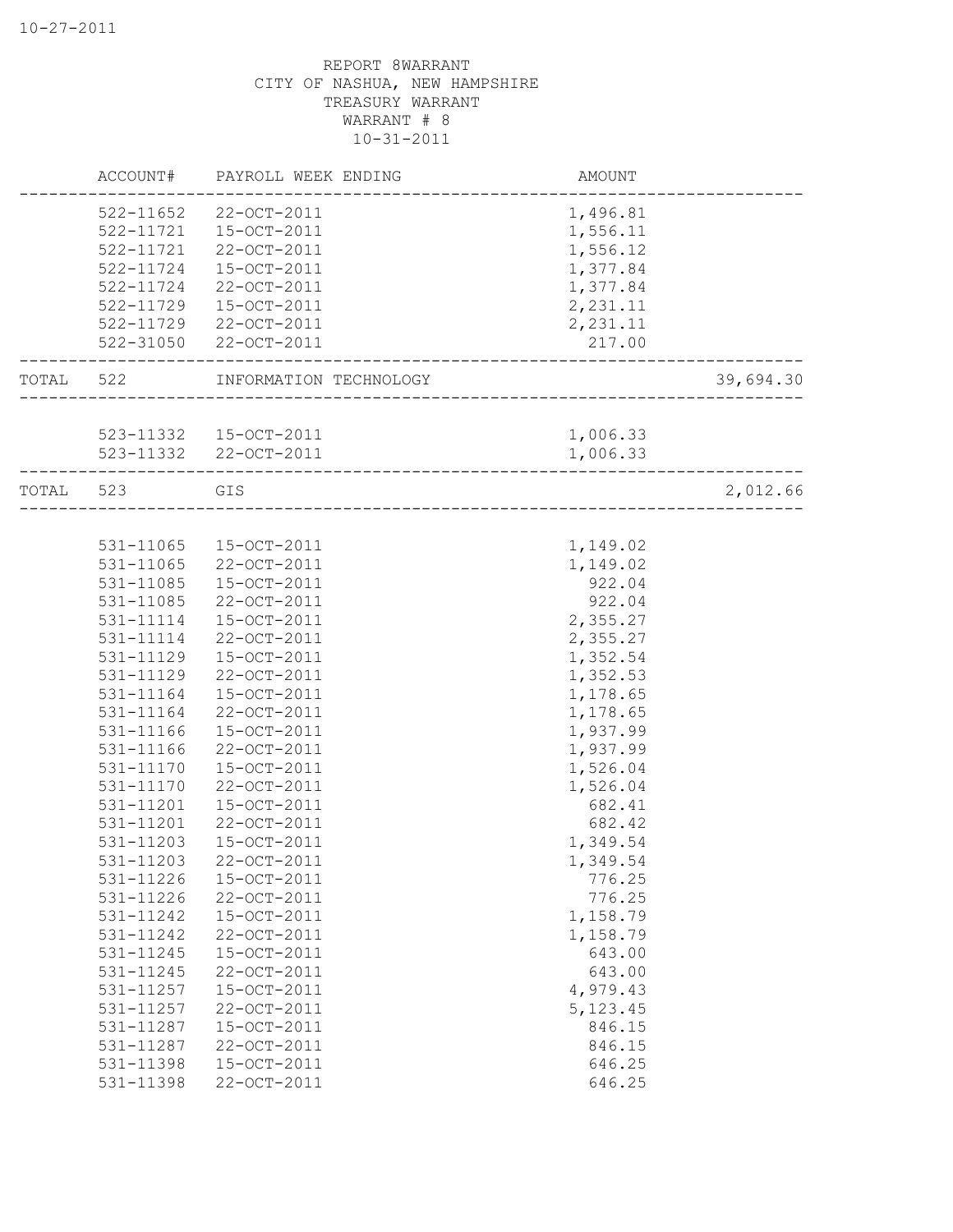|           | ACCOUNT# PAYROLL WEEK ENDING | AMOUNT      |  |
|-----------|------------------------------|-------------|--|
|           | 531-11474  15-OCT-2011       | 831.84      |  |
| 531-11474 | 22-OCT-2011                  | 1,480.76    |  |
| 531-11477 | 15-OCT-2011                  | 735.61      |  |
| 531-11477 | 22-OCT-2011                  | $-4.77$     |  |
| 531-11487 | 15-OCT-2011                  | 1,400.35    |  |
| 531-11487 | 22-OCT-2011                  | 1,400.35    |  |
| 531-11495 | 15-OCT-2011                  | 1,037.26    |  |
| 531-11495 | 22-OCT-2011                  | 1,037.27    |  |
| 531-11498 | 15-OCT-2011                  | 878.19      |  |
| 531-11498 | 22-OCT-2011                  | 878.18      |  |
| 531-11516 | 15-OCT-2011                  | 884.57      |  |
| 531-11516 | 22-OCT-2011                  | 884.57      |  |
| 531-11534 | 15-OCT-2011                  | 1,496.61    |  |
| 531-11534 | 22-OCT-2011                  | 1,496.62    |  |
| 531-11535 | 15-OCT-2011                  | 11,469.35   |  |
| 531-11535 | 22-OCT-2011                  | 11,469.35   |  |
| 531-11537 | 15-OCT-2011                  | 14,485.33   |  |
| 531-11537 | 22-OCT-2011                  | 14,787.39   |  |
| 531-11538 | 15-OCT-2011                  | 922.05      |  |
| 531-11538 | 22-OCT-2011                  | 922.03      |  |
| 531-11539 | 15-OCT-2011                  | 1,587.09    |  |
| 531-11539 | 22-OCT-2011                  | 1,587.10    |  |
| 531-11544 | 15-OCT-2011                  | 4,268.62    |  |
| 531-11544 | 22-OCT-2011                  | 4,268.62    |  |
| 531-11549 | 15-OCT-2011                  | 8,244.08    |  |
| 531-11549 | 22-OCT-2011                  | 8,244.06    |  |
| 531-11550 | 15-OCT-2011                  |             |  |
|           |                              | 1,914.70    |  |
| 531-11550 | 22-OCT-2011                  | 1,914.70    |  |
| 531-11552 | 15-OCT-2011                  | 9,325.80    |  |
| 531-11552 | 22-OCT-2011                  | 9,325.80    |  |
| 531-11555 | 15-OCT-2011                  | 41,940.00   |  |
| 531-11555 | 22-OCT-2011                  | 41,940.00   |  |
| 531-11558 | 15-OCT-2011                  | 67, 455.11  |  |
| 531-11558 | 22-OCT-2011                  | 67,702.74   |  |
| 531-11561 | 15-OCT-2011                  | 18,788.25   |  |
| 531-11561 | 22-OCT-2011                  | 17,913.05   |  |
| 531-11567 | 15-OCT-2011                  | 34, 187. 12 |  |
| 531-11567 | 22-OCT-2011                  | 34,285.58   |  |
| 531-11569 | 15-OCT-2011                  | 1,214.02    |  |
| 531-11569 | 22-OCT-2011                  | 1,214.02    |  |
| 531-11618 | 15-OCT-2011                  | 2,713.47    |  |
| 531-11618 | 22-OCT-2011                  | 2,713.47    |  |
| 531-11622 | 15-OCT-2011                  | 3,091.08    |  |
| 531-11622 | 22-OCT-2011                  | 3,062.10    |  |
| 531-11664 | 15-OCT-2011                  | 1,171.16    |  |
| 531-11664 | 22-OCT-2011                  | 1,171.17    |  |
| 531-11665 | 15-OCT-2011                  | 863.25      |  |
| 531-11665 | 22-OCT-2011                  | 863.25      |  |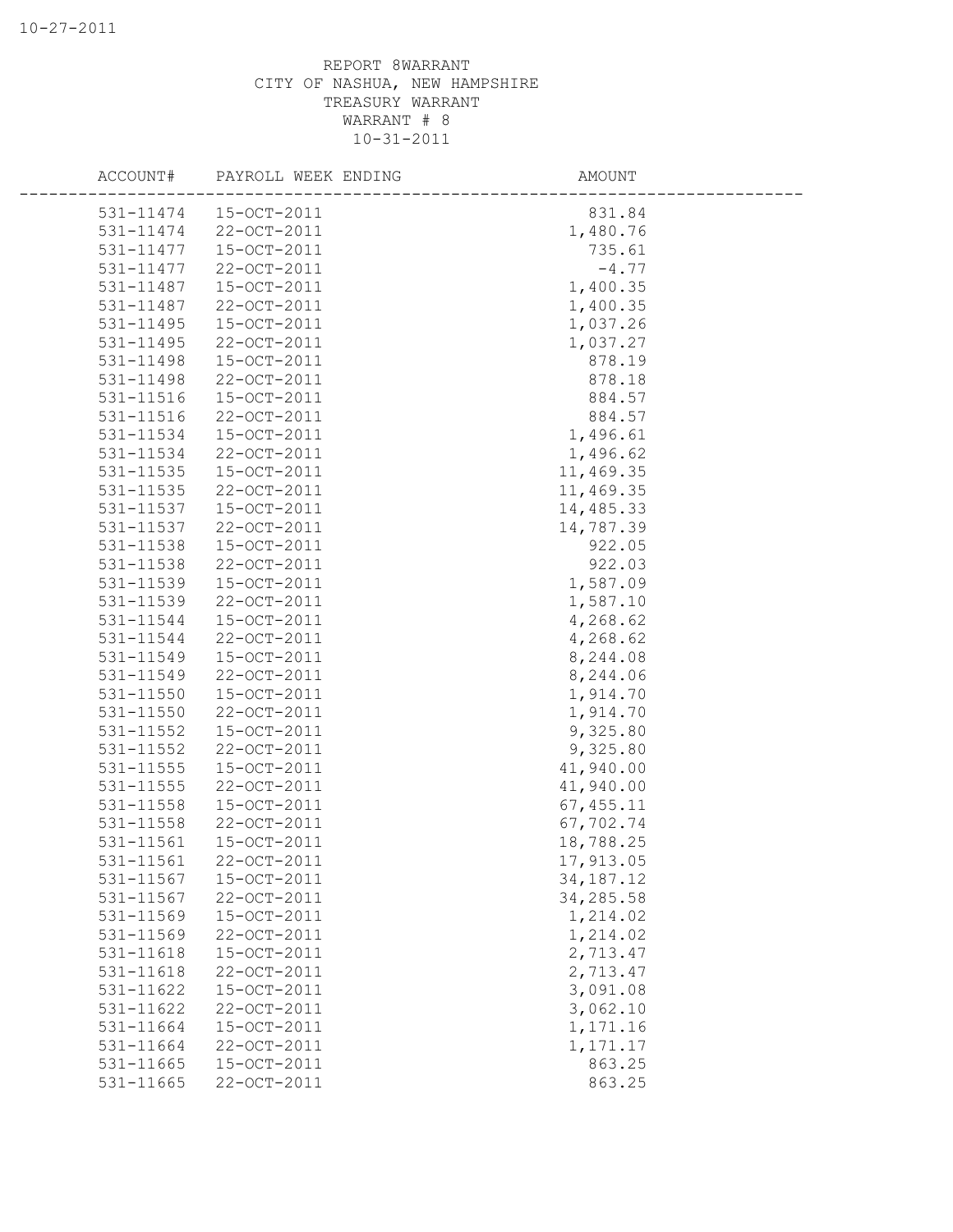|       |           | ACCOUNT# PAYROLL WEEK ENDING | AMOUNT                                 |            |
|-------|-----------|------------------------------|----------------------------------------|------------|
|       |           | 531-11719  15-OCT-2011       | 949.26                                 |            |
|       | 531-11719 | 22-OCT-2011                  | 949.27                                 |            |
|       | 531-11722 | 15-OCT-2011                  | 611.85                                 |            |
|       | 531-11722 | 22-OCT-2011                  | 611.85                                 |            |
|       | 531-11732 | 15-OCT-2011                  | 6,034.25                               |            |
|       | 531-11732 | 22-OCT-2011                  | 6,034.25                               |            |
|       | 531-12020 | 15-OCT-2011                  | 984.99                                 |            |
|       | 531-12020 | 22-OCT-2011                  | 984.99                                 |            |
|       | 531-12042 | 15-OCT-2011                  | 1,437.31                               |            |
|       | 531-12042 | 22-OCT-2011                  | 1,086.83                               |            |
|       | 531-12066 | 15-OCT-2011                  | 666.41                                 |            |
|       | 531-12066 | 22-OCT-2011                  | 666.41                                 |            |
|       | 531-12068 | 15-OCT-2011                  | 725.99                                 |            |
|       | 531-12068 | 22-OCT-2011                  | 725.99                                 |            |
|       | 531-12071 | 15-OCT-2011                  | 266.52                                 |            |
|       | 531-12071 | 22-OCT-2011                  | 266.52                                 |            |
|       | 531-12119 | 15-OCT-2011                  | 1,158.51                               |            |
|       | 531-12119 | 22-OCT-2011                  | 1,158.52                               |            |
|       | 531-13004 | 15-OCT-2011                  | 3,753.34                               |            |
|       | 531-13004 | 22-OCT-2011                  | 2,099.69                               |            |
|       | 531-13038 | 15-OCT-2011                  | 1,420.28                               |            |
|       | 531-13038 | 22-OCT-2011                  | 1,793.99                               |            |
|       | 531-13040 | 15-OCT-2011                  | 3,073.09                               |            |
|       | 531-13040 | 22-OCT-2011                  | 3,352.53                               |            |
|       | 531-13044 | 15-OCT-2011                  | 1,613.65                               |            |
|       | 531-13044 | 22-OCT-2011                  | 969.75                                 |            |
|       | 531-13047 | 15-OCT-2011                  | 11,404.24                              |            |
|       |           |                              |                                        |            |
|       | 531-13047 | 22-OCT-2011                  | 7,935.97                               |            |
|       | 531-13048 | 15-OCT-2011                  | 24,883.53                              |            |
|       | 531-13048 | 22-OCT-2011                  | 8,222.32                               |            |
|       | 531-15002 | 15-OCT-2011                  | 45,959.14                              |            |
|       | 531-17006 | 15-OCT-2011                  | 1,750.00                               |            |
|       | 531-31050 | 22-OCT-2011                  | 134.00                                 |            |
| TOTAL | 531       | POLICE DEPARTMENT            | -------------------------------------- | 648,298.32 |
|       |           |                              |                                        |            |
|       | 532-11024 | 15-OCT-2011                  | 2,120.47                               |            |
|       | 532-11024 | 22-OCT-2011                  | 2,120.50                               |            |
|       | 532-11036 | 15-OCT-2011                  | 1,929.25                               |            |
|       | 532-11036 | 22-OCT-2011                  | 1,929.25                               |            |
|       | 532-11063 | 15-OCT-2011                  | 1,377.02                               |            |
|       | 532-11063 | 22-OCT-2011                  | 1,377.02                               |            |
|       | 532-11066 | 15-OCT-2011                  | 1,363.38                               |            |
|       | 532-11066 | 22-OCT-2011                  | 1,363.38                               |            |
|       | 532-11069 | 15-OCT-2011                  | 2,726.88                               |            |
|       | 532-11069 | 22-OCT-2011                  | 2,726.89                               |            |
|       | 532-11111 | 15-OCT-2011                  | 2,240.76                               |            |
|       |           |                              |                                        |            |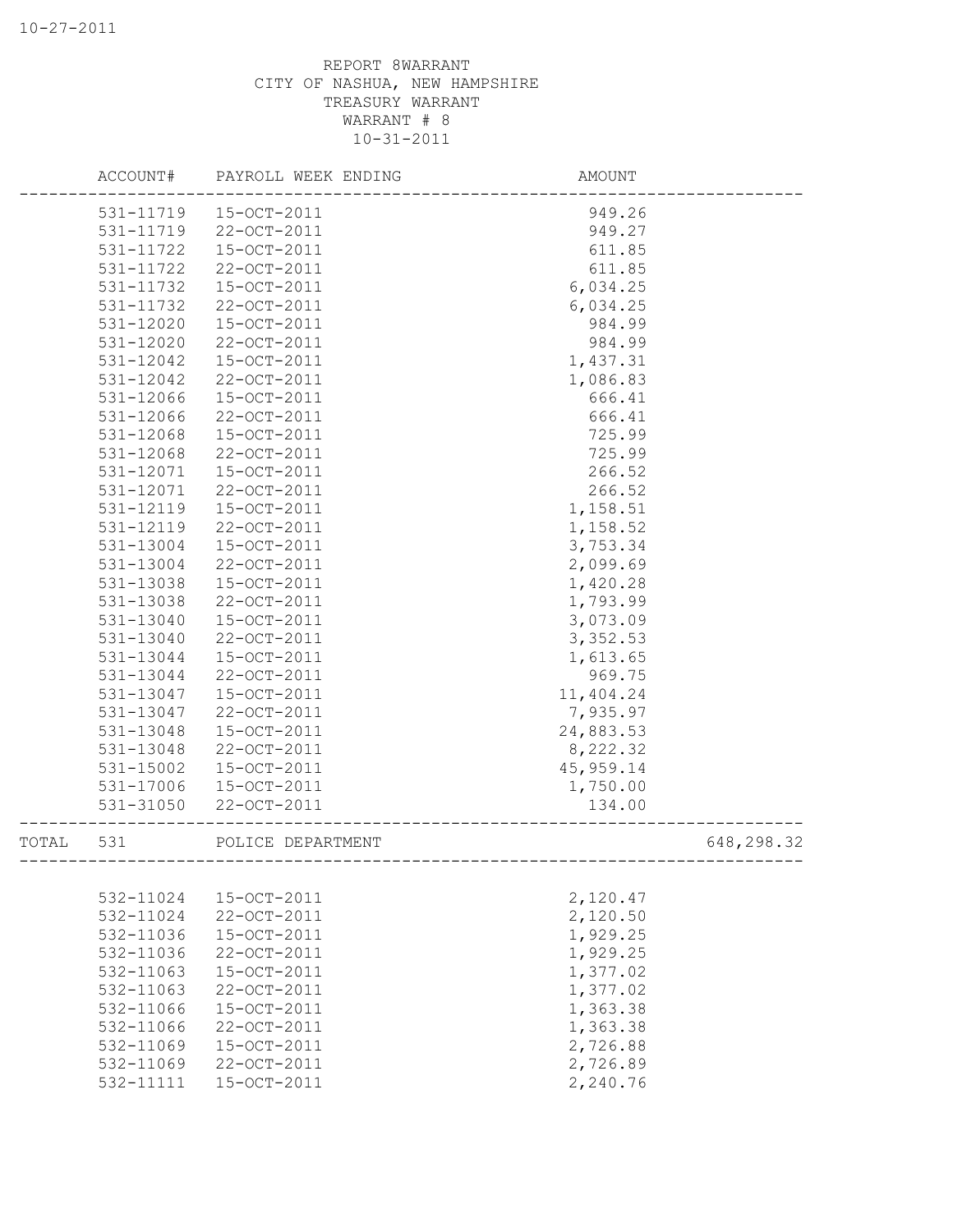| ACCOUNT#  | PAYROLL WEEK ENDING | AMOUNT     |  |
|-----------|---------------------|------------|--|
| 532-11111 | 22-OCT-2011         | 2,240.77   |  |
| 532-11207 | 15-OCT-2011         | 6,220.97   |  |
| 532-11207 | 22-OCT-2011         | 6,793.70   |  |
| 532-11281 | 15-OCT-2011         | 1,005.80   |  |
| 532-11281 | 22-OCT-2011         | 1,005.79   |  |
| 532-11285 | 15-OCT-2011         | 8, 414.53  |  |
| 532-11285 | 22-OCT-2011         | 8, 414.54  |  |
| 532-11291 | 15-OCT-2011         | 7,080.60   |  |
| 532-11291 | 22-OCT-2011         | 6,750.22   |  |
| 532-11298 | 15-OCT-2011         | 1,104.55   |  |
| 532-11298 | 22-OCT-2011         | 1,395.22   |  |
| 532-11300 | 15-OCT-2011         | 36,202.65  |  |
| 532-11300 | 22-OCT-2011         | 36,202.65  |  |
| 532-11303 | 15-OCT-2011         | 1,252.31   |  |
| 532-11303 | 22-OCT-2011         | 1,252.31   |  |
| 532-11309 | 15-OCT-2011         | 101,253.04 |  |
| 532-11309 | 22-OCT-2011         | 100,358.63 |  |
| 532-11660 | 15-OCT-2011         | 1,535.86   |  |
| 532-11660 | 22-OCT-2011         | 1,535.90   |  |
| 532-11663 | 15-OCT-2011         | 1,535.86   |  |
| 532-11663 | 22-OCT-2011         | 1,535.86   |  |
| 532-11666 | 15-OCT-2011         | 1,535.86   |  |
| 532-11666 | 22-OCT-2011         | 1,535.87   |  |
| 532-11668 | 15-OCT-2011         | 1,551.21   |  |
| 532-11668 | 22-OCT-2011         | 1,551.21   |  |
| 532-12070 | 15-OCT-2011         | 31, 318.54 |  |
| 532-12070 | 22-OCT-2011         | 27, 196.22 |  |
| 532-13003 | 15-OCT-2011         | 572.73     |  |
| 532-13003 | 22-OCT-2011         | 197.48     |  |
| 532-13004 | 22-OCT-2011         | 58.72      |  |
| 532-13018 | 15-OCT-2011         | 1,792.93   |  |
| 532-13018 | 22-OCT-2011         | 2,855.29   |  |
| 532-13024 | 15-OCT-2011         | 171.49     |  |
| 532-13024 | 22-OCT-2011         | 99.98      |  |
| 532-13050 | 15-OCT-2011         | 9,716.79   |  |
| 532-13050 | 22-OCT-2011         | 10,229.32  |  |
| 532-15002 | 15-OCT-2011         | 44,564.26  |  |
| 532-15002 | 22-OCT-2011         | 263.43     |  |
| 532-19231 | 15-OCT-2011         | 1,215.65   |  |
| 532-19231 | 22-OCT-2011         | 1,228.20   |  |
| 532-19232 | 15-OCT-2011         | 1,808.13   |  |
| 532-19232 | 22-OCT-2011         | 1,808.13   |  |
| 532-19233 | 15-OCT-2011         | 2,817.55   |  |
| 532-19233 | 22-OCT-2011         | 2,817.55   |  |
| 532-19234 | 15-OCT-2011         | 1,786.10   |  |
| 532-19234 | 22-OCT-2011         | 1,786.10   |  |
| 532-31050 | 22-OCT-2011         | 101.00     |  |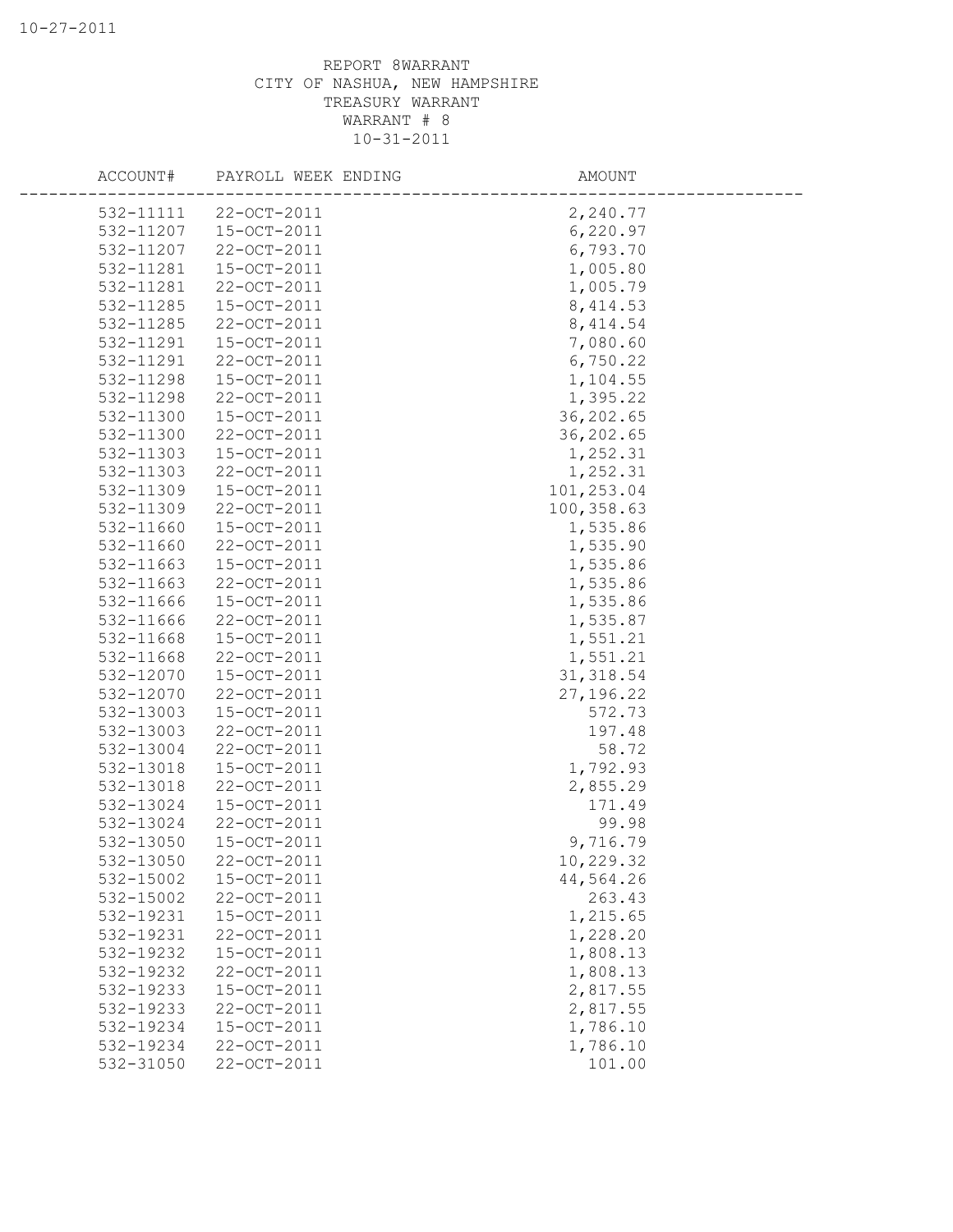|       | ACCOUNT#  | PAYROLL WEEK ENDING                             | <b>AMOUNT</b>        |            |
|-------|-----------|-------------------------------------------------|----------------------|------------|
|       |           | TOTAL 532 FIRE DEPARTMENT                       |                      | 504,946.30 |
|       |           | 535-11436 15-OCT-2011                           |                      |            |
|       | 535-11436 | 22-OCT-2011                                     | 1,384.61<br>1,384.62 |            |
|       | 535-11980 | 15-OCT-2011                                     | 96.15                |            |
|       |           | 535-11980 22-OCT-2011                           | 96.15                |            |
|       |           | 535-31050 22-OCT-2011                           | 100.00               |            |
| TOTAL | 535       | EMERGENCY MANAGEMENT<br>___________________     |                      | 3,061.53   |
|       |           | 536-11200 15-OCT-2011                           | 1,449.60             |            |
|       |           | 536-11200 22-OCT-2011                           | 1,449.60             |            |
|       |           | 536-12137  15-OCT-2011                          | 1,230.12             |            |
|       |           | 536-12137 22-OCT-2011                           | 1,230.12             |            |
|       |           | 536-31050 22-OCT-2011                           | 50.00                |            |
| TOTAL | 536       | CITYWIDE COMMUNICATIONS<br>-----------------    |                      | 5,409.44   |
|       |           |                                                 |                      |            |
|       |           | 541-11024  15-OCT-2011                          | 396.53               |            |
|       |           | 541-11024 22-OCT-2011                           | 396.53               |            |
|       |           | 541-11240  15-OCT-2011<br>541-11240 22-OCT-2011 | 1,558.90<br>1,558.90 |            |
|       |           | 541-11346  15-OCT-2011                          | 437.48               |            |
|       |           | 541-11346 22-OCT-2011                           | 437.48               |            |
|       |           | 541-31050 22-OCT-2011                           | 50.00                |            |
| TOTAL | 541       | COMMUNITY SERVICES DIVISION                     |                      | 4,835.82   |
|       |           |                                                 |                      |            |
|       |           | 542-11024 15-OCT-2011                           | 660.89               |            |
|       |           | 542-11024 22-OCT-2011                           | 660.89               |            |
|       | 542-11484 | 15-OCT-2011                                     | 156.80               |            |
|       | 542-11484 | 22-OCT-2011                                     | 156.80               |            |
|       | 542-11584 | 15-OCT-2011                                     | 2,934.59             |            |
|       | 542-11584 | 22-OCT-2011                                     | 2,934.59             |            |
|       | 542-12044 | 15-OCT-2011                                     | 181.81               |            |
|       | 542-12044 | 22-OCT-2011                                     | 378.75               |            |
| TOTAL | 542       | COMMUNITY HEALTH                                |                      | 8,065.12   |
|       | 543-11380 | 15-OCT-2011                                     | 993.15               |            |
|       | 543-11380 | 22-OCT-2011                                     | 993.16               |            |
|       | 543-11438 | 15-OCT-2011                                     | 1,331.51             |            |
|       |           |                                                 |                      |            |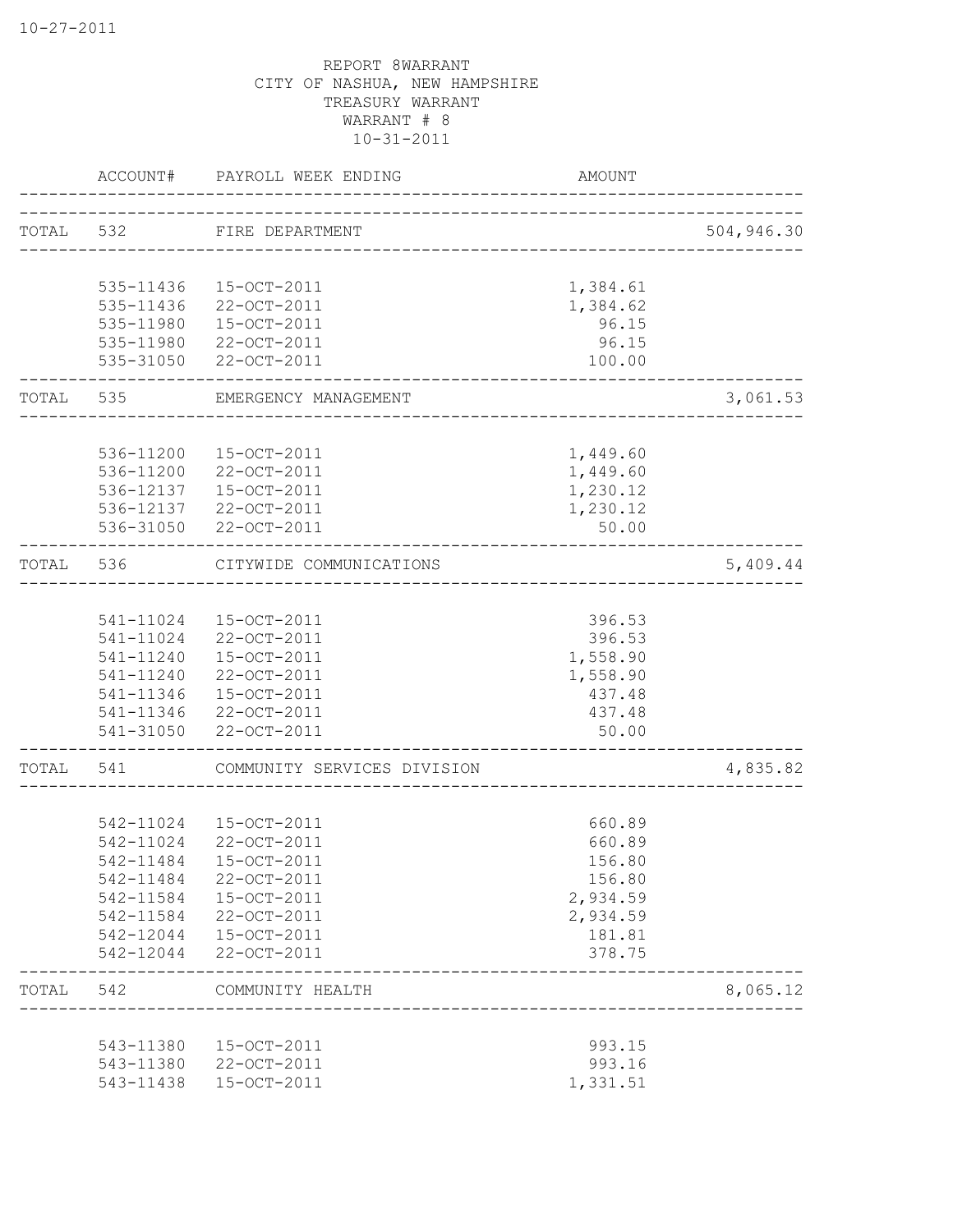|       | ACCOUNT#                   | PAYROLL WEEK ENDING        | AMOUNT               |           |
|-------|----------------------------|----------------------------|----------------------|-----------|
|       | 543-11438                  | 22-OCT-2011                | 1,331.51             |           |
|       | 543-11602                  | 15-OCT-2011                | 914.39               |           |
|       | 543-11602                  | 22-OCT-2011                | 914.39               |           |
|       | 543-11604                  | 15-OCT-2011                | 1,581.50             |           |
|       | 543-11604                  | 22-OCT-2011                | 1,581.50             |           |
|       | 543-11605                  | 15-OCT-2011                | 990.06               |           |
|       | 543-11605                  | 22-OCT-2011                | 990.06               |           |
|       | 543-31050                  | 22-OCT-2011                | 84.00                |           |
| TOTAL | 543                        | ENVIRONMENTAL HEALTH DEPT. |                      | 11,705.23 |
|       |                            |                            |                      |           |
|       | 544-11008                  | 15-OCT-2011                | 770.29               |           |
|       | 544-11008                  | 22-OCT-2011                | 770.29               |           |
|       | 544-11099                  | 15-OCT-2011                | 2,171.97             |           |
|       | 544-11099                  | 22-OCT-2011                | 2,171.97             |           |
|       | 544-11112                  | 15-OCT-2011                | 881.65               |           |
|       | 544-11112                  | 22-OCT-2011                | 881.65               |           |
|       | 544-11367                  | 15-OCT-2011                | 862.74               |           |
|       | 544-11367                  | 22-OCT-2011                | 862.73               |           |
|       | 544-11777                  | 15-OCT-2011                | 1,334.81             |           |
|       |                            | 544-11777 22-OCT-2011      | 1,334.81             |           |
|       |                            |                            |                      |           |
|       |                            | 544-31050 22-OCT-2011      | 50.00                |           |
| TOTAL | 544                        | WELFARE ADMINISTRATION     |                      | 12,092.91 |
|       |                            |                            |                      |           |
|       | 551-11024                  | 15-OCT-2011                | 639.71               |           |
|       | 551-11024                  | 22-OCT-2011                | 639.71               |           |
|       | 551-11057                  | 15-OCT-2011                | 920.69               |           |
|       | 551-11057                  | 22-OCT-2011                | 920.69               |           |
|       | 551-11094                  | 15-OCT-2011                | 313.79               |           |
|       | 551-11094                  | 22-OCT-2011                | 313.78               |           |
|       | 551-11097                  | 15-OCT-2011                | 1,101.99             |           |
|       | 551-11097                  | 22-OCT-2011                | 1,101.98             |           |
|       |                            |                            |                      |           |
|       | 551-11211<br>551-11211     | 15-OCT-2011<br>22-OCT-2011 | 635.27<br>635.27     |           |
|       | 551-11249                  | 15-OCT-2011                |                      |           |
|       | 551-11249                  | 22-OCT-2011                | 1,359.28<br>1,359.29 |           |
|       | 551-11268                  | 15-OCT-2011                | 650.13               |           |
|       | 551-11268                  | 22-OCT-2011                | 650.13               |           |
|       | 551-11273                  | 15-OCT-2011                | 1,735.80             |           |
|       | 551-11273                  | 22-OCT-2011                | 1,735.81             |           |
|       | 551-11435                  | 15-OCT-2011                | 941.42               |           |
|       | 551-11435                  | 22-OCT-2011                | 941.42               |           |
|       |                            | 15-OCT-2011                |                      |           |
|       | 551-11462<br>$551 - 11462$ | 22-OCT-2011                | 1,059.21<br>1,059.21 |           |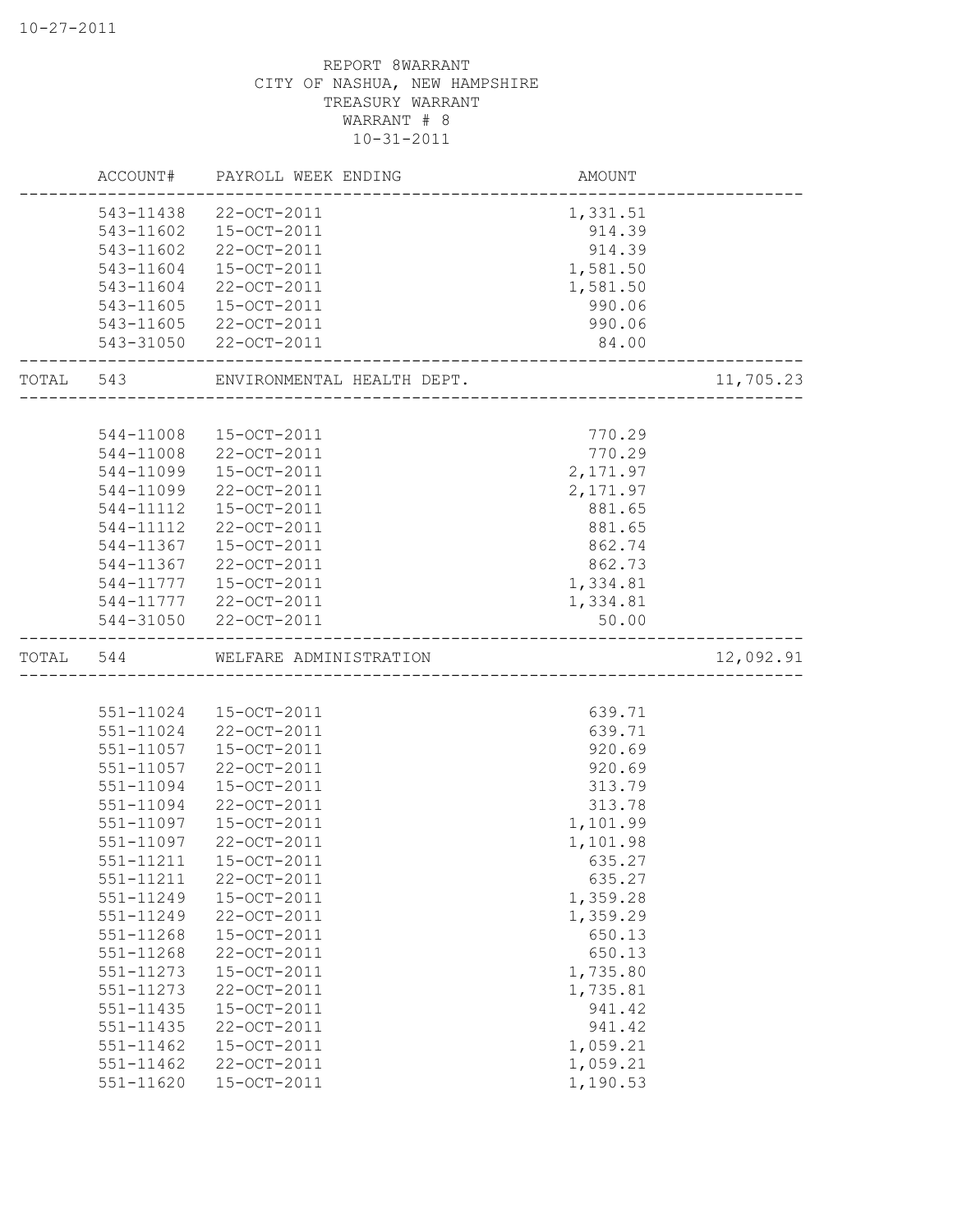|           |                        | ACCOUNT# PAYROLL WEEK ENDING   | AMOUNT               |           |
|-----------|------------------------|--------------------------------|----------------------|-----------|
|           | 551-11620              | 22-OCT-2011                    | 1,190.53             |           |
|           | 551-11638              | 15-OCT-2011                    | 1,218.11             |           |
|           | 551-11638              | 22-OCT-2011                    | 1,218.12             |           |
|           | 551-13004              | 15-OCT-2011                    | 514.44               |           |
|           | 551-13004              | 22-OCT-2011                    | 207.83               |           |
|           | 551-31050              | 22-OCT-2011                    | 67.00                |           |
|           | 551-91010              | 22-OCT-2011                    | 1,230.00             |           |
| TOTAL 551 |                        | PUBLIC WORKS DIV & ENGINEERING |                      | 25,551.14 |
|           |                        |                                |                      |           |
|           | 552-11024              | 15-OCT-2011                    | 706.26               |           |
|           | 552-11024              | 22-OCT-2011                    | 706.27               |           |
|           | 552-11077              | 15-OCT-2011                    | 1,338.14             |           |
|           | 552-11077              | 22-OCT-2011                    | 1,338.13             |           |
|           | 552-11087              | $15 - OCT - 2011$              | 840.40               |           |
|           | 552-11087              | 22-OCT-2011                    | 840.41               |           |
|           | 552-11143              | 15-OCT-2011                    | 878.00               |           |
|           | 552-11143              | 22-OCT-2011                    | 878.00               |           |
|           | 552-11324              | 15-OCT-2011                    | 4,236.84<br>4,236.84 |           |
|           | 552-11324              | 22-OCT-2011                    | 2,727.04             |           |
|           | 552-11339<br>552-11339 | 15-OCT-2011<br>22-OCT-2011     | 3,012.80             |           |
|           | 552-11342              | 15-OCT-2011                    | 855.05               |           |
|           | 552-11342              | 22-OCT-2011                    | 790.80               |           |
|           | 552-11343              | 15-OCT-2011                    | 2,665.20             |           |
|           | 552-11343              | 22-OCT-2011                    | 2,665.20             |           |
|           | 552-11407              | 15-OCT-2011                    | 5,469.60             |           |
|           | 552-11407              | 22-OCT-2011                    | 5,469.61             |           |
|           | 552-11492              | 15-OCT-2011                    | 836.40               |           |
|           | 552-11492              | 22-OCT-2011                    | 836.40               |           |
|           | 552-11562              | 15-OCT-2011                    | 420.52               |           |
|           | 552-11562              | 22-OCT-2011                    | 420.52               |           |
|           | 552-11580              | 15-OCT-2011                    | 1,019.76             |           |
|           | 552-11580              | 22-OCT-2011                    | 1,019.77             |           |
|           | 552-11672              | $15 - OCT - 2011$              | 1,575.29             |           |
|           | 552-11672              | 22-OCT-2011                    | 1,575.29             |           |
|           | 552-11750              | 15-OCT-2011                    | 815.60               |           |
|           | 552-11750              | 22-OCT-2011                    | 821.84               |           |
|           | 552-12156              | 15-OCT-2011                    | 640.00               |           |
|           | 552-12156              | 22-OCT-2011                    | 800.00               |           |
|           | 552-13004              | 15-OCT-2011                    | 3,258.18             |           |
|           | 552-13004              | 22-OCT-2011                    | 2,052.73             |           |
|           | $552 - 17004$          | 15-OCT-2011                    | 700.00               |           |
|           | 552-31050              | 22-OCT-2011                    | 67.00                |           |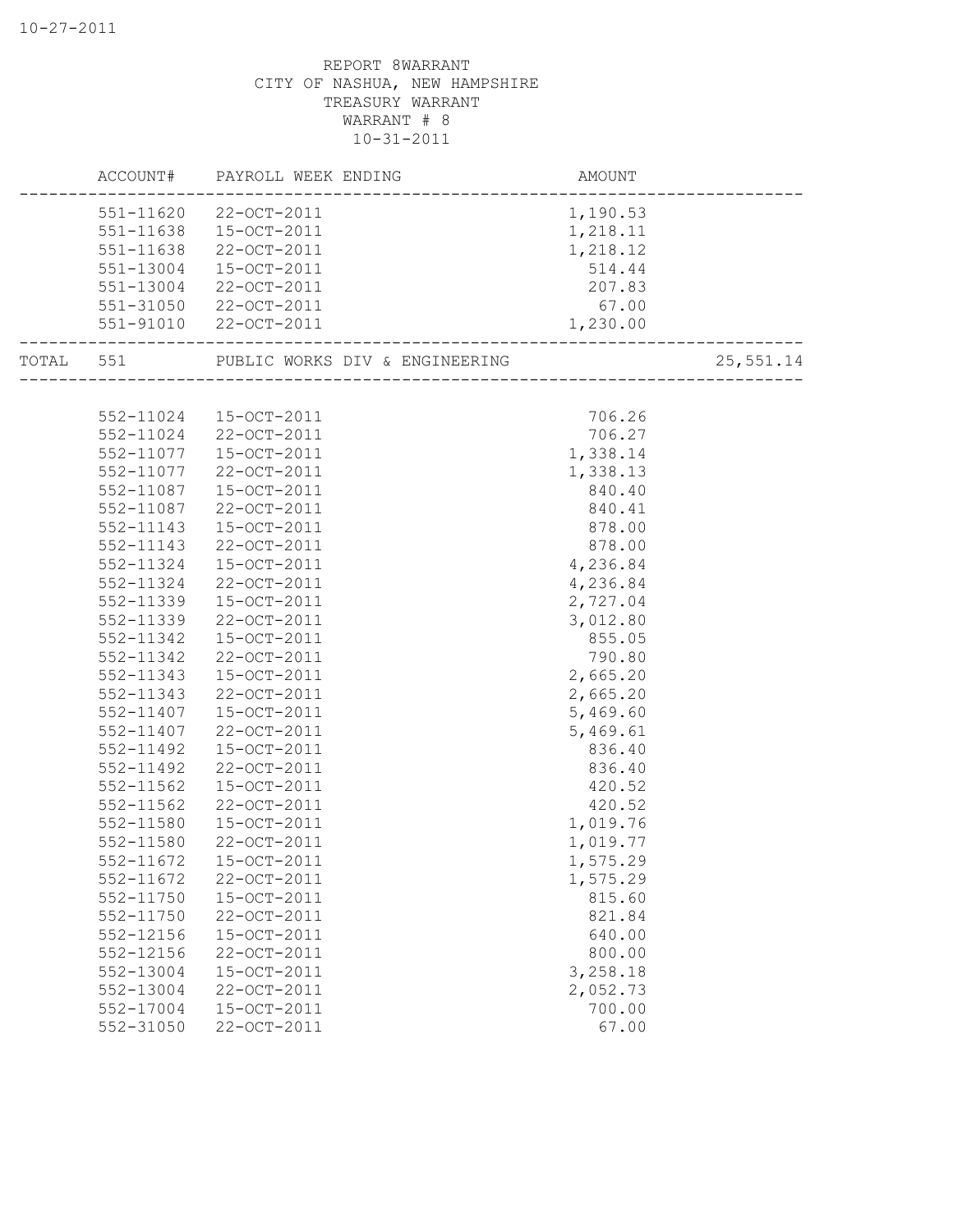|       | ACCOUNT#  | PAYROLL WEEK ENDING            | AMOUNT                   |            |
|-------|-----------|--------------------------------|--------------------------|------------|
|       |           | TOTAL 552 PARKS AND RECREATION |                          | 56, 513.89 |
|       |           |                                |                          |            |
|       | 553-11024 | 15-OCT-2011                    | 372.50                   |            |
|       | 553-11024 | 22-OCT-2011                    | 327.26                   |            |
|       | 553-11078 | 15-OCT-2011                    | 1,374.43                 |            |
|       | 553-11078 | 22-OCT-2011                    | 1,374.43                 |            |
|       | 553-11098 | 15-OCT-2011                    | 1,038.42                 |            |
|       | 553-11098 | 22-OCT-2011                    | 1,038.42                 |            |
|       | 553-11169 | 15-OCT-2011                    | 1,071.45                 |            |
|       | 553-11169 | 22-OCT-2011                    | 5,377.31                 |            |
|       | 553-11192 | 15-OCT-2011                    | 977.05                   |            |
|       | 553-11192 | 22-OCT-2011                    | 977.06                   |            |
|       | 553-11279 | 15-OCT-2011                    | 6, 146.00                |            |
|       | 553-11279 | $22 - OCT - 2011$              | 6,146.00                 |            |
|       | 553-11327 | 15-OCT-2011                    | 5,550.02                 |            |
|       | 553-11327 | 22-OCT-2011                    | 4,236.84                 |            |
|       | 553-11375 | 15-OCT-2011                    | 1,695.70                 |            |
|       | 553-11375 | 22-OCT-2011                    | 1,533.20                 |            |
|       | 553-11465 | 15-OCT-2011                    | 3,178.32                 |            |
|       | 553-11465 | 22-OCT-2011                    | 3,345.61                 |            |
|       | 553-11474 | 15-OCT-2011                    | 3,856.80                 |            |
|       | 553-11474 | 22-OCT-2011                    | 3,856.80                 |            |
|       | 553-11475 | 15-OCT-2011                    | 2,931.60                 |            |
|       | 553-11475 | 22-OCT-2011                    | 2,931.61                 |            |
|       | 553-11477 | 15-OCT-2011                    | 1,756.00                 |            |
|       | 553-11477 | 22-OCT-2011                    | 1,756.00                 |            |
|       | 553-11478 | 15-OCT-2011                    | 882.00                   |            |
|       | 553-11478 | 22-OCT-2011                    | 882.00                   |            |
|       | 553-11648 | 15-OCT-2011                    | 941.71                   |            |
|       | 553-11648 | 22-OCT-2011                    | 1,063.44                 |            |
|       | 553-11678 | 15-OCT-2011                    | 1,493.11                 |            |
|       | 553-11678 | 22-OCT-2011                    | 1,493.12                 |            |
|       | 553-11759 | 15-OCT-2011                    | 11,921.25                |            |
|       | 553-11759 | 22-OCT-2011                    | 11,737.24                |            |
|       | 553-11771 | 15-OCT-2011                    | 1,711.44                 |            |
|       | 553-11771 | 22-OCT-2011                    | 2,091.76                 |            |
|       | 553-13004 | 15-OCT-2011                    | 923.63                   |            |
|       | 553-13004 | 22-OCT-2011                    | 1,942.98                 |            |
|       | 553-31050 | 22-OCT-2011                    | 17.00                    |            |
| TOTAL | 553       | STREET DEPARTMENT              |                          | 99,949.51  |
|       |           |                                | ________________________ |            |
|       | 555-11024 | 15-OCT-2011                    | 372.50                   |            |
|       | 555-11024 | 22-OCT-2011                    | 327.27                   |            |
|       | 555-11058 | 15-OCT-2011                    | 1,019.76                 |            |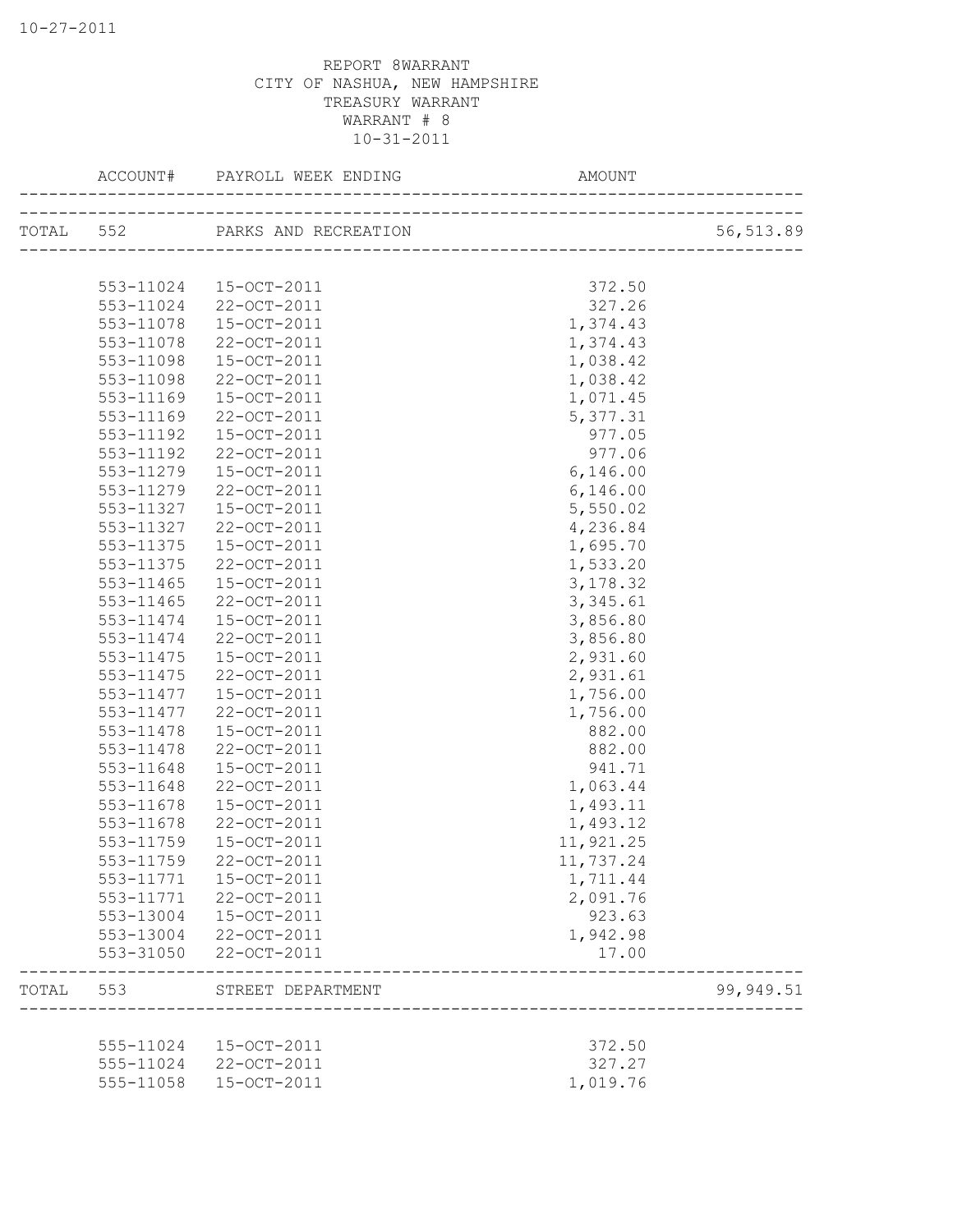|       | ACCOUNT#      | PAYROLL WEEK ENDING | AMOUNT   |           |
|-------|---------------|---------------------|----------|-----------|
|       | 555-11058     | 22-OCT-2011         | 1,019.77 |           |
|       | 555-11461     | 15-OCT-2011         | 1,541.29 |           |
|       | 555-11461     | 22-OCT-2011         | 1,541.28 |           |
|       | 555-11505     | 15-OCT-2011         | 1,225.81 |           |
|       | 555-11505     | 22-OCT-2011         | 1,225.81 |           |
|       | 555-11639     | 15-OCT-2011         | 836.40   |           |
|       | 555-11639     | 22-OCT-2011         | 836.41   |           |
|       | 555-11640     | 15-OCT-2011         | 779.20   |           |
|       | 555-11640     | 22-OCT-2011         | 802.08   |           |
|       | 555-11738     | 15-OCT-2011         | 2,000.00 |           |
|       | 555-11738     | 22-OCT-2011         | 2,000.00 |           |
|       | 555-11745     | 15-OCT-2011         | 831.60   |           |
|       | 555-11745     | 22-OCT-2011         | 831.60   |           |
|       | 555-11746     | 15-OCT-2011         | 1,179.38 |           |
|       | 555-11746     | 22-OCT-2011         | 1,179.38 |           |
|       | 555-13004     | 15-OCT-2011         | 417.28   |           |
|       | 555-13004     | 22-OCT-2011         | 90.04    |           |
|       | 555-13068     | 15-OCT-2011         | 263.15   |           |
|       | 555-13068     | 22-OCT-2011         | 263.37   |           |
| TOTAL | 555           | TRAFFIC DEPARTMENT  |          | 20,583.38 |
|       |               |                     |          |           |
|       | 557-11024     | 15-OCT-2011         | 639.71   |           |
|       | 557-11024     | 22-OCT-2011         | 639.71   |           |
|       | 557-11161     | 15-OCT-2011         | 1,268.16 |           |
|       | 557-11161     | 22-OCT-2011         | 1,268.16 |           |
|       | 557-11751     | 15-OCT-2011         | 72.86    |           |
|       | 557-11751     | 22-OCT-2011         | 72.86    |           |
|       | 557-13004     | 15-OCT-2011         | 71.33    |           |
|       | 557-13004     | 22-OCT-2011         | 47.98    |           |
|       | 557-31050     | 22-OCT-2011         | 51.00    |           |
| TOTAL | 557           | PARKING LOTS        |          | 4,131.77  |
|       |               |                     |          |           |
|       | 560-12153     | 22-OCT-2011         | 124.97   |           |
| TOTAL | 560           | PINE WOOD CEMETERY  |          | 124.97    |
|       |               |                     |          |           |
|       | 561-11345     | 15-OCT-2011         | 1,247.10 |           |
|       | 561-11345     | 22-OCT-2011         | 1,247.10 |           |
|       | 561-11651     | 15-OCT-2011         | 890.19   |           |
|       | 561-11651     | 22-OCT-2011         | 890.19   |           |
|       | 561-11658     | 15-OCT-2011         | 1,080.99 |           |
|       | 561-11658     | 22-OCT-2011         | 1,080.99 |           |
|       | $561 - 12153$ | 15-OCT-2011         | 295.00   |           |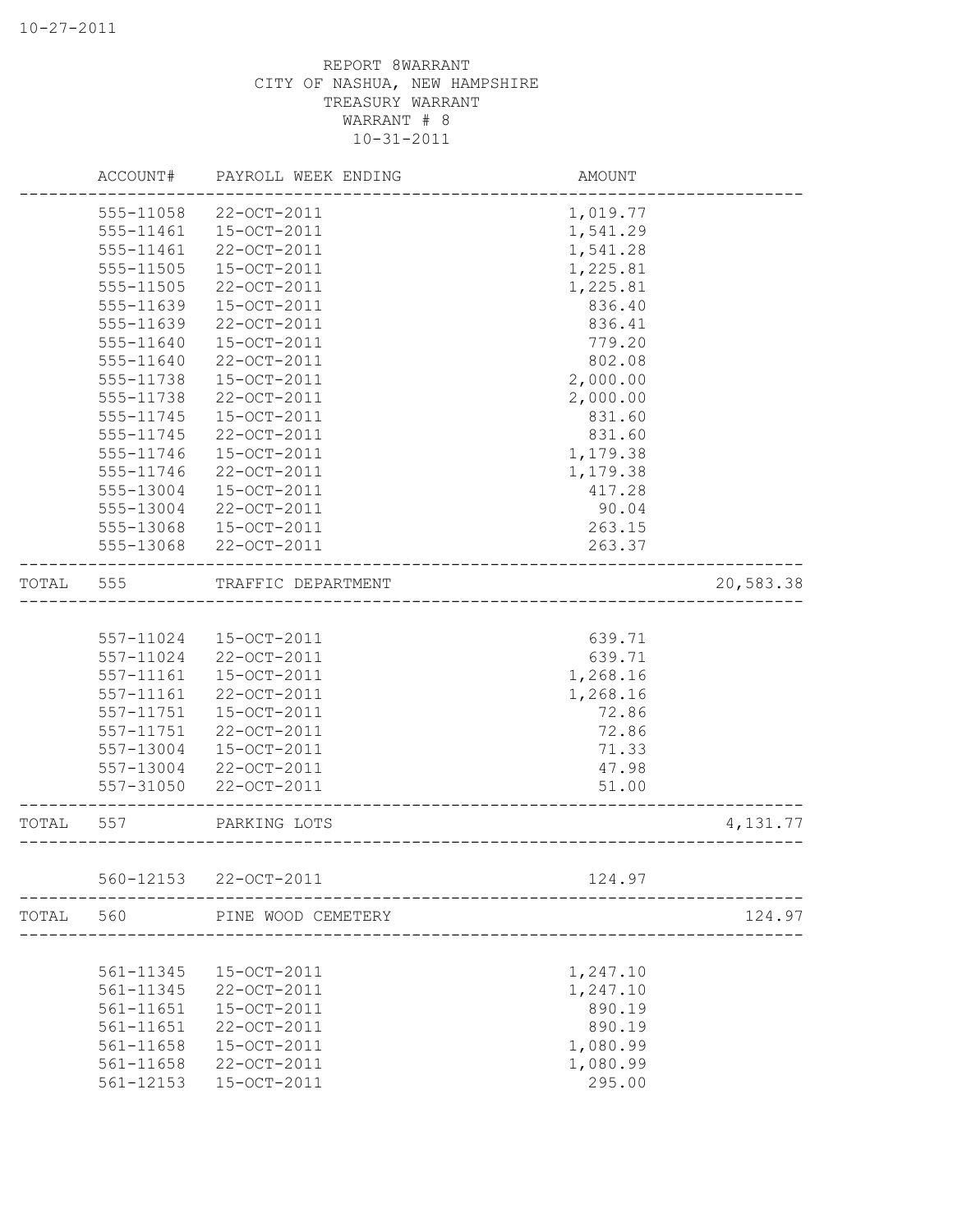|           |                                                                                                                                    | AMOUNT                                                                                                                                                                                                                                                                                                                                                                                                                                                                                                                                                                                                                      |                                                                                                                                                                                                                  |
|-----------|------------------------------------------------------------------------------------------------------------------------------------|-----------------------------------------------------------------------------------------------------------------------------------------------------------------------------------------------------------------------------------------------------------------------------------------------------------------------------------------------------------------------------------------------------------------------------------------------------------------------------------------------------------------------------------------------------------------------------------------------------------------------------|------------------------------------------------------------------------------------------------------------------------------------------------------------------------------------------------------------------|
|           |                                                                                                                                    | 400.00<br>100.00                                                                                                                                                                                                                                                                                                                                                                                                                                                                                                                                                                                                            |                                                                                                                                                                                                                  |
|           |                                                                                                                                    |                                                                                                                                                                                                                                                                                                                                                                                                                                                                                                                                                                                                                             | 7,231.56                                                                                                                                                                                                         |
|           |                                                                                                                                    |                                                                                                                                                                                                                                                                                                                                                                                                                                                                                                                                                                                                                             |                                                                                                                                                                                                                  |
| 563-11345 | 15-OCT-2011                                                                                                                        | 1,199.48                                                                                                                                                                                                                                                                                                                                                                                                                                                                                                                                                                                                                    |                                                                                                                                                                                                                  |
| 563-11345 | 22-OCT-2011                                                                                                                        | 1,124.51                                                                                                                                                                                                                                                                                                                                                                                                                                                                                                                                                                                                                    |                                                                                                                                                                                                                  |
| 563-11651 |                                                                                                                                    |                                                                                                                                                                                                                                                                                                                                                                                                                                                                                                                                                                                                                             |                                                                                                                                                                                                                  |
|           |                                                                                                                                    |                                                                                                                                                                                                                                                                                                                                                                                                                                                                                                                                                                                                                             |                                                                                                                                                                                                                  |
|           |                                                                                                                                    |                                                                                                                                                                                                                                                                                                                                                                                                                                                                                                                                                                                                                             |                                                                                                                                                                                                                  |
|           |                                                                                                                                    |                                                                                                                                                                                                                                                                                                                                                                                                                                                                                                                                                                                                                             |                                                                                                                                                                                                                  |
|           |                                                                                                                                    |                                                                                                                                                                                                                                                                                                                                                                                                                                                                                                                                                                                                                             |                                                                                                                                                                                                                  |
|           |                                                                                                                                    |                                                                                                                                                                                                                                                                                                                                                                                                                                                                                                                                                                                                                             |                                                                                                                                                                                                                  |
|           |                                                                                                                                    |                                                                                                                                                                                                                                                                                                                                                                                                                                                                                                                                                                                                                             | 6,560.05                                                                                                                                                                                                         |
|           |                                                                                                                                    |                                                                                                                                                                                                                                                                                                                                                                                                                                                                                                                                                                                                                             |                                                                                                                                                                                                                  |
|           |                                                                                                                                    | 639.71                                                                                                                                                                                                                                                                                                                                                                                                                                                                                                                                                                                                                      |                                                                                                                                                                                                                  |
|           |                                                                                                                                    | 639.71                                                                                                                                                                                                                                                                                                                                                                                                                                                                                                                                                                                                                      |                                                                                                                                                                                                                  |
|           |                                                                                                                                    | 2,059.24                                                                                                                                                                                                                                                                                                                                                                                                                                                                                                                                                                                                                    |                                                                                                                                                                                                                  |
|           |                                                                                                                                    | 2,059.24                                                                                                                                                                                                                                                                                                                                                                                                                                                                                                                                                                                                                    |                                                                                                                                                                                                                  |
| TOTAL 571 |                                                                                                                                    |                                                                                                                                                                                                                                                                                                                                                                                                                                                                                                                                                                                                                             | 5,397.90                                                                                                                                                                                                         |
|           |                                                                                                                                    |                                                                                                                                                                                                                                                                                                                                                                                                                                                                                                                                                                                                                             |                                                                                                                                                                                                                  |
|           |                                                                                                                                    | 672.17                                                                                                                                                                                                                                                                                                                                                                                                                                                                                                                                                                                                                      |                                                                                                                                                                                                                  |
| 572-11024 | 22-OCT-2011                                                                                                                        | 672.17                                                                                                                                                                                                                                                                                                                                                                                                                                                                                                                                                                                                                      |                                                                                                                                                                                                                  |
| 572-11215 | 15-OCT-2011                                                                                                                        | 3,727.02                                                                                                                                                                                                                                                                                                                                                                                                                                                                                                                                                                                                                    |                                                                                                                                                                                                                  |
| 572-11215 | 22-OCT-2011                                                                                                                        | 3,727.00                                                                                                                                                                                                                                                                                                                                                                                                                                                                                                                                                                                                                    |                                                                                                                                                                                                                  |
| 572-11238 | 15-OCT-2011                                                                                                                        | 882.39                                                                                                                                                                                                                                                                                                                                                                                                                                                                                                                                                                                                                      |                                                                                                                                                                                                                  |
| 572-11238 |                                                                                                                                    |                                                                                                                                                                                                                                                                                                                                                                                                                                                                                                                                                                                                                             |                                                                                                                                                                                                                  |
|           |                                                                                                                                    |                                                                                                                                                                                                                                                                                                                                                                                                                                                                                                                                                                                                                             |                                                                                                                                                                                                                  |
|           |                                                                                                                                    |                                                                                                                                                                                                                                                                                                                                                                                                                                                                                                                                                                                                                             |                                                                                                                                                                                                                  |
|           |                                                                                                                                    |                                                                                                                                                                                                                                                                                                                                                                                                                                                                                                                                                                                                                             |                                                                                                                                                                                                                  |
|           |                                                                                                                                    |                                                                                                                                                                                                                                                                                                                                                                                                                                                                                                                                                                                                                             |                                                                                                                                                                                                                  |
|           |                                                                                                                                    |                                                                                                                                                                                                                                                                                                                                                                                                                                                                                                                                                                                                                             |                                                                                                                                                                                                                  |
|           |                                                                                                                                    |                                                                                                                                                                                                                                                                                                                                                                                                                                                                                                                                                                                                                             |                                                                                                                                                                                                                  |
|           |                                                                                                                                    |                                                                                                                                                                                                                                                                                                                                                                                                                                                                                                                                                                                                                             |                                                                                                                                                                                                                  |
|           |                                                                                                                                    |                                                                                                                                                                                                                                                                                                                                                                                                                                                                                                                                                                                                                             |                                                                                                                                                                                                                  |
|           |                                                                                                                                    |                                                                                                                                                                                                                                                                                                                                                                                                                                                                                                                                                                                                                             |                                                                                                                                                                                                                  |
| 572-98046 | 22-OCT-2011                                                                                                                        | 120.00                                                                                                                                                                                                                                                                                                                                                                                                                                                                                                                                                                                                                      |                                                                                                                                                                                                                  |
|           |                                                                                                                                    |                                                                                                                                                                                                                                                                                                                                                                                                                                                                                                                                                                                                                             |                                                                                                                                                                                                                  |
|           | 572-11450<br>572-11450<br>572-11522<br>572-11522<br>572-11525<br>$572 - 11525$<br>572-31050<br>572-58005<br>572-58005<br>572-98046 | ACCOUNT# PAYROLL WEEK ENDING<br>561-12153 22-OCT-2011<br>561-91010 22-OCT-2011<br>TOTAL 561 EDGEWOOD CEMETERY<br>15-OCT-2011<br>22-OCT-2011<br>563-11651<br>563-11657<br>15-OCT-2011<br>563-11657 22-OCT-2011<br>563-12153  15-OCT-2011<br>563-12153 22-OCT-2011<br>TOTAL 563 WOODLAWN CEMETERY<br>571-11024 15-OCT-2011<br>571-11024 22-OCT-2011<br>571-11237  15-OCT-2011<br>571-11237 22-OCT-2011<br>COMMUNITY DEVELOPMENT<br>572-11024 15-OCT-2011<br>22-OCT-2011<br>15-OCT-2011<br>22-OCT-2011<br>15-OCT-2011<br>22-OCT-2011<br>15-OCT-2011<br>22-OCT-2011<br>22-OCT-2011<br>15-OCT-2011<br>22-OCT-2011<br>15-OCT-2011 | 792.54<br>792.54<br>990.49<br>990.49<br>320.00<br>350.00<br>-------------------------------<br>882.38<br>1,780.05<br>1,780.05<br>858.42<br>858.42<br>1,058.00<br>1,058.00<br>17.00<br>100.00<br>200.00<br>120.00 |

573-11444 15-OCT-2011 1,715.72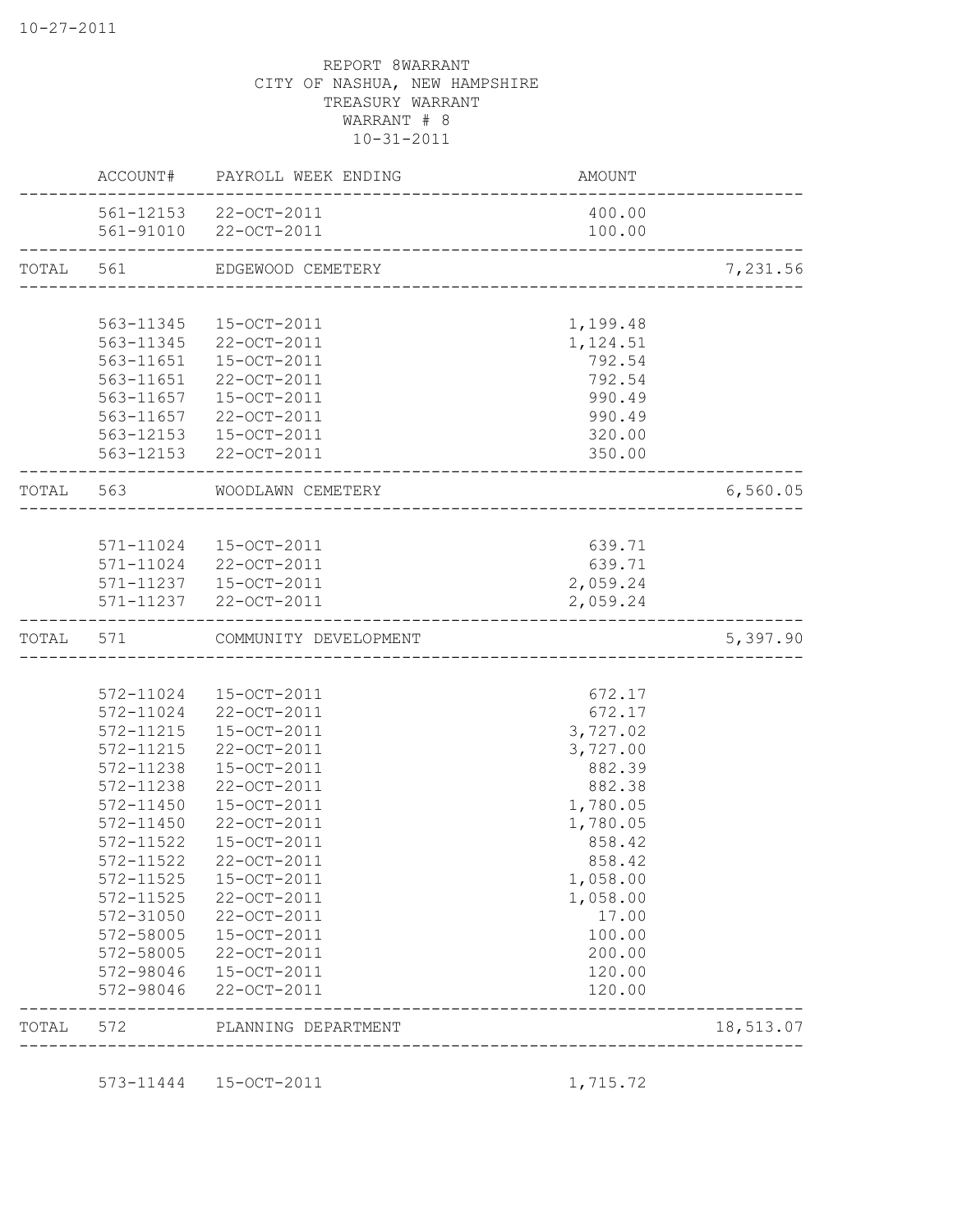|       |           | ACCOUNT# PAYROLL WEEK ENDING   | AMOUNT              |           |
|-------|-----------|--------------------------------|---------------------|-----------|
|       |           | 573-11444 22-OCT-2011          | 1,715.72            |           |
|       |           | 573-12029  15-OCT-2011         | 370.44              |           |
|       |           | 573-12029 22-OCT-2011          | 370.43              |           |
|       |           | 573-31050 22-OCT-2011          | 50.00               |           |
|       |           | TOTAL 573 ECONOMIC DEVELOPMENT | ------------------- | 4,222.31  |
|       |           |                                |                     |           |
|       | 575-11032 | 15-OCT-2011                    | 742.00              |           |
|       | 575-11032 | 22-OCT-2011                    | 742.01              |           |
|       | 575-11042 | 15-OCT-2011                    | 1,478.65            |           |
|       | 575-11042 | 22-OCT-2011                    | 1,478.65            |           |
|       | 575-11189 | 15-OCT-2011                    | 1,135.75            |           |
|       | 575-11189 | 22-OCT-2011                    | 1,135.75            |           |
|       | 575-11246 | 15-OCT-2011                    | 1,735.55            |           |
|       | 575-11246 | 22-OCT-2011                    | 1,735.56            |           |
|       | 575-11365 | 15-OCT-2011                    | 462.30              |           |
|       | 575-11365 | 22-OCT-2011                    | 462.30              |           |
|       | 575-11387 | 15-OCT-2011                    | 7,061.54            |           |
|       | 575-11387 | 22-OCT-2011                    | 7,061.52            |           |
|       | 575-11393 | 15-OCT-2011                    | 3,696.26            |           |
|       | 575-11393 | 22-OCT-2011                    | 3,696.27            |           |
|       | 575-11400 | 15-OCT-2011                    | 8,465.62            |           |
|       | 575-11400 | 22-OCT-2011                    | 8,465.62            |           |
|       | 575-11401 | 15-OCT-2011                    | 3,311.90            |           |
|       | 575-11401 | 22-OCT-2011                    | 3,311.90            |           |
|       | 575-11403 | 15-OCT-2011                    | 790.75              |           |
|       | 575-11403 | 22-OCT-2011                    | 790.75              |           |
|       | 575-11404 | 15-OCT-2011                    | 803.50              |           |
|       | 575-11404 | 22-OCT-2011                    | 803.50              |           |
|       | 575-11627 | 15-OCT-2011                    | 646.71              |           |
|       | 575-11627 | 22-OCT-2011                    | 646.72              |           |
|       | 575-12090 | 15-OCT-2011                    | 1,221.54            |           |
|       | 575-12090 | 22-OCT-2011                    | 1,174.58            |           |
|       | 575-12114 | 15-OCT-2011                    | 1,354.59            |           |
|       | 575-12114 | 22-OCT-2011                    | 1,416.49            |           |
|       | 575-13004 | 22-OCT-2011                    | 68.93               |           |
|       | 575-13035 | 15-OCT-2011                    | 1,110.95            |           |
|       | 575-13035 | 22-OCT-2011                    | 1,176.39            |           |
| TOTAL | 575       | PUBLIC LIBRARIES               |                     | 68,184.55 |
|       |           |                                |                     |           |
|       | 576-11059 | 15-OCT-2011                    | 1,334.81            |           |
|       | 576-11059 | 22-OCT-2011                    | 734.15              |           |
|       | 576-11221 | 15-OCT-2011                    | 1,092.14            |           |
|       | 576-11221 | 22-OCT-2011                    | 1,092.14            |           |
|       | 576-11315 | 15-OCT-2011                    | 762.17              |           |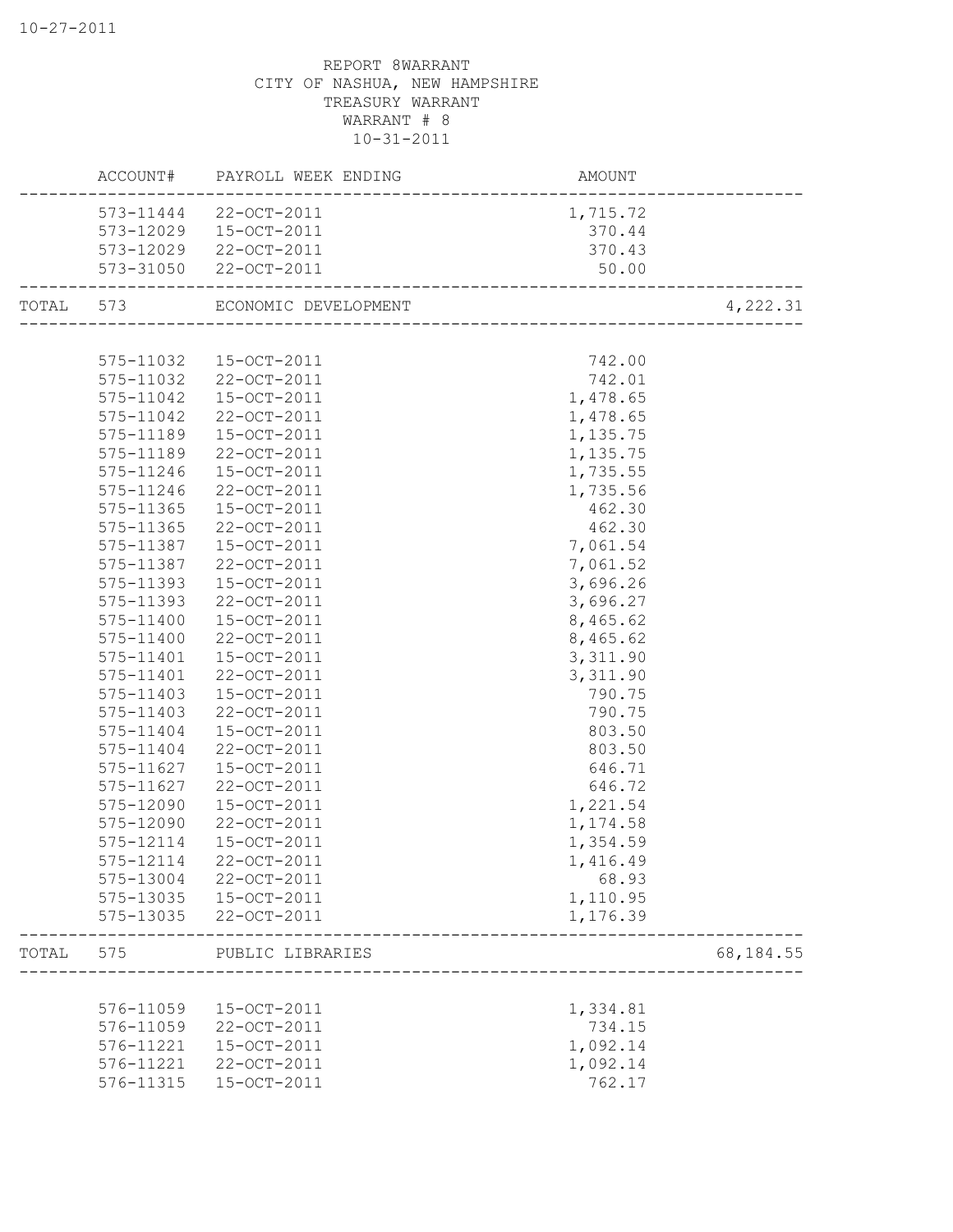|       | ACCOUNT#  | PAYROLL WEEK ENDING    | AMOUNT     |           |
|-------|-----------|------------------------|------------|-----------|
|       | 576-11315 | 22-OCT-2011            | 762.16     |           |
|       | 576-11361 | 15-OCT-2011            | 3, 113.66  |           |
|       | 576-11361 | 22-OCT-2011            | 3, 113.65  |           |
|       | 576-11362 | 15-OCT-2011            | 1, 114.74  |           |
|       | 576-11362 | 22-OCT-2011            | 1, 114.73  |           |
|       | 576-12045 | 15-OCT-2011            | 304.26     |           |
|       | 576-12045 | 22-OCT-2011            | 308.27     |           |
|       | 576-12134 | 15-OCT-2011            | 494.59     |           |
|       | 576-12134 | 22-OCT-2011            | 494.59     |           |
|       | 576-12149 | 15-OCT-2011            | 399.20     |           |
|       | 576-12149 | 22-OCT-2011            | 399.20     |           |
|       | 576-31050 | 22-OCT-2011            | 17.00      |           |
|       |           | 576-91010 22-OCT-2011  | 1,230.00   |           |
|       | TOTAL 576 | BUILDING DEPARTMENT    |            | 17,881.46 |
|       |           |                        |            |           |
|       |           | 577-11067  15-OCT-2011 | 1,222.78   |           |
|       |           | 577-11067 22-OCT-2011  | 1,222.78   |           |
|       | 577-11183 | 15-OCT-2011            | 1,894.22   |           |
|       |           | 577-11183 22-OCT-2011  | 1,894.23   |           |
|       |           | 577-91010 22-OCT-2011  | 570.00     |           |
| TOTAL | 577 — 100 | CODE ENFORCEMENT       |            | 6,804.01  |
|       |           |                        |            |           |
|       | 581-11012 | 22-OCT-2011            | 3,791.85   |           |
|       | 581-11076 | 22-OCT-2011            | 3,907.92   |           |
|       | 581-11162 | 15-OCT-2011            | 55,656.28  |           |
|       | 581-11162 | 22-OCT-2011            | 55, 277.35 |           |
|       | 581-11204 | 15-OCT-2011            | 13,825.52  |           |
|       | 581-11204 | 22-OCT-2011            | 12,486.00  |           |
|       | 581-11347 | 22-OCT-2011            | 2,472.35   |           |
|       | 581-11348 | 22-OCT-2011            | 83, 245.35 |           |
|       | 581-11366 | 15-OCT-2011            | 53,619.47  |           |
|       | 581-11366 | 22-OCT-2011            | 54,978.57  |           |
|       | 581-11396 | 22-OCT-2011            | 40,563.58  |           |
|       | 581-11402 | 15-OCT-2011            | 2,762.76   |           |
|       | 581-11402 | 22-OCT-2011            | 3,453.48   |           |
|       | 581-11408 | 15-OCT-2011            | 18,422.40  |           |
|       | 581-11408 | 22-OCT-2011            | 18, 422.41 |           |
|       | 581-11486 | 22-OCT-2011            | 42,714.32  |           |
|       | 581-11515 | 22-OCT-2011            | 1,657.58   |           |
|       | 581-11570 | 22-OCT-2011            | 65,045.91  |           |
|       | 581-11572 | 22-OCT-2011            | 56,900.47  |           |
|       | 581-11579 | 22-OCT-2011            | 41, 112.19 |           |
|       | 581-11628 | 15-OCT-2011            | 4,536.40   |           |
|       | 581-11628 | 22-OCT-2011            | 4,664.14   |           |
|       |           |                        |            |           |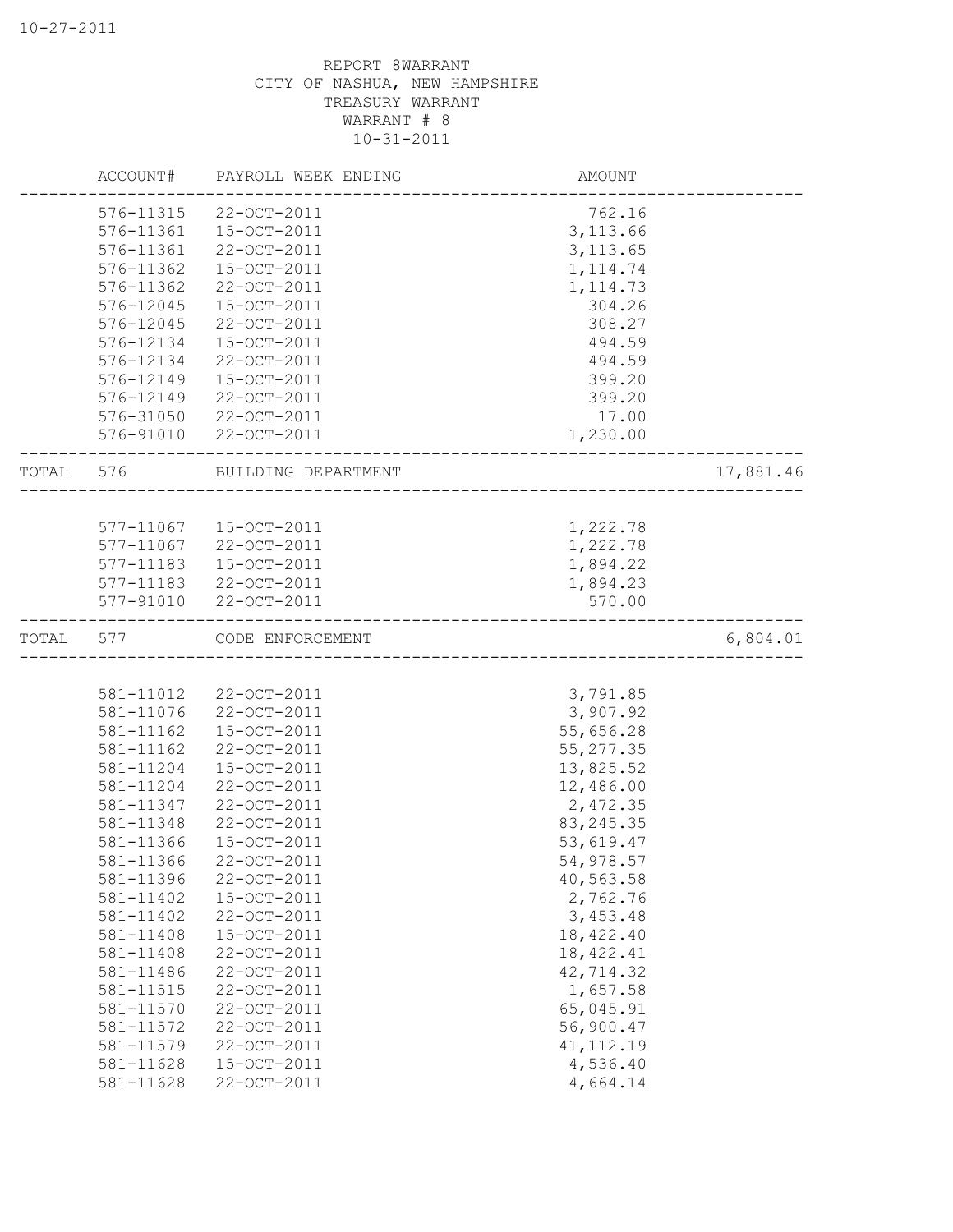| ACCOUNT#  | PAYROLL WEEK ENDING | AMOUNT       |
|-----------|---------------------|--------------|
| 581-11675 | $22 - OCT - 2011$   | 5,223.46     |
| 581-11709 | 22-OCT-2011         | 5,838.12     |
| 581-11711 | 22-OCT-2011         | 5,893.04     |
| 581-11726 | 22-OCT-2011         | 1,689,896.27 |
| 581-11800 | 15-OCT-2011         | 3,000.00     |
| 581-11800 | 22-OCT-2011         | 36,188.02    |
| 581-11801 | 15-OCT-2011         | 274.50       |
| 581-11801 | 22-OCT-2011         | 25,701.09    |
| 581-11802 | 22-OCT-2011         | 10,097.86    |
| 581-11803 | 15-OCT-2011         | 585.24       |
| 581-11803 | 22-OCT-2011         | 14,566.33    |
| 581-11805 | 22-OCT-2011         | 29,729.47    |
| 581-11812 | 22-OCT-2011         | 2,693.54     |
| 581-11830 | 22-OCT-2011         | 5,853.97     |
| 581-11845 | 15-OCT-2011         | 231.48       |
| 581-11845 | 22-OCT-2011         | 289.35       |
| 581-11850 | 15-OCT-2011         | 1,531.57     |
| 581-11850 | 22-OCT-2011         | 1,914.46     |
| 581-11860 | 22-OCT-2011         | 4,256.50     |
| 581-12021 | 22-OCT-2011         | 20,118.01    |
| 581-12060 | 15-OCT-2011         | 2,359.10     |
| 581-12060 | 22-OCT-2011         | 2,947.25     |
| 581-12078 | 15-OCT-2011         | 362.50       |
| 581-12078 | 22-OCT-2011         | 1,425.00     |
| 581-12081 | 22-OCT-2011         | 2,463.73     |
| 581-12084 | 15-OCT-2011         | 1,712.50     |
| 581-12084 | 22-OCT-2011         | 1,987.50     |
| 581-12111 | 15-OCT-2011         | 121,380.41   |
| 581-12111 | 22-OCT-2011         | 153, 362.89  |
| 581-12112 | 15-OCT-2011         | 5,895.18     |
| 581-12112 | 22-OCT-2011         | 8,253.86     |
| 581-12126 | 15-OCT-2011         | 4,242.94     |
| 581-12126 | 22-OCT-2011         | 4,519.54     |
| 581-12135 | 15-OCT-2011         | 4,949.72     |
| 581-12135 | 22-OCT-2011         | 5,493.38     |
| 581-12136 | 15-OCT-2011         | 420.08       |
| 581-12136 | 22-OCT-2011         | $-453.66$    |
| 581-12138 | 15-OCT-2011         | 311.48       |
| 581-12138 | 22-OCT-2011         | 323.46       |
| 581-12141 | 15-OCT-2011         | 200.00       |
| 581-12141 | 22-OCT-2011         | 300.00       |
| 581-12153 | 22-OCT-2011         | 115.00       |
| 581-12198 | 22-OCT-2011         | 37,598.76    |
| 581-12201 | 15-OCT-2011         | 20,408.33    |
| 581-12201 | 22-OCT-2011         | 29,074.45    |
| 581-13004 | 15-OCT-2011         | 700.00       |
| 581-13004 | 22-OCT-2011         | 3,505.00     |
| 581-13021 | 15-OCT-2011         | 349.25       |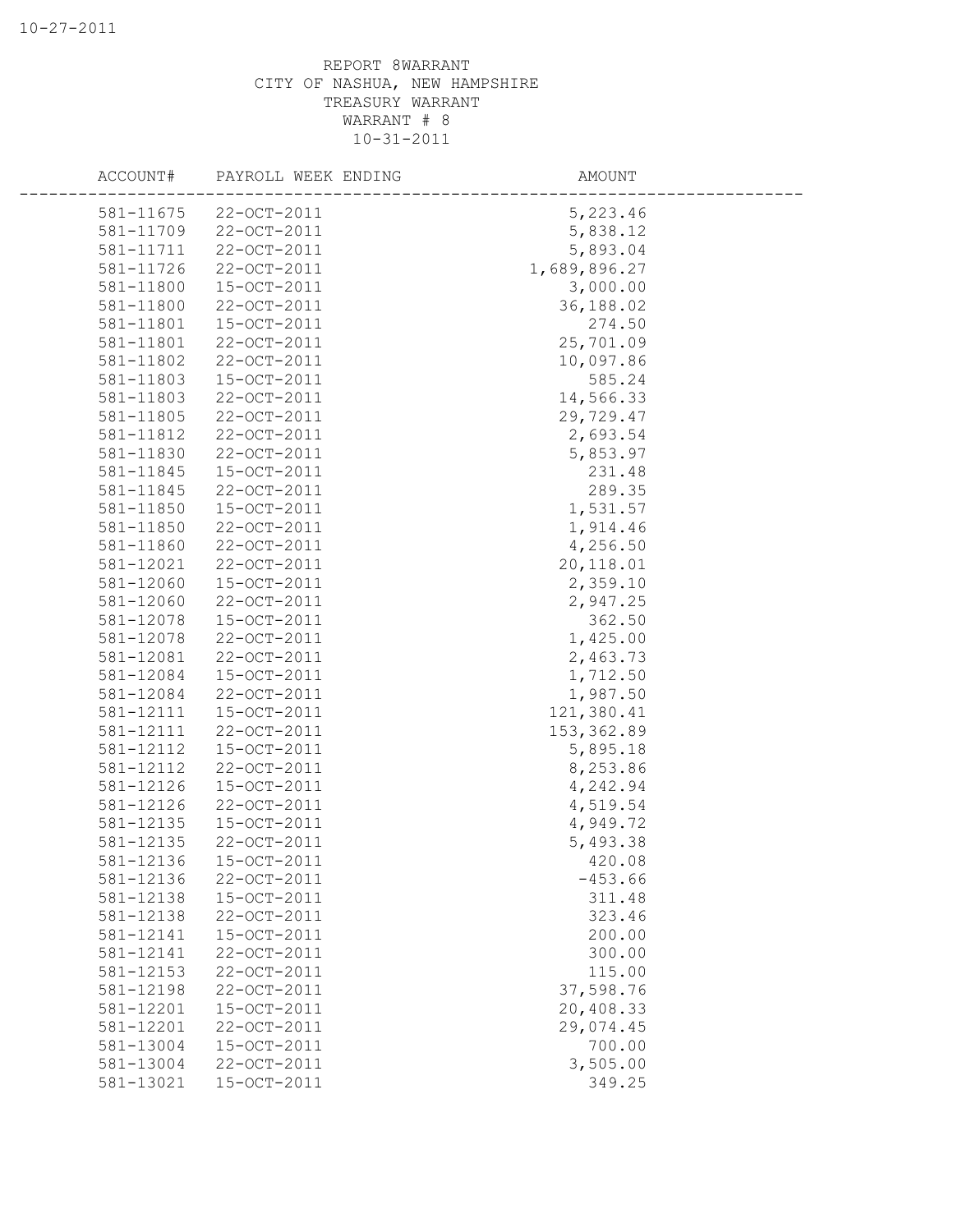|       | ACCOUNT#  | PAYROLL WEEK ENDING | AMOUNT   |              |
|-------|-----------|---------------------|----------|--------------|
|       | 581-13021 | 22-OCT-2011         | 606.98   |              |
|       | 581-13032 | $15 - OCT - 2011$   | 640.93   |              |
|       | 581-13032 | $22 - OCT - 2011$   | 630.82   |              |
|       | 581-13120 | 15-OCT-2011         | 3,974.68 |              |
|       | 581-13120 | $22 - OCT - 2011$   | 3,689.13 |              |
|       | 581-13133 | $15 - OCT - 2011$   | 850.00   |              |
|       | 581-13133 | 22-OCT-2011         | 1,943.75 |              |
|       | 581-19000 | $22 - OCT - 2011$   | 8,200.90 |              |
|       | 581-19210 | 22-OCT-2011         | 6,453.80 |              |
| TOTAL | 581       | SCHOOL DEPARTMENT   |          | 2,944,597.22 |
|       |           |                     |          |              |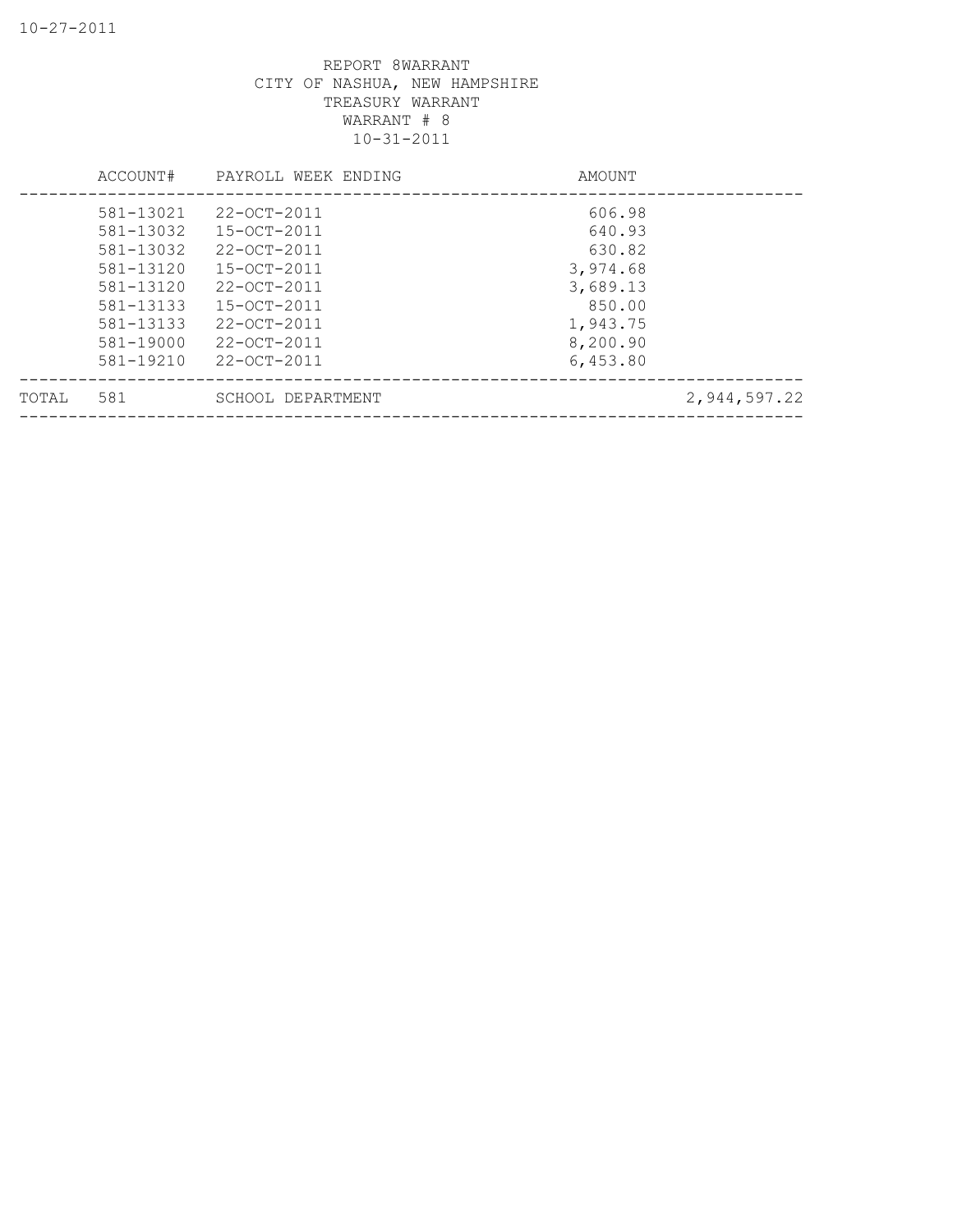|       | ACCOUNT#                            | PAYROLL WEEK ENDING                                         | AMOUNT                    |          |
|-------|-------------------------------------|-------------------------------------------------------------|---------------------------|----------|
|       | 722-12890<br>722-12890              | 15-OCT-2011<br>22-OCT-2011                                  | 1,076.51<br>1,180.50      |          |
| TOTAL |                                     | 722 CPF-INFORMATION TECHNOLOGY                              |                           | 2,257.01 |
|       | 753-11468<br>753-11468              | 15-OCT-2011<br>22-OCT-2011                                  |                           |          |
| TOTAL | 753                                 | CPF-STREET DEPT                                             |                           |          |
|       | 792-13004<br>792-13004<br>792-13004 | $15 - OCT - 2011$<br>$22 - OCT - 2011$<br>$22 - OCT - 2011$ | 41.32<br>413.25<br>131.76 |          |
| TOTAL | 792                                 | CPF-WASTEWATER USER FUND                                    |                           | 586.33   |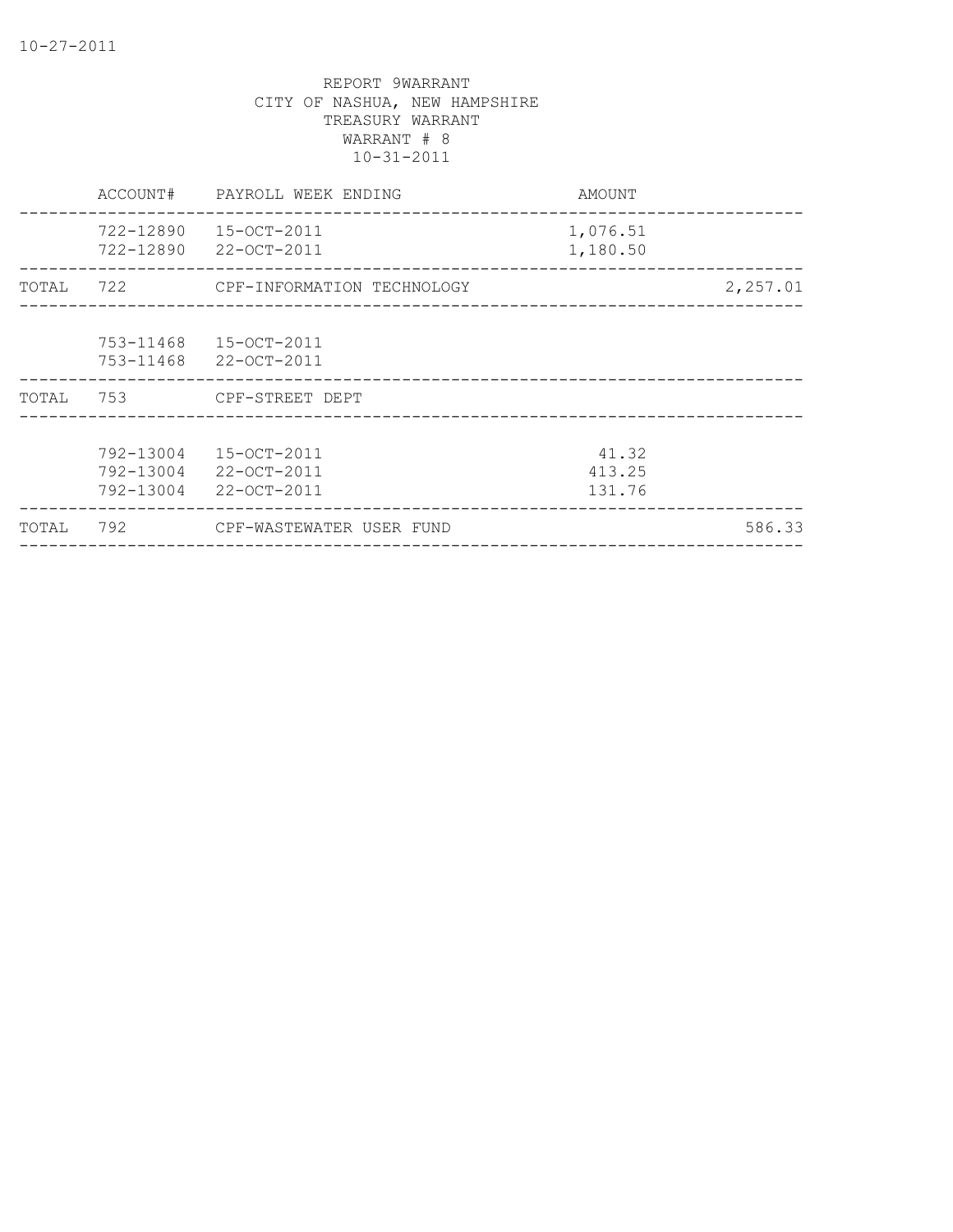| ACCOUNT#  | PAYROLL WEEK ENDING   | AMOUNT    |  |
|-----------|-----------------------|-----------|--|
|           | 801-11008 15-OCT-2011 | 608.42    |  |
| 801-11008 | 22-OCT-2011           | 608.42    |  |
| 801-11024 | 15-OCT-2011           | 639.71    |  |
| 801-11024 | 22-OCT-2011           | 639.71    |  |
| 801-11064 | 15-OCT-2011           | 145.36    |  |
| 801-11064 | 22-OCT-2011           | 145.36    |  |
| 801-11094 | 15-OCT-2011           | 104.60    |  |
| 801-11094 | 22-OCT-2011           | 104.59    |  |
| 801-11190 | 15-OCT-2011           | 421.45    |  |
| 801-11190 | 22-OCT-2011           | 421.44    |  |
| 801-11193 | 15-OCT-2011           | 1,025.45  |  |
| 801-11193 | 22-OCT-2011           | 1,025.44  |  |
| 801-11211 | 15-OCT-2011           | 70.59     |  |
| 801-11211 | 22-OCT-2011           | 70.59     |  |
| 801-11222 | 15-OCT-2011           | 218.59    |  |
| 801-11222 | 22-OCT-2011           | 218.59    |  |
| 801-11249 | 15-OCT-2011           | 194.19    |  |
| 801-11249 | 22-OCT-2011           | 194.19    |  |
| 801-11268 | 15-OCT-2011           | 139.31    |  |
| 801-11268 | 22-OCT-2011           | 139.31    |  |
| 801-11271 | 15-OCT-2011           | 1,190.53  |  |
| 801-11271 | 22-OCT-2011           | 1,190.53  |  |
| 801-11276 | $15-OCT-2011$         | 8,630.84  |  |
| 801-11276 | 22-OCT-2011           | 5,384.40  |  |
| 801-11289 | 15-OCT-2011           | 350.05    |  |
| 801-11289 | 22-OCT-2011           | 350.06    |  |
| 801-11431 | 15-OCT-2011           | 194.45    |  |
| 801-11431 | 22-OCT-2011           | 194.45    |  |
| 801-11435 | 15-OCT-2011           | 282.43    |  |
| 801-11435 | 22-OCT-2011           | 282.43    |  |
| 801-11595 | 15-OCT-2011           | 4,984.80  |  |
| 801-11595 | 15-OCT-2011           | 4,153.99  |  |
| 801-11595 | 22-OCT-2011           | 4,671.36  |  |
| 801-11595 | 22-OCT-2011           | 4,153.99  |  |
| 801-11596 | 15-OCT-2011           | 3,512.00  |  |
| 801-11596 | 22-OCT-2011           | 3,512.00  |  |
| 801-11598 | 15-OCT-2011           | 870.00    |  |
| 801-11598 | 22-OCT-2011           | 870.00    |  |
| 801-11599 | 15-OCT-2011           | 1, 114.71 |  |
| 801-11599 | 15-OCT-2011           | 1, 114.71 |  |
| 801-11599 | 22-OCT-2011           | 1, 114.71 |  |
| 801-11599 | 22-OCT-2011           | 1, 114.71 |  |
| 801-11606 | 15-OCT-2011           | 877.86    |  |
| 801-11606 | 22-OCT-2011           | 725.28    |  |
| 801-11647 | 15-OCT-2011           | 1,485.69  |  |
| 801-11647 | 22-OCT-2011           | 1,485.69  |  |
| 801-12594 | 15-OCT-2011           | 3,120.00  |  |
| 801-12594 | 22-OCT-2011           | 4,056.00  |  |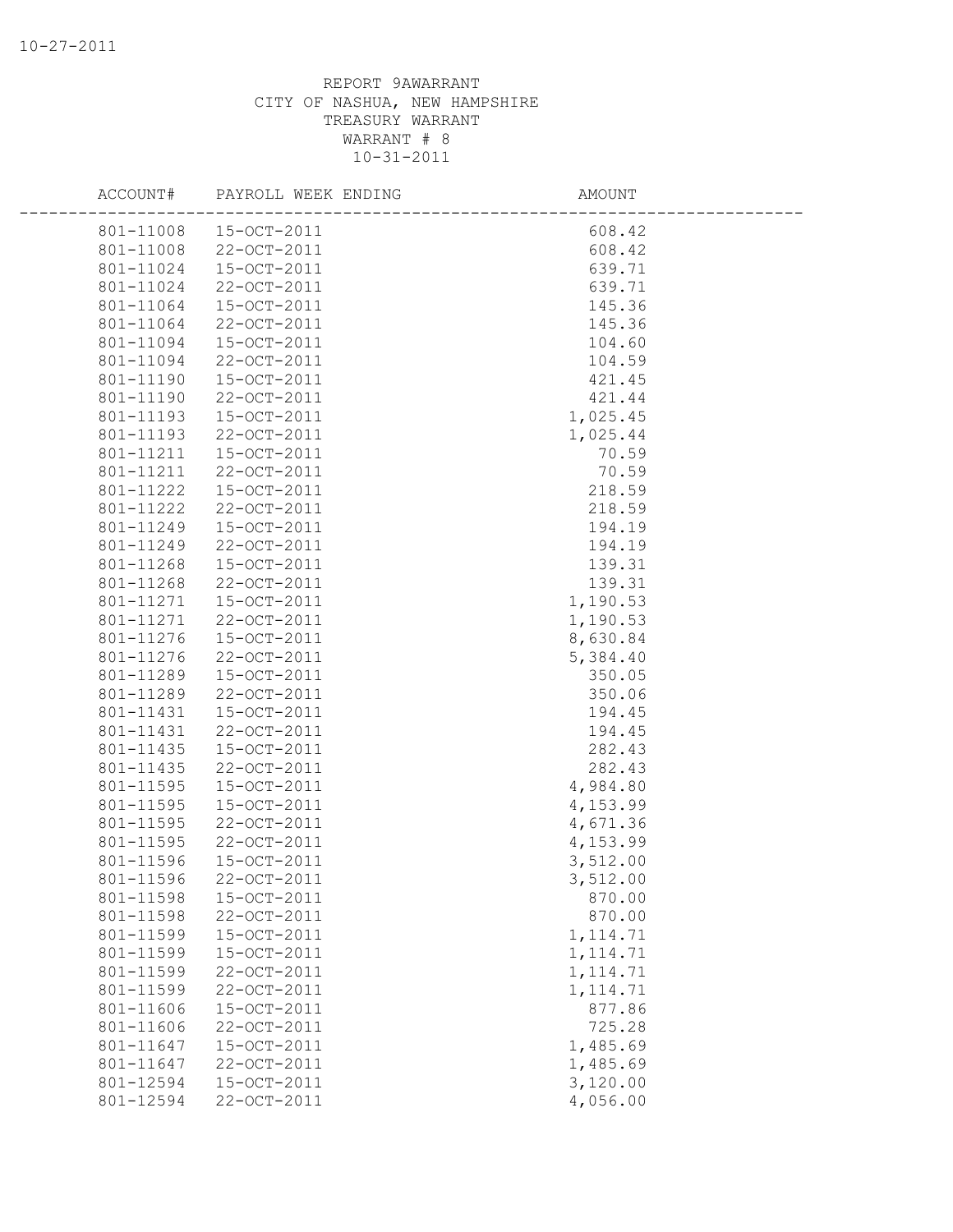|       | ACCOUNT#               | PAYROLL WEEK ENDING  | AMOUNT    |           |
|-------|------------------------|----------------------|-----------|-----------|
|       | 801-13004              | 15-OCT-2011          | 5, 111.28 |           |
|       | 801-13004              | 15-OCT-2011          | 4,863.29  |           |
|       | 801-13004              | 15-OCT-2011          | 215.19    |           |
|       | 801-13004              | 15-OCT-2011          | 1,894.47  |           |
|       | 801-13004              | 22-OCT-2011          | 1,008.95  |           |
|       | 801-13004              | 22-OCT-2011          | 1,097.77  |           |
|       | 801-13004              | 22-OCT-2011          | 254.43    |           |
|       | 801-17001              | 15-OCT-2011          | 300.00    |           |
|       | 801-17002              | 22-OCT-2011          | 500.00    |           |
|       | 801-17004              | 15-OCT-2011          | 700.00    |           |
|       | 801-31050              | 22-OCT-2011          | 17.00     |           |
| TOTAL | 801                    | SOLID WASTE DISPOSAL |           | 84,085.36 |
|       |                        |                      |           |           |
|       | 802-11024              | 15-OCT-2011          | 155.94    |           |
|       | 802-11024              | 15-OCT-2011          | 623.77    |           |
|       | 802-11024              | 22-OCT-2011          | 155.94    |           |
|       | 802-11024              | 22-OCT-2011          | 623.77    |           |
|       | 802-11064              | 15-OCT-2011          | 145.36    |           |
|       | 802-11064              | 15-OCT-2011          | 145.36    |           |
|       | 802-11064              | 22-OCT-2011          | 145.36    |           |
|       | 802-11064              | 22-OCT-2011          | 145.36    |           |
|       | 802-11091              | 15-OCT-2011          | 1,145.45  |           |
|       | 802-11091              | 22-OCT-2011          | 1,145.45  |           |
|       | 802-11092              | 15-OCT-2011          | 819.20    |           |
|       | 802-11094              | 15-OCT-2011          | 313.77    |           |
|       | 802-11094              | 15-OCT-2011          | 313.79    |           |
|       | 802-11094              | 22-OCT-2011          | 313.79    |           |
|       | 802-11094              | 22-OCT-2011          | 313.78    |           |
|       | 802-11102              | 15-OCT-2011          | 1,046.62  |           |
|       | 802-11102              | 22-OCT-2011          | 1,105.33  |           |
|       | 802-11105              | 15-OCT-2011          | 1, 111.46 |           |
|       | 802-11105              | 22-OCT-2011          | 1,111.46  |           |
|       | 802-11124              | 15-OCT-2011          | 760.65    |           |
|       | 802-11124              | 22-OCT-2011          | 760.65    |           |
|       | 802-11155              | 15-OCT-2011          | 1,050.41  |           |
|       | 802-11155              | 22-OCT-2011          | 1,050.42  |           |
|       | 802-11157              | 15-OCT-2011          | 1,813.36  |           |
|       | 802-11157              | 22-OCT-2011          | 1,756.00  |           |
|       | 802-11158              | 15-OCT-2011          | 942.40    |           |
|       | 802-11158              | 22-OCT-2011          | 942.40    |           |
|       | 802-11190              | 15-OCT-2011          | 421.44    |           |
|       | 802-11190              | 22-OCT-2011          | 421.44    |           |
|       | 802-11211              | 15-OCT-2011          | 282.34    |           |
|       |                        |                      |           |           |
|       | 802-11211<br>802-11211 | 15-OCT-2011          | 423.51    |           |
|       |                        | 22-OCT-2011          | 282.34    |           |
|       | 802-11211              | 22-OCT-2011          | 423.52    |           |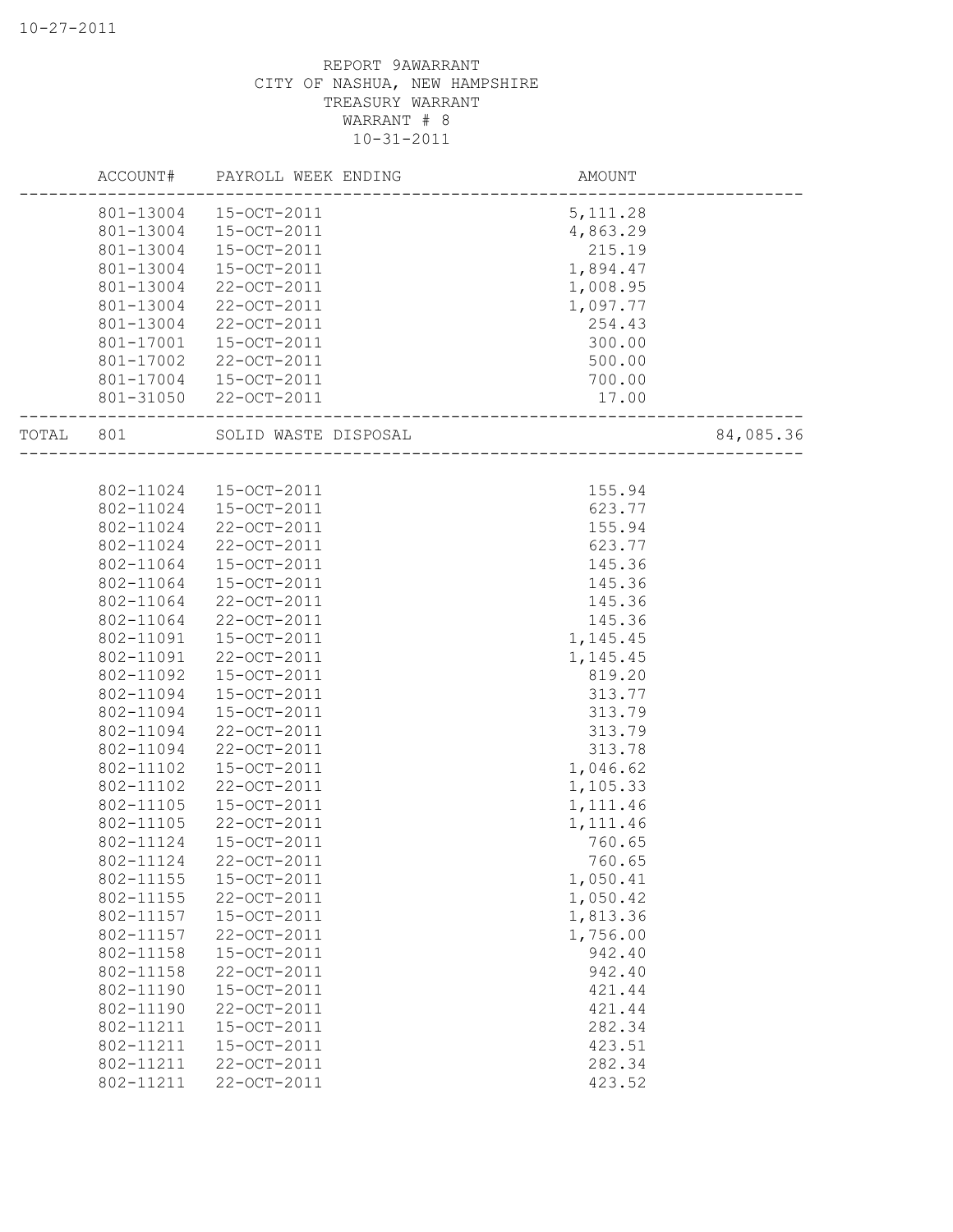## REPORT 9AWARRANT CITY OF NASHUA, NEW HAMPSHIRE TREASURY WARRANT WARRANT # 8 10-31-2011

|       | 802-11222<br>802-11249<br>802-11249<br>802-11249 | 802-11222  15-OCT-2011<br>22-OCT-2011<br>15-OCT-2011 | 218.59<br>218.59     |           |
|-------|--------------------------------------------------|------------------------------------------------------|----------------------|-----------|
|       |                                                  |                                                      |                      |           |
|       |                                                  |                                                      |                      |           |
|       |                                                  |                                                      | 194.19               |           |
|       |                                                  | 15-OCT-2011                                          | 194.19               |           |
|       |                                                  | 22-OCT-2011                                          | 194.19               |           |
|       | 802-11249                                        | 22-OCT-2011                                          | 194.19               |           |
|       | 802-11260                                        | 15-OCT-2011                                          | 2,008.00             |           |
|       | 802-11260                                        | 22-OCT-2011                                          | 2,008.01             |           |
|       | 802-11268                                        | 15-OCT-2011                                          | 46.44                |           |
|       | 802-11268                                        | 15-OCT-2011                                          | 92.88                |           |
|       | 802-11268                                        | 22-OCT-2011                                          | 46.44                |           |
|       | 802-11268                                        | 22-OCT-2011                                          | 92.88                |           |
|       | 802-11270                                        | 15-OCT-2011                                          | 1, 114.74            |           |
|       | 802-11270                                        | 22-OCT-2011                                          | 1, 114.73            |           |
|       | 802-11289                                        | 15-OCT-2011                                          | 350.06               |           |
|       | 802-11289                                        | 22-OCT-2011                                          | 350.06               |           |
|       | 802-11330                                        | 15-OCT-2011                                          | 891.77               |           |
|       | 802-11330                                        | 22-OCT-2011                                          | 1, 114.71            |           |
|       | 802-11333                                        | 15-OCT-2011                                          | 1,092.86             |           |
|       | 802-11333                                        | 22-OCT-2011                                          | 1,092.86             |           |
|       | 802-11431                                        | 15-OCT-2011                                          | 194.45               |           |
|       | 802-11431                                        | 22-OCT-2011                                          | 194.45               |           |
|       | 802-11435                                        | 15-OCT-2011                                          | 470.71               |           |
|       | 802-11435                                        | 15-OCT-2011                                          | 188.28               |           |
|       | 802-11435                                        | 22-OCT-2011                                          | 470.71               |           |
|       | 802-11435                                        | 22-OCT-2011                                          | 188.28               |           |
|       | 802-11480                                        | 15-OCT-2011                                          | 2,127.84             |           |
|       | 802-11480                                        | 22-OCT-2011                                          | 1,934.40             |           |
|       | 802-11513                                        | 15-OCT-2011                                          | 6,107.47             |           |
|       | 802-11513                                        | 22-OCT-2011                                          | 6,091.48             |           |
|       | 802-11514                                        | 15-OCT-2011                                          | 3,038.80             |           |
|       | 802-11514                                        | 22-OCT-2011                                          | 3,036.41             |           |
|       | 802-11681                                        | 15-OCT-2011                                          | 326.04               |           |
|       | 802-11681                                        | 15-OCT-2011                                          | 1,304.18             |           |
|       | 802-11681                                        | 22-OCT-2011                                          | 326.04               |           |
|       | 802-11681                                        | 22-OCT-2011                                          | 1,304.18             |           |
|       | 802-11764                                        | 15-OCT-2011                                          | 1,225.81             |           |
|       | 802-11764                                        | 22-OCT-2011                                          | 1,225.81             |           |
|       | 802-13004                                        | 15-OCT-2011                                          | 4,990.45             |           |
|       | 802-13004                                        | 15-OCT-2011                                          | 5,432.90             |           |
|       | 802-13004                                        | 22-OCT-2011                                          | 712.77               |           |
|       | 802-13004                                        | 22-OCT-2011                                          | 3,379.31             |           |
|       | 802-17010                                        | 22-OCT-2011                                          | 1,100.00             |           |
|       | 802-31050                                        | 22-OCT-2011                                          | 34.00                |           |
| TOTAL | 802                                              | SEWERAGE DISPOSAL SYSTEM                             | ____________________ | 80,246.99 |